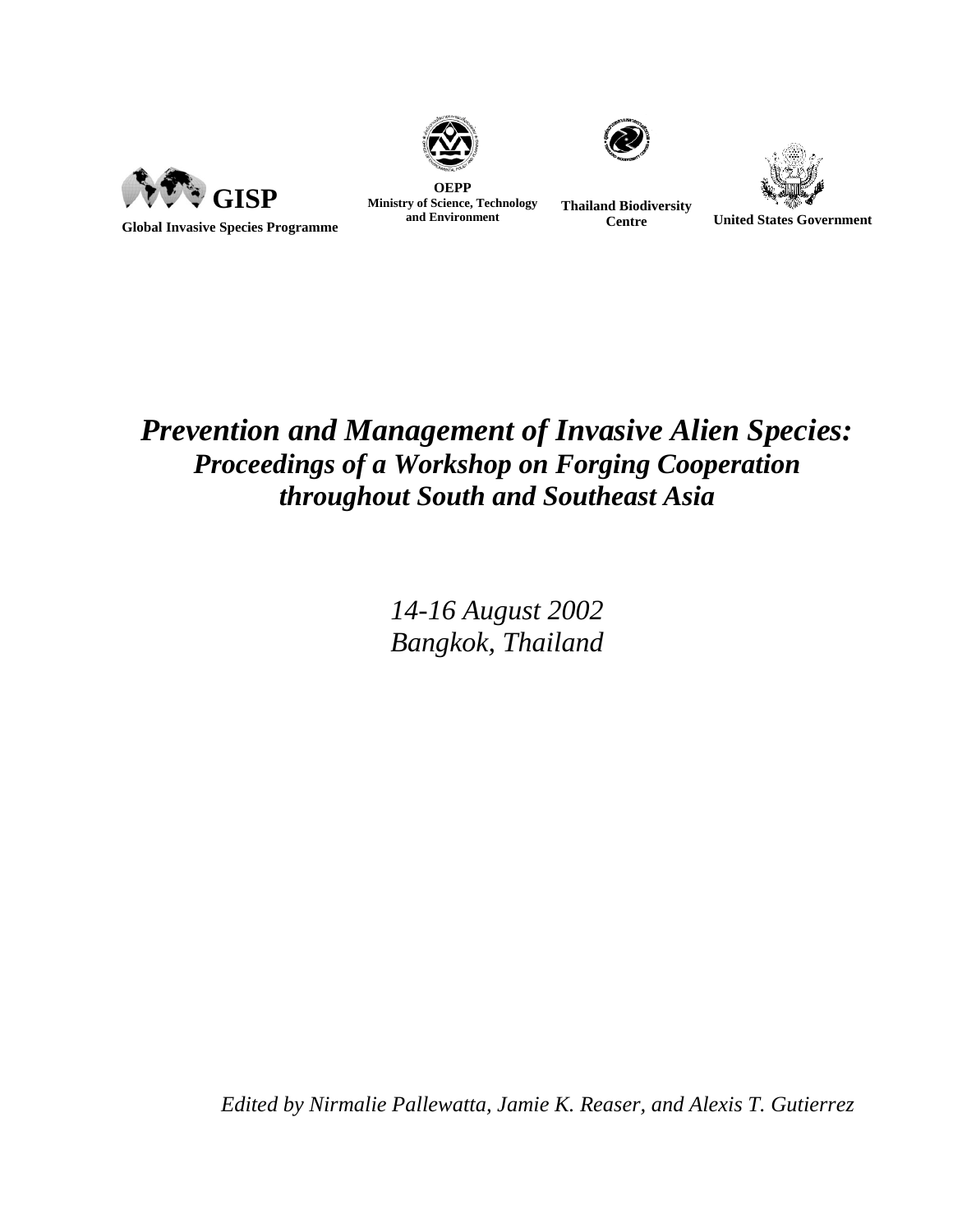This workshop was co-hosted by the Global Invasive Species Programme (GISP), the Royal Thai Government, and the government of the United States of America. Sponsorship was provided by the U.S. Department of State and the Bureau of Land Management, as well as The Nature Conservancy. The Royal Thai Government was represented by the Office of Environmental Policy and Planning (OEPP) of the Ministry of Science, Technology and Environment, the Thailand Biodiversity Centre (TBC), and the National Science and Technology Development Agency (NSTDA). The U.S. Embassy in Bangkok, Thailand Biodiversity Centre, and U.S. National Fish and Wildife Foundation provided logistical support. Additional support was provided by the Smithsonian Institution, National Museum of Natural History.

The workshop was co-chaired by Drs. Sutat Sriwatanapongse and Banpot Napompeth on behalf of the Royal Thai Government, Dr. Jeff Waage on behalf of GISP, Mr. Ted Osius on behalf of the U.S. Government, and Dr. Jamie K. Reaser on behalf of the U.S. Government and GISP. The members of the Steering Committee included Ms. Kanchana Aksorn-Aree (U.S. Embassy, Bangkok), Mr. Michal De Tar (U.S. Embassy, Kathmandu), Ms. Alexis Gutierrez (U.S. National Invasive Species Council), Dr. Banpot Napompeth (Thailand Biodiversity Centre), Mr. Ted Osius (U.S. Embassy, Bangkok), Dr. Nirmalie Pallewatta (University of Colombo/GISP), Dr. Jamie K. Reaser (U.S. National Invasive Species Council/GISP), Dr. Dana Roth (U.S. Department of State), Mr. Jay Pal Shretha (U.S. Embassy, Kathmandu), and Dr. Jeff Waage (Imperial College, Wye and GISP).

The organizers wish to thank all participants for their valuable contributions during and after the workshop. A list of the participants is provided in Appendix II.

The editors are grateful to Professor Benito C. Tan (Singapore) for his comments on edited proceedings and support in preparing this report. The help provided by Dr. Banpot Napompeth (Thailand) and Drs. Krishna Chandra Paudel, Bairab Raj Kaini (both of Nepal), Altaf Hussain and Iqbal H. Pathan (both of Pakistan) is also gratefully acknowledged.

The views expressed in this publication are those of the meeting participants, and do not necessarily reflect the positions of any government or other body represented in the meeting, nor its sponsors.

| Published by: | The Global Invasive Species Programme                                                                                                                                                                                                                                                                                                   |
|---------------|-----------------------------------------------------------------------------------------------------------------------------------------------------------------------------------------------------------------------------------------------------------------------------------------------------------------------------------------|
| Copyright:    | © 2003 The Global Invasive Species Programme                                                                                                                                                                                                                                                                                            |
|               | Reproduction of this publication for eduction or other non-commercial purposes is<br>authorized without prior written permission for the copyright holder provided the source is<br>fully acknowledged. Reproduction for resale or other commercial purposes is prohibited<br>without prior written permission of the copyright holder. |
| Citation:     | Pallewatta, N., J.K. Reaser & A. Gutierrez (eds.). 2003. Prevention and Management of<br>Invasive Alien Species: Proceedings of a Workshop on Forging Cooperation throughout<br>South and Southeast Asia. Global Invasive Species Programme, Cape Town, South Africa.                                                                   |
| Contact:      | Global Invasive Species Programme<br>National Botanical Institute, Kirstenbosch Gardens<br>Private Bag X7, Claremont 7735<br>Cape Town, South Africa<br>Tel: +27 21 799 8800<br>Fax: +27 21 797 1561<br>gisp@nbi.ac.za                                                                                                                  |
|               | www.gisp.org                                                                                                                                                                                                                                                                                                                            |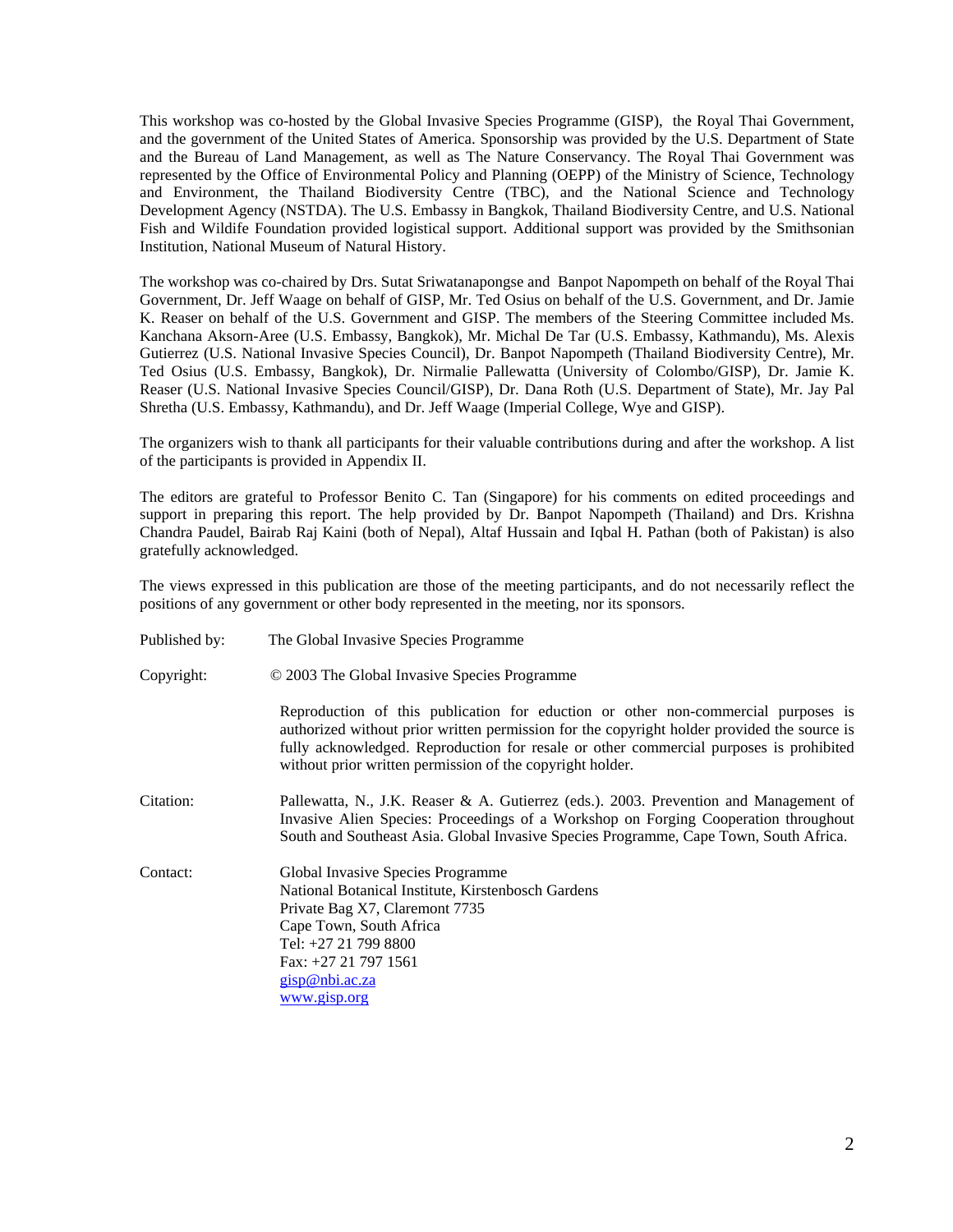# *South and Southeast Asia*



Produced by the Cartographic Research Lab<br>University of Alabama

Credits: University of Alabama - Cartographic Research Laboratory © 2003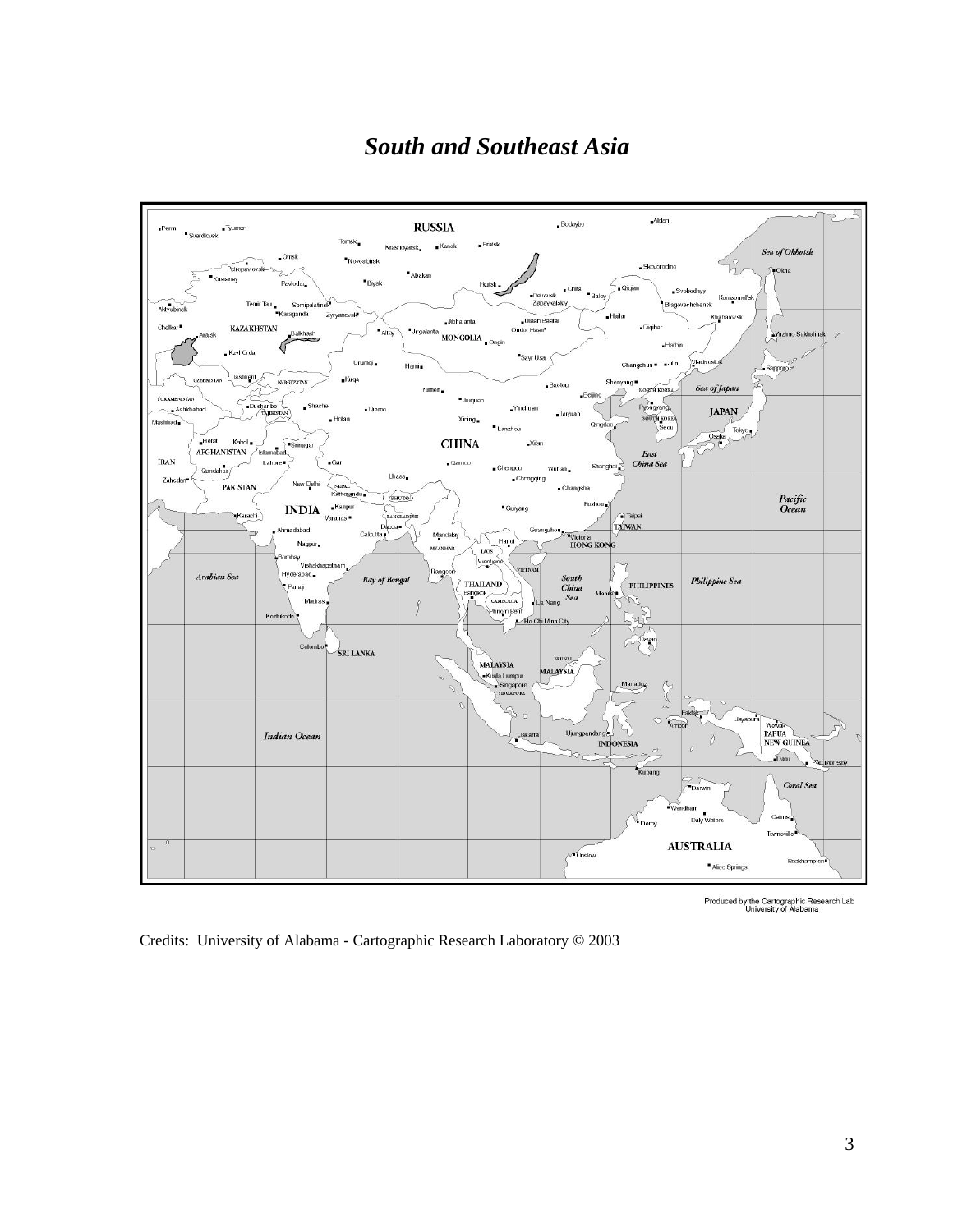## *South and Southeast Asia Recommendations for Minimizing the Spread and Impact of Invasive Alien Species*

## *August 2002, Bangkok, Thailand*

The delegates<sup>1</sup> of the *South and Southeast Asia Regional Workshop on the Prevention and Management of IAS: Forging Cooperation throughout South and Southeast Asia,* co-hosted by the Royal Thai Government<sup>2</sup> in collaboration with the Government of the United States of America and the Global Invasive Species Programme (GISP), have concluded that problems of invasive alien species (IAS) are causing significant ecological, economic, and social damages and pose ongoing threats to all countries within the region. They, therefore, recommend that the following actions related to the prevention and management of IAS be taken:

- 1. Establish coordination mechanisms and information exchange systems at national, regional, and international levels by the creation of IAS National Focal Points and through the Convention on Biological Diversity's (CBD) Clearing-house Mechanism (CHM);
- 2. Ensure political commitment in terms of policy, legislation, enforcement, and implementation of activities to prevent and manage IAS initiated through national and regional strategies and action plans;
- 3. Initiate assessments of problems related to IAS and develop early warning and monitoring systems;
- 4. Encourage appropriate and relevant research on IAS issues;

 $\overline{a}$ 

- 5. Provision adequate financial and technical support from relevant national, regional, and international assistance agencies to address IAS;
- 6. Build capacity in terms of human resource development and technology transfer to address IAS;
- 7. Promote community participation and involvement in efforts to address IAS;
- 8. Encourage partnerships between public and private sectors in activities to address IAS;
- 9. Promote awareness of IAS issues by convening workshops and seminars, as well as conducting publicity events and media campaigns; and
- 10. Ensure the sustainability of IAS prevention and management activities in the region by developing long-term programmes of action.

<sup>2</sup> Represented by the Office of Environmental Policy and Planning (OEPP) of the Ministry of Science,

<sup>&</sup>lt;sup>1</sup> Representing Afghanistan, Bangladesh, Bhutan, Brunei Darussalam, India, Indonesia, Laos, Malaysia, Maldives, Nepal, Pakistan, Philippines, Singapore, Sri Lanka, Thailand, and Vietnam, and the ASEAN Regional Centre for Biodiversity Conservation (ARCBC), CAB International (CABI), International Plant Protection Convention (IPPC) Secretariat, Food and Agriculture Organization (FAO), IUCN-World Conservation Union, South Asian Cooperative Environment Programme (SACEP), and Japan National Institute for Environmental Studies 2

Technology and Evironment, Thailand Biodiversity Centre (TBC), and National Science and Technology Development Agency (NSTDA)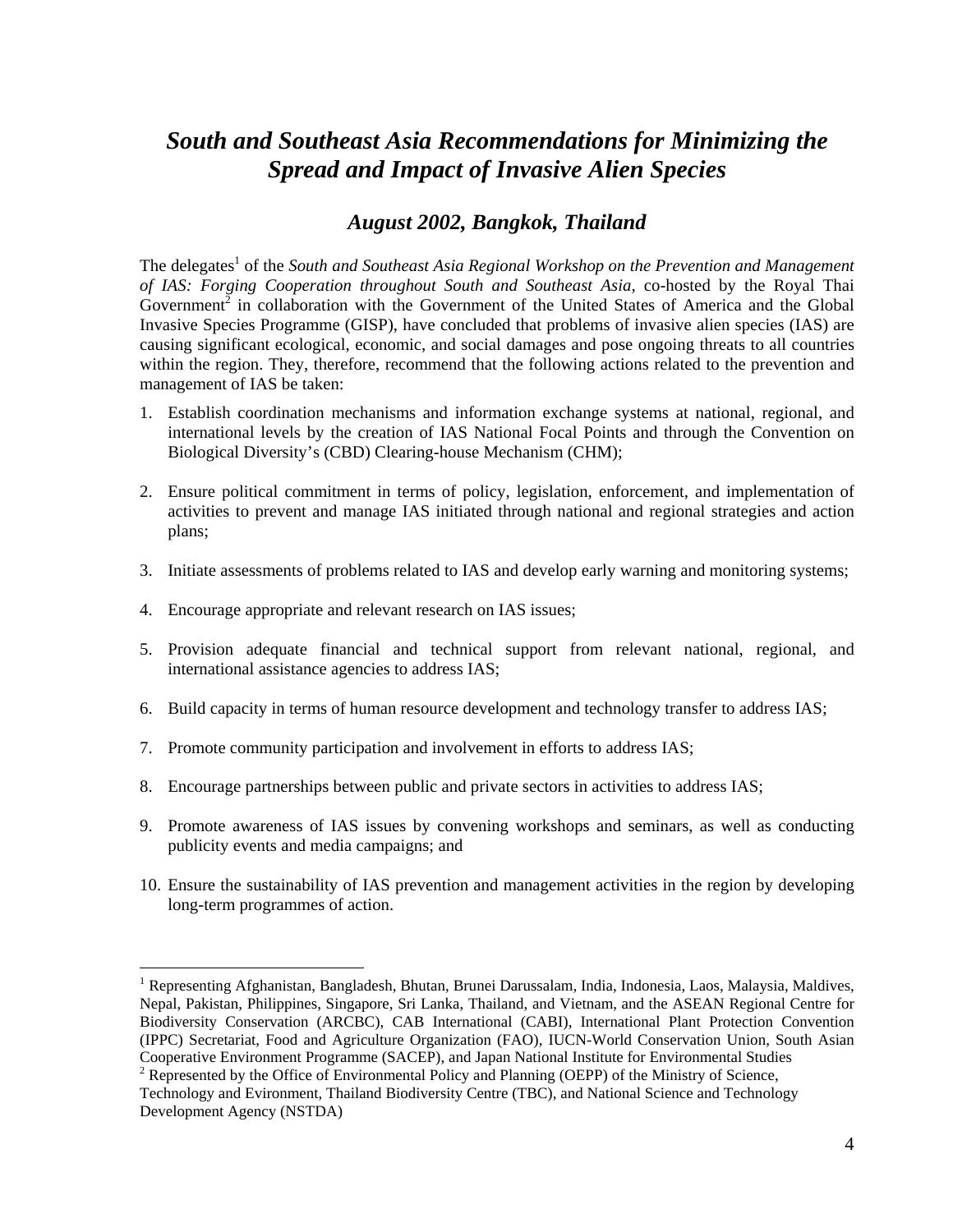# *Contents*

| <b>Credits</b><br>Map of the South and Southeast Asia Region<br><b>South and Southeast Asia Recommendations on IAS</b><br>1. Background                                                                                                                                                                                                                                                                                                                                                   |                            |
|-------------------------------------------------------------------------------------------------------------------------------------------------------------------------------------------------------------------------------------------------------------------------------------------------------------------------------------------------------------------------------------------------------------------------------------------------------------------------------------------|----------------------------|
|                                                                                                                                                                                                                                                                                                                                                                                                                                                                                           |                            |
| 2. Presentations and contributions                                                                                                                                                                                                                                                                                                                                                                                                                                                        | 10                         |
| 2.1 Summary of opening remarks<br>2.2 Papers presented at the workshop<br>2.2.1 Defining issues at the global and regional scale<br>Invasive alien species: problem definition, causes and consequences (J.K. Reaser)<br>Overview of international instruments addressing invasive alien species (C. Shine)<br>Introduction to GISP and best practices for prevention and management of invasive alien<br>species (J.K. Waage)<br>Invasive alien species in southeast Asia (J. MacKinnon) | 10<br>11<br>11             |
| 2.2.2 Sub-regional overviews<br>South Asia (continental) perspective: invasive alien species in India (M.C. Diwakar)<br>Invasive alien species in insular South Asia (B. Marambe)<br>Invasive alien species of continental Southeast Asia: the case of Thailand (B. Napompeth)<br>Invasive alien species in Singapore: a review (B.C. Tan and K.-S. Tan)                                                                                                                                  | 47                         |
| 2.2.3 Panel discussion: regional and international organisations<br>The role of the International Plant Protection Convention in the prevention and management<br>of invasive alien species (B. Griffin)<br>South Asia Cooperative Environment Programme and approaches to dealing with invasive alien<br>species (M. Elahi)<br>CAB International: its activities related to invasive alien species in South and Southeast Asia<br>(S.S. Sastroutomo and W.H. Loke)                       | 65                         |
| 2.3 Summary of working group discussions                                                                                                                                                                                                                                                                                                                                                                                                                                                  | 74                         |
| 3. Appendices                                                                                                                                                                                                                                                                                                                                                                                                                                                                             | 84                         |
| 3.1 Relevant organisations<br>3.2 Workshop agenda<br>3.3 Participant information<br>3.4 Membership of working groups<br>3.5 Poster abstracts                                                                                                                                                                                                                                                                                                                                              | 84<br>86<br>90<br>96<br>97 |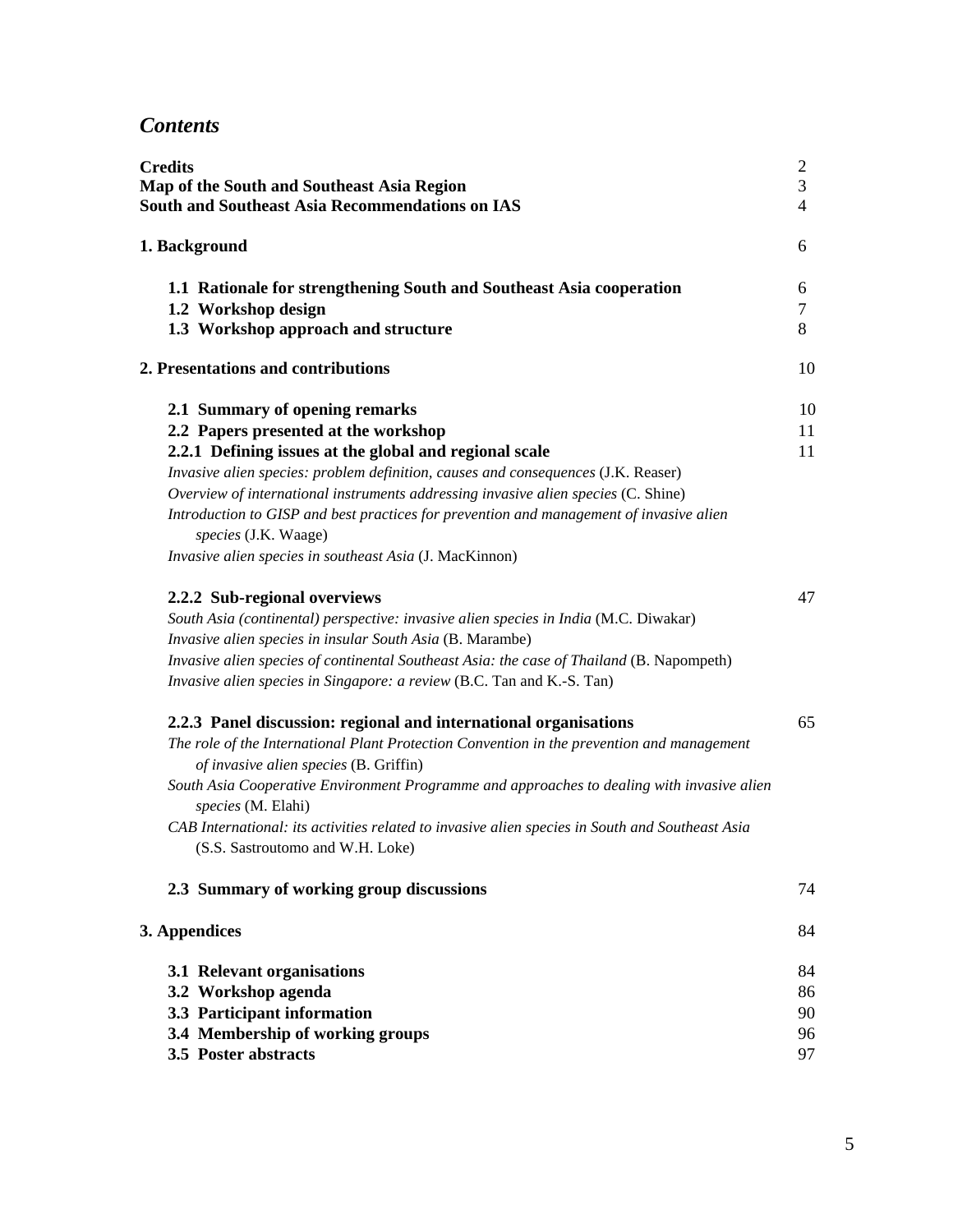## *1. Background*

 $\overline{a}$ 

## *1.1 Rationale for strengthening cooperation in South and Southeast Asia*

Invasive Alien Species (IAS) are non-native organisms that cause, or have the potential to cause, harm to the environment, economies, or human health. They are one of the most significant drivers of environmental change worldwide, consequently placing constraints on environmental conservation, economic growth, and sustainable development. The globalisation of trade, travel, and transport is greatly increasing the rate at which IAS are moving around the world, as well as the diversity and number of species being moved. At the same time, changes in land use and climate are rendering some habitats more susceptible to biological invasions.

South and Southeast Asia are united by common cultural, social, ecological, economic, and political features that define the essence of 'Asia.' However, this vast region with its large number of countries also encompasses a wide diversity of cultures, economies, and ways of life. Major ecosystems of Asia span deserts, mountains, tropical moist and dry forests, grasslands, very large riverine and deltaic systems, fresh and brackish water systems, and marine environments. All of these ecosystems are threatened by habitat loss, degradation, climate change, pollution, and the invasion of IAS. The issue of preservation of the natural environment is one of the key unifying problems that draws countries of South and Southeast Asia together. Of these problems, the issue of IAS requires the greatest cooperation among governments and across sectors. With the exception of countries that have very large land masses or scattered territories where biological invasions may be between ecosystems of the same country, most biological invasions occur across national borders, from one geographic region to another.

The problems posed by IAS in Asia and the rest of the world are not new. Societies have suffered from the impacts of IAS as long as humans have intentionally and unintentionally moved organisms around the world. Clearly, it is a problem that will have to be managed in perpetuity. What is relatively new, however, is the scale of the problem and its impacts -- at no time in history has the diversity and volume of IAS, and the rate at which IAS are spreading around the world been greater. IAS that threaten agriculture, human, and animals health have become particularly significant problems in Asia.

Article 8(h) of the Convention on Biological Diversity (CBD) calls on member governments to "as far as possible and appropriate, prevent the introduction of, control or eradicate those alien species which threaten ecosystems, habitats or species." However, national and international responses to the IAS problem have thus far been insufficient to counter their increasing toll on natural resources and society. One of the most significant barriers to policy development and implementation has been a lack of awareness of the causes and consequences of biological invasion.

The governments of South and Southeast Asia have already taken some steps towards mitigating the impacts from IAS to biodiversity (see national reports in Pallewatta et al.  $2003<sup>3</sup>$ ). These include efforts to address IAS within their National Biodiversity Strategies and Action Plans (NBSAPs) and national level meetings to assess the status of IAS, and develop national plans to address them. Because national efforts alone are inadequate to manage problems that transcend jurisdictional borders, the countries of the region have also engaged in international IAS activities. For example, the IUCN's Asia Regional Biodiversity Programme (see section starting page 65) organized a workshop on IAS as part of the

<sup>&</sup>lt;sup>3</sup> Pallewatta, N., J.K. Reaser & A. Gutierrez. 2003. Invasive alien species in South-Southeast Asia: national reports and directory of resources. Global Invasive Species Programme, Cape Town, South Africa.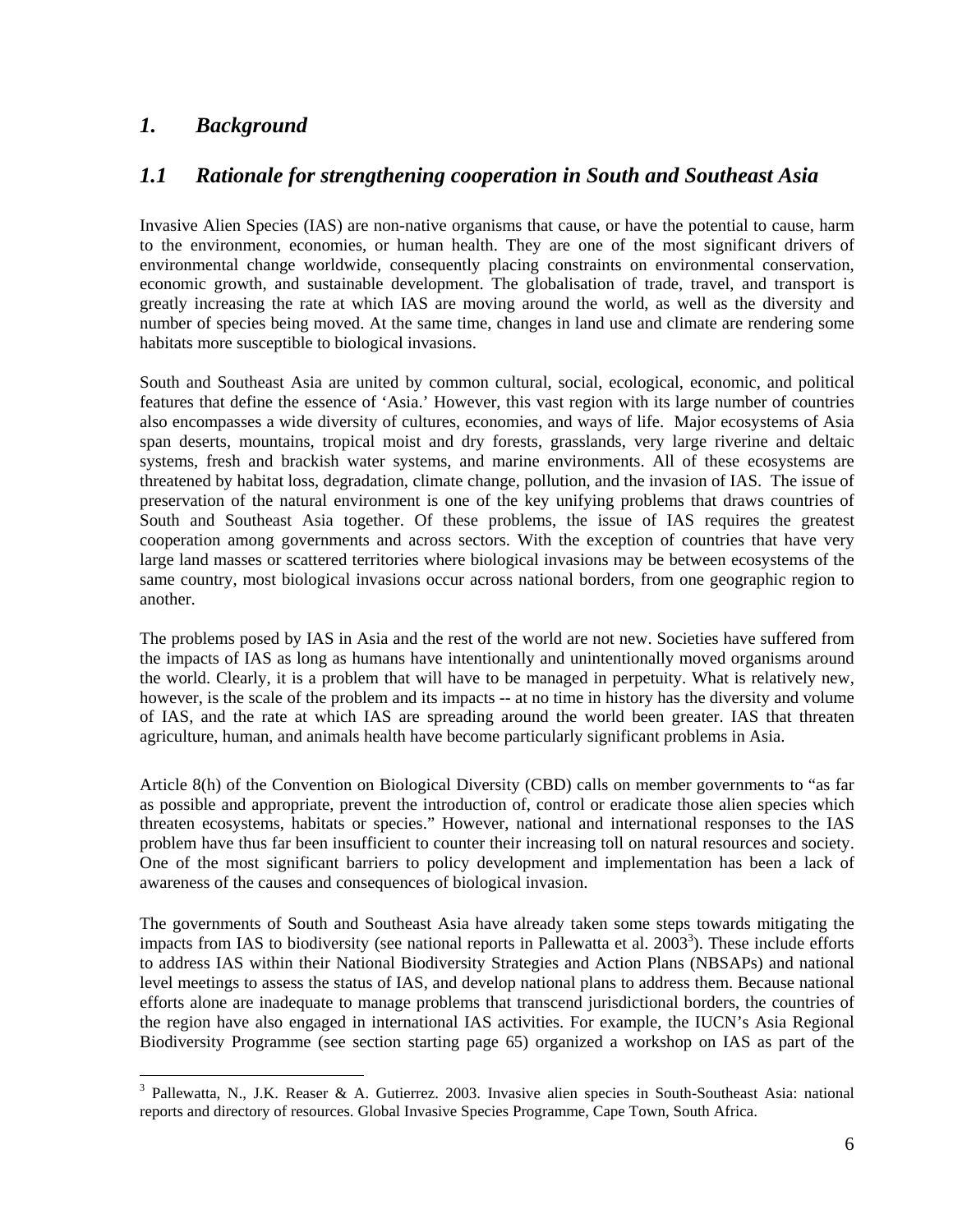South and Southeast Asia regional meeting of the Global Biodiversity Forum in 1999 in Colombo, Sri Lanka. This workshop facilitated the exchange of information on the status, trends, and impacts of IAS. There are also programmes for the prevention, eradication, and control of IAS in ballast water in Singapore. At the 6th meeting of the Convention on Biological Diversity's (CBD) Subsidiary Body on Scientific, Technical, and Technological Advice, SBSTTA (Montreal, March, 2001), governments from South and Southeast Asia joined with other Parties to address IAS as a cross-cutting theme.

Although it has become increasingly clear that IAS pose a major threat to biodiversity, economies, and human health throughout Asia, the capacity of the region to address this threat has remained quite limited. In particular, it is evident that many tools and strategies adopted for prevention, eradication, and control of IAS, and the large body of scientific and technical information relating to IAS in other parts of the world, are not readily available in parts of South and Southeast Asia. Furthermore, while there is much be gained globally from the lessons learned by some Asian countries in combatting IAS, this opportunity remains largely untapped.

Asia is experiencing a significant increase in economic activity within the region, and between it and other parts of the world. Adoption of increasingly liberal trade policies (e.g. emergence of preferential trade agreements) and higher volumes of tourism will undoubtedly facilitate more biological invasions. The risk that these alien species will cause significant harm is exacerbated by a considerable lack of awareness of the severity of the IAS problem (especially among policy makers), as well as seriously inadequate technical support.

It was within this context that the South and Southeast Asia regional workshop on IAS was organised by the Global Invasive Species Programme (GISP) and partners in 2002 in Bangkok, Thailand. This meeting was one of six regional IAS workshops held by GISP and the U.S. government in 2001-2004. The others included: the Baltic/Nordic region (May 2001), South America (October 2001), Southern Africa (June 2002), the Austral Pacific region (October 2002), and West Africa (rescheduled for March 2004). Each meeting has resulted in a regional statement, meeting report (including draft regional action plans), and development or strengthening of regional directories of information resources on IAS.

## *1.2 Workshop design*

#### *Objectives*

Each regional IAS workshop had three primary objectives:

- 1. to raise awareness of the IAS problem and opportunities to manage it;
- 2. to strengthen and expand cooperation between sectors (especially agriculture and environment), among governments, and between governmental and non-governmental entities; and
- 3. to lay the groundwork for the development of a comprehensive regional strategy to address IAS.

In order to meet the objectives, the workshop had three introductory sessions in plenary to review the issue and relevant regional mechanisms, three working group sessions to forge cooperation and outline a regional strategy, and a final plenary discussion to develop a regional statement and recommendations and define next steps (see agenda in Appendix 3.2).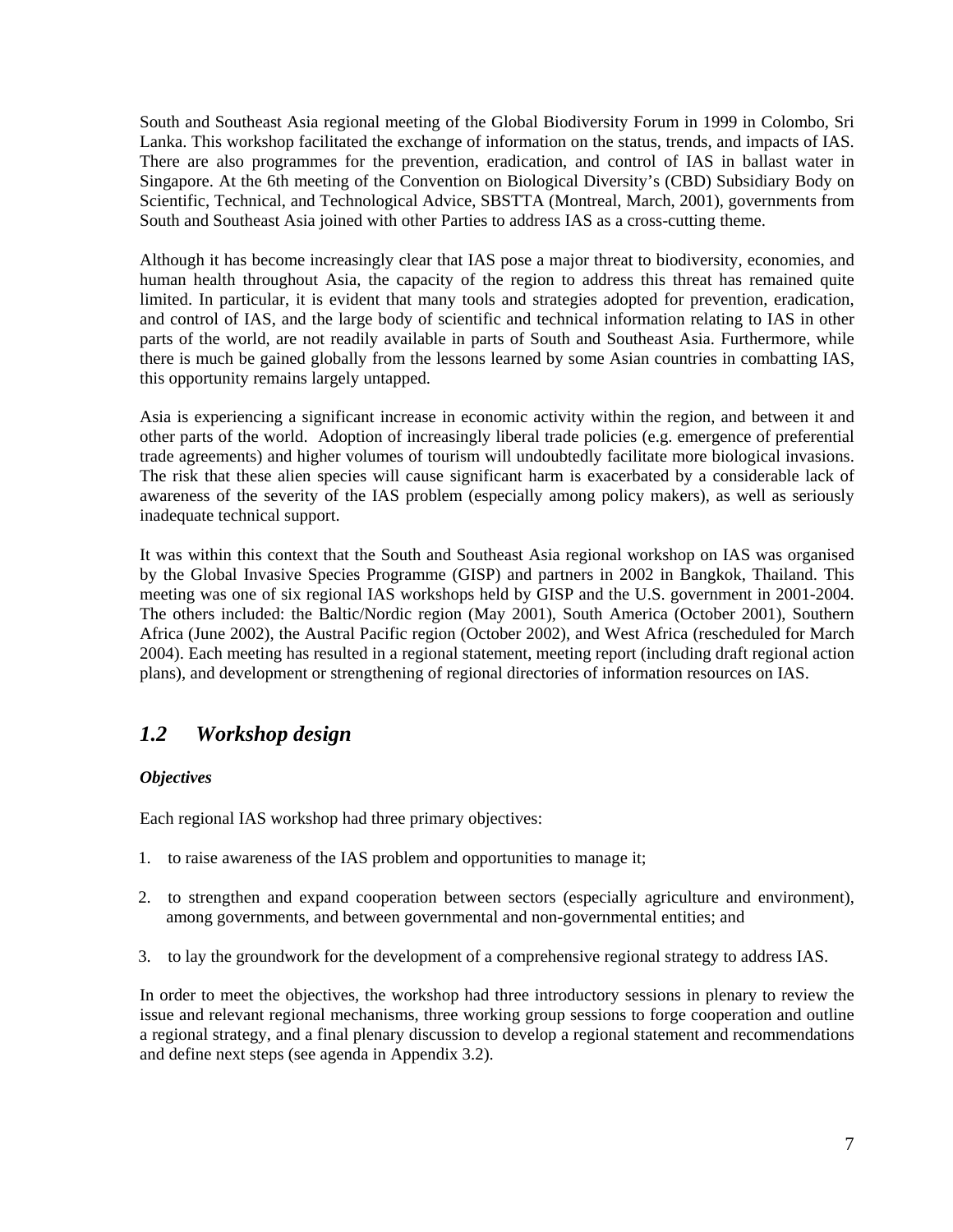#### *Participants*

The South and Southeast Asia regional workshop was attended by 62 participants and observers (Appendix 3.3), many of whom were high-level policy officials in the environment and agricultural sectors. Nineteen Asian governments were represented at the workshop: Afghanistan, Bangladesh, Bhutan, Brunei Darussalam, India, Indonesia, Laos, Malaysia, Maldives, Nepal, Pakistan, Philippines, Singapore, Sri Lanka, Thailand, and Vietnam. Regional and international organisations represented were the ASEAN Regional Centre for Biodiversity Conservation (ARCBC), CAB International (CABI), the Global Invasive Species Programme (GISP), International Plant Protection Convention (IPPC) Secretariat, Food and Agriculture Organization (FAO), IUCN-World Conservation Union, South Asian Cooperative Environment Programme (SACEP), and Japan National Institute for Environmental Studies. The Government of Thailand was represented by the Office of Environmental Policy and Planning (OEPP) and National Science and Technology Development Agency (NSTDA) of the Ministry of Science, Technology and Environment, and the Thailand Biodiversity Centre (TBC). While the governments and organisations of the South and Southeast Asia region already recognise the need for regional cooperation on IAS issues, and have worked together in the past through bodies such as the Convention on Biological Diversity (CBD) and International Plant Protection Convention (IPPC), never before had so many different sectors come together to develop a comprehensive approach to IAS prevention and management.

#### *Outcomes*

This report is one of two complementary documents arising from the South and Southeast Asia regional workshop. The second is a compilation of national reports on IAS submitted by participating countries, which will serve as a regional resource directory of information on IAS issues, policies, programmes and key people within South and Southeast Asia. The *South and Southeast Asia Recommendations for Minimizing the Spread and Impact of IAS*, a third outcome, form page 5 of this report.

## *1.3 Workshop approach and structure*

The workshop was designed to inspire a cross-sectoral approach to the IAS problem, bringing together participants from agricultural and environmental ministries and organisations. In addition to government officials, a small number of observers were invited from inter-governmental and nongovernmental agencies. Participants were expected to contribute to help raise current levels of IAS awareness, share strategies for a prevention and management of IAS in their countries, and identify practical opportunities for cooperation and better use of existing bodies, resources, and institutions within the region. All of the GISP-US workshops emphasised the need to develop regional information tools and clearing-house mechanisms, as well as improve co-ordination and information exchange and strengthen linkages between scientific organisations and natural resource management agencies within the region.

#### *Defining the issues at the global and regional scale*

After the welcome and opening remarks (see agenda in Appendix 3.2), the first morning of the meeting was devoted to presentations by technical experts on the causes and consequences of IAS problems, the Global Invasive Species Programme and its tools for best practice and prevention of IAS, networking for information exchange and co-ordination, legal instruments for addressing IAS, and opportunities for international co-operation in research.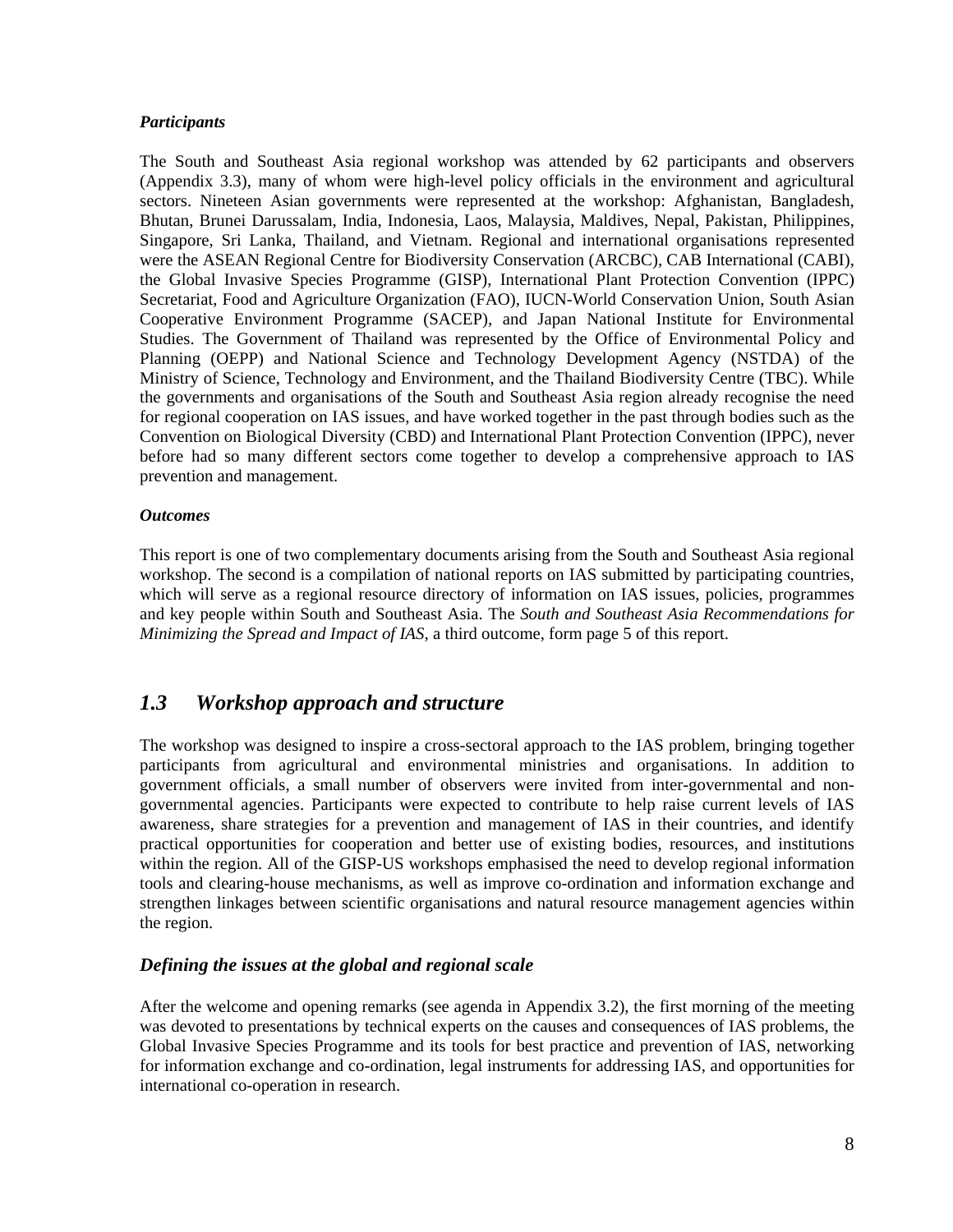#### *South and Southeast Asia regional perspectives*

The afternoon session consisted of subregional overviews (continental and insular) of the status and trends of IAS. The presenters were each asked to address the questions below for a specific subregion:

- *What is the status of the IAS problem?*
- *What are the most significant challenges to addressing the problem?*
- *What are the needs and opportunities for cooperation throughout South-Southeast Asia?*

See pages 47-64 for summaries of these papers.

#### *Regional and international organisations work on IAS in Asia*

During the afternoon of the first day, representatives from regional and international agencies operating in Asia participated in a series of panel presentations that provided information on ongoing IAS and existing resources within the region. The questions addressed by the panelists included:

- *What programmes already exist for addressing IAS issues within the region?*
- *What are the needs for programme linkages, expanded programmes, and/or new programmes?*

All presentations on the first day were designed to provide the participants with an overview of the multi-faceted problems caused by IAS and prospects for their amelioration. This session is summarized on pages 65-73.

#### *Working groups on regional cooperation*

The second day commenced with an introduction to the structure and functioning of Working Groups on regional co-operation. Participants then divided into one of two groups (according to insular or continental South and Southeast Asian setting), each addressing the questions listed below:

- *What do we want the region to achieve collectively?*
- *What are the challenges to achieving regional cooperation?*
- *What are the necessary elements for a strategy to facilitate regional cooperation?*

In the afternoon session, the two working groups considered the following questions:

- *How can we promote collaboration/cooperation within existing frameworks?*
- *What are the existing resources that can be utilized to achieve regional cooperation?*
- *What additional resources are needed?*
- *Who needs to be involved, when, and where?*

Preparation of a draft regional statement was carried out in the evening of the second day, discussed further and finalized for the plenary at the concluding session of the workshop. The agenda of the third and final half day of the workshop aimed to explore and articulate actions for regional cooperation on IAS, both immediate as well as in the longer term. The working groups addressed the following questions during their last morning session:

- *What are the steps to establish regional collaboration and promoting action?*
- *What are the steps that can be taken immediately and who should take them?*
- *What is at least one action that each participant will pledge to take soon after the meeting?*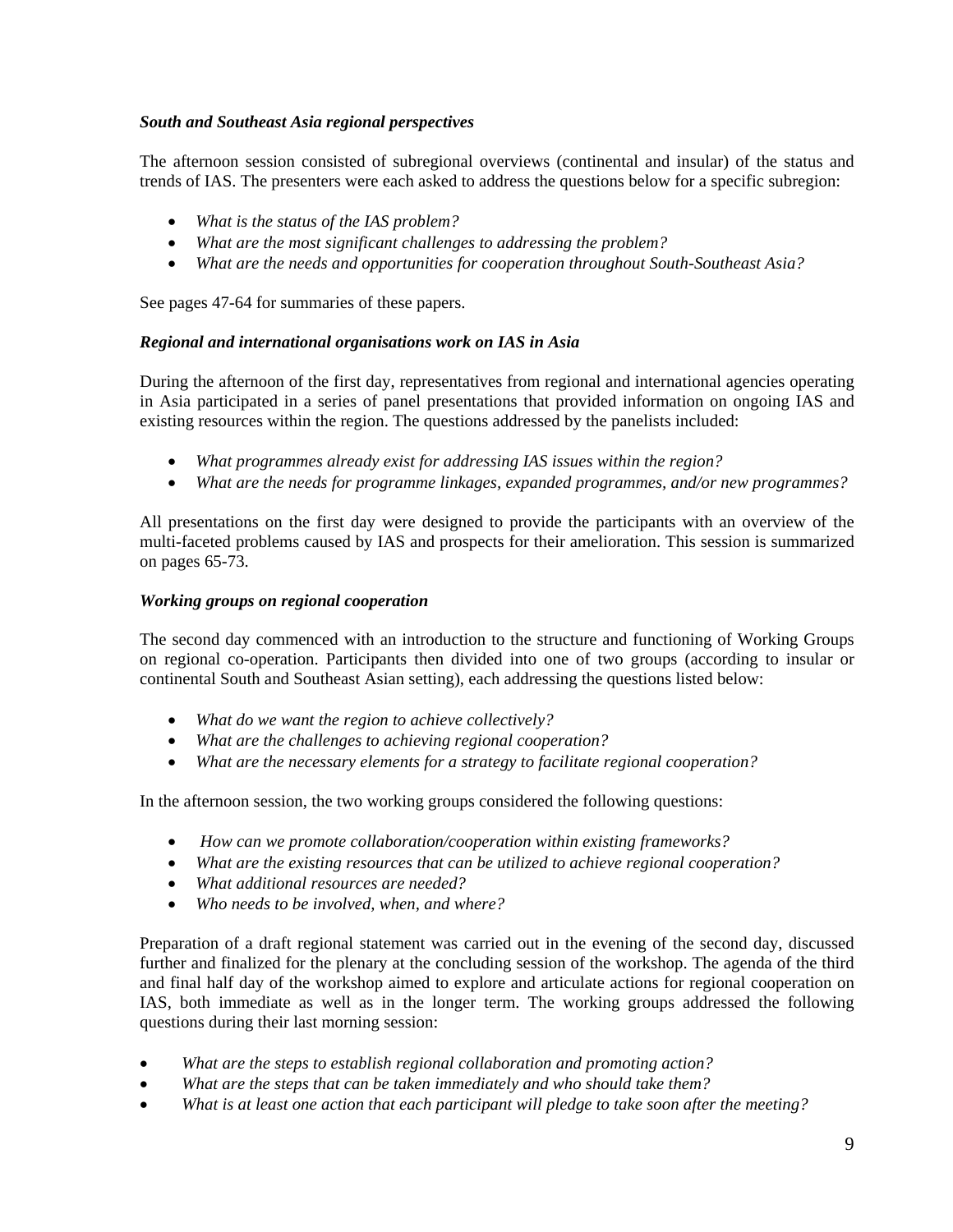#### *Final plenary session*

The concluding half day commenced with presentations of overviews from the two working groups and concluded with discussion and finalization of the regional statement from South and Southeast Asia (see page 5). The afternoon was spent on a most informative visit to the grounds of the Thai Royal Palace to view the Royal Chitralada Projects, which demonstrate the potential for small scale and efficient uses of Thailand's natural resources in an equitable manner that engages community members.

A summary of the working group findings can be found on pages 74-83.

## *2. Presentations and contributions*

## *2.1 Summary of opening remarks*

The workshop was opened by *Mr*. *Darryl N. Johnson*, *Ambassador of the United States* to Thailand and *Dr. Saksit Tridech*, *Deputy Permanent Secretary*, *Ministry of Science*, *Technology* and *Environment*, *Royal Thai Government* who stood in place of Dr Sunthad Somchevita, Permanent Secretary of the Ministry of Science, Technology and Environment.

Welcoming the participants, Ambassador Johnson said that IAS posed a significant threat to the wellbeing of humans, and while these species have crossed borders for centuries, the faster speeds of travel and large volumes of international commerce, including tourism, were accelerating the rates of spread. Factors such as changes in land use and climate were also making some environments more suitable for IAS. He referred to the huge economic cost of IAS in the US (more than US \$100 billion annually) and cited several examples of IAS that have caused severe damage in Southeast Asia. Among these was the golden apple snail (*Pomacea canaliculata*) brought to Taiwan from South America as a potential highprotein food source. However, the snail has attacked rice crops in Japan, China, the Philippines, Vietnam, Malaysia, Indonesia, Laos, and Thailand, and may be spreading in other Asian countries. He acknowledged the presence of delegates from nineteen governments and twelve international and nongovernmental organisations and said that it was a clear sign the governments of the region considered this issue a high priority for regional cooperation. Ambassador Johnson said that governments around the world now face the same challenge "to decide how to live in an increasingly fast-paced and borderless world without destroying unique ecosystems, damaging crops, or threatening human health." He hoped this event would be a catalyst for long-term regional and global efforts to combat IAS.

Dr. Saksit Tridech welcomed the participants on behalf of the co-hosts of the meeting, and stressed the importance of IAS to Thailand and other countries in Asia. He said the region had suffered great impacts of IAS, especially on agriculture, and highlighted the large amount of research and technology advancement that had been carried out to combat introduced pests in this sector. The Royal Thai Government has recognised the importance of addressing IAS by establishing a Working Group on Alien Species in 1997, in the Office of Environmental Policy and Planning (OEPP) under the Ministry of Science, Technology and Environment (MOSTE). Dr. Tridech stressed the need to develop approaches that would prevent and minimize opportunities for introductions of IAS. He was particularly pleased to see so many governments prepared to take a regional approach to IAS issues in an increasingly inter-dependent world. He hoped that participants would be able to gain much from the visit to the Royal Chitralada projects which demonstrated the commitment of the Royal Palace to exemplary and wise use of Thailand's natural resources. He concluded by offering best wishes for a productive workshop and a pleasant stay in Thailand.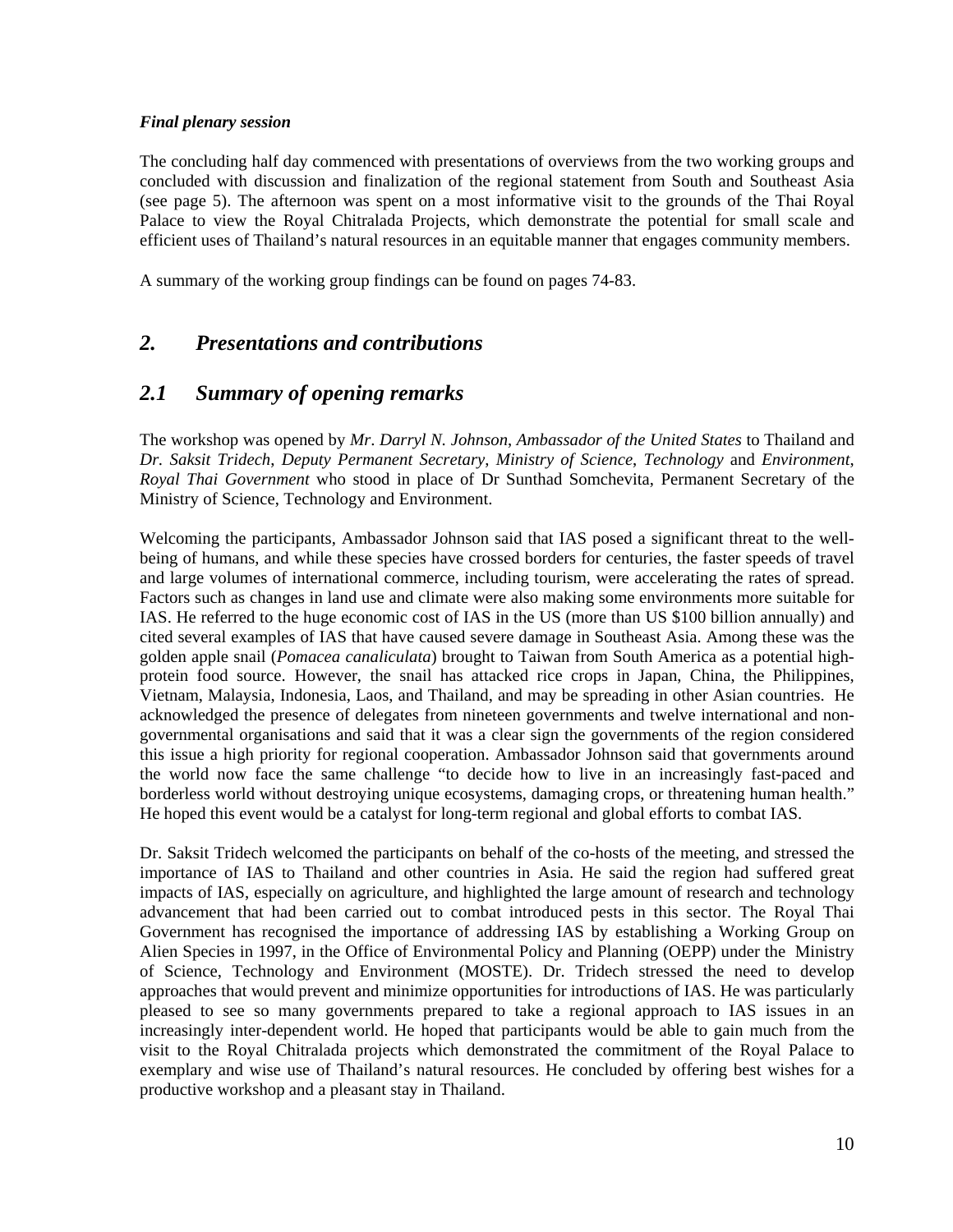## *2.2 Papers presented at the workshop*

#### *2.2.1 Defining issues at the global and regional scale*

### *Invasive alien species: problem definition, causes, and consequences*

#### *Dr. Jamie K. Reaser*

U.S. Office of the Global Invasive Species Programme<sup>4</sup> c/o The Smithsonian Institution NMNH MRC 105 Washington, D.C. 20019 sprgpeeper@aol.com

#### *Problem definition*

Globalisation has created a situation in which even the most prosperous countries in the world are now economically dependent on the goods and services provided by other countries (Levintin & McMahon, 1996; Bright, 1999). Increasingly, these global markets are not only driven by needs, but also by desires for "more"- things that are "new," "better," "different," or "exotic." Nearly every imaginable good and service is now traded internationally. While globalisation has brought social and economic benefits to many people, it has also brought new challenges, and IAS are among the most significant. At no time in history has the rate of biological invasion, nor diversity and volume of invaders been so high and the consequences so great (Bright, 1998; McNeely et al., 2001).

Under the Convention on Biological Diversity, CBD (2002), *invasive alien species* "means an alien species whose introduction and/or spread threaten biological diversity." Like most definitions of IAS, this one is context-specific. Other definitions (e.g. National Invasive Species Council, 2001<sup>5</sup>) also address impacts to economic and human health sectors. An *alien species* "refers to a species, subspecies or lower taxon, introduced outside its natural past or present distribution; includes any part, gametes, seeds, eggs, or propagules of such species that might survive and subsequently reproduce" (CBD, 2002). These organisms are sometimes called "exotic," "non-native," or "non-indigenous species." *Vectors* (or "modes") are the means by which IAS are relocated. Some vectors consist of equipment specifically designed for trade and transport (e.g. cargo containers). Other vectors are not so obvious. For instance, seeds might be translocated when they adhere to the bottom of a suitcase. *Pathways* are routes by which IAS are moved from one location to another. Because they follow the patterns and trends of globalisation, pathways are ever-expanding and changing.

In most instances, the translocation of biological organisms does not present a problem as the organisms do not survive in their new conditions without deliberate care, or their populations are small and easily managed (Mack et al., 2000, Mack et al., 2001). However, about 1 out of every 1000 organisms is introduced into a new environment where it thrives and becomes invasive (Williamson & Brown, 1986, Williamson, 1996). Introductions can be of several types. *Intentional introductions* of IAS occur when non-native organisms are introduced into the natural environment for specific purposes (e.g. agriculture, aquaculture, forestry, recreational fishing, gardening) or released with the intent to "do good" or relieve care-givers of responsibility (i.e. freeing former pets, research subjects, etc.) and later cause harm.

<sup>&</sup>lt;sup>4</sup> Current address: President, Ecos Systems Institute, 6210 Julian Street, Springfield, VA 22150, USA; sprgpeeper@aol.com.

www.invasivespecies.gov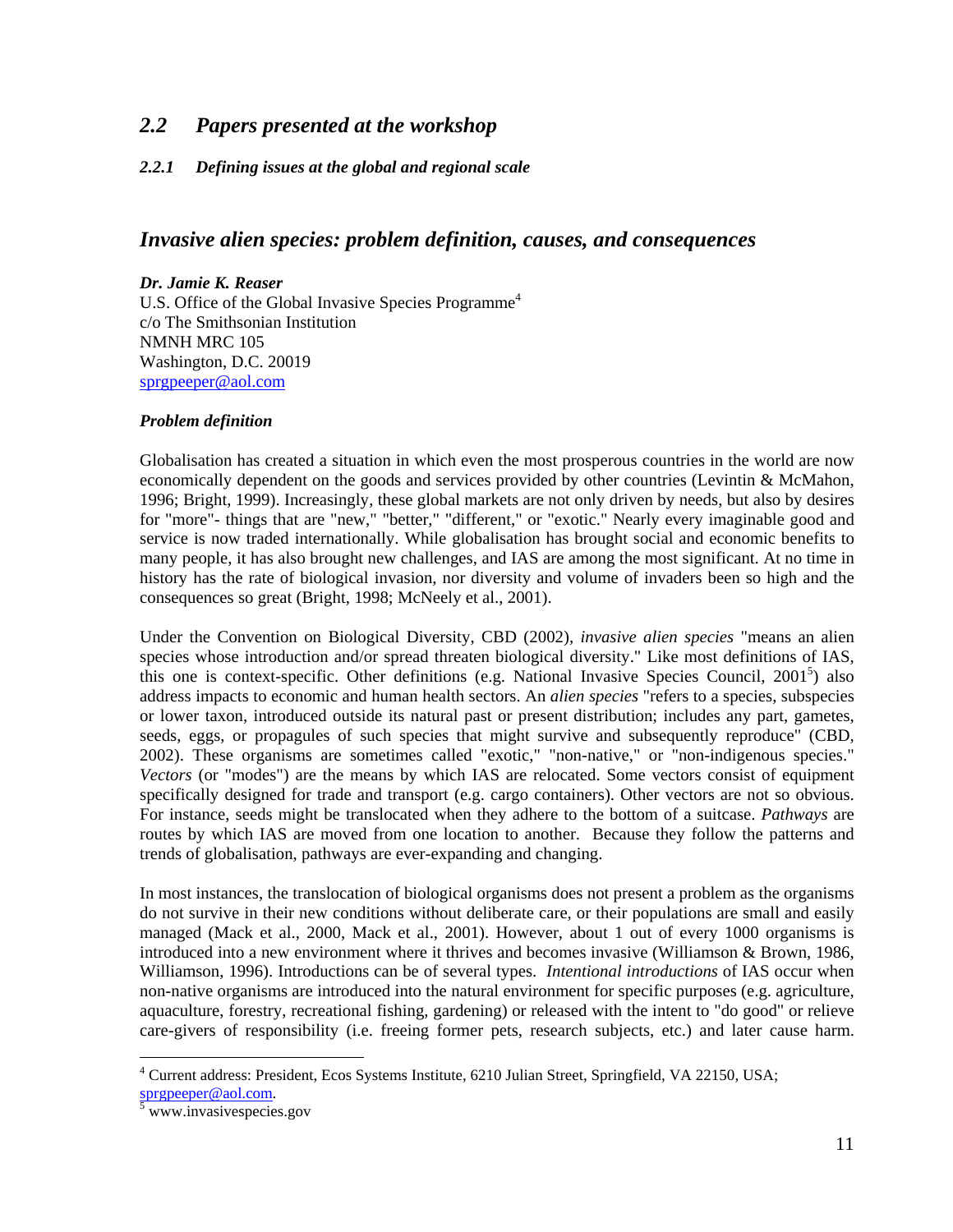*Unintentional introductions* take place when harmful non-native species are imported as "hitchhikers" on people and products and disperse into the environment (e.g. insects infesting wood packaging materials) or when they escape from captivity (McNeely, 2001).

There is no "perfect" science to predict which introduced species will become invasive. However, there are a few broadly-defined characteristics that are likely to give an organism an advantage, including rapid growth rate, strong dispersal capabilities, large reproductive output, and broad tolerance for such environmental conditions as moisture, temperature, and acidity. Numerous researchers have attempted to determine the specific characteristics that contribute to the success of invaders, and develop tools to predict invasions (Kolar & Lodge, 2002; Rejmanek & Richardson, 2002). Parties to the CBD (2002) and other international (McNeely et al., 2001) and national (National Invasive Species Council, 2001) bodies have recognised the urgent need for risk analysis frameworks that will better enable prevention and management of IAS. Due to the nascence of the issue, however, and the numerous biological and socioeconomic variables involved, the capabilities of predictive models and risk assessment frameworks based on them remain limited (National Research Council, 2002).

#### *Causes*

International trade, travel, and transport **-** the 3Ts **-** are the major drivers of biological invasion (McNeely et al., 2001). "More - Faster – Further" have become the slogans of economic growth. In 2001, world import and export markets were valued at US\$6270 billion and US\$6155 billion, respectively (World Trade Organization, 2002). People also increasingly travel the world for business and pleasure. Commercial services (including travel, transport, and other services) totaled US\$1443 billion in imports and US\$1458 billion in exports worldwide in 2001 (World Trade Organization, 2002). Despite good intentions, developed countries occasionally facilitate the introduction of IAS to other countries through development assistance programmes, military operations, famine relief projects, and international financing. Land-use and climate change can also facilitate invasion by making habitats more challenging for native species and more hospitable to IAS (Mooney & Hobbs, 2001). Because disturbed habitats often favor rapid colonizers, they are particularly vulnerable to the invasion of alien species (Bright, 1998, Baskin, 2002). From the perspective of the IAS, it does not matter whether the environmental changes are natural or human-induced.

#### *Consequences*

Every country has been invaded by IAS, and society is paying the consequences. The costs of biological invasion are measured not just in currency, but also unemployment, damaged goods and equipment, power failures, food and water shortages, environmental degradation, loss of biodiversity, increased rates and severity of natural disasters, disease epidemics, and lost lives (Bright, 1998, McNeely et al., 2001). Not only do IAS have obvious immediate and long-term impacts, effectively addressing the problem can require natural resource managers to invest substantial resources in management operations and work to restore ecosystems in order to re-produce their goods and services.

While the impacts of IAS are typically classified as environmental, economic, and human healthrelated, these categories should not be regarded as mutually exclusive. IAS often have synergistic and cascading impacts, influencing numerous aspects of environmental and human well-being over long periods of time.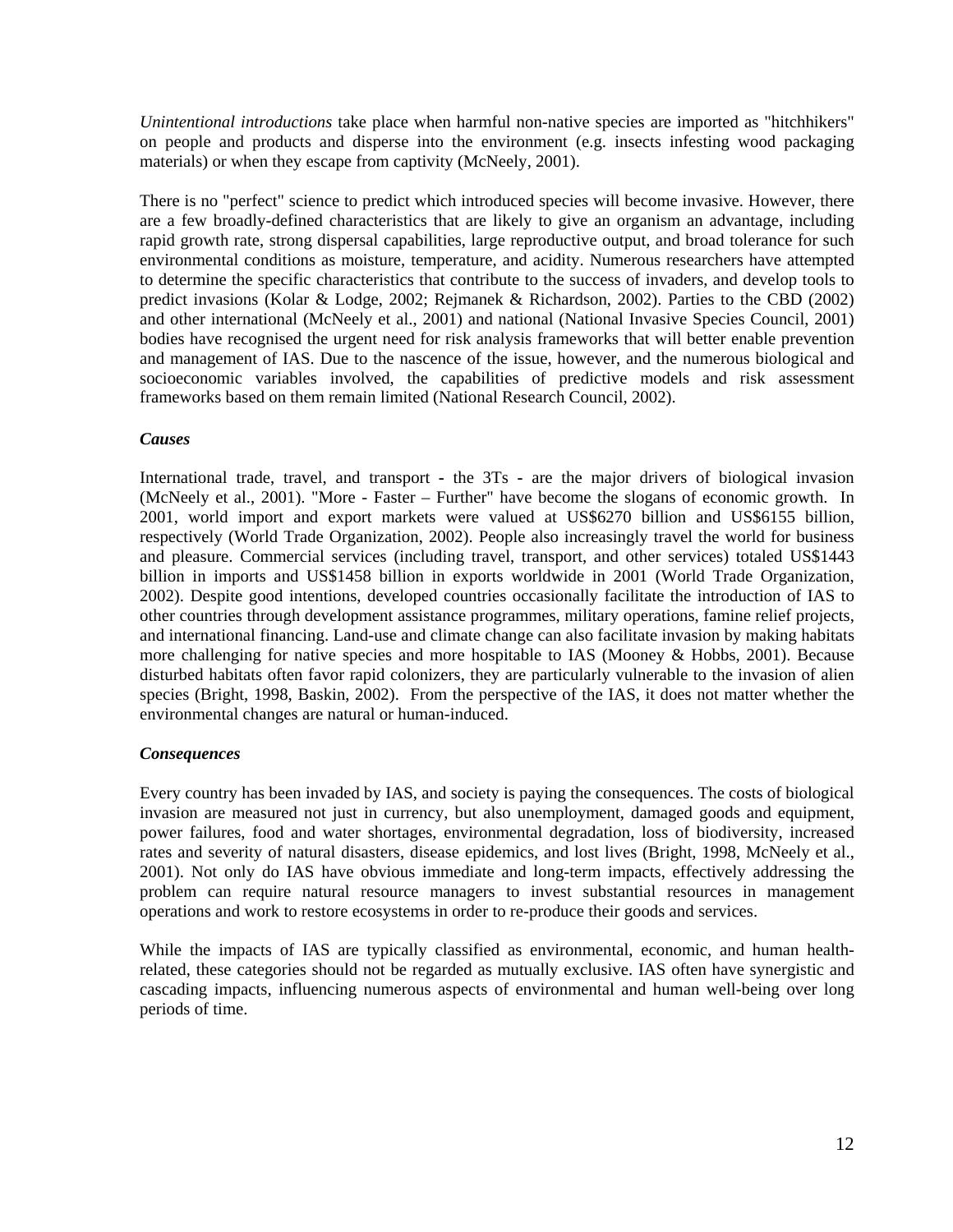#### *Environmental*

IAS are one of the most significant drivers of environmental change globally (Sala et al., 2000; McNeely, 2001; McNeely et al., 2001). In the United States, IAS now rank second to habitat conversion as a cause of species endangerment and extinction (Wilcove et al. 1998). Even the best-protected natural areas are not immune to the invasion of alien species (Chapin, 2000; Simberloff, 2000; Simonson et al., 2001; Parkes et al., 2002; Tye et al., 2002; O'Dowd et al., 2003).

The decimation of native species in Guam by the brown tree snake *Boiga irregularis* illustrates the potential for a single IAS to cause significant and permanent losses to biodiversity in a relatively short time frame. The snake, which is native to northern Australia, Papua New Guinea, and the Solomon Islands, was accidentally introduced to the Pacific island of Guam in the 1940s, probably in military transports. Within sixty years it spread throughout the island, reaching numbers as high as 12,000 per square mile in some forests. It has eliminated nine of the island's eleven native land bird species (Savidge, 1987), adversely impacting other fauna, such as native lizards (Fritts, 2001).

A single ecosystem can suffer numerous invasions, with resultant changes in its structure, function, and ability to provide natural resources. Much of the developing world is just beginning to observe significant impacts of IAS in their ecosystems. In contrast, some ecosystems in the developed world, such as the eastern forests of the United States, have been suffering losses from IAS for centuries (e.g. near-extinction of American chestnut, *Castanea dentate*, as a result of root rot, *Phytophthora cinnamomi*, and blight, *Cryphonectira parasitica*). This is due in large part to the long history of trade and transport between regions with similar climate – such as between the eastern U.S. and Europe (Bright, 1999; Baskin, 2002).

#### *Economic*

IAS can also take a heavy financial toll on governments, industries, and private citizens. A recent study estimates that IAS cost the U.S. more than US \$100 billion a year (Pimentel et al., 2000) and at least this much in six other countries combined (Pimentel et al., 2001). There are, however, remarkably few quantitative studies of the socio-economic impacts (Perrings et al., 2000, but see Pimentel, 2002 for case studies of international costs). Worldwide, the losses to agriculture have been estimated at between US \$55 billion and nearly US \$248 billion annually (Bright, 1999). The impact and management costs of a single species can carry a price tag in the millions. For example, the golden apple snail *Pomacea canaliculata*, introduced from Latin America as a high protein food source, caused losses to Philippine rice crops during the 1980s of approximately US \$1 billion (Naylor, 1996). Formosan termites *Coptotermes formosanus*, introduced from East Asia, cost an estimated one billion dollars annually in property damage, repairs and control measures in the southeastern United States (Suszkiw, 1998). The European gypsy moth *Lymantria dispar* was introduced into North Carolina in 1993 and eradicated four years later at a cost of approximately US \$19 million (U.S. Army Corps of Engineers, personal communication). The U.S. Department of State contributes more than US\$10 million annually to control the sea lamprey *Petromyzon marinus* in the Great Lakes shared by the U.S. and Canada (U.S. Department of State, personal communication).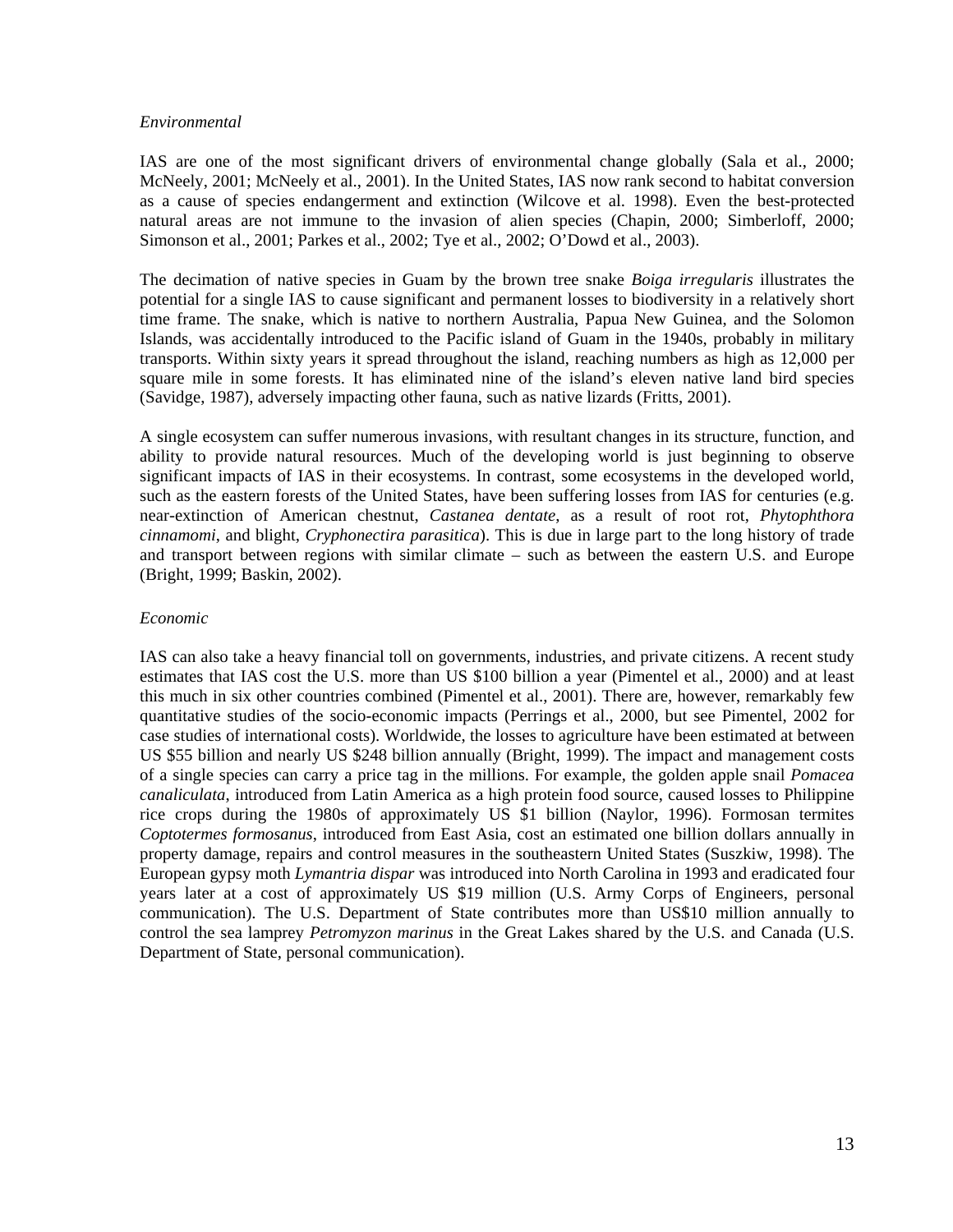Costs from IAS are also incurred when specific commodities or transport systems are affected. Because trade disputes may arise over "pest risks" (Jenkins 1996), the spread of IAS increases the probability that countries will not be able to:

- $\triangleright$  Sell certain food products because their trade and transport may spread destructive pests and highly infectious diseases that kill agricultural crops, livestock, or people;
- $\triangleright$  Sell certain types of other commodities (e.g., horticultural products, seeds, and pets) because countries fear they will escape into the environment, causing irreversible harm and requiring expensive, long-term control; or
- $\triangleright$  Use certain types of shipping containers because their trading partners fear that, upon arrival, they will inadvertently release pests that will destroy agricultural, forestry, or fisheries systems or the natural environment.

#### *Health*

IAS can impact the health of humans and other species. Pathogens and parasites may themselves be IAS or may be introduced by invasive vectors (e.g. mosquitoes such as *Aedes aegypti*; Bryan, 1996; Bright, 1998). Plague *Yersinia pestis*, particularly that known as the bubonic plague, provides a well- known historical example. The pathogen, native to parts of Asia, Africa, and the Middle East, spread into Europe and other areas along with alien rats (*Rattus* sp.) and other animals harboring infected fleas, which might also be alien (e.g. *Xenopsylla cheopis*, Oriental rat flea). The "Black Death" is reported to have claimed more than 130 million human lives (Butler, 1983; Thomas, 1997). The karnal bunt fungus *Tilletia indica,* which infects wheat crops, and the viral foot-and-mouth disease (FMD), a pathogen of cattle and other ungulates, are of recent concern to crop and livestock industries (Enserink, 2001; Meyerson & Reaser, 2002). Cholera, *Vibrio cholerae*, and some of the microorganisms that can cause harmful algal blooms, are relocated and released in the ballast water carried by large ships (Wilson, 1995). Other high-profile diseases caused by invasive pathogens include malaria (*Plasmodium* spp.), dengue fever (*Flavivirus* sp.), and the human immunodeficiency viruses that cause Acquired Immune Deficiency Syndrome (AIDS).

Food and water shortages induced by IAS can have negative consequences for all living organisms, but are particularly problematic in the developing world (McNeely et al., 2001). When certain pesticides are used to eradicate or control IAS, people and the ecosystems on which they depend can often be placed at risk (Parker, 2001).

#### *Addressing the problem*

Approaches for preventing and managing the spread of IAS are discussed in other chapters, and about 100 case studies can be found in the Global Invasive Species Programme's *Toolkit* (Wittenberg & Cock, 2001). Here I define the goals and outline the general processes. Goals for addressing the problem of IAS include:

*Prevention:* Keeping an IAS from being introduced into a new ecosystem. Ideally, this usually means keeping alien organisms from entering a new country.

*Early detection:* Locating IAS before they have a chance to establish and spread. This usually requires effective, site-based inventory and monitoring programmes.

*Eradication:* Killing the entire population of IAS. Typically, this can only be accomplished when the organisms are detected early.

*Control:* The process of long-term management of the IAS' population size and distribution when eradication is no longer feasible.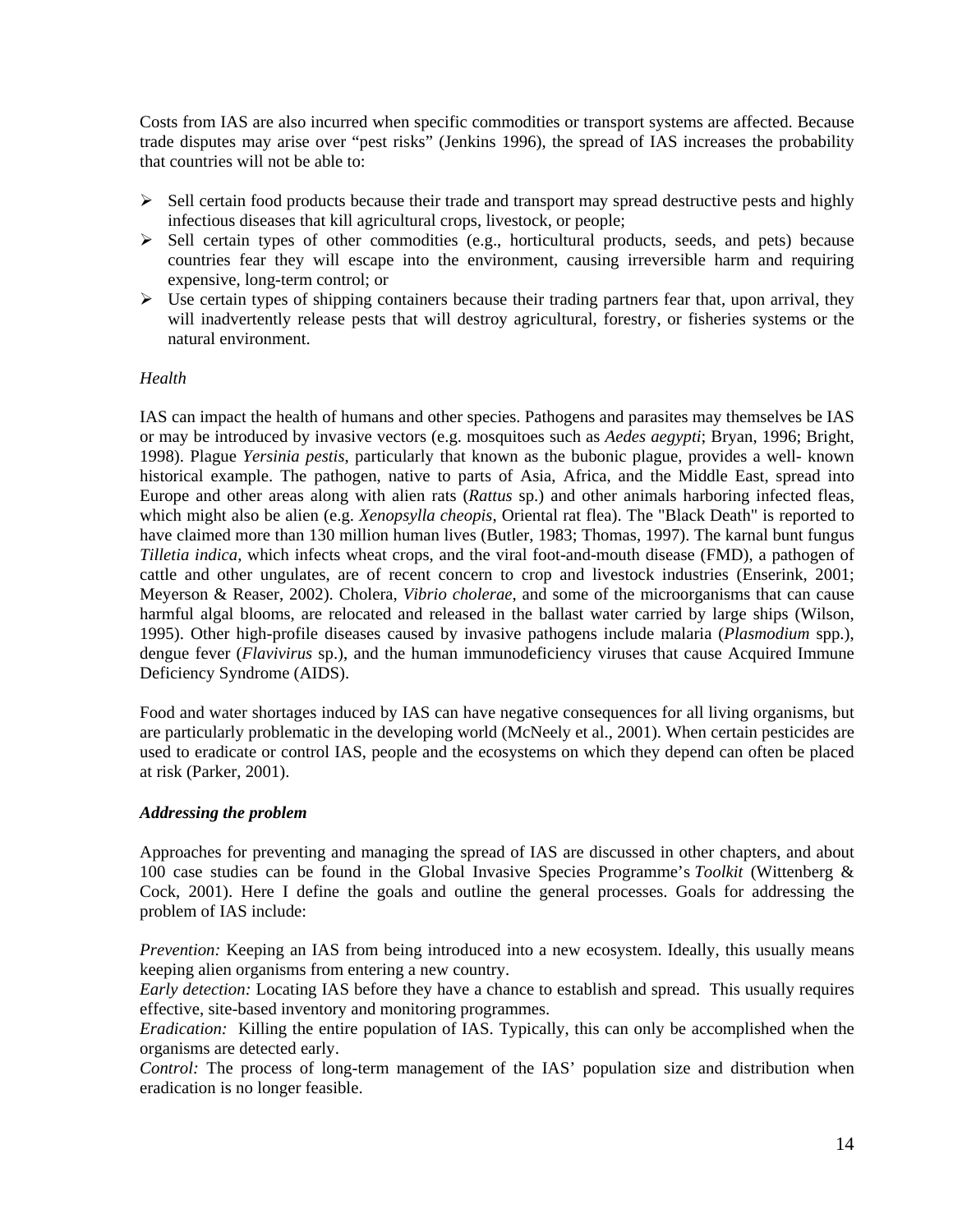Control and eradication methods can take one or more of three forms (see below). Integrated pest management (IPM) is their combined application:

- $\Rightarrow$  Mechanical control: The physical removal of organisms pulling weeds, for example. The process requires a long-term investment of human resources.
- ⇒ Chemical control: The use of chemicals to kill organisms poisons for wildlife and herbicides for plants, for example. The process can be quite costly and typically requires repeat applications.
- $\Rightarrow$  Biological control: The introduction of a highly specific predator, parasite or pathogen that will attack the IAS. This process is not likely to result in eradication of the organism but often can reduce the population of the IAS to tolerable levels. The initial costs associated with research and development may be high, but the long-term costs once applied are low and relatively little maintenance is required.

*Restoration:* The process of re-establishing natural populations and ecosystem functions. In theory, this increases the ecosystem's resistance to future invasions (Mueller-Dombois, 1981).

These goals are best accomplished through a strategic, holistic approach incorporating the following:

- $\triangleright$  Risk assessment and risk management
- $\triangleright$  Research
- $\triangleright$  Inventory and monitoring
- $\triangleright$  Policy and regulation
- $\triangleright$  Information management
- $\triangleright$  Education and outreach
- $\triangleright$  International cooperation and capacity building

International cooperation and capacity building are crucial, as IAS are an international problem by their very definition. However, these processes are probably the "weakest link" in any country's efforts to minimize the spread of IAS.

#### *Challenges*

The prevention and control of IAS presents scientific, political, and ethical challenges (McNeely, 2001) as invasion is a process that is often complex, resulting in considerable scientific uncertainty (Bright, 1998; Mooney & Hobbs, 2000; Mack et al., 2001). Implementing effective prevention and control measures can be costly and require new policy approaches, as well as significant advances in ecological knowledge and natural resource management (Shine et al., 2000; McNeely et al., 2001; Wittenberg & Cock, 2001).

#### *Scientific*

The process of invasion is often quite complex. It can involve any number of individuals from any taxonomic group of organisms, any ecosystem, and numerous pathways and vectors (McNeely et al., 2001). There is considerable uncertainty in both the process and the outcome. We do not have an adequate ability for prior determination of which species will become invasive under what circumstances. Interactions among species are often unpredictable. Alien species thought to be benign have on occasion suddenly become invasive, even after a significant amount of time since their introduction – known as the "time lag" phenomenon (National Research Council, 2002).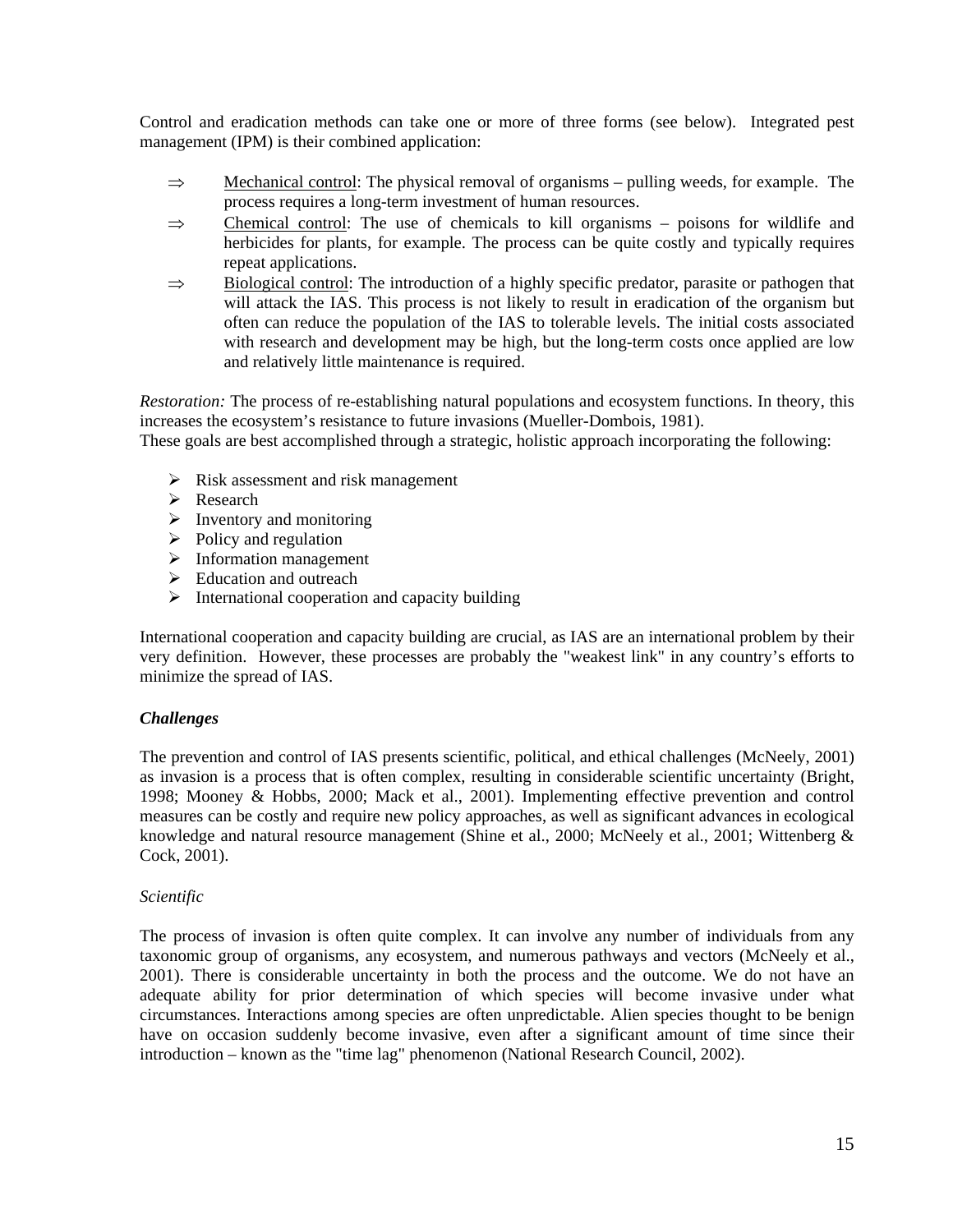#### *Political*

IAS are not only moved, they move themselves. They can walk, run, hop, fly, or swim across jurisdictional boundaries or be borne there by wind and water currents. Thus, once IAS become established within one country, they pose a threat to an entire region, as well as trading partners and every country along a trading pathway.

There are more than 40 international agreements, as well as numerous codes of conduct that directly address IAS (Shine et al., 2000). However, few countries consider IAS a top priority and have invested in the development of well-coordinated policies and programmes to address the problem. Developing countries that recognise the gravity of the situation and want to take immediate action are hampered by a lack of scientific, technological, and financial resources. Efforts of most governments to address IAS problems are poorly coordinated and neighboring countries are often unaware of each other's policies and practices (National Invasive Species Council, 2001).

#### *Ethical*

Efforts to manage IAS have been hindered, and in some cases halted, on ethical grounds. Many animal rights groups oppose the eradication and control of IAS, especially large mammals (Low, 1999, Genovesi & Bertolino, 2001). Human health concerns arise over the application of certain pesticides, such as the use of DDT to control introduced species of mosquitoes in malaria-infested regions (Bright, 1998; Parker, 2001). Some scientists and environmental groups believe that potential biological control agents pose risks of invasion that may exceed those of the IAS already in place (Ouder, 1996; Strong & Pemberton, 2000). There are also instances where different sectors of society place different values on alien species. What some people see as beneficial, others might view as undesirable. Such conflicts of interest are not uncommon and are often associated with intentional introductions (Hattingh, 2001; Reaser, 2001).

#### *Opportunities*

Human health, food and water security, social stability, and long-term economic gains all depend upon a healthy environment. IAS are thus a problem facing the "developed and developing worlds." Because every country is an exporter and importer of goods and services, every country is also a facilitator and victim of the invasion of non-native species. The patterns and trends of invasion will continue to follow the patterns and trends of international commerce and the movement of people. Every country, even the most economically wealthy, needs to raise their capacity to minimize the spread and impact of IAS.

Although the prevention and control of IAS present scientific, political, and ethical challenges, the problem can be dramatically reduced through concerted action. Stakeholders need to be made aware of the problem and motivated to address it. Scientifically-based information and effective tools need to be provided to policy makers and resource managers so that well-informed decisions can be enacted. Cooperative programmes need to be forged among governments and other institutions to enable the problem to be addressed in a strategic, holistic, and timely manner.

No programme to minimize the spread and impact of IAS will be successful, however, unless it effectively addresses the factors that ultimately drive invasion processes. *IAS are a by-product of human values, beliefs, and behaviours*. They are a symptom of a society that is choosing immediate gains over long-term, irreconcilable losses. We must recognise that the way in which we choose to conduct business and live our daily lives will either magnify or minimize the problem (Reaser, 2001).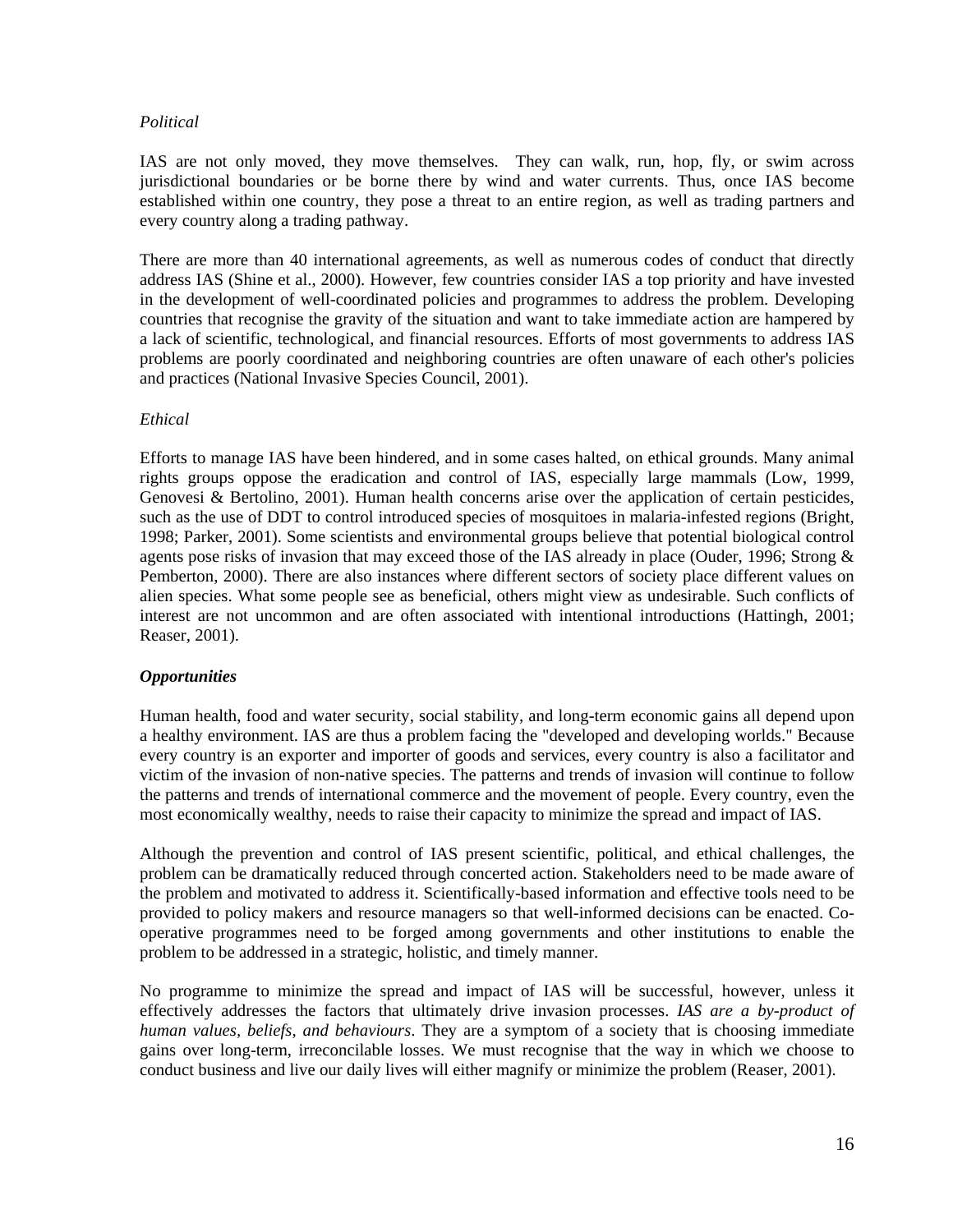#### *References*

- Baskin, Y. 2002. A plague of rats and rubbervines: the growing threat of species invasions. Island Press, Washington, D.C., USA.
- Bright, C. 1998. Life out of bounds: bioinvasion in a borderless world. W.W. Norton & Company, New York, USA.
- Bright, C. 1999. IAS: pathogens of globalisation. Foreign Policy, Fall 1999:50-64.
- Bryan, R.T. 1996. Alien species and emerging infectious diseases: past lessons and future implications. *In:* Sandlund, O.T., P.J. Schei & Å. Viken (eds.). Proceedings of the Norway/UN Conference on Alien Species. Trondheim Conferences on Biodiversity, 1-5 July 1996. Directorate for Nature Management & Norwegian Institute for Nature Research, Trondheim, Norway. pp. 74- 80.
- Butler T. 1983. Plague and other *Yersinia* infections. Plenum Press, New York.
- CBD. 2002. Decision VI/23: Alien species that threaten ecosystems, habitats or species. http://www.biodiv.org/decisions/default.asp?lg=0&dec=VI/23.
- Chapin, F.S., E.S. Zalaleta, V.T. Viner, R.L. Naylor, P.M. Vitousek, O.E. Sala, H.L. Reynolds, D.U. Hooper, R. Mack, S.E. Diaz, S.E. Hobbie & S. Lavorel. 2000. Consequences of changing biodiversity. Nature 405:234-242.
- Enserink, M. 2001. Barricading U.S. borders against a devastating disease. Science 291:2298-2300.
- Fritts, T. 2001. USGS Patuxent Wildlife Research Centre brown tree snake information. http://www.pwrc.usgs.gov/btree.htm.
- Genovesi, P. & S. Bertolino. 2001. Human dimension aspects in IAS issues: the case of the failure of the grey squirrel eradication project in Italy. *In:* McNeely, J.A. (ed.). The great reshuffling: human dimensions of IAS. IUCN, Cambridge, UK. pp. 113-119.
- Hattingh, J. 2001. Human dimensions of IAS in philosophical perspective: towards an ethic of conceptual responsibility. *In:* McNeely, J.A. (ed.). The great reshuffling: human dimensions of IAS. IUCN, Cambridge, UK. pp. 183-194.
- Jenkins, P. 1996. Free trade and exotic species introductions. *In:* Sandlund, O.T., P.J. Schei & Å. Viken (eds.). Proceedings of the Norway/UN Conference on Alien Species. Trondheim Conferences on Biodiversity, 1-5 July 1996. Directorate for Nature Management & Norwegian Institute for Nature Research, Trondheim, Norway. pp. 145-147.
- Kolar, C.S. & D.M. Lodge. 2002. Ecological predictions and risk assessment for alien fishes in North America. Science 298:1233-1236.
- Leventin, E. & K. McMahon. 2002. Plants and society. McGraw Hill, New York.
- Low, T. 1999. Feral future: the untold story of Australia's exotic invaders. Viking Press, New York.
- Mack, R.N. & W.M. Londsdale. 2001. Humans as global plant dispersers: Getting more than we bargained for. BioScience 51:95-102.
- Mack, R.N., D. Simberloff, W.M. Londsdale, H. Evans, M. Clout & F.A. Bazzaz. 2000. Biotic invasions: causes, consequences, epidemiology, global consequences, and control. Ecological Applications 10:689- 710.
- McNeely, J.A., H.A. Mooney, L.E. Neville, P.J. Schei & J.K. Waage (eds.). 2001. Global strategy on invasive alien species. IUCN, Cambridge, U.K., in collaboration with the Global Invasive Species Programme.
- McNeely, J. (ed.). 2001. The great reshuffling: human dimensions of invasive alien species. IUCN, Gland, Switzerland.
- Meyerson, L.A. & J.K. Reaser. 2002. Biosecurity: moving toward a comprehensive approach. BioScience 52: 593-600.
- Mooney, H.A. & R.J. Hobbs (eds.). 2000. Invasive species in a changing world. Island Press, Washington, D.C., USA.
- Mueller-Dombois, D. 1981. Island ecosystems: what is unique about their ecology? *In:* Muller-Dombois, D., K.W. Bridges & H.L. Carson (eds.)*.* Island ecosystems: biological organization in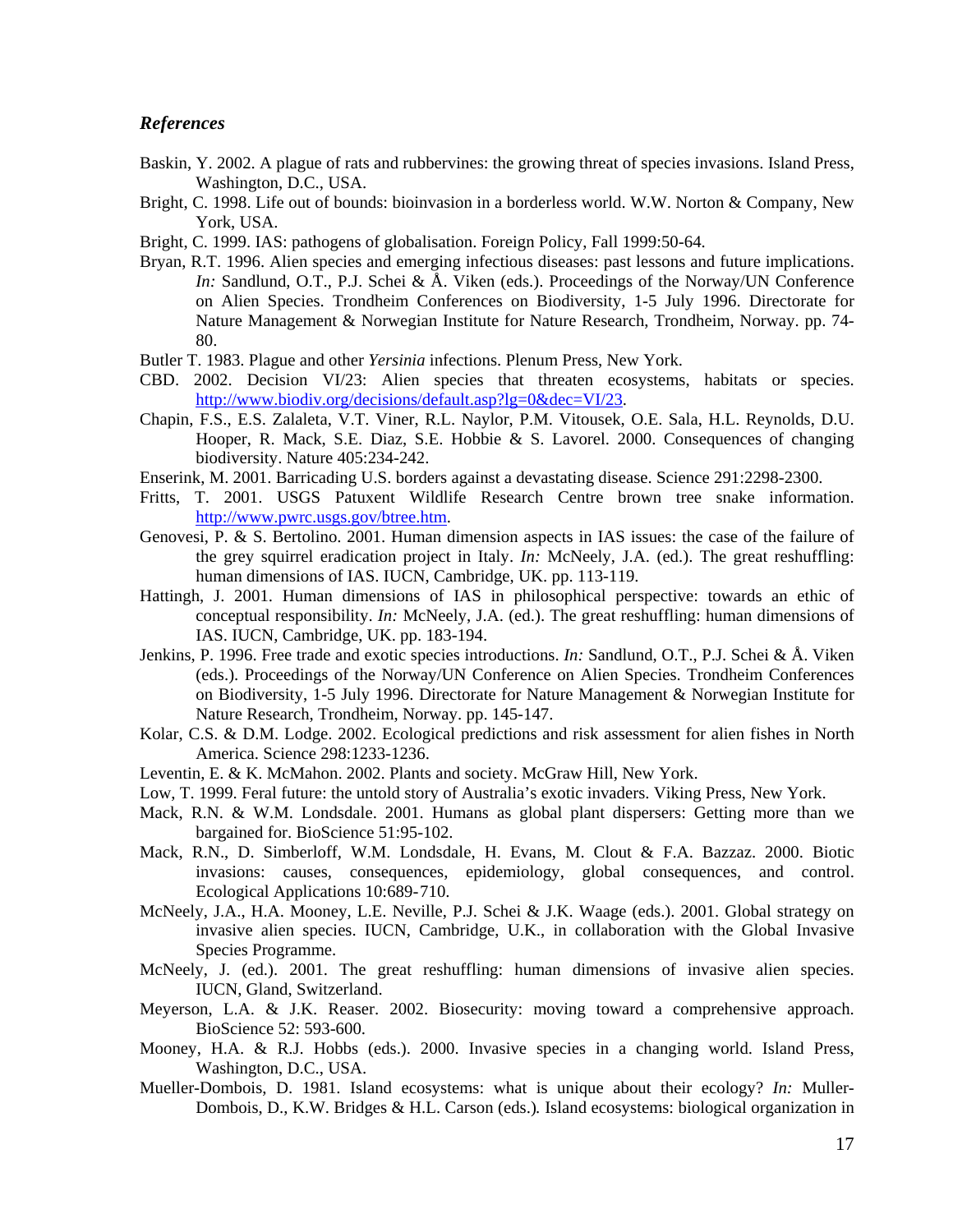selected Hawaiian communities. Hutchinson Ross Publishing Company, Woods Hole, Massachusetts, USA. pp. 485-501.

- National IAS Council. 2001. Meeting the IAS challenge: the U.S.'s first national IAS management plan. National IAS Council, Washington, D.C. http:www.invasivespecies.gov.
- National Research Council. Committee on the Scientific Basis for Predicting the Invasive Potential of Nonindigenous Plants and Plant Pests in the United States. 2002. Predicting invasions of nonindigenous plants and plant pests. National Academy Press, Washington, D.C., USA.
- Naylor, R.L. 1996. Invasions in agriculture: assessing the cost of the golden apple snail in Asia. Ambio 25:443-448.
- O'Dowd, D.J., P.T. Green & P.S. Lake. 2003. Invasional 'meltdown' on an oceanic island. Ecology Letters 6 (9):812.
- Ouder, G. 1996. Biological pest control and IAS. *In:* Sandlund, O.T., P.J. Schei & A. Viken (eds.). Proceedings of the Norway/UN Conference on Alien Species. Trondheim Conferences on Biodiversity, 1-5 July 1996. Directorate for Nature Management & Norwegian Institute for Nature Research, Trondheim, Norway. pp. 116-122.
- Parker, V. 2001. Listening to the Earth: a call for protection and restoration of habitats. *In:* McNeely, J.A. (ed.). The great reshuffling: human dimensions of invasive alien species. IUCN, Cambridge, UK. pp. 43-54.
- Parkes, J.P., N. MacDonald & G. Leaman. 2002. An attempt to eradicate feral goats from Lord Howe Island. *In:* Veitch, C.R. & M.N. Clout (eds.). Turning the tide: the eradication of invasive species. IUCN Species Specialist Group. IUCN, Gland Switzerland and Cambridge, U.K. pp. 233-239. http://www.issg.org/Eradicat.html.
- Perrings, C., M. Williamson & S. Dalmazzone (eds.). 2000. The economics of biological invasions. Edward Elgar, Northampton, MA, USA.
- Pimentel, D., L. Loch, R. Zuniga & D. Morrison. 2000. Environmental and economic costs of nonindigenous species in the United States. BioScience 50:53-65.
- Pimentel, D., S. McNair, J. Janecka, J. Wightman, C. Simmonds, C. O'Connell, E. Wong, L. Russel, J. Zern, T. Aquino & T. Tsomondo. 2001. Economic and environmental threats of alien plant, animal, and microbe invasions. Agriculture, Ecosystems & Environment 84: 1-20
- Reaser, J.K. 2001. IAS prevention and control: the art and science of managing people. *In:* McNeely, J.A. (ed.). The great reshuffling: human dimensions of IAS. IUCN, Cambridge, UK. pp. 89- 104.
- Rejmanek, M. & D.M. Richardson. 2002. What attributes make some plant species more invasive? Ecology 77:1655-1660.
- Sala, O.E., F.S. Chapin III, J.J Armesto, E.Berlow, J. Bloomfield, R. Dirzo, E. Huber-Sanwald, L. F. Huenneke, R.B. Jackson, A. Kinzig, R. Leemans, D. M. Lodge, H. A. Mooney, M. Oesterheld, N.L. Pff, M. Sykes, B. H. Walker, M. Walker & D.H. Wall. 2000. Global biodiversity scenarios for the year 2100. Science 287:1770-1774.
- Savidge, J.A. 1987. Extinction of an island forest avifauna by an introduced snake. Ecology 68:660- 668.
- Shine, C., N. Williams & L. Gundling. 2000. A guide to designing legal and institutional frameworks on alien invasive species. IUCN, Cambridge, U.K.
- Simberloff, D. 2000. No reserve is an island: marine reserves and nonindigenous species. Bulletin of Marine Science 66:567-580.
- Simonson, S., G. W. Chong, and T. J. Stolgren. 2001. Invasive alien species threaten native plants and butterflies in Rocky Mountain National Park, Colorado, USA. *In:* CBD Secretariat (ed.). Assessment and management of alien species that threaten ecosystems, habitats and species. CBD Technical Paper 1:103-105.
- Strong, D.R. & R.W. Pemberton. 2000. Biological control of invading species risk and reform. Science 288:1969-1970.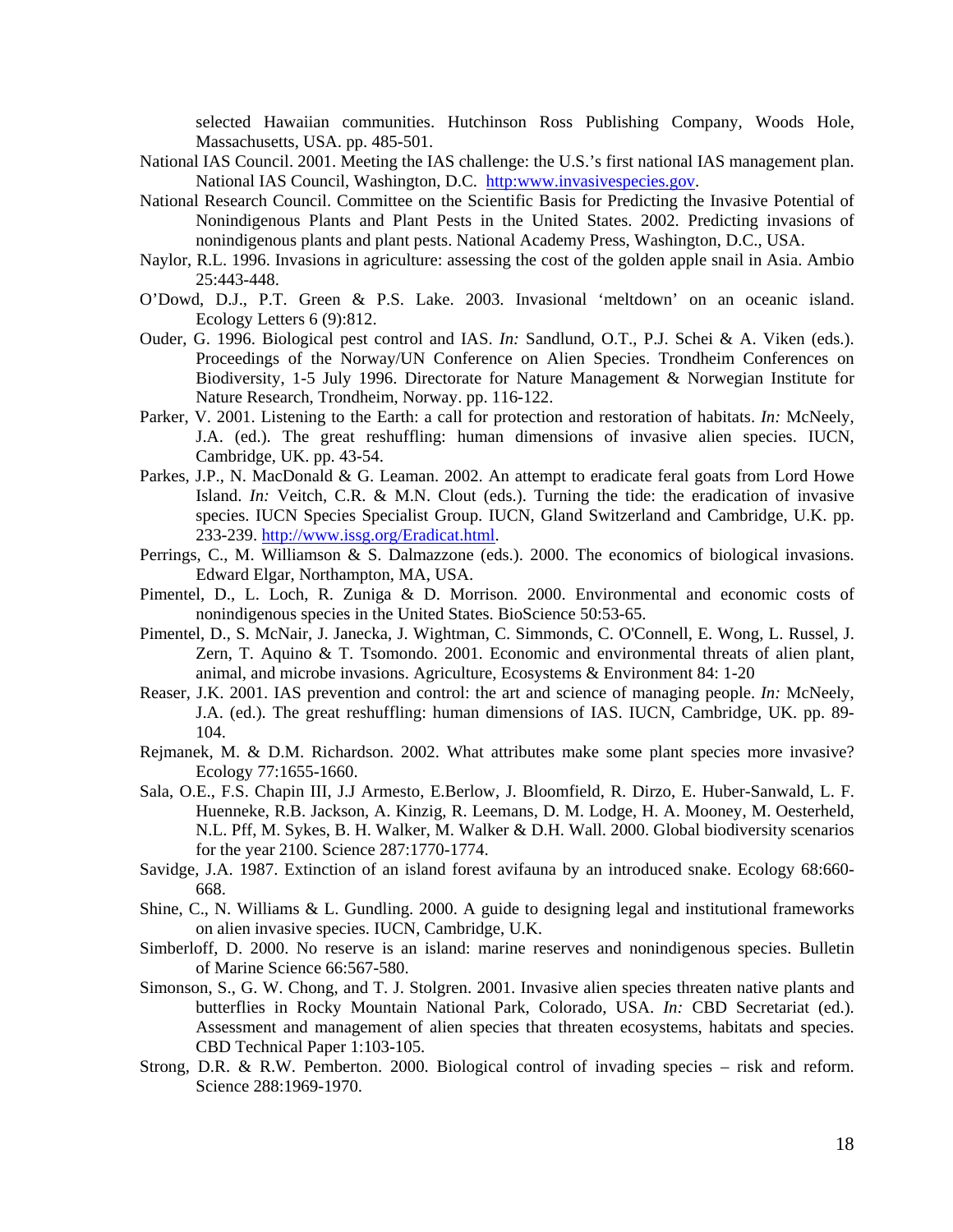- Suszkiw, A.R.S. 1998. The Formosan termite, a formidable foe. Agricultural Research Magazine, USDA, October 1-9.
- Thomas, R. 1997. TED case studies: the role of trade in transmitting the black death. www.american.edu/projects/mandala/TED/BUBONIC.HTM.
- Tye, A., M.C. Soria & M.R. Gardener. 2002. A strategy for Galapagos weeds. *In:* Veitch, C.R. & M.N. Clout (eds.). Turning the tide: the eradication of invasive species. IUCN Species Specialist Group, Gland, Switzerland & Cambridge, UK. pp. 336-341. http://www.issg.org/Eradicat.html.
- Wilcove, D., D. Rothstein, J. Dubow, A. Phillips & E. Loses. 1998. Quantifying threats to imperiled species in the United States. BioScience 48:607-615.

Williamson, M. 1996. Biological invasions. Champan & Hall, London.

- Williamson, M. & K.C. Brown. 1986. The analysis and modeling in British invasions. Philosophical Transactions of the Royal Society B 314:505-522.
- Wilson, M.E. 1995. Travel and the emergence of infectious diseases. Emerging Infectious Diseases 11: www.cdc.gov/ncidod/eid/vol1no2/wilson.htm.
- Wittenberg, R. & M.J.W. Cock. 2001. IAS: a toolkit of best prevention and management practices. CAB International, Wallingford, Oxon, UK.

World Trade Organization. 2002. International trade statistics, 2002: trade by subject. www.wto.org.

## *Overview of international instruments addressing invasive alien species*

#### *Ms. Clare Shine*

Legal Consultant, Environmental Law and Policy 37 Rue Erlanger, 75016, Paris, France, (IUCN-Environmental Law Centre affiliate) Tel./Fax: +33 1 46 51 90 10/11 E-mail: clare.shine@noos.fr

This paper provides a brief overview of international instruments relevant to IAS and outlines:

- $\Rightarrow$  the rationale for international action on IAS;
- $\Rightarrow$  the scope of existing treaties and guidelines that address IAS in the context of biodiversity, aquatic ecosystems, plant, animal and human health, transport, and international trade;
- $\Rightarrow$  constraints in existing frameworks and recent policy developments; and
- ⇒ frameworks for regional and subregional coooperation in the South-Southeast Asian region.

#### *Why are IAS an international legal issue?*

The causes and impacts of biological invasions are often international by definition. Through trade and transport pathways, countries both send and receive non-native species. Species may also be translocated within countries to areas or islands where they are not currently present and become invasive in this new location. For these reasons, unilateral action by a few States can never be enough to prevent unwanted introductions. Cooperation is essential at all jurisdictional levels.

Policy, legal, and technical tools need to address the range of pathways through which non-native species are moved (see Box 1).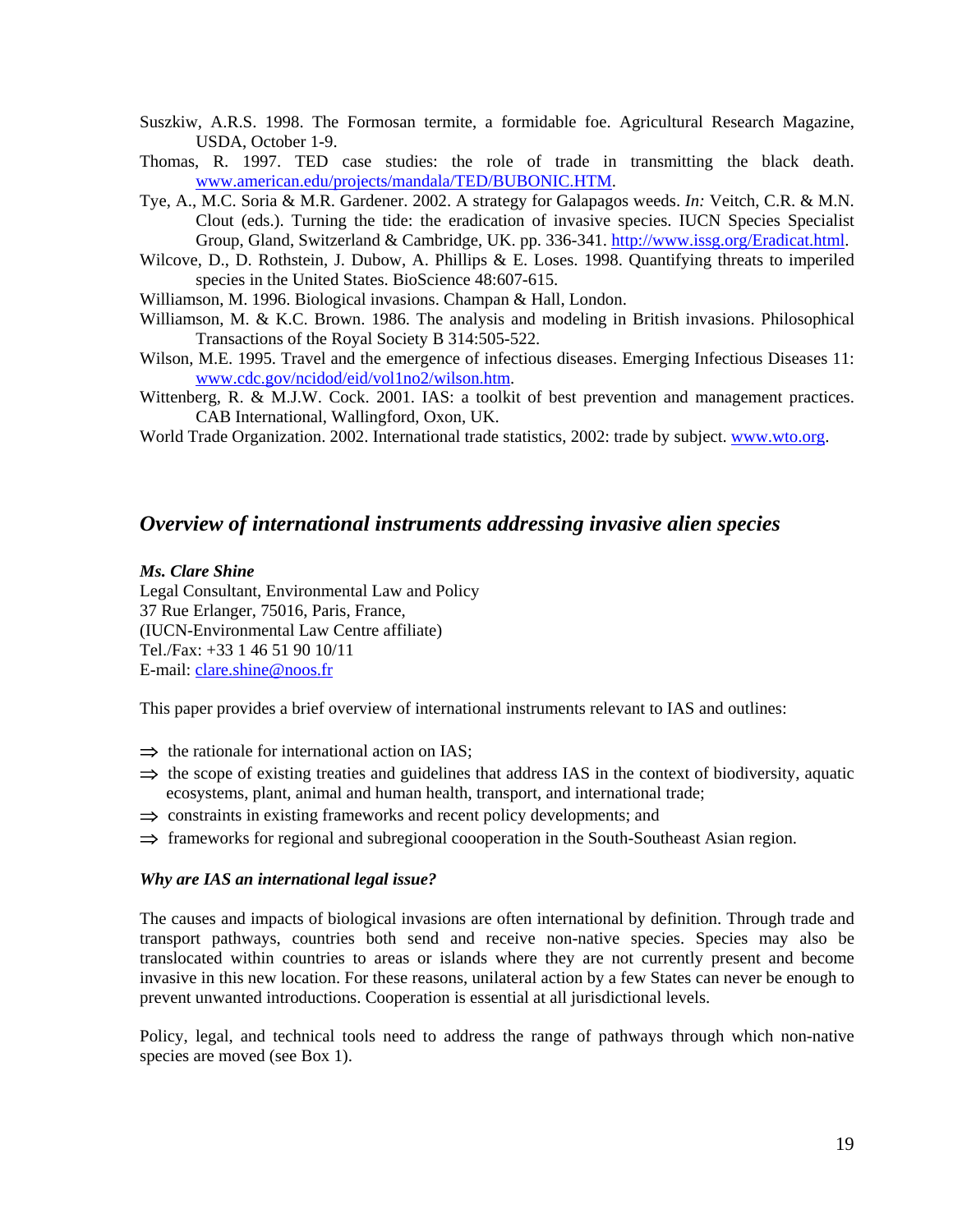#### *How does the international regulatory framework address IAS issues?*

Nearly fifty internationally-agreed legal instruments or guidelines deal with some aspect of the introduction, control, and eradication of IAS. These instruments set out the policy or technical norms that should form the baseline for national legal frameworks. They fall into three broad categories*:* 

 $\Rightarrow$  the longest-established agreements focus on controlling the introduction and spread of pests (some of which are IAS, others are not) and diseases to protect human, animal, and plant health through the establishment of quarantine systems. A series of quarantine agreements now mandate and govern sanitary (human health), zoosanitary (animal health), and phytosanitary (plant health) measures to control introductions for such purposes.

#### **Box 1. Examples of pathways for intentional or unintentional introductions of non-native species**

- trade and movement of goods (non-native species translocated in containers, planting media, untreated wood packaging, some food products)
- movement of people, including for tourism, through air, road, rail and sea transport
- shipping and boating (ballast water, sediment, hull fouling, anchors)
- aviation (in cargo and on and in the aircraft itself)
- postal and courier services (including biological material purchased via the internet)
- mariculture and aquaculture (fish, molluscs, and crustaceans introduced for production)
- food fish (release on non-natives)
- agriculture (crops and livestock) (direct introductions)
- hunting and fishing (game species and live fish and bait introduced for sport and restocking, movement of equipment)
- aquaria (deliberate discards, discharge of organisms with waste water)
- release of pets or other domestic animals
- horticulture and gardening (dispersal of material from gardens, ponds etc.)
- habitat restoration and landscaping (use of non-native genotypes of native plants, escapes)
- waste disposal and overflow (discharges of untreated effluent to aquatic systems)
- infrastructure development, interbasin transfers of water (dam removal, canals)
- movements of vehicles/equipment during development, famine relief, and military operations
- note: non-native species may be carrying pathogens and parasites.
- ⇒ biodiversity-related treaties are concerned with IAS for their possible impacts on native species and ecosystems. Some focus specifically on marine and/or inland water ecosystems; and
- $\Rightarrow$  most recently, technical guidelines and codes of conduct aim to minimize risks associated with a limited number of transport and trade-related pathways.

Existing instruments have been developed by different multilateral bodies at different times with different objectives, for implementation by different national agencies and sectoral stakeholders. This affects how they refer to IAS, down to the terms, definitions, and procedures used. Most national systems reflect these sectoral differences and have overlaps, gaps, and result in little contact between IAS specialists in different departments and agencies.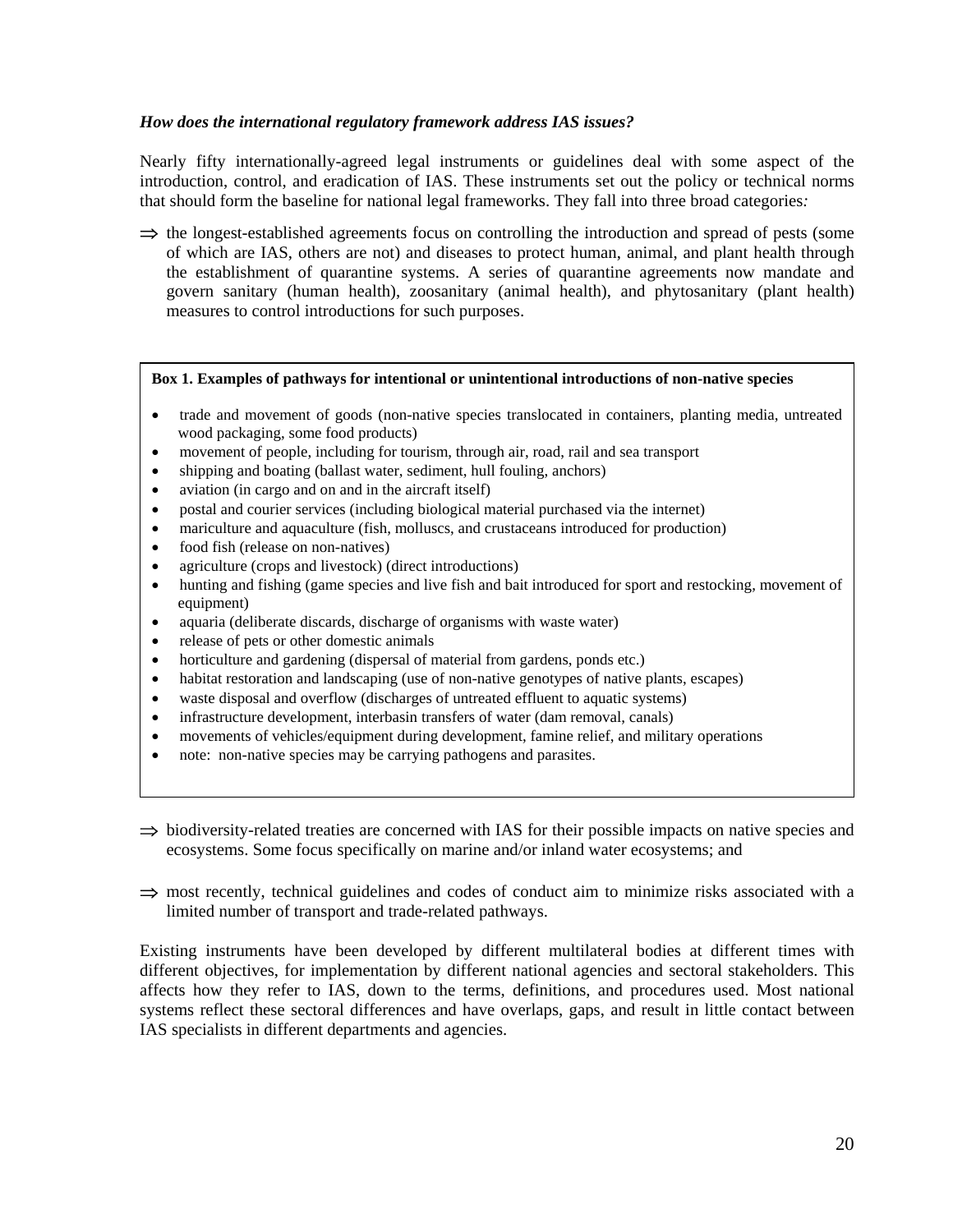#### *Conservation and sustainable use of biological diversity*

The Convention on Biological Diversity (CBD) is the only global instrument to provide a comprehensive basis for measures to protect all components of biodiversity against those non-native species that are invasive. Article 8(h) requires Parties "as far as possible and as appropriate, (to) prevent the introduction of, control or eradicate those alien species which threaten ecosystems, habitats or species."

Other CBD provisions that should be taken into account when implementing IAS measures relate to strategic and cross-sectoral planning, regulation, and management of potentially damaging processes and activities, involvement of local populations and the private sector, incentives, environmental impact assessment, transboundary notification, and emergency planning.<sup>6</sup>

CBD institutions have prioritized IAS issues in recent policy-making. In 1998, recognizing the problems IAS pose to indigenous and local communities and their negative effects on local and national economies, the Conference of the Parties (COP) designated non-native species as a cross-cutting issue to be taken into account in each thematic work program and identified geographically and evolutionarily isolated ecosystems, including islands, as needing special attention because of their vulnerability to biological invasion.

#### **Box 2. Resolution VIII/18 (Invasive Species and Wetlands**) urges Ramsar Parties to:

- address the problems posed by IAS in wetland ecosystems in a decisive and holistic manner, making use as appropriate of the tools and guidance developed by various institutions and processes, including relevant guidelines or guiding principles adopted under other conventions;
- undertake risk assessments of alien species which may pose a threat to the ecological character of wetlands, taking into account the potential changes to ecosystems from the effects of global climate change, and applying the guidance available in Ramsar's *Risk Assessment Framework*;
- identify the presence of IAS in Ramsar sites and other wetlands; the threats they pose to these sites' ecological character, including the risk of invasions by such species not yet present within each site; and the actions underway or planned for their prevention, eradication or control;
- when developing and implementing national IAS strategies and responses, recognise that terrestrial IAS can threaten and affect ecological character of wetlands (e.g., lowering of water tables, alteration of water flow patterns) and ensure that appropriate measures to prevent or control such invasions are in place;
- prior to moving water between river basins, examine carefully the potential environmental impacts due to invasive species;
- work closely with their counterpart national focal points for CBD, U.N. Convention to Combat Desertification, UNESCO Man and the Biosphere Program, International Maritime Organization and others in developing and implementing national IAS policies, strategies and management responses
- ensure that IAS prevention, eradication and control are fully incorporated in national legislation and national wetland and biodiversity policies, strategies and action plans, applying the Ramsar *Guidelines for reviewing laws and institutions to promote the conservation and wise use of wetlands* (Ramsar Handbook 3) and *Guidelines for developing and implementing National Wetland Policies* (Ramsar Handbook 2).

 $\overline{a}$  $6$  Respectively Art.6(a) and (b), Art.8(l), Art.10, Art.11 and Art.14 of the CBD.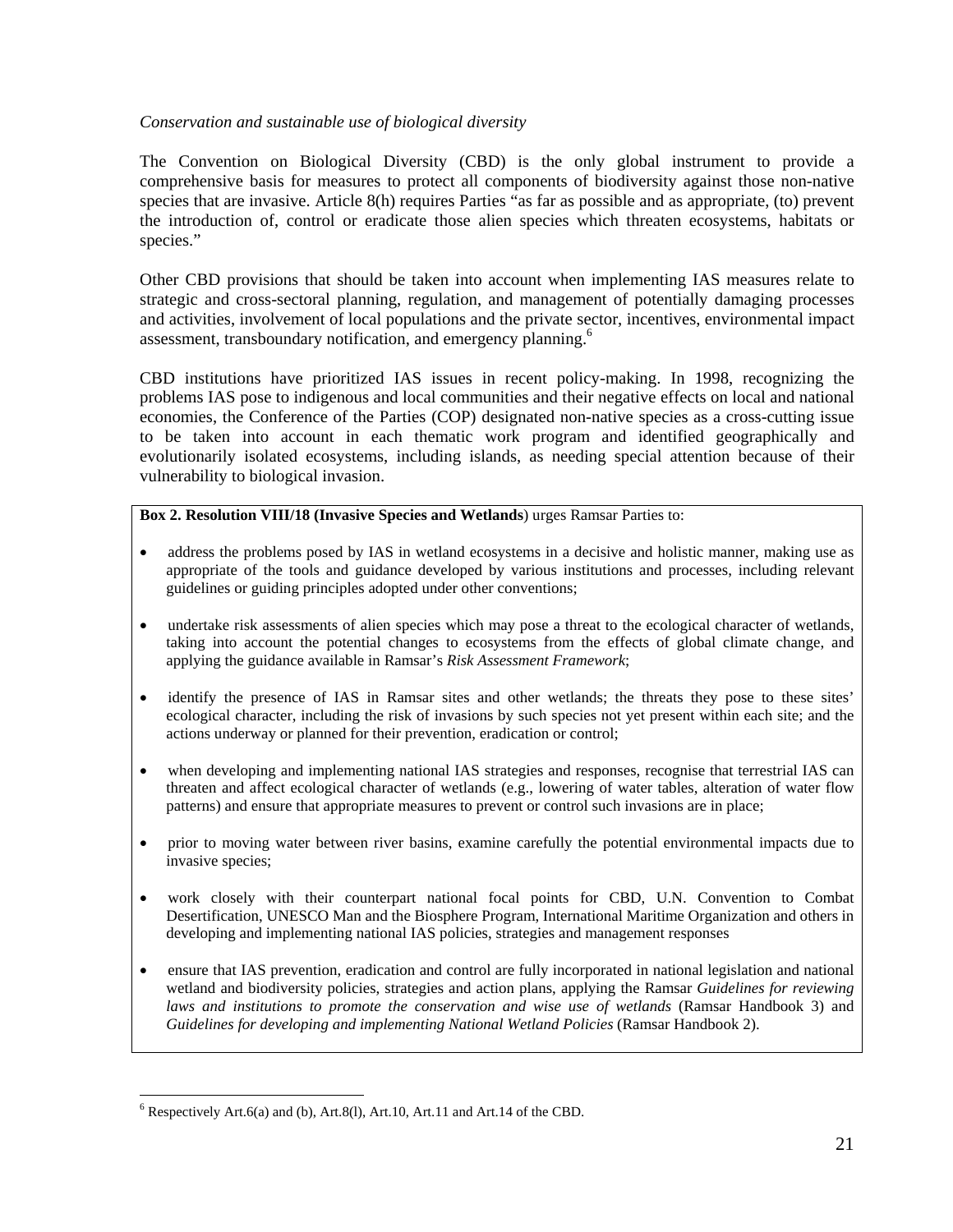In 2002, after extensive preliminary work, the sixth meeting of the COP adopted Decision VI/23 on *Alien species that threaten ecosystems, habitats and species*. This decision:

- ⇒ reaffirms the importance of national and regional IAS strategies and sets out detailed recommendations for the content of national strategies and action plans;
- $\Rightarrow$  urges closer international and regional cooperation and specific measures for capacity building, assessment, information and tools;
- ⇒ urges Parties, other governments, and relevant organizations to promote and implement the *Guiding Principles for the Prevention, Introduction and Mitigation of Impacts of Alien Species that Threaten Ecosystems, Habitats or Species* annexed to the decision.

Information on other biodiversity instruments (including CMS and CITES) is available in the *Guide to Designing Legal and Institutional Frameworks on Alien Invasive Species* (see References).

#### *Aquatic and marine ecosystems and resources*

The emphasis on prevention is particularly important in aquatic and marine systems because IAS can be particularly hard to detect and can disperse rapidly, making eradication or control extremely difficult. Introductions of non-native species to marine ecosystems are covered in a general way by:

- ⇒ the United Nations Convention on the Law of the Sea (UNCLOS). Parties should take all measures necessary to "prevent, reduce, or control pollution of the marine environment resulting from the intentional or accidental introduction of non-native or new species to a particular part of the marine environment, which may cause significant and harmful changes thereto" (Article 196);
- ⇒ instruments developed under the United Nations Environment Programme (UNEP) Regional Seas Programme, e.g. the Protocol for the Conservation and Management of Protected Marine and Coastal Areas of the South-East Pacific (Paipa 1989).

IAS in coastal and inland wetlands were addressed by the Conference of the Parties to the Ramsar Convention on Wetlands in November 2002 (see Box 2).

Introductions of IAS into inland water systems have very little coverage under binding instruments, except for the 1997 Convention on the Law of Non-navigational Uses of International Watercourses (not in force). Most existing bi- and multilateral watercourse treaties do not reference this risk.

#### *Instruments for the protection of plant, animal and human health*

International instruments and institutions for the protection of plant, animal, and human health are an important part of the international regulatory framework, because the interests they protect may be adversely affected by non-native animals, plants, and micro-organisms (e.g. viruses, bacteria, and fungi) that become invasive.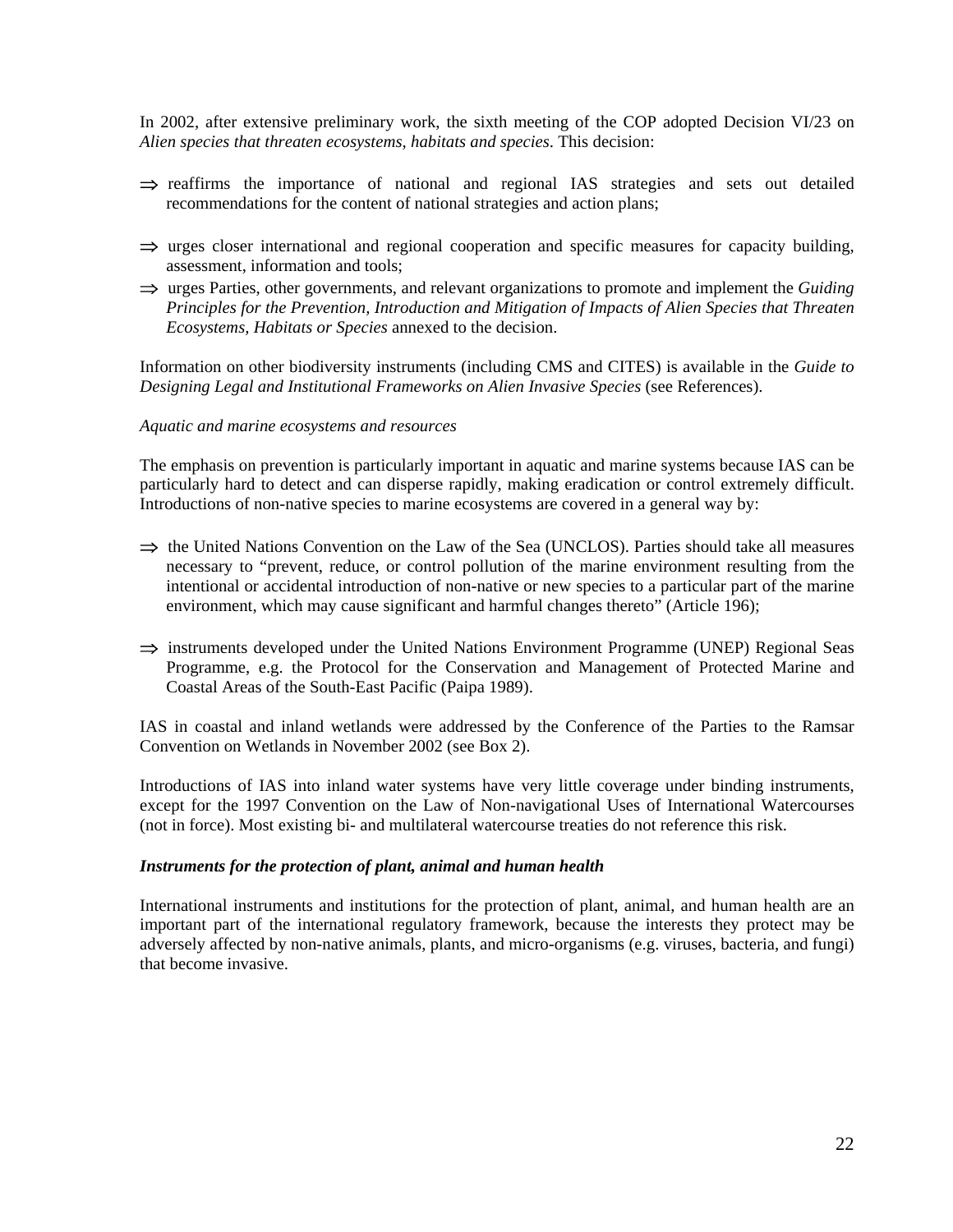#### *Plant health*

 $\overline{a}$ 

The International Plant Protection Convention<sup>7</sup> (IPPC) provides a framework for international cooperation to prevent the introduction of pests of plants and plant products and to promote appropriate measures for their control. It deals with the spread of pests between countries and phytosanitary measures within a country (see the International Phytosanitary Portal (IPP) at http://www.ippc.int for further information). It is not explicitly a trade or environmental treaty, but is directly relevant to IAS issues that fall within its scope.

The IPPC defines "pest" as "any species, strain or biotype, animal life or any pathogenic agent injurious or potentially injurious to plants or plant products," e.g. fungi, bacteria, phytoplasmas, viruses and invasive plants. It covers both direct and indirect damage by pests to plants, defined broadly to include natural flora as well as cultivated plants. Alien organisms that meet the definition of "pest" are covered, as are biological control agents used to control pests in this broad context. Official IPPC definitions can be found in the International Standard for Phytosanitary Terms (ISPM) # 5 "Glossary of Phytosanitary Terms," which is revised annually.

Until the 1990s, the IPPC mainly focused on phytosanitary certification with an almost exclusively agricultural focus. In 1997, it was revised to provide for the development of international phytosanitary standards (ISPMs) recognised within the multilateral trading system. ISPMs are not binding *per se* on World Trade Organization (WTO) members, but Members that do not comply with available standards must base national measures on risk assessment. Existing ISPMs cover matters such as pest risk analysis, import and release of exotic biological control agents, guidelines for the establishment of pest free areas and guidelines for pest eradication programmes. The most recent standards<sup>8</sup> are beginning to take greater account of environmental implications, which could provide an important bridge with the work carried out under the CBD.

The IPPC provides for national mechanisms that are well-suited to prevention, early detection, and control of IAS. Each IPPC party is required to:

- ⇒ establish a National Plant Protection Organization (NPPO);
- ⇒ adopt legislative, technical and administrative measures to prevent introduction/spread of pests;
- ⇒ establish a single official contact point to facilitate the exchange of official information;
- ⇒ undertake pest risk analysis, in the absence of an ISPM, to provide technical justification for a national phytosanitary measure;

 $^7$  1951, revised in 1979 and 1997 (latest revision not yet in force, but countries have agreed to starting implementation due to its imminent acceptance).

<sup>&</sup>lt;sup>8</sup> In 2003, the IPPC's Interim Commission on Phytosanitary Measures (ICPM) approved standards on the analysis of environmental risks and the coverage of taxa that impact unmanaged as well as agricultural systems: see Supplement on *Analysis of environmental risks* to ISPM No.11 (*Pest risk analysis for quarantine pests,* 2001) and IPPC Supplement No. 2 on *Guidelines on the understanding of 'Potential Economic Importance' and related terms including reference to environmental considerations* to ISPM No.5 (*Glossary of Phytosanitary Terms*). ISPM 3 (Code of Conduct for the Import and Release of Exotic Biological Control Measures, 1996) is currently being revised. Proposals for consideration include its expansion to better address intentional introductions of biopesticides, soil enhancers, pollinators and sterile insects for purposes of pest control and the enhancement of its RA component.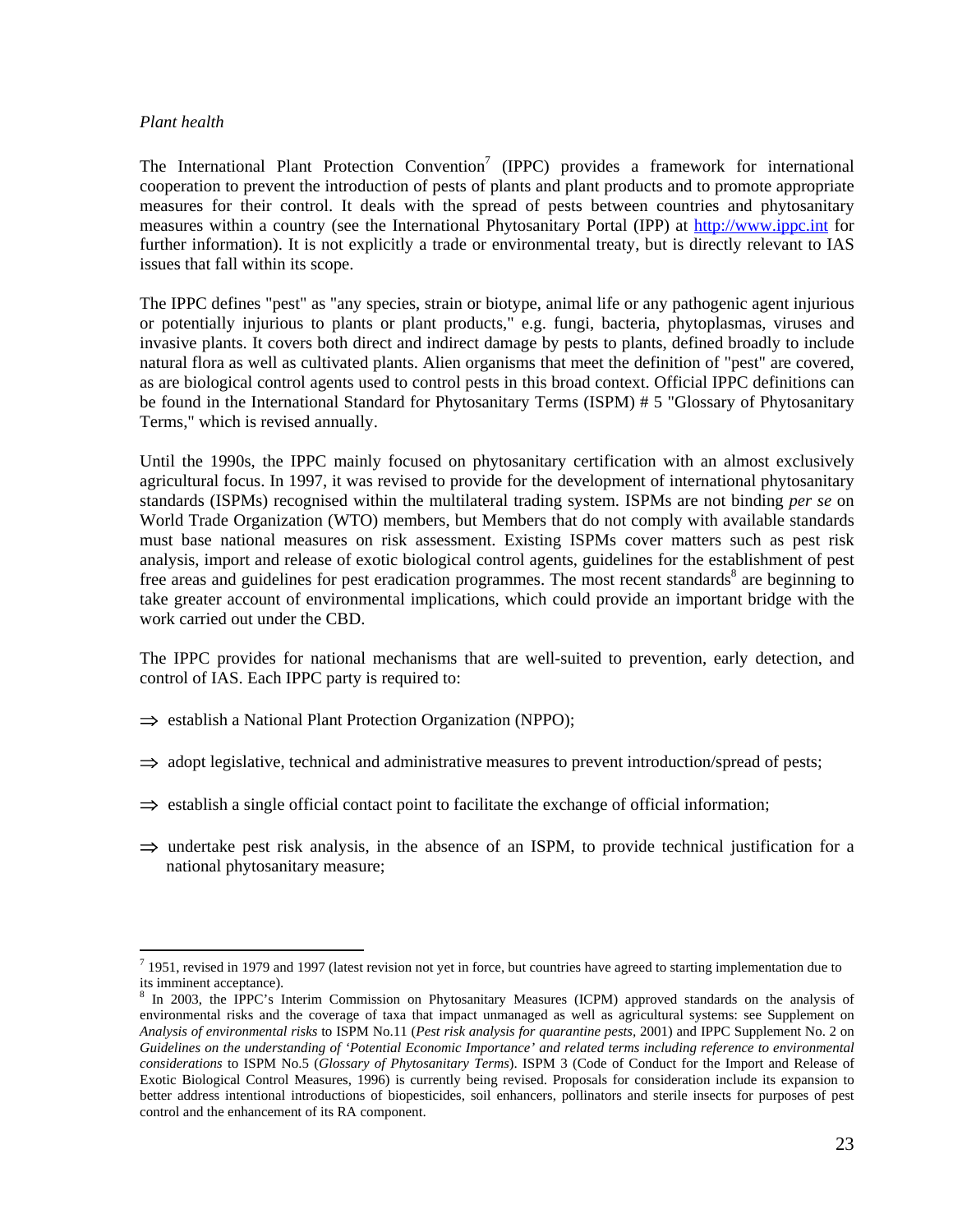- ⇒ carry out surveillance of growing plants, including both areas under cultivation (e.g. fields, plantations, nurseries, gardens, greenhouses and laboratories) and wild flora, and of plants and plant products in storage or in transportation, particularly with the object of reporting the occurrence, outbreak and spread of pests, and of controlling those pests;
- ⇒ provide for the protection of endangered areas and the designation, maintenance and surveillance of pest free areas and areas of low pest prevalence;
- ⇒ establish export certification systems to ensure that exported products comply with the import requirements of trading partners;
- ⇒ establish inspection procedures and treatments (when appropriate), and
- ⇒ establish an official process for the implementation of the ISPMs.

Implementation is facilitated by nine regional plant protection organisations (RPPOs), including the Asia Pacific Plant Protection Commission (APPPC). RPPOs are beginning to develop regional phytosanitary standards to facilitate regional harmonization of trade-related measures consistent with the WTO-SPS Agreement (see below).

#### *Animal health*

Animal health issues are addressed by the Office International des Epizooties (OIE), which develops standards and guidance on pests and diseases of animals (but not on animals themselves as pests). The International Animal Health Code for Mammals, Birds, and Bees and the International Aquatic Animal Health Code set out standards on import risk analysis and risk management measures for specific diseases and are updated annually. The OIE has an Ad Hoc Working Group on risk analysis for aquatic animal diseases and a long-established Working Group on Wildlife: this addresses wildlife management and reintroduction issues that have an animal disease dimension, but has not covered related habitat and ecosystem issues.

#### *Human health*

Human health can be affected by alien species providing hosts for diseases. One example is the West Nile virus apparently introduced to New York, U.S. via an imported alien bird and then transmitted to local mosquitoes. Because the virus can decimate bird populations and affect other species including humans, it is a serious concern for many countries represented at this Workshop.

The World Health Organization (WHO) has developed International Health Regulations<sup>9</sup> to prevent the international spread of human infectious diseases, which are currently being updated due to changes in disease epidemiology and the increase in international traffic. Codex Alimentarius (a joint FAO/WHO initiative) deals with food safety and is responsible for international standard setting in this regard.

#### *Technical guidance for certain transport sectors*

There is a growing emphasis on the need for technical guidelines or codes of conduct to address specific pathways in a more detailed and practical way than treaty negotiation permits.

<sup>&</sup>lt;sup>9</sup> Geneva, 1969; amended in 1982.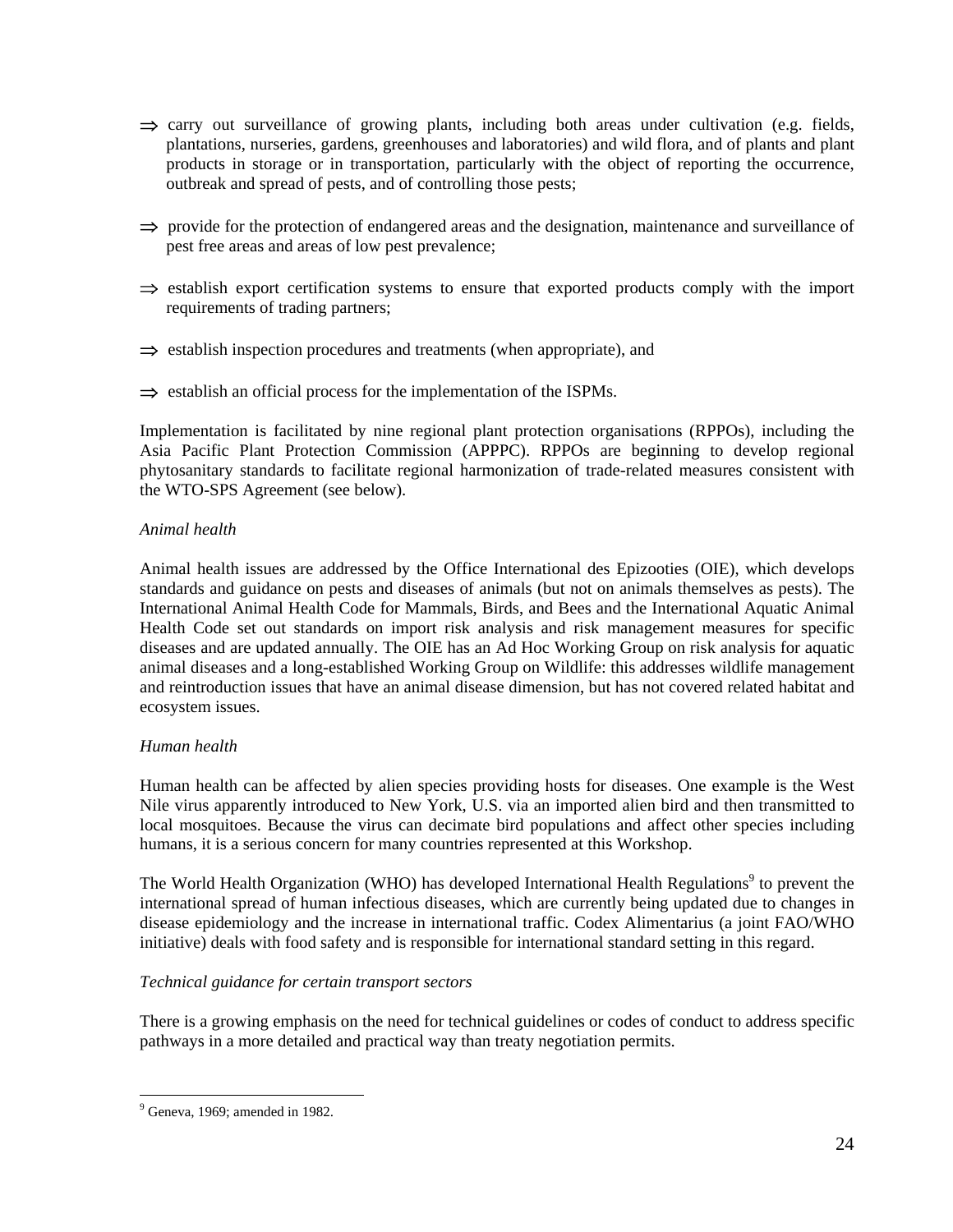The International Maritime Organization (IMO), through its Maritime Environmental Protection Committee (MEPC), has focused on prevention efforts to minimise IAS introductions via ships' ballast water. It supports the development of a mandatory legal regime to avoid unilateral responses by individual states in such an international industry, but began by adopting voluntary *Guidelines for the control and management of ships' ballast water to minimize the transfer of harmful aquatic organisms and pathogens*<sup>10</sup> to assist governments, ships' masters, operators and owners, and port authorities to establish common procedures to minimize the risk of introducing harmful aquatic organisms and pathogens from ships' ballast water and associated sediments.<sup>11</sup> The MEPC has also approved a technical circular on design measures for ballast water and sediment options in new ships (MEPC  $47<sup>th</sup>$ session, London 4-8 March 2002). The IMO Council<sup>12</sup> has now convened a Diplomatic Conference for early 2004 to finalise the the draft IMO *International Convention for the Control and Management of Ships' Ballast Water and Sediments*.

The IMO, Global Environmental Facility (GEF), and U.N. Development Programme (UNDP) have jointly developed the GloBallast Programme<sup>13</sup>, a global technical cooperation programme to assist developing countries to tackle the transfer of harmful aquatic organisms in ships' ballast water and to prepare for the implementation of the future convention. This Programme ran from 2000-3 and has been extended until  $2004$ . A favourable mid-term evaluation<sup>14</sup> found that stakeholder participation and support has been impressive and that the project has created a solid foundation of support for the future IMO Convention.

There are no internationally-agreed prevention measures for hull-fouling as an IAS vector, although CBD Decision VI/23 §7 called on the IMO to develop mechanisms to minimise this as a matter of urgency.<sup>15</sup> The IMO International Convention on the Control of Harmful Anti-Fouling Systems on Ships (2001) provides for the global phase-out of tributyl tin (TBT) in paints, but this ban is designed to reduce chemical pollution of the marine environment and could even lead to a significant increase in the number of introductions of invasive fouling species such as ascidians.<sup>16</sup>

The International Civil Aviation Organization (ICAO) recognises that civil air transportation represents a potential pathway for IAS introduction (e.g. the brown tree snake, *Boiga irregularis*, to Guam). Contracting States have been urged to take mutually supportive efforts to reduce the risk of introducing potential IAS via this pathway to areas outside their natural range.<sup>17</sup> In 2002, the ICAO surveyed 188 States to gather data for an assessment of whether civil aviation is a "significant"/"high-risk" pathway for unintentional introductions. The questionnaire covered possible vectors (aircraft structure, cargo, passengers, baggage, packaging, mail) and control measures based on education (brochures, airport notices, quarantine declaration on arrival cards), physical intervention (detector dogs, disinfection of aircraft, searches of passengers, baggage and/or cargo), enforcement and surveillance. The Secretariat's preliminary analysis of the 47 responses shows that about half of the States aware of IAS problems in their respective countries consider that air transport is a contributing factor (the other half lacked the

<sup>&</sup>lt;sup>10</sup> Annex to Resolution A.868 (20), 2Oth IMO Assembly, 1997.

 $<sup>11</sup>$  At least seven countries and three ports have now enacted legislation requiring ships calling at their ports to comply with the</sup> Guidelines, e.g. Australia, Canada, Chile, Israel, New Zealand, Portugal, the USA, some States within the USA and some ports around the world, such as Buenos Aires (Argentina), Scapa Flow (Scotland) and Vancouver (Canada). 12 89th session, 25-29 November 2002.

<sup>&</sup>lt;sup>13</sup>The GEF/UNDP/IMO *Global Ballast Water Management Programme for the Removal of Barriers to the Effective* Implementation of Ballast WaterControl and Management Measures in Developing Countries.<br><sup>14</sup> Vousden, D. & B. Okamura. 2003. GloBallast Project Independent Mid Term Evaluation: Final Report (31 March 2003).<br><sup>15</sup> Note that

have recently established a Study Group on Ballast and other Ship Vectors (first meeting in Vancouver, 24-25 March 2003).<br><sup>16</sup> These are also found in submerged man-made structures in ports, harbours and marinas with appro

tolerate high levels of pollution and considerable variations in temperature (*Ballast Water News* Issue 12 Jan-March 2003). <sup>17</sup>ICAO General Assembly Resolution A33-18, adopted at the 33<sup>rd</sup> Session, Montreal 2001.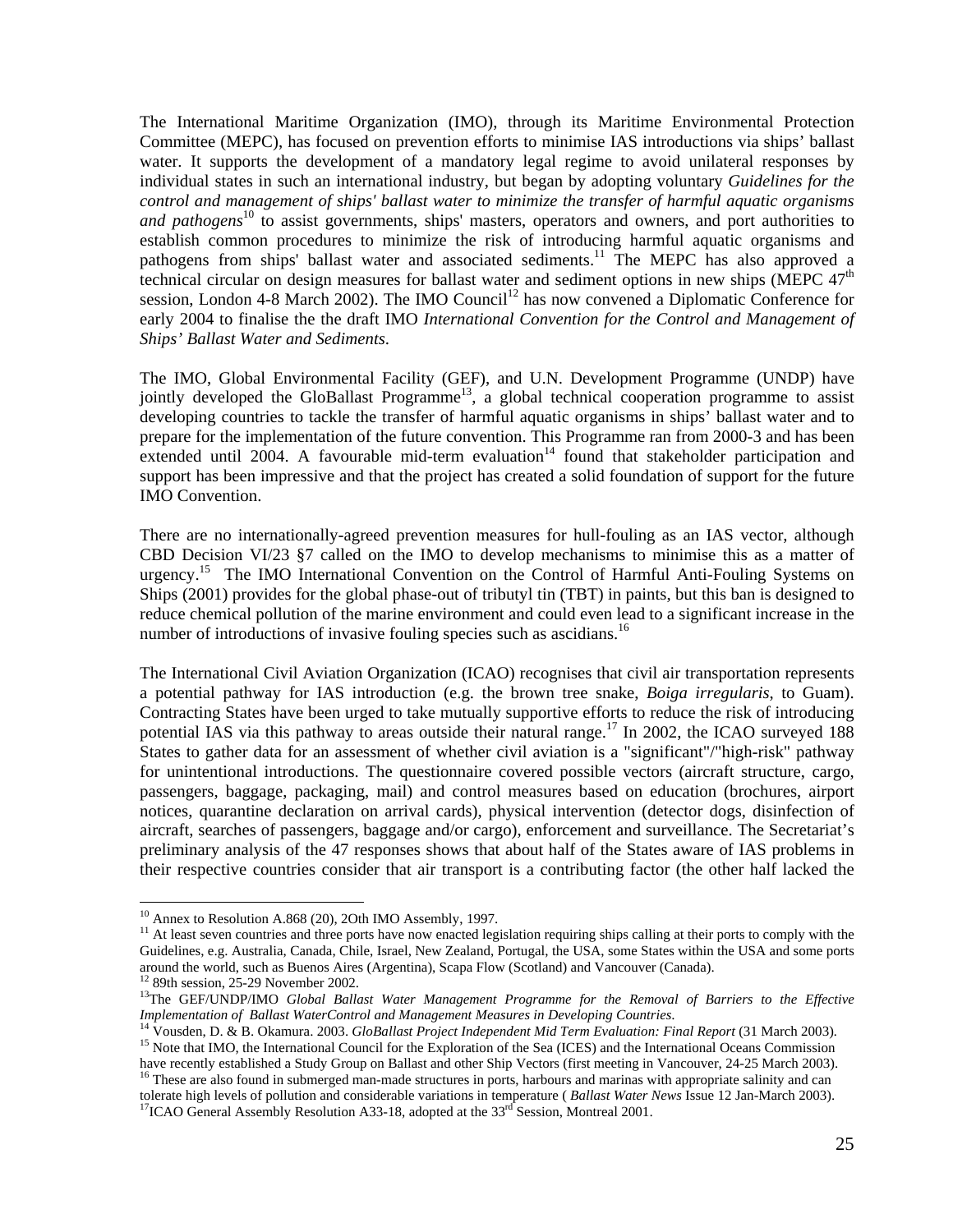data to respond). The detailed analysis will also cover species-specific information provided by States. The ICAO Council will then determine whether an ICAO prevention strategy is necessary: the matter will be considered by the ICAO Assembly in 2004.

#### *Technical guidance for fisheries and aquaculture*

Aquaculture and mariculture operations present a known risk of unwanted introductions (escapes, parasites, and disease). Some technical guidance has been adopted to establish principles and standards and provide best practice guidance for this rapidly growing industry.

Through the Food and Agriculture Organization (FAO), the Code of Conduct for Responsible Fisheries was adopted in 1995.<sup>18</sup> The Code provides guidelines for the responsible introduction, production and management of fish species under managed conditions. It urges States to adopt measures to prevent or minimize harmful effects of introducing non-native species or genetically altered stocks used for aquaculture into waters.

The 1994 Code of Practice on the Introductions and Transfers of Marine Organisms was issued by the International Council for the Exploration of the Sea and the FAO's European Inland Fisheries Advisory Commission. It establishes procedures and practices to diminish the risk from intentional and unintentional introductions of marine alien species into marine and freshwater ecosystems.

#### *Relationship of existing instruments with the multilateral trading system*

Alien species are introduced through trade intentionally (imported products) or unintentionally (e.g. as by-products, parasites and pathogens of traded products, hitchhikers and stowaways in vessels, vehicles, or containers that deliver products or services). National measures to minimize unwanted introductions - quarantine and border controls on live species, commodities, packaging and other vectors - therefore have a direct interface with the multilateral trading system and need to be consistent with applicable rules and disciplines adopted within the WTO framework.

Multilateral environmental agreements do not directly address international trade aspects of alien species control, except CITES - to a limited extent. The non-binding FAO Code of Conduct for Responsible Fisheries recommends that States develop international agreements for trade in live specimens where there is a risk of environmental damage *inter alia* in importing States.<sup>19</sup>

In contrast, the IPPC, OIE, and Codex Alimentarius have a formal relationship with the multilateral trading system, following the conclusion in 1995 of the WTO Agreement on the Application of Sanitary and Phytosanitary Measures (WTO-SPS Agreement). The SPS Agreement provides:

- $\Rightarrow$  that a WTO Member may adopt national measures to protect human, animal, or plant health/life from risks arising from the entry, establishment or spread of pests, diseases, or disease-causing organisms and to "prevent or limit other damage" within its territory from these causes.<sup>20</sup>
- ⇒ for the use of international standards as a basis for national protection measures that affect trade. The aim is ensure that national measures have a scientific basis and are not used as unjustified barriers to international trade. The Agreement recognises standards set by three organisations: IPPC

<sup>&</sup>lt;sup>18</sup> Guidance developed under this Code includes *Precautionary approach to capture fisheries and species introductions* and *Aquaculture Development* (FAO Technical Guidelines for Responsible Fisheries 2/1996 and 5/1997). 19 Section 11.2.10.

<sup>20</sup> Abridged from Annex A, Definitions.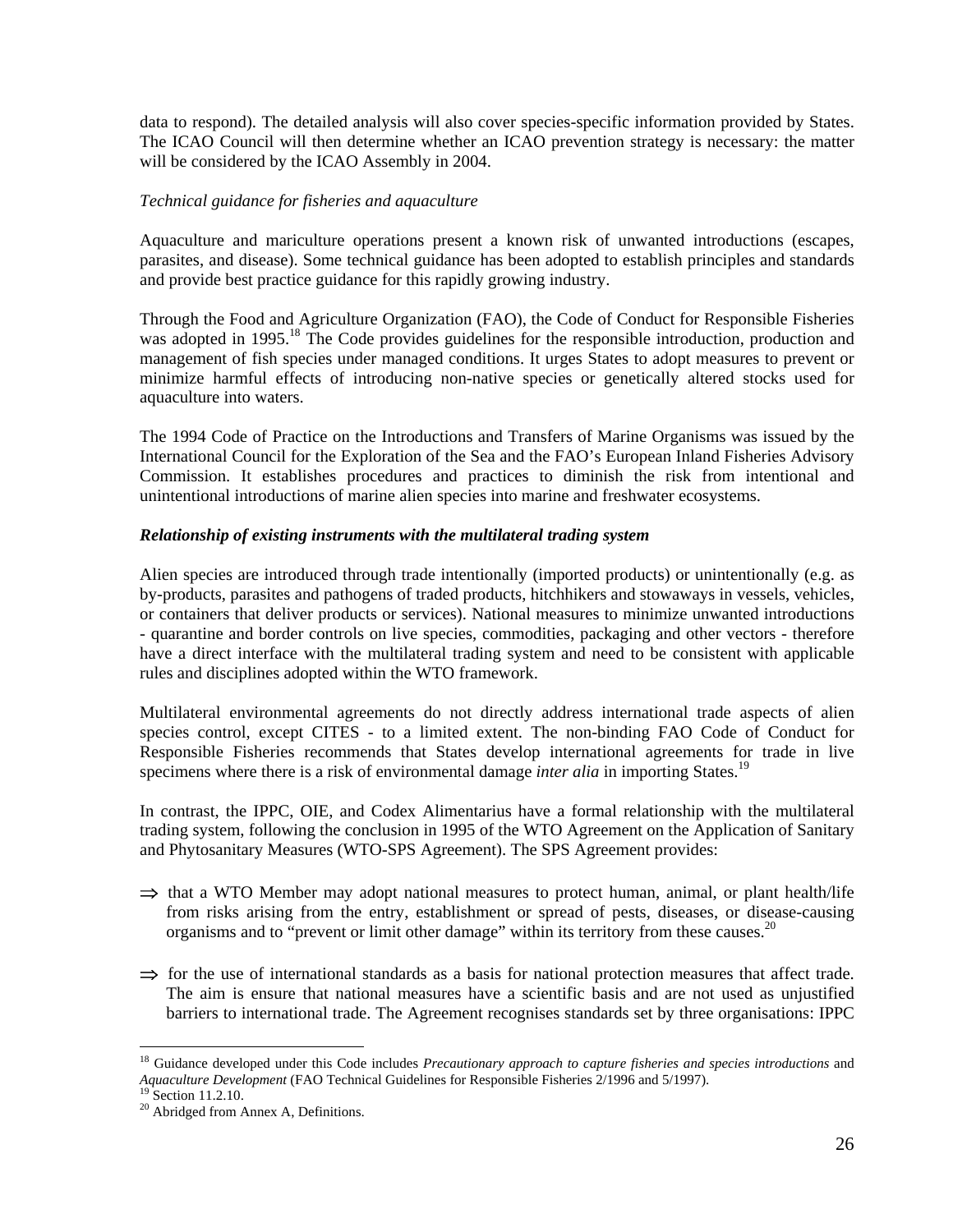(pests of plants and plant health); OIE (pests and diseases of animals and zoonoses); and Codex Alimentarius Commission (food safety and human health).

 $\Rightarrow$  for key principles (reflected in the revised 1997 IPPC Agreement) that include consistency in the application of appropriate levels of protection, least trade restrictive alternatives, acceptance of equivalent but different SPS measures and transparency through advance notification of measures.

Consistent with these principles:

- $\Rightarrow$  countries may take action when necessary to protect plant/animal health by preventing introduction or carrying out eradication/containment;
- ⇒ such action should be based on the appropriate level of protection for that country;
- $\Rightarrow$  pest risk analysis is to be used in the development of measures;
- $\Rightarrow$  countries should base national measures on international standards where available. Where no international standard exists or a higher protection level is sought, the State concerned must justify a national measure through scientifically-based risk assessment; and
- $\Rightarrow$  emergency (or provisional) measures are permissible without such analysis, when situations require urgent action or there is insufficient information on which to base action. However, such measures must be reviewed for their scientific justification and modified as appropriate.

#### *Progress and remaining constraints*

#### *Terminology*

 $\overline{a}$ 

Many different terms are used for alien species generally (non-indigenous, alien, exotic, foreign, new), the subset that cause damage (pest, weed, harmful, injurious, invasive, environmentally dangerous) and the concept of "introduction." The need to clarify concepts and terms is widely acknowledged, internationally and nationally. Biodiversity-related instruments prior to the CBD Guiding Principles contain few definitions of key terms and concepts. In contrast, the FAO/IPPC Glossary of Phytosanitary Terms provides for standardized use of terms at international, regional and national level and is updated annually. Some key IPPC terms (e.g. "quarantine pest") are roughly comparable but not identical to IAS in the CBD sense. In 2003, the ICPM adopted guidance<sup>21</sup> on the interpretation of the term "economic importance" in the IPPC and ISPMs. This notes that the IPPC has historically maintained that the adverse consequences of plant pests, including those concerning uncultivated/unmanaged plants and wild flora, are measured in economic terms, but recognises that the term "economic" has resulted in some misunderstanding of IPPC's focus. The new Guidelines clarify that pest risk analysis can account for environmental concerns in economic terms using monetary or non-monetary values;

<sup>21</sup> Supplement No. 2 on *Guidelines on the understanding of 'Potential Economic Importance' and related terms including reference to environmental considerations* to ISPM 5 (*Glossary of Phytosanitary Terms*).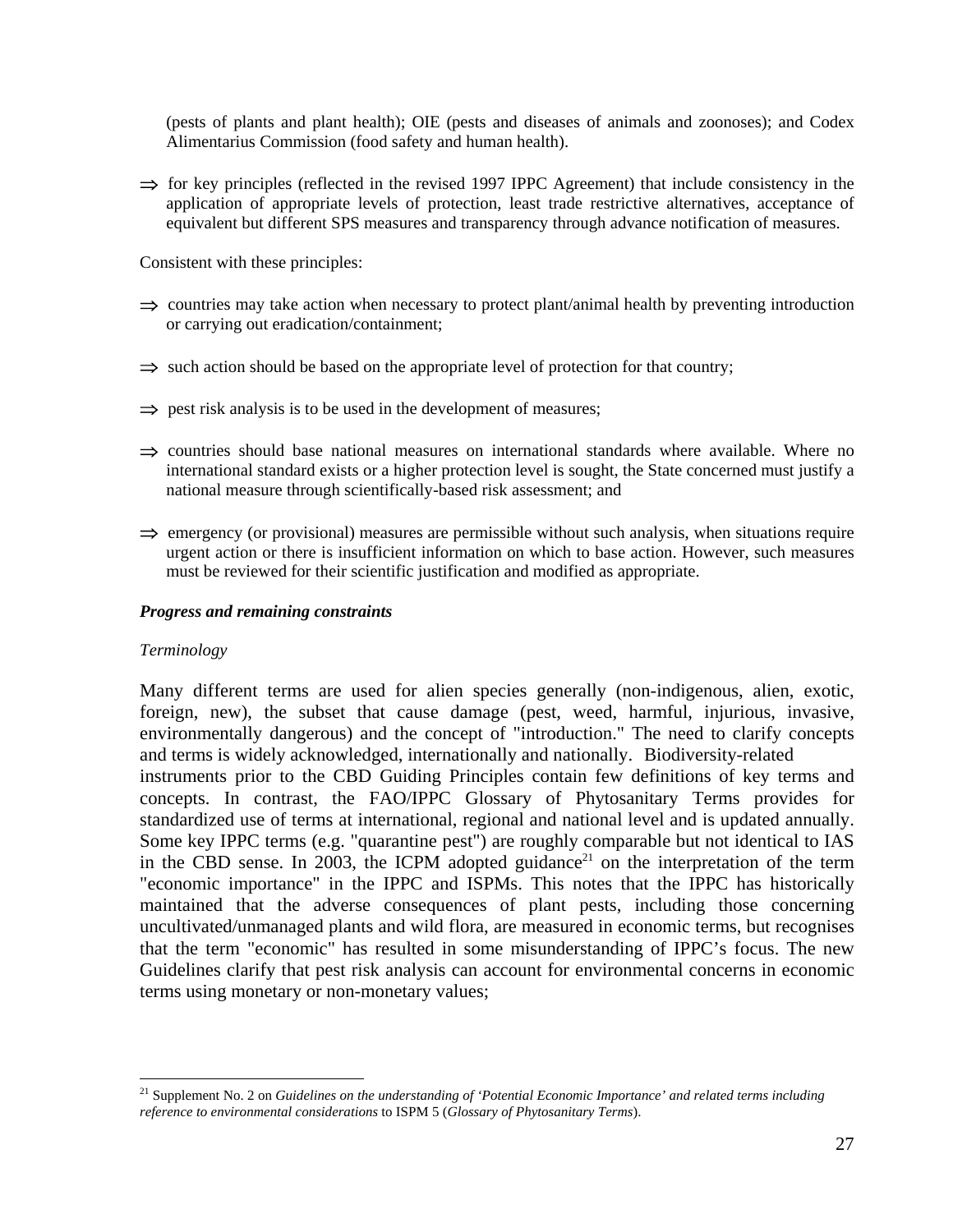- ⇒ market impacts are not the sole indicator of pest consequences; and
- $\Rightarrow$  members have the right to adopt phytosanitary measures with respect to pests for which the economic damage caused to plants, plant products or ecosystems within an area cannot be easily quantified.
- ⇒ for a plant pest to have "potential economic importance," it must have a potential for introduction in the area subject to pest risk analysis, the potential to spread after establishment, and a potential harmful impact on plants (e.g. loss of crop yield or quality, damage to ecosystems, habitats or species, or some other specified value such as recreation, tourism or aesthetics).

At the operational level, it is very important for quarantine and environmental personnel to develop a common approach to terms used in these sectors.

#### *Taxonomic coverage*

Biological invasions may be generated by all taxonomic groups at all taxonomic levels. Internationally, only the CBD covers IAS in relation to all levels of the biodiversity hierarchy. Nationally, biodiversity laws that regulate introductions tend to be limited to higher taxa of non-native animals and plants and rarely go below the species level.

Sanitary and phytosanitary instruments potentially cover all taxonomic groups and lower taxonomic categories, but only to the extent that these are injurious to plant or animal health as defined by the IPPC or OIE. The IPPC's trigger for pest classification is "injurious to plants or plant products." This covers alien organisms that could damage wild plants, but not explicitly those that may harm ecosystem function or plant genetic diversity.

#### *Ecosystem/biome coverage*

Invasion processes affect all ecosystems, but the impact of particularly aggressive species is especially severe on the structure and function of vulnerable and isolated ecosystems, including small islands, certain lakes, and mountain areas. Guidance is needed to assist countries and regions to develop appropriate frameworks for vulnerable ecosystems.

#### *Coverage of pathways and vectors*

Many pathways and vectors are still not covered by international rules or guidance. For transport, only one shipping-related vector (ballast water) has been addressed: equivalent measures to minimize hull fouling are urgently needed. Aviation-related guidance is voluntary and is limited to civil aviation. Land transport is not formally regulated to minimize transfer risks. For inland waterways, there seems to be no guidance on water-borne transport or risks associated with dam removal or canal linkages connecting drainage basins or coasts.

Material moving outside conventional trade pathways (e.g. in development assistance, humanitarian programmes, military operations) falls outside the regulatory framework. A preliminary report on *International Assistance Programmes as pathways for the introduction of invasive alien species*<sup>22</sup> found that serious and under-documented IAS problems still result from such programmes. More concerted work is needed in international funding and technical agencies to assess the nature and

 $\overline{a}$  $22$  Source: unpublished report by CABI Bioscience compiled on behalf of GISP.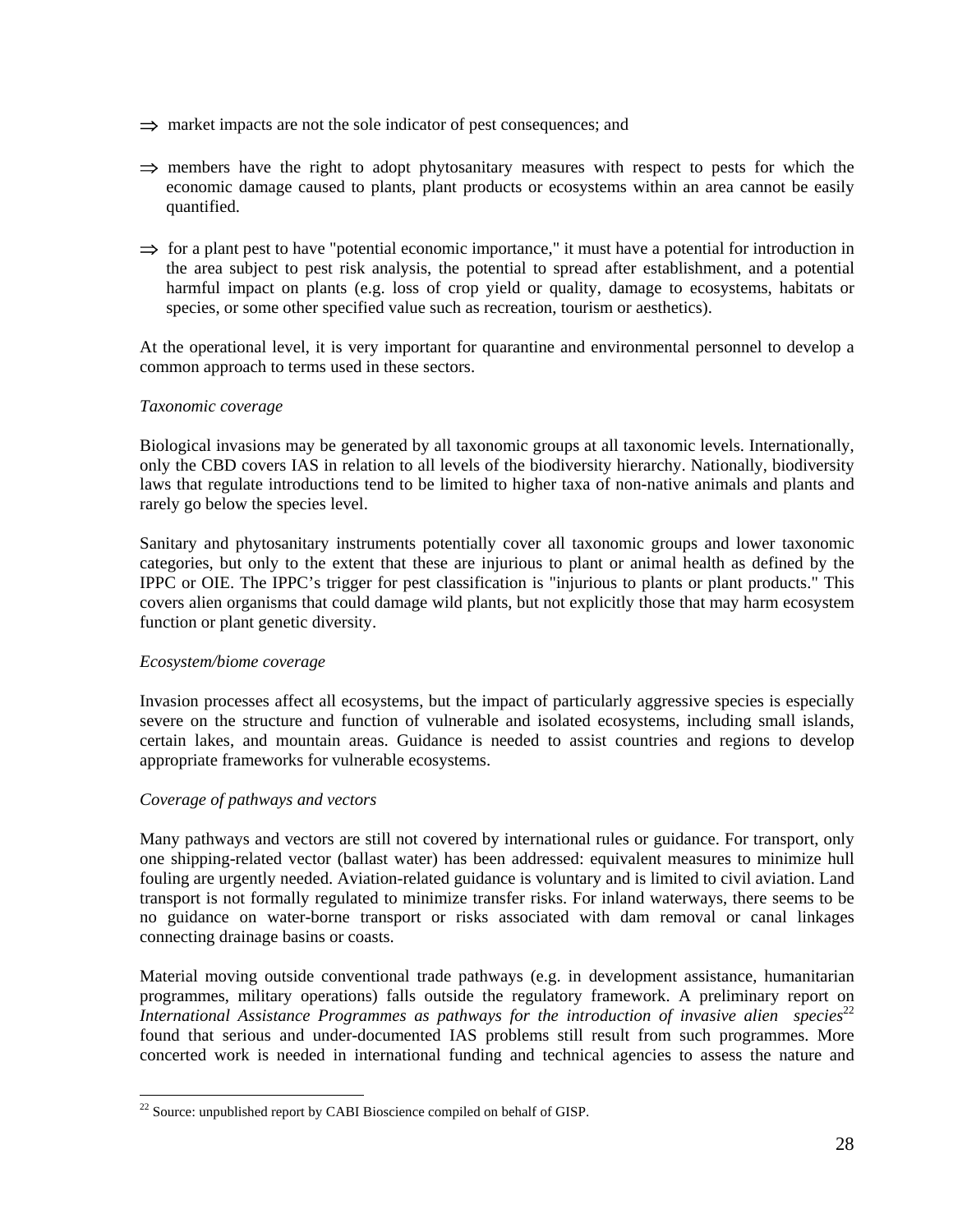severity of associated IAS risks and to support development of better prevention methods and stronger national and international quarantine systems. $^{23}$ 

Quarantine systems are theoretically broad enough to cover all introductions that can involve the transfer of pests (e.g. passengers, mail, Internet transactions, means of transport). However, national systems vary widely in capacity and resources (inspection facilities, taxonomic capacity, access to information). Many smaller nations lack the resources to operate comprehensive quarantine and risk assessment systems. Moreover, national systems mainly focus on international boundaries and rarely cover movements between regions of the same country except for high-risk agricultural and forestry pests. This is a very serious deficit.

#### *Prevention, eradication and control*

All existing instruments mandate prevention, recognizing the technical difficulties and costs of detecting, eradicating, or containing introduced species after they have become invasive. However, frameworks tend to be weaker on monitoring, eradication, and control for IAS that impact biodiversity, when compared with those that affect agriculture and forestry.

Internationally and nationally, the use of import and export controls to prevent introduction of pests is long established. National plant and animal health services and Customs play a key role in establishing and implementing border controls, import restrictions, and other quarantine measures.

However, some developing nations lack the technical capacity or resources for adequate quarantine systems and may not be able to meet the standards and requirements of agreements within the multilateral trading system. There are wide variations in the national capacity levels and assessment and control procedures of different trading partners within Asia. This can place countries at risk from others in the same region that do not apply such stringent measures. This is another reason why regional technical support is particularly important for the South and Southeast Asian region.

Effective prevention also requires the restriction of further imports and internal movements of IAS. This is important to cut off supply, support containment strategies, and prevent spread to other areas. Measures of this kind are often restricted to agricultural and forestry pests.

#### *Institutional coordination and synergy*

 $\overline{a}$ 

Cooperation between key organisations has expanded significantly over the last five years. The CBD has endorsed closer cooperation with the FAO, WHO, IMO, OIE, Codex Alimentarius, UNESCO and relevant treaty secretariats. The 3<sup>rd</sup> Joint CBD-Ramsar Work Plan (2002-2006) provides for collaborative actions with GISP, IUCN, and the World Conservation Monitoring Centre (WCMC) to increase the availability of information and guidance on aquatic IAS. In February 2003, the CBD and IPPC Secretariats agreed a Memorandum of Understanding that recognises their overlapping objectives, calls for strengthened cooperation between secretariats and identifies areas for collaboration. There is no equivalent mechanism between the CBD and the OIE, but the OIE has expressed support for the development of closer cooperation (B. Vallat, pers.comm.).

<sup>&</sup>lt;sup>23</sup> Decision V/25 (Biological diversity and tourism) includes as some of the potential impacts of nature-based tourism the increased risk of introduction of alien species by tourists and tourist transportation and the spread of pathogens from humans or companion animals to wild species.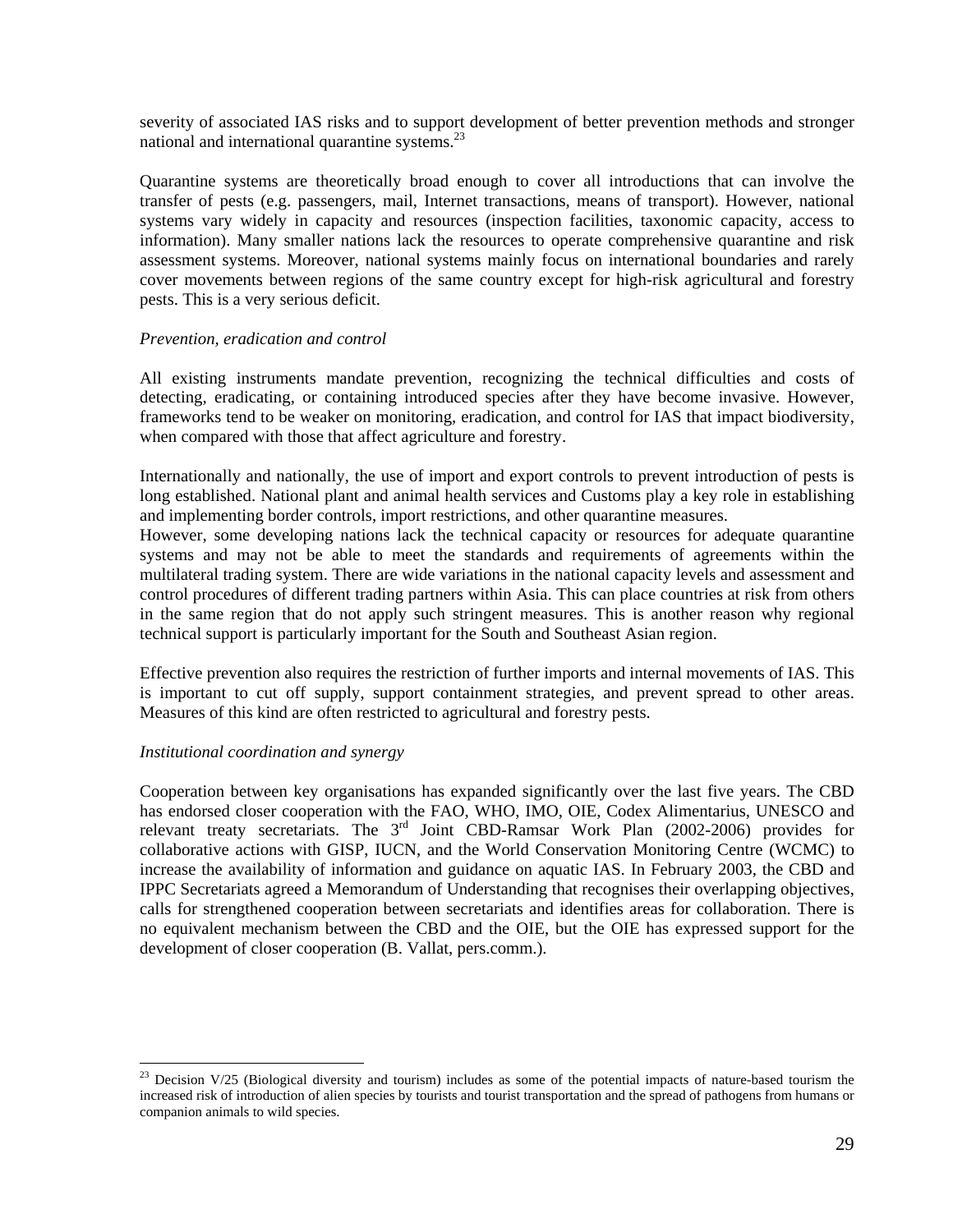#### *Increased engagement of non-State actors*

There is growing acceptance of the need to engage trade, transport, and other stakeholders in IAS prevention and management, and to harness their ingenuity in finding solutions and alternatives. The development of codes of conduct and of best practice should be promoted, although voluntary measures of this kind will not necessarily be enough to tackle difficult IAS issues.

In the marine sector, the shipping industry contributes through the International Chamber of Shipping and the International Association of Independent Tanker Owners to the *GloBallast* Global Ballast Water Management Programme which gives practical guidance for the implementation of the IMO voluntary guidelines on board ships.

In the pet and ornamental fish sector, some trade associations participate actively in CBD and CITES discussions relevant to IAS. A small number of trade organisations have developed voluntary codes of conduct for national application, usually directed at the point of retail (e.g. pet shops, garden centres).

#### *Frameworks for regional and subregional cooperation in the South and Southeast Asian region*

At the regional and sub-regional level, there has been very little Asia-specific focus on IAS to date. This section outlines existing institutions and initiatives through which regional cooperation and programmes on IAS could be effectively and efficiently developed.

#### ⇒ *Association of Southeast Asian Nations (ASEAN)*

ASEAN was established in 1967 and now has ten member countries: Brunei, Cambodia, Indonesia, Laos, Malaysia, Myanmar, Philippines, Singapore, Thailand and Vietnam. Their combined population exceeds 500 million people. Other Asian nations (e.g. China, India, Japan, South Korea) cooperate increasingly closely with ASEAN through the ASEAN Regional Forum set up in 1993 and other initiatives. India and China are separately developing frameworks for economic cooperation with ASEAN which would liberalise trade and potentially create the world's largest regional trade unit. The ASEAN Vision 2020 (adopted in 1997) aims to work towards a world class standards and conformance system to facilitate the free flow of trade while meeting health, safety and environmental needs.

ASEAN regional initiatives on the environment are guided by the Ha Noi Plan of Action (2000-4) which sets out 15 objectives for enhanced regional cooperation on: (a) Land and Forest Fires and Transboundary Haze; (b) Nature Conservation and Biodiversity; (c) Coastal and Marine Environment; (d) Global Environmental Issues; and (e) other environmental issues. An ASEAN Working Group has recently been established on Nature Conservation and Biodiversity. In addition, the ASEAN-EU Regional Centre for Biodiversity Conservation (ARCBC) has been established in the Philippines to implement activities to enhance the capacity of ASEAN in strengthening biodiversity conservation in ASEAN, through networking, applied research, database and information management, training and technical assistance (see MacKinnon, this volume).

ASEAN countries have adopted a biodiversity-related treaty which specifically addresses IAS. The ASEAN Agreement on the Conservation of Nature and Natural Resources (Kuala Lumpur, 1985) requires Parties to endeavour to regulate and, where necessary, prohibit introduction of alien species  $(Art.3(3)).$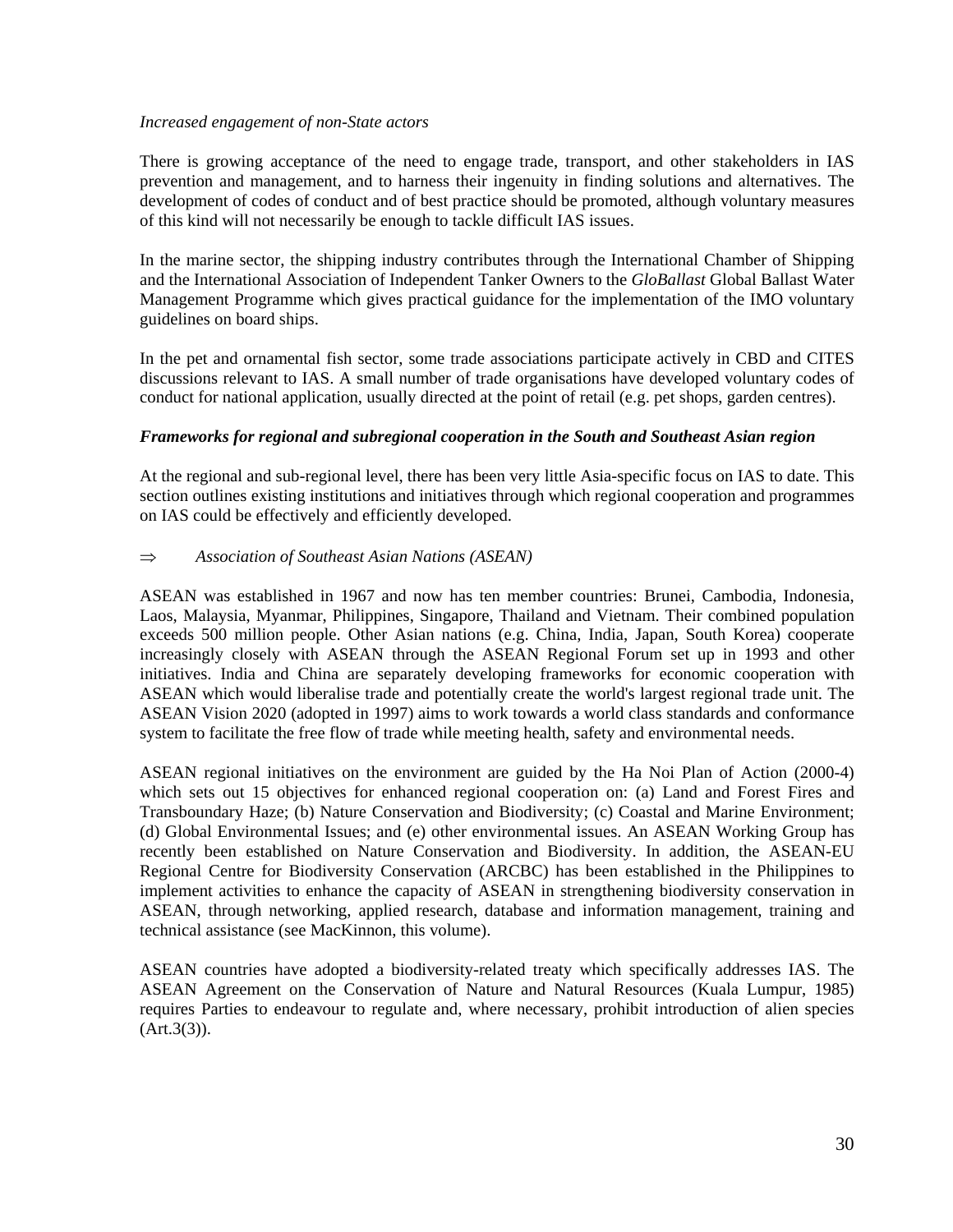#### ⇒ *South Asian Association for Regional Cooperation (SAARC)*

SAARC's members are Bangladesh, Bhutan, India, Maldives, Nepal, Pakistan and Sri Lanka, all primarily agricultural countries. SAARC established an Agricultural Information Centre (SAIC) in Dhaka in 1989 to share information for the advancement of agriculture, livestock, fisheries and forestry. This functions as the regional information centre for South Asia and has established linkages with international information networks such as AGRIS and CARIS.<sup>24</sup>

### ⇒ *South Asian Cooperative Environmental Programme (SACEP)*

SACEP was established in 1982 under the aegis of the United Nations and is based in Sri Lanka. Its members are the seven SAARC member nations, Afghanistan and Iran. SACEP promotes and supports conservation and management of the natural and human environment in the South Asia region and implements projects funded by the UN and other multilateral or bilateral agencies. It has developed a strategy and action plan for environmental cooperation in the region.

#### ⇒ *South Asian Seas Action Plan*

SACEP also provides the secretariat for the South Asian Seas Action Plan (1995). The Plan supports National Action Plans and pilot programmes to implement the UN's Global Programme of Action for the Protection of the Marine Environment from Land-based Activities (GPA). The non-binding GPA lists IAS as a potential threat to marine ecosystems but does not provide specific guidance for addressing the problem.

#### ⇒ *East Asian Seas Action Plan*

The Action Plan for the Protection and Sustainable Development of the Marine Environment and Coastal Areas of the East Asian Region was adopted in 1981 by Indonesia, Malaysia, Philippines, Singapore and Thailand. The decision-making body is the Coordinating Body on the Seas of East Asia (COBSEA) and the secretariat is hosted by the UN Regional Co-ordinating Unit for marine environmental matters in East Asia (EAS/RCU). COBSEA has adopted a series of Action Plans for management, conservation, restoration and sustainable use of the marine environment of the East Asian seas, also endorsed by Australia, Cambodia, China, Korea and Vietnam. The most recent Action Plan also covers monitoring and environmental assessment, technology transfer, environmental governance and reduction of pollution from land-based activities.

#### ⇒ *Asia-Pacific Economic Cooperation (APEC)*

APEC was established in 1989 to facilitate economic growth, cooperation, trade and investment in the Asia-Pacific region. It has 21 Member Economies from both sides of the Pacific Basin. Asian member economies include Brunei Darussalam; People's Republic of China; Hong Kong, China; Indonesia; Japan; Korea; Malaysia; Philippines; Russa; Singapore; Chinese Taipei; Thailand; and Vietnam. APEC has not focused on IAS issues generally, but supports research and information tools that could contribute to regional capacity-building and IAS information exchange (e.g. the APEC Virtual Centre for Environmental Technology Exchange<sup>25</sup>). There are now APEC Study Centres in 19 member economies (100 universities and research centres across the region).

<sup>&</sup>lt;sup>24</sup> www.fao.org/agris

 $^{25}$  http://www.apec-vc.or.jp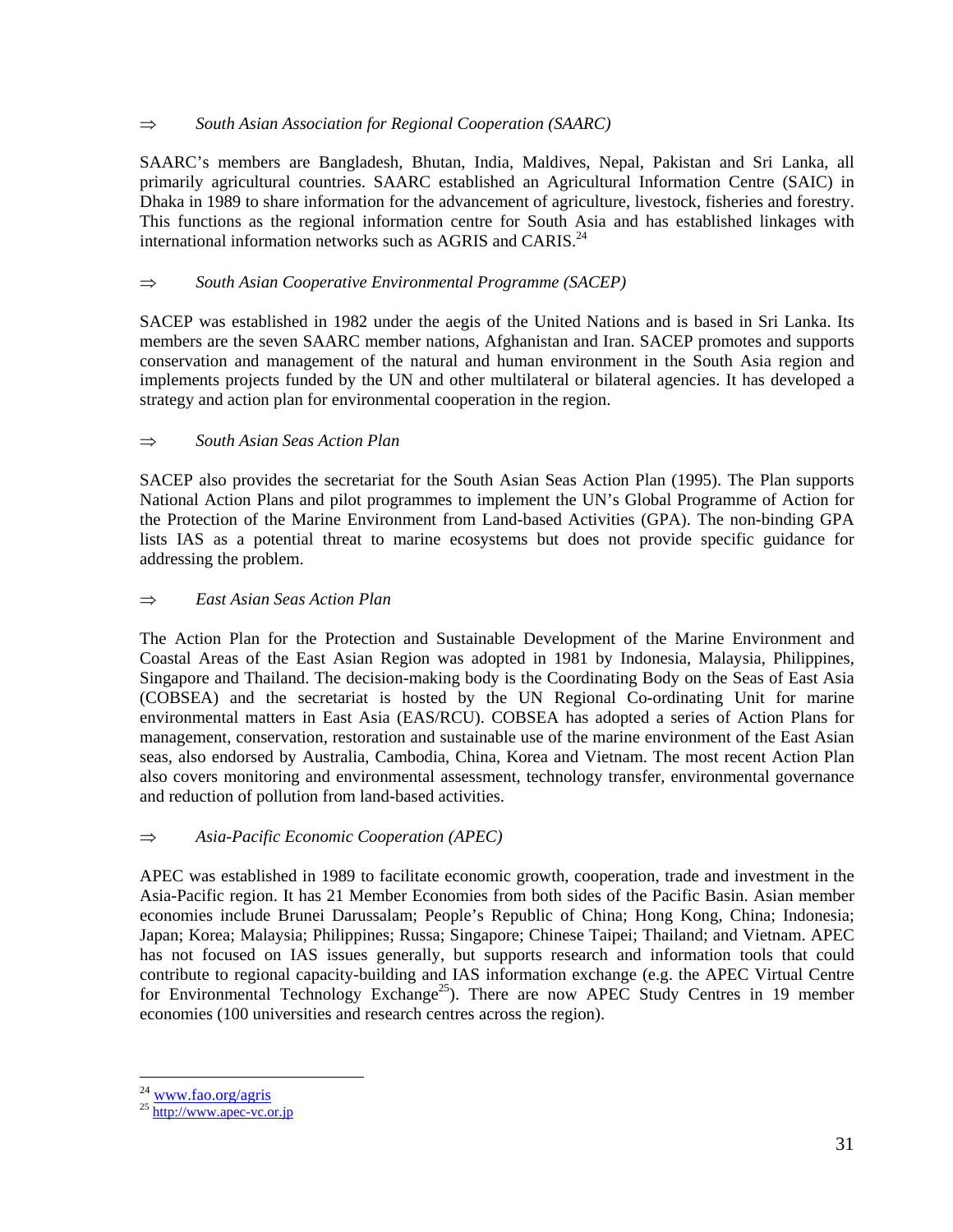A new development within the APEC framework relates to marine IAS. The APEC Marine Resources Conservation Working Group, led by Australia and Chile, is developing a regional management framework for APEC economies for the control and prevention of introduced marine pests (IMPs).<sup>26</sup>

In APEC economies, little is known about IMP or practical measures to prevent and control introductions. A consultancy has been carried out by Australia's  $CSIRO^{27}$  Centre for Research on Introduced Marine Pests and the Inter-America Centre for Sustainable Ecosystems Development on:

 $\triangleright$  Management capabilities and approaches

This found that institutional arrangements are fragmented in most countries, baseline surveys of marine pests and capacity to detect incursions are very limited and vector management is unbalanced. The main focus is on ballast water and aquaculture, whereas there are few or no management measures in place for recreational boating, dredging, fishing boats or hull fouling.

 $\triangleright$  Priorities and hazards for APEC economies

Hazard levels are variable. Ballast water and biofouling are the most important vectors and international shipping, aquaculture and biodiversity are the most threatened values. Commercial shipping and trading partnerships are the most important factors affecting pathway strength.

> Considerations for an APEC management framework

Effective management can be achieved by economies working collectively and maximising opportunities for management at the pre-border, border and post-border levels. The Consultancy identified the need to build awareness of IMP problem in APEC economies, develop appropriate information systems and tools, and develop and adapt current institutional structures in individual economies and the region as a whole.

An APEC Workshop in 2001, including representatives from 15 APEC economies, International Maritime Organisatio, APEC working groups on Fisheries and Transportation and stakeholders from shipping, industry, aquaculture and environmental management, developed elements for a draft IMP management framework $^{28}$ . These include:

- Risk assessment and cost benefit analysis
- Risk management: development of common requirements, protocols, procedures and management frameworks for specific risks
- Establishment of legislative/policy basis for management
- Identification of focal point in each economy;
- Timeline and proposals for cooperative projects
- Regional communication and recognition that IMP are a global issue

A second workshop will be held in Chile in 2003 to develop a framework for APEC leaders' consideration.

<sup>&</sup>lt;sup>26</sup> This information is drawn from a presentation made by Warren Geeves (Assistant Director, Marine and International Section, Environment Australia) at the GISP Austral-Pacific Workshop (October 2002).<br><sup>27</sup> Commonwealth Scientific and Industrial Research Organisation.<br><sup>28</sup> A Risk Management Framework – for APEC Economies – for use in th

<sup>(</sup>Hobart, Australia, 12-15 November 2001).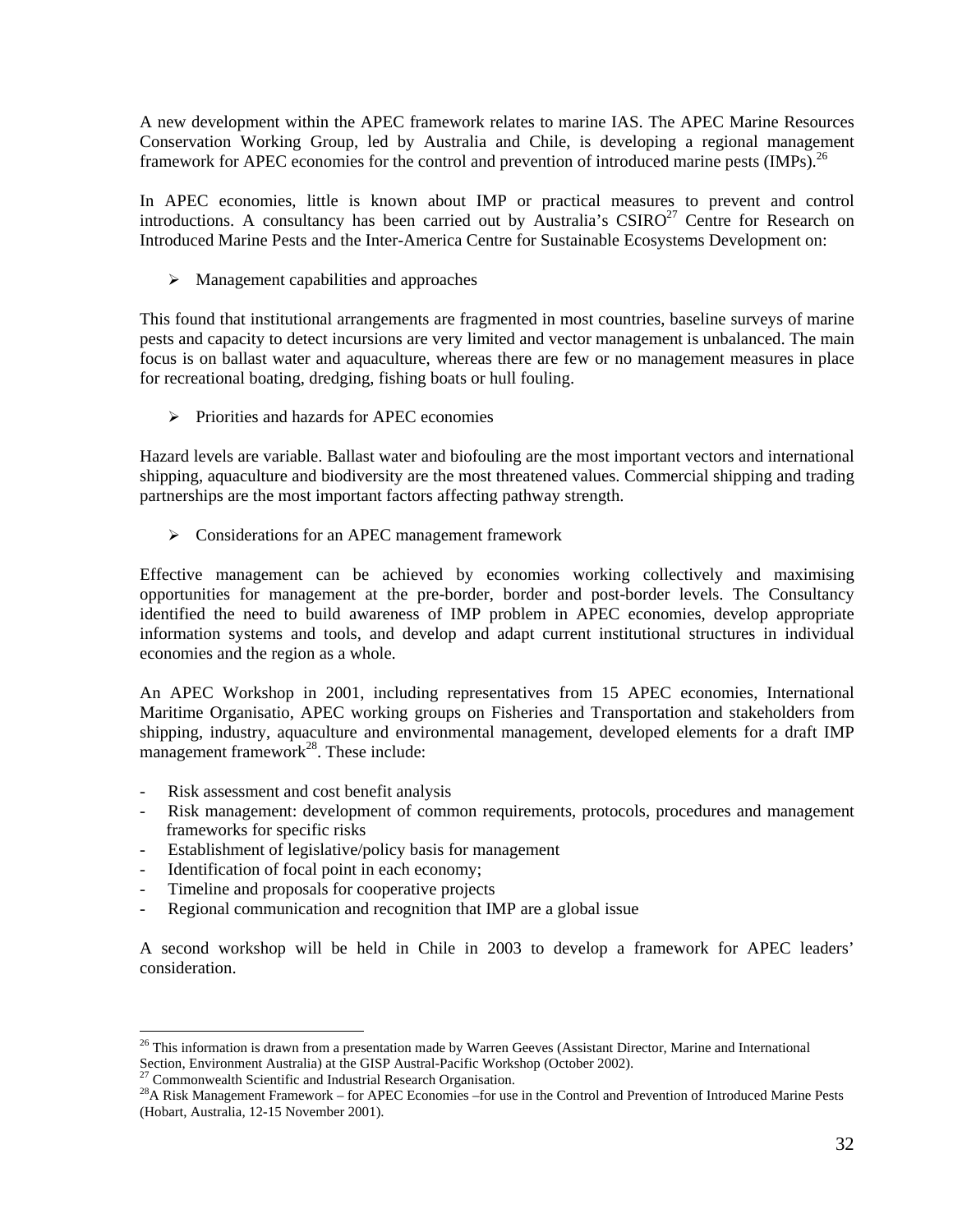#### *Conclusion: key steps for regional and national cooperation*

The existing instruments summarised above give rise to significant national obligations and commitments. Effective and practical institutional and legal frameworks are needed as well as a stronger political commitment for regional coordination and cooperation on IAS.

The following are priority issues *at regional and sub-regional levels* :

#### ⇒ *develop a holistic focus on pathways as well as intentional introductions*

Pathways and pathway actors need to be identified as part of integrated pathway management. The expertise of relevant trade and industry sectors should be harnessed through stronger contacts with vector-responsible groups, such as timber and plant traders, aquarium and sport fish traders, transporters and so on. The region/sub-region is a good level to develop contacts with target groups.

#### ⇒ *promote stakeholder and community participation*

Stakeholders involved in or affected by alien species-related activities need to be engaged and, where appropriate, made accountable. Appropriate education and communication strategies need to be developed, tailored to different target audiences and groups, including enforcement personnel. For socio-cultural reasons, it is particularly important to strengthen the role of local authorities, local communities and indigenous peoples in IAS detection and management.

⇒ *collect, share and manage information to support early warning and rapid response* 

#### ⇒ *develop regional dialogue and strengthen institutions*

Broad-based coordination means building links with counterparts across borders, throughout the region and with trading partners. The need for a sound ecological approach to IAS that includes agriculture justifies increased cooperation between regulatory agencies and key sectors. Regionally-agreed negotiating positions, measures and standards may carry greater weight in global fora than unilateral measures.

At the *national* level:

- − decisions should be taken at the right level by the right body, taking into account the affected communities of interest;
- − there should be clear lines of authority and appropriate associated accountabilities;
- − there should be appropriate public input into decisions but this should be designed to ensure it does not impose unreasonable costs or prevent effective action;
- − there needs to be the ability to take rapid decisions in emergencies;
- − the responsible institution should have adequate stability of function and resources to enable longterm programmes to be run.

#### ⇒ *review and develop strategy and tools*

A review of existing policy, legal and institutional arrangements makes it possible to identify gaps and inconsistencies and any necessary improvements. The review process may be an integral part of developing an national IAS strategy or action plan.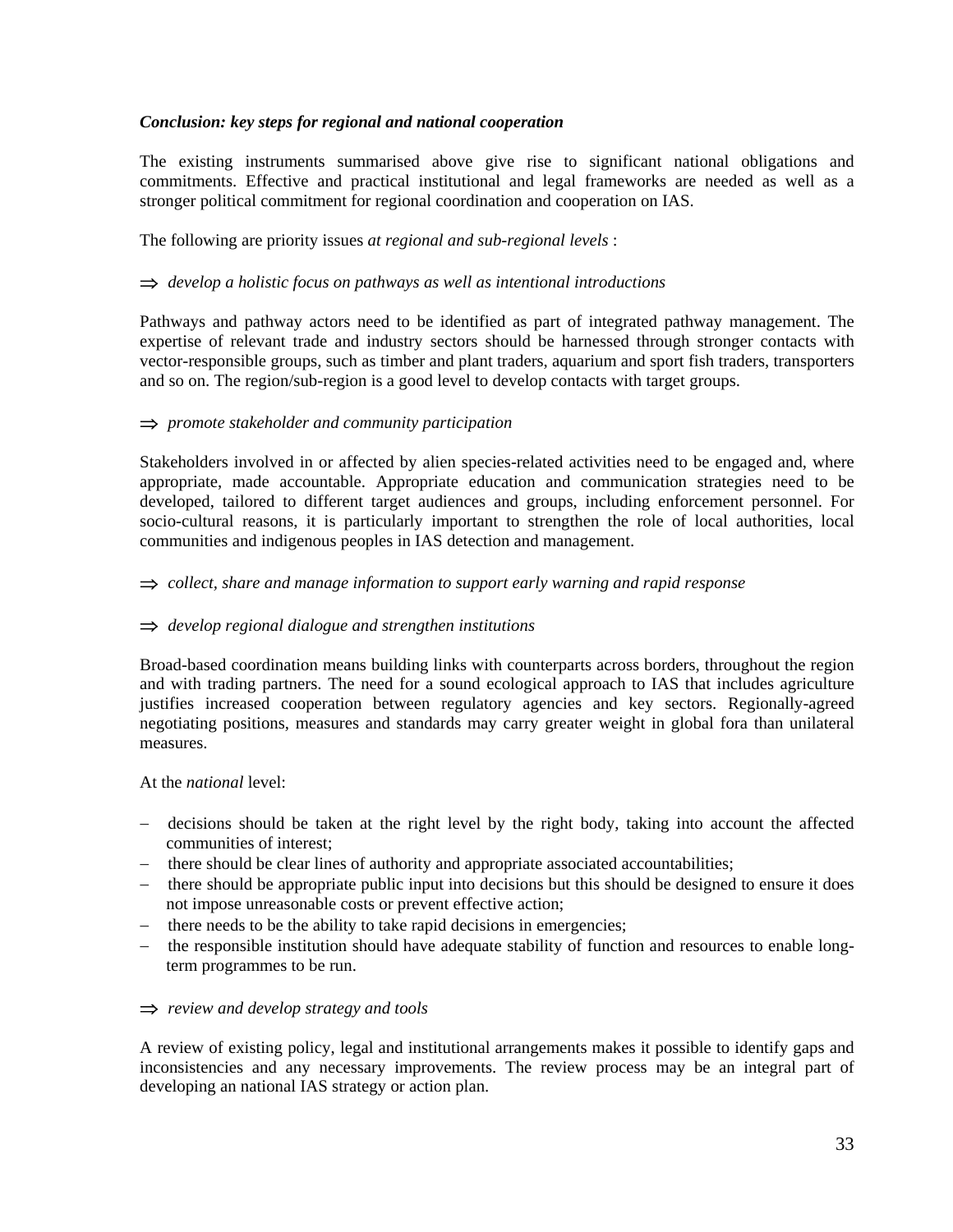Sectoral agencies whose programmes and projects have IAS implications should assess these implications in consultation with affected stakeholders. Strategic environmental assessment of policies, programmes and projects that may provide new IAS pathways – e.g. transport infrastructure, inter-basin hydrological links and new trade agreements and practices - is central to prevention.<sup>29</sup> Such approaches can make it easier to identify some types of risk and take avoidance or mitigation measures early on.

#### ⇒ *make better use of existing measures and expertise*

Environmental impact assessment (EIA) regulations and criteria may need to be expanded to cover activities and processes involving IAS. Operating licence requirements should apply to premises where potential IAS are held in containment or captivity, to minimise the risks of escapes.

There may be scope to streamline regulatory procedures, so that permit applicants do not have to make multiple applications to different regulatory authorities. Complex systems tend to be less transparent and can deter compliance.

Existing tools may be under-used, e.g. competent authorities often have powers under quarantine/ agricultural legislation to require land owners to control noxious weeds or nuisance species, but these species lists may not be regularly updated.

#### ⇒ *Develop incentives and funding tools*

 $\overline{a}$ 

Research carried out by GISP found that there are few deterrents to the export, import or use of IAS (i.e. traders and users are often not the ones affected by the consequences of a harmful introduction). There are also few incentives for importers and other users to use locally-available native species or to manage land to prevent biological invasions.

Few countries have mechanisms to generate sustainable funding for public investment in IAS prevention and control programmes. This is a serious deficit, particularly for developing countries, and calls for priority research into innovative new approaches.

 $29$  The CBD COP has called for use of impact assessment and strategic environmental assessment in the alien species context (Decisions V/18 and VI/23).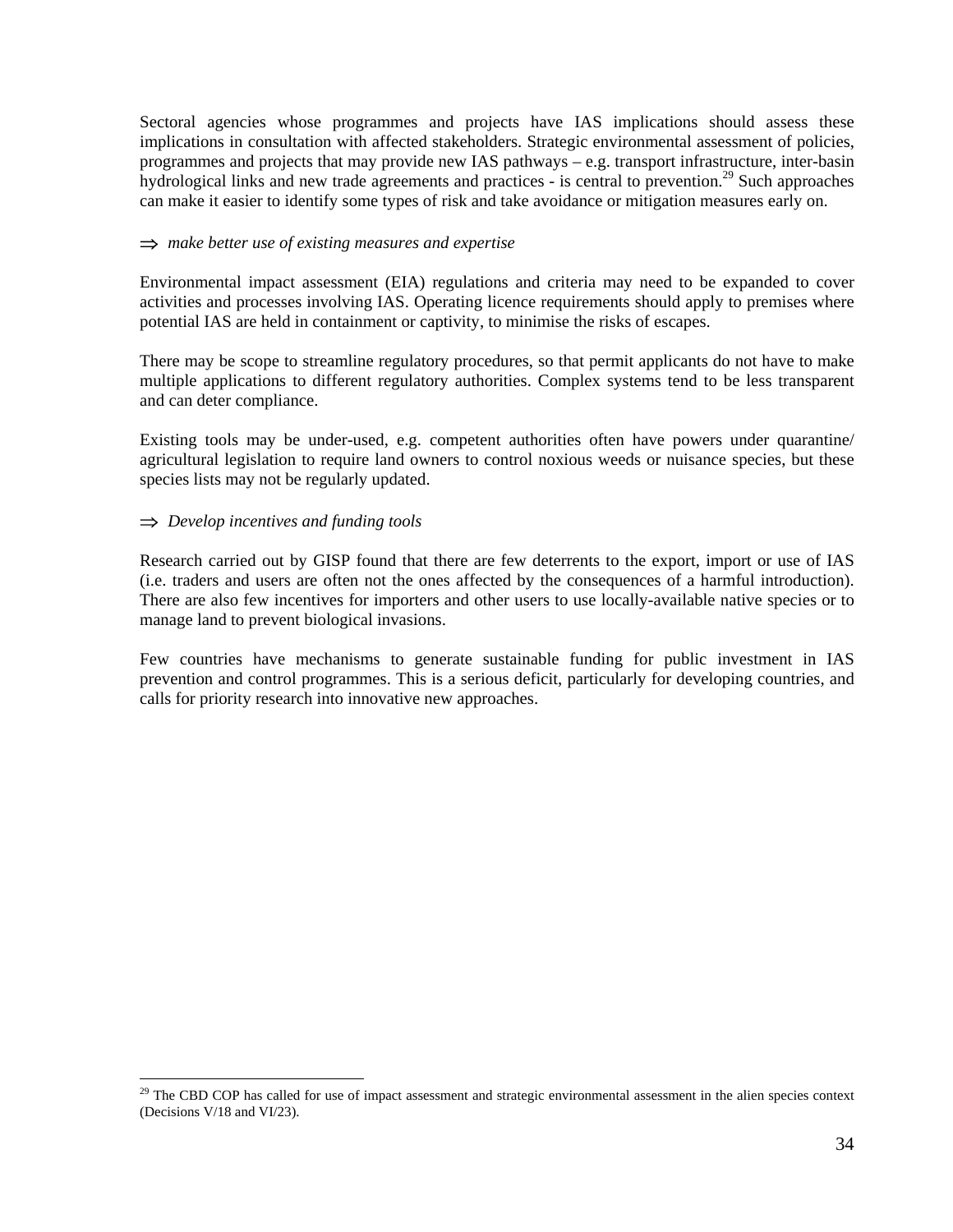#### *References*

- CBD/SBSTTA. 2002. Comprehensive review of activities for the prevention, early detection, eradication and control of invasive alien species. UNEP/CBD/SBSTTA/06/INF3 – available at http://www.biodiv.org/doc/meetings/sbstta/sbstta-06/information/sbstta06-inf-03-en.pdf.
- IUCN 2000. Guidelines for the Prevention of Biodiversity Loss Caused by Alien Invasive Species Approved by the 51st Meeting of the IUCN Council, February 2000. Available at http://www.iucn.org/themes/ssc/pubs/policy/invasivesEng.htm.
- Review of the efficiency and efficacy of existing legal instruments applicable to invasive alien species UNEP/CBD/SBSTTA/06/INF5 - available at http://www.biodiv.org/doc/meetings/sbstta/sbstta-06/information/sbstta-06-inf-05-en.pdf.
- Report on existing international procedures, criteria and capacity for assessing risk from invasive alien species. UNEP/CBD/SBSTTA/06/INF6. Available at:

http://www.biodiv.org/doc/meetings/sbstta/sbstta-06/information/sbstta-06-inf-06-en.pdf.

Shine, C., N. Williams & L. Gundling. 2000. A guide to designing legal and institutional frameworks on alien invasive species (IUCN Environmental Policy and Law Paper No. 40)

Detailed technical and advisory material is available from international organisations, governments, and specialist bodies working on IAS issues, including IUCN, GISP and the FAO which has legal and technical expertise with regard to IAS in agriculture, forestry and fisheries. A list of key websites is given in Appendix 3.1.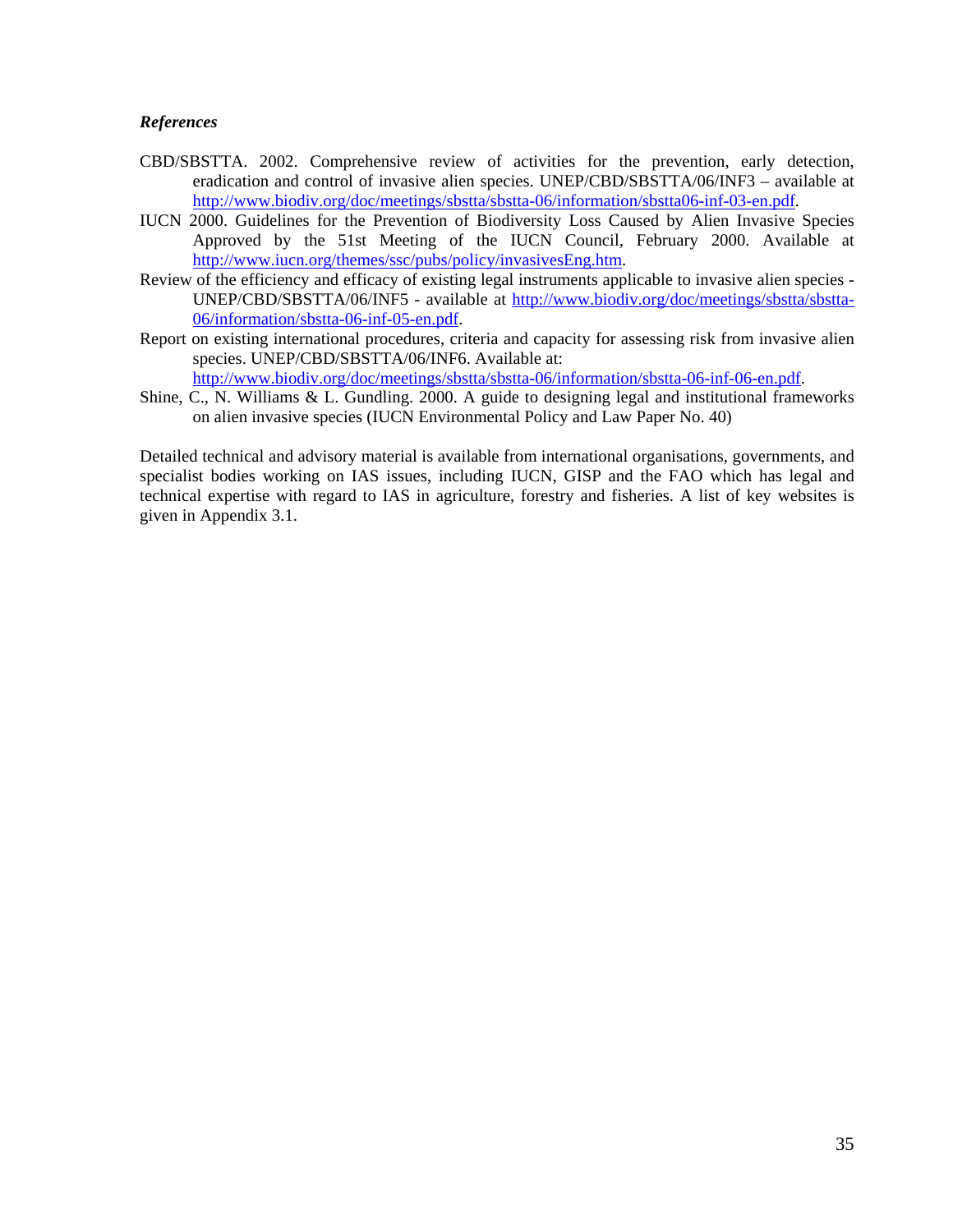## *An introduction to GISP and best practices for prevention and management of invasive alien species*

#### *Dr. Jeffrey K. Waage*

Chair, Global Invasive Species Programme, Prof of Applied Ecology, Head, Department of Agricultural Sciences, Imperial College at Wye, Wye, Ashford, Kent TN25 5AH, United Kingdom Tel:  $+44(0)$  207-5942743, Fax:  $+44(0)$  207-5942601, E-mail: j.waage@ic.ac.uk

#### *Introduction to the Global Invasive Species Programme (GISP)*

In this paper, I will present a general introduction to GISP, its history and current activities, highlighting its development of a toolkit of best practices for invasive alien species (IAS) prevention and management. For all these, I will concentrate on experience gained through GISP which may be useful to the South and Southeast Asian regions.

Alien species introductions into Asia have been considerable and important. The development of Asian agriculture, particularly in the tree crop sector, has depended on alien crops. Such crops from other parts of the same region, such as rice, sugar, soya, citrus and many pulses have been important to food production and security, as have crops from other continents, e.g. maize, wheat, potatoes and cassava.

Only a very small fraction of alien species undergo population explosions and expansion that make them invasive (Williamson & Brown, 1986; Williamson, 1996). What makes this kind of biological pollution so damaging is its innate capacity to self-regenerate and self-spread to new areas. Historically, IAS have been best known as threats to agriculture, as exotic pests, weeds or plant and animal diseases. More recently, in the latter half of the last century, the role of IAS in conservation emerged, with evidence that alien species could displace native species, particularly localized, rare endemic species such as those on islands. Even more recently, we have come to understand that the impact of IAS goes beyond production systems and biodiversity conservation to include effects on ecosystem function (McNeely et al., 2001). IAS can alter water availability, fire regimes, ecological succession, food chains and possibly even climate (Mooney & Hobbs, 2000). In Asia, floating alien water weeds affect water flow, evaporation and fauna, while alien trees and grasses can reduce water levels and affect fire regimes (Mooney & Hobbs, 2000, Wittenberg & Cock, 2001).

These impacts affect all communities, but are particularly severe on the rural poor and development programmes to assist them, including sustainable agriculture, restoration of degraded lands, reforestation and health programmes. IAS are not simply an agricultural and environmental challenge, they are a development challenge as well.

In all these areas, the range of taxa which are now known to be invasive and damaging is growing, well beyond familiar agricultural pests, to include such groups as worms, frogs, jellyfish, and algae, including poorly known biota of invasive marine species. Further, the introduction of all these taxa appears to be accelerating with the increase in global trade. This creates not only a greater volume of introductions, but a greater range of species due to new sources of imports, as well as improved success of survival due to faster, more protected transport (e.g., airplanes, sealed containers). Through both intentional and unintentional introductions, the problems of IAS are growing in this region and others.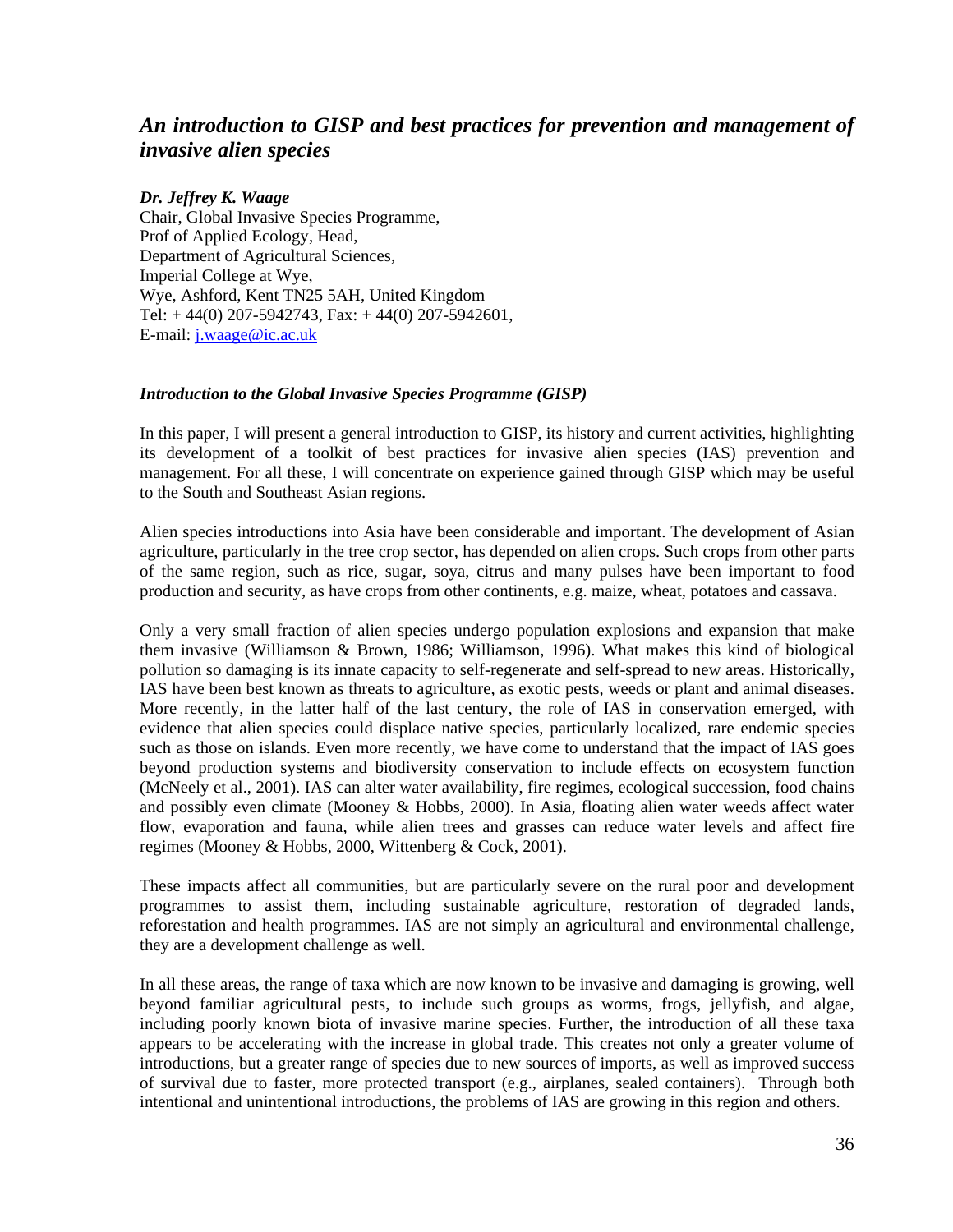The Global Invasive Species Programme (GISP) has its origin in recent environmental concern about IAS, associated with Article 8(h) of the Convention on Biological Diversity (CBD, 1992) which asks parties to "*prevent the introduction of, control or eradicate those aliens species which threaten ecosystems, habitats or species.*" An international conference in 1996 in Norway, attended by 80 governments and experts on IAS, concluded that many countries had poor awareness of IAS problems and their prevention and management, and identified an urgent need for a global strategy. Further, this UN-Norway Conference on Alien Species identified IAS one of the top threats to biodiversity conservation, perhaps second only to habitat destruction (Sandlund et al., 1996).

## **GISP Phase I products:**

| OIDI THASCI PLUUUG.<br><b>Biological and socioeconomic</b><br>syntheses                                                                                                      | Policy and management synthesis                                                                                                                                                                       | Other products                                                                                                                                                                                                                                 |
|------------------------------------------------------------------------------------------------------------------------------------------------------------------------------|-------------------------------------------------------------------------------------------------------------------------------------------------------------------------------------------------------|------------------------------------------------------------------------------------------------------------------------------------------------------------------------------------------------------------------------------------------------|
| <b>Invasive Species in a Changing</b><br>World. 2000. H.A. Mooney, R. J.<br>Hobbs (eds.) Island Press,<br>Washington, D.C.                                                   | A Guide to Designing Legal and<br><b>Institutional Frameworks on Alien</b><br>Invasive Species. Shine, C., N.<br>Williams, L. Gundling. 2000. IUCN<br><b>Environmental Law Centre.</b>                | <b>Global Invasive Species Database</b><br>http://issg.appfa.auckland.ac.nz/dat<br>abase (Coordinated by IUCN/<br>ISSG)                                                                                                                        |
| <b>The Great Reshuffling: Human</b><br><b>Dimensions of Invasive Alien</b><br>Species. McNeely, J.A. (ed.). 2001.<br>IUCN, Gland, Switzerland and<br>Cambridge, UK.          | A Global Strategy on Invasive Alien<br>Species. McNeely, J.A., H.A.<br>Mooney, L.E. Neville, P. Schei, J.K.<br>Waage (eds.). 2001. IUCN, Gland,<br>Switzerland and Cambridge, UK.<br>www.gisp.org     | 100 of the World's Worst Invasive<br>Alien Species - a selection from<br>the Global Invasive Species<br>Database. Lowe, S. et al.<br>http://issg.appfa.auckland.ac.nz/dat<br>abase/species/search.asp?st=100ss<br>$&$ fr=1 $&$ sts (IUCN/ISSG) |
| <b>The Economics of Biological</b><br>Invasions. 2000. C. Perrings, M.<br>Williamson, S. Dalmazonne (eds).<br>Edward Elgar Publishers.                                       | <b>Invasive Alien Species: A Toolkit of</b><br><b>Best Prevention and Management</b><br>Practices. Wittenberg, R., M.J.W.<br>Cock. 2001. CAB International,<br>Wallingford, Oxon, UK.<br>www.gisp.org |                                                                                                                                                                                                                                                |
| A Plague of Rats and Rubbervines:<br><b>The Growing Threat of Species</b><br>Invasions. Baskin, Y. 2002. Island<br>Press, Washington, D.C.                                   | <b>Invasive Species: Vectors and</b><br>Management Strategies. 2003.<br>Ruiz, G.M. and J. T. Carlton, (eds).<br>Island Press, Washington, D.C.                                                        |                                                                                                                                                                                                                                                |
| <b>Invasive Alien Species: a New</b><br>Synthesis. Mooney, H.A., J.<br>McNeely, L. E. Neville, P.J. Schei,<br>J.K. Waage (eds). Island Press,<br>Washington, D.C. (in press) |                                                                                                                                                                                                       |                                                                                                                                                                                                                                                |

The concept for GISP was developed at this meeting, and emerged later as a voluntary network of scientists, managers, lawyers, economists, environmentalists and policy specialists, organized around a programme of workshops, studies and publications on key IAS issues. GISP was developed under the auspices of three international organisations with experience in IAS problems: the Scientific Committee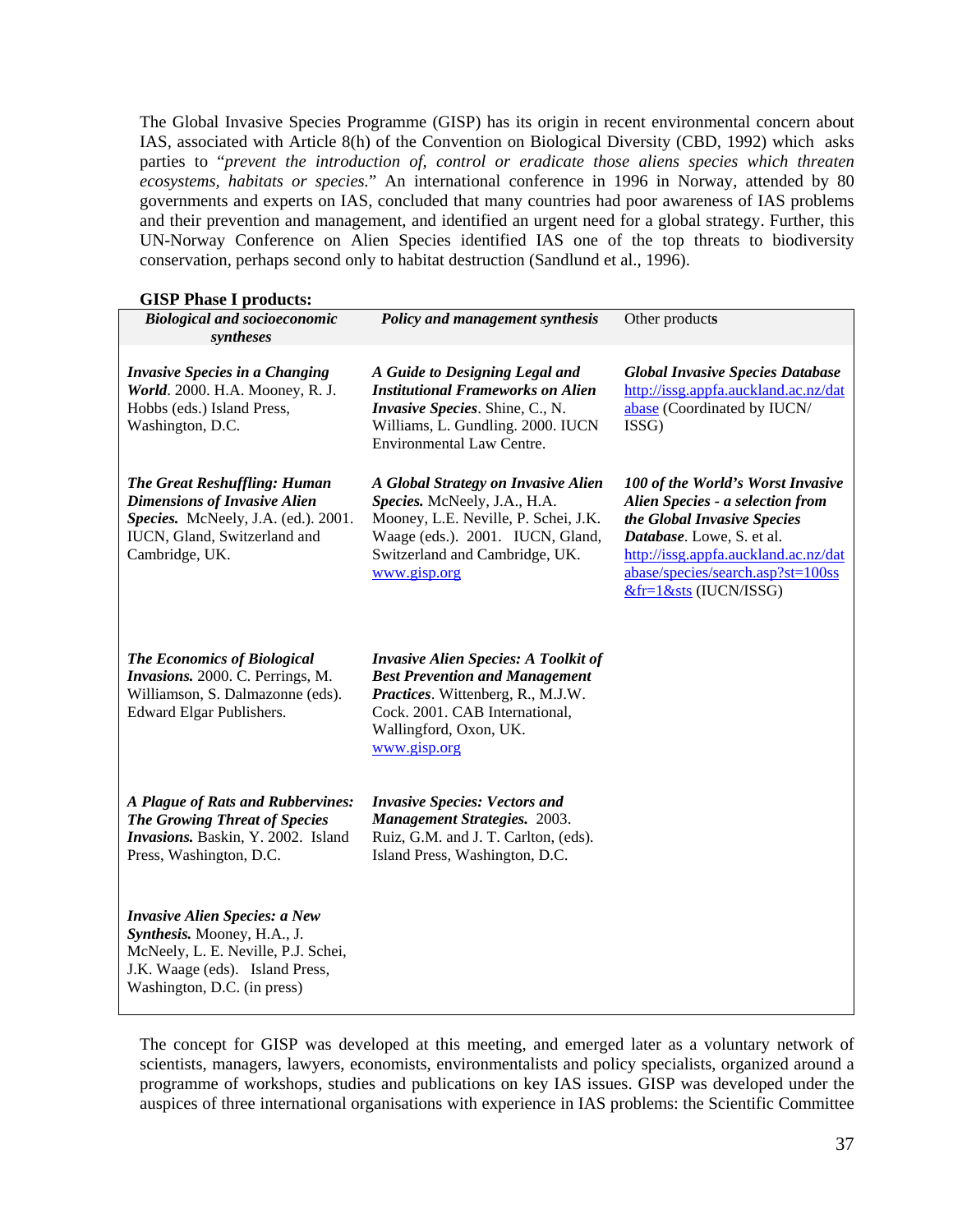on Problems of the Environment (SCOPE), the World Conservation Union (IUCN) and CAB International (CABI). Funding was provided by GEF for an initial programme with an emphasis on developing country needs, and additions funds were contributed by governments and foundations.

The outputs of GISP so far have largely been publications and meetings, directed at professionals (e.g. texts on IAS and economics, global change, legal and institutional frameworks, human dimensions), policy makers (global strategy), governments (toolkit of best practices) and the general public (Table 1).

At a Synthesis Meeting in Cape Town in 2000, 48 governments, international organisations and NGOs and representatives from the private sector met to review and finalize the outputs of GISP and design its future programme. Subsequently, in 2001, GISP was invited to be an international thematic focal point for invasive alien species in the Convention on Biological Diversity (CBD), and established a Partnership Network, encouraging governments and other organisations to participate in GISP, contributing national expertise and receiving in turn the outputs of GISP studies and projects. These outputs have now been distributed to thousands of stakeholders around the world.

During this process, GISP has made observations regarding the status of the IAS problem internationally. Firstly, awareness of IAS issues has been very poor at the national and international level, and remains so, although this has begun to change. Understanding and capacity varies enormously between countries. Highly "invaded" countries like Australia, New Zealand and the U.S. have considerably more capacity than Europe or many tropical countries. There is also enormous variation between sectors: the agricultural sector has considerably more experience in regulation, prevention and management than the environment or trade sectors, both newly engaged with IAS issues under the CBD and WTO, respectively.

There is, therefore, a need for inter-departmental integration at the national level, which this meeting has been designed to address. Many countries have shared problems, promising very substantial economies through regional cooperation. At the international level, there is a need for better coordination and harmonization of conventions and protocols which related to IAS (e.g. CBD, IPPC, OIE, WTO), with a particular need to "fill gaps" not currently covered. For instance, gaps in regulations and policy regarding the introduction of species into freshwater aquatic systems, both at the international and national levels, may be a reason why these ecosystems experience currently high levels of damaging invasions (see Shine, this volume).

GISP has now launched a second phase of operation, based on recommendations of the Synthesis Meeting. This will, as before, involve specific working groups of volunteer specialists, and will focus on six areas:

- Law and policy
- Global information management
- Evaluation and assessment
- Education, communication, outreach
- National and regional facilitation and co-operation
- Pathway management

The series of regional workshops, of which this South and Southeast Asia Regional Workshop is the fourth, is one of the outputs of the Education, Communication, and Outreach Working Group.

For the rest of this paper, I will concentrate on an output related to national and regional facilitation, namely the production and adaptation of *Toolkit of Best Prevention and Management Practices for Invasive Alien Species* (Wittenburg & Cock, 2001).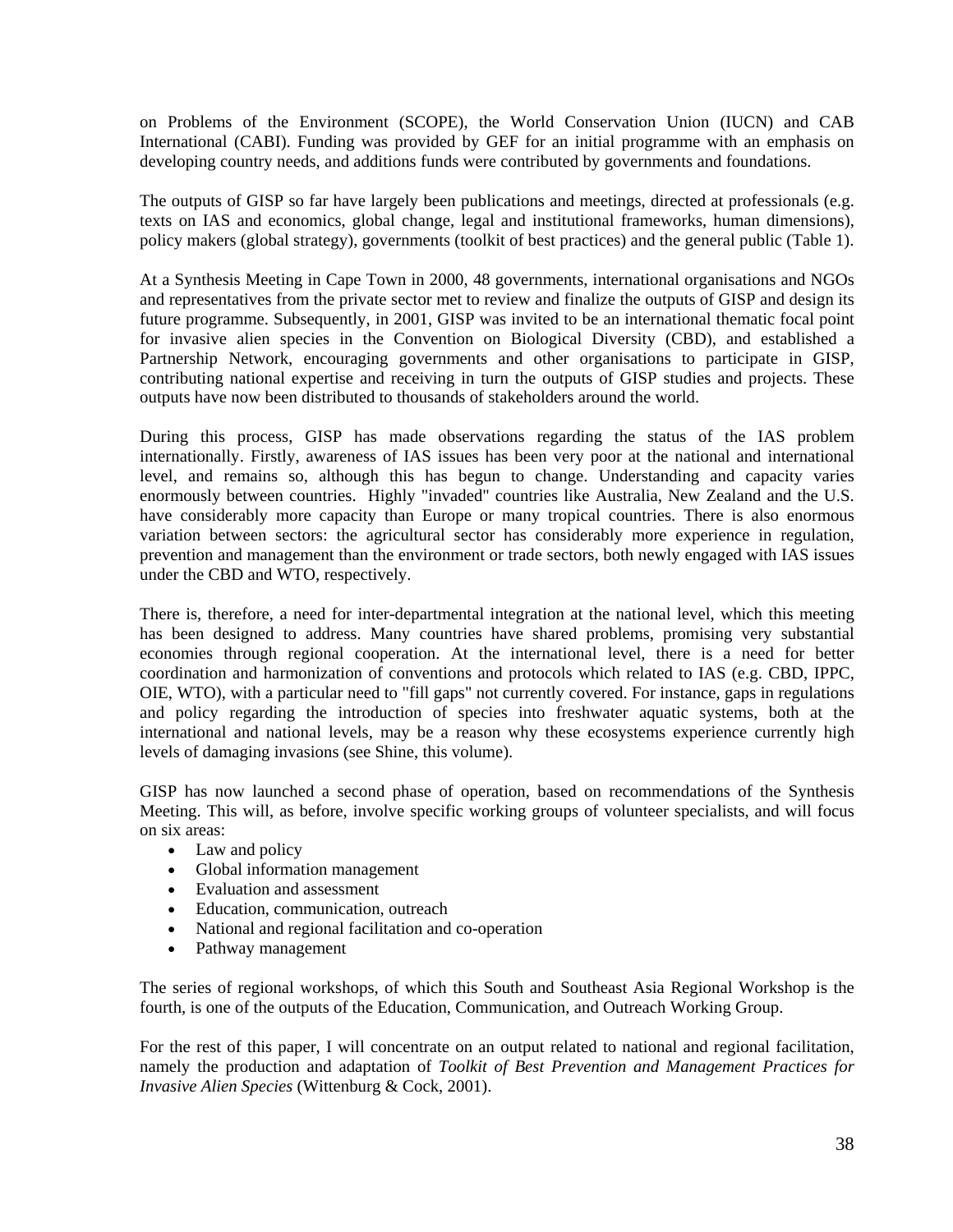#### *Best prevention and management practices for IAS*

The "Toolkit" was developed to provide national programmes and other relevant parties with the best, most current understanding of prevention and management, drawn from the experiences of different countries and sectors. An initial consultation was organized in 1999 in Kuala Lumpur, Malaysia to bring together IAS experts, representatives from countries with well-established IAS programmes, and representatives from developing countries without these. This workshop designed a structure, which was then completed by synthesizing experiences into a text and collecting over 100 case studies on IAS prevention and management, successful and unsuccessful, to illustrate this.

The Toolkit contains a short section on developing a national strategy and programme, followed by a more detailed text on prevention and management. Rather than summarize this second part here, I will highlight some key lessons learnt from this exercise, and relate them to logical steps in IAS prevention and management.

A simple representation of IAS management would involve a number of sequential options. An IAS threat could first be prevented by stopping the intentional or accidental introduction of an IAS. If such a species does, however, enter a country and establish a population, there is the possibility that it could be detected early in its establishment and eradicated. Failing this, the IAS will spread, probably beyond the limits where eradication is a feasible option. Then, the only options available are to control the species to some desired level, or to "live with it."

Prevention has generally proven to be the preferred option for IAS management, particularly as it will often be far more economical than subsequent eradication or control options. Risk assessment methods, developed for agricultural IAS under the auspices of the IPPC, provide an excellent means to prioritise which potential IAS should be particularly targeted for prevention. However, current risk management methods need to be modified to include not only economic risks, e.g. to crop production, but environmental risks as well. Some integration of environmental impact analysis and risk assessment is, therefore, optimal.

For the many diverse taxa of "environmental IAS" affecting biodiversity and ecosystem services, impact assessment methods are still very poorly developed and the risks associated with particular kinds of organisms are not as well known as with "agricultural IAS." In this situation, the best available information on risk is the experience of a particular species as an alien in another country. While there are exceptions, alien species which become serious IAS in one country outside their area of origin are likely to be invasive in similar ecosystems elsewhere. Unfortunately, many countries do not have information on these environmental IAS in other parts of the world, and distribution of this information will be enormously valuable. For instance, in Asia, a number of countries are aware of the serious impact of alien water weeds like *Salvinia molesta* and *Eichhornia crassipes*, while others, unaware of this threat, are actively distributing, or even producing commercially and exporting, these plants.

Ultimately, we would like all nations to have import and border controls capable of preventing the introduction of all potential IAS. In reality, many national programmes are struggling to prevent even serious, known agricultural invasives, due to the rapid increase in trade and the inability of underfinanced regulatory and quarantine services to cope with this. In this situation, perhaps the best way of reducing serious new invasions is to identify and address the key pathways along which our most serious IAS are travelling. A good example of this is to be found with marine IAS. Identification of ships' ballast water and hull fouling as major vectors of invasion for many species of marine organisms has allowed a focused effort to limit this risk of shipping. Military activity and food aid represent other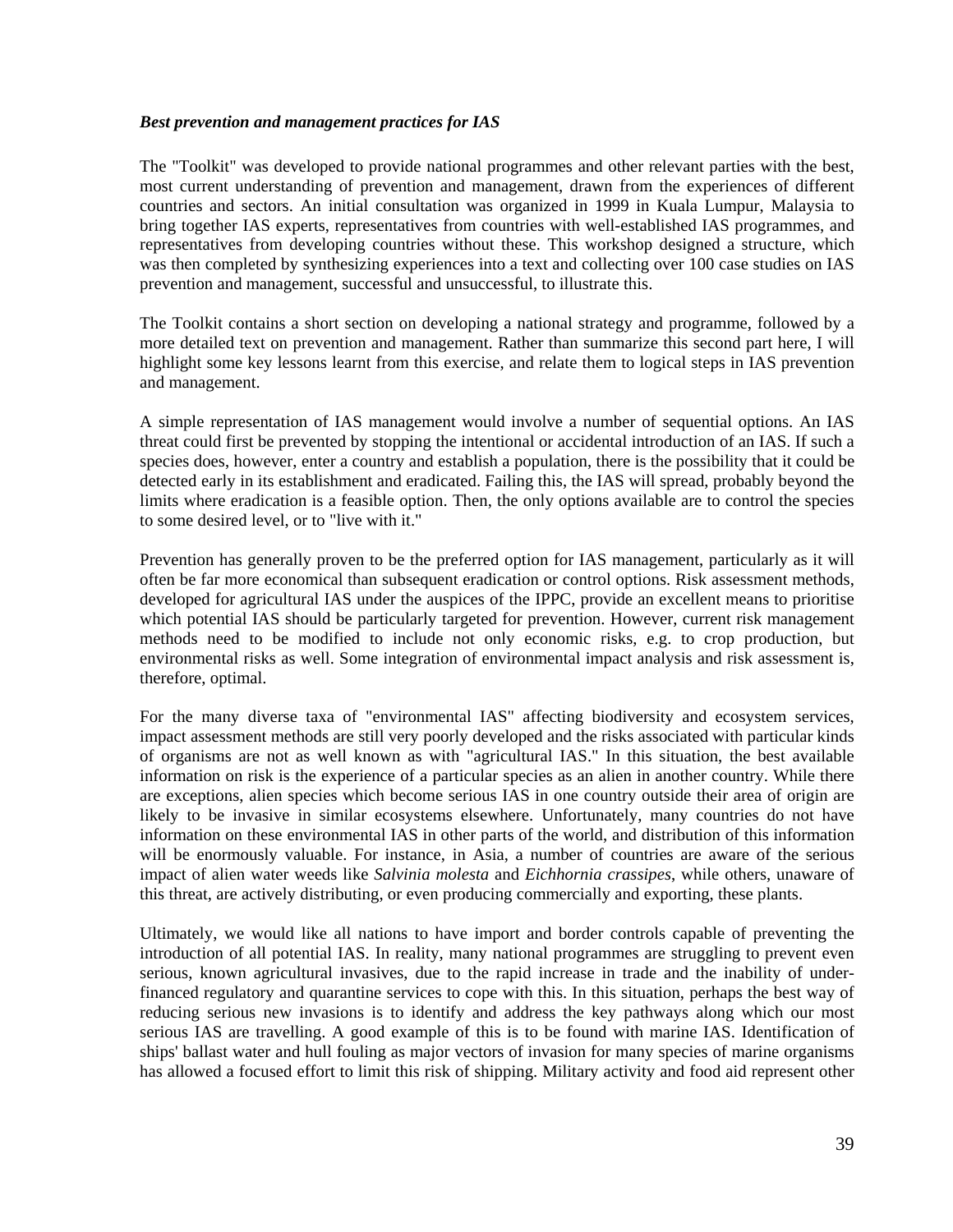key pathways of invasions, particularly into countries which may be particularly vulnerable to IAS, which could be targeted and "closed" relatively easily.

The early detection and eradication of newly established IAS is a profoundly under-utilized approach, relative to prevention and control measures, and is therefore worthy of more serious consideration. It requires regular surveys by well trained staff who know what species may be invading what habitats or production systems. However, there is the potential to inform and empower local government and the general public to be vigilant about new IAS, thereby mobilizing an enormous and inexpensive workforce for IAS management. Early detection systems rely heavily on adequate national systematic expertise to identify new species and distinguish natives from aliens (in some ecosystems, e.g. coastal marine zones, taxonomy is often so poor as to not be able to determine what species are native or alien). This is why issues of improving taxonomy and managing IAS are so closely linked. All early assessment systems require carefully thought out contingency plans to implement quickly when an unwanted alien is detected. Often, time is of the essence. Some invasive taxa have very short "lag periods" between introduction and explosive growth and spread – this is the case for many animal diseases. However, others, like some invasive weeds and some (but not all) insects, will persist at low numbers for a long period, even decades, allowing better opportunities for detection and eradication.

Eradication is, of course, not always feasible, even with small, initial populatons.of IAS. Experience has shown that eradication is most likely when it is based on sound scientific information about the growth rates and spreads of the species, and the efficacy of control methods. It must be clear that the species can be completely eradicated – eradication often becomes much more difficult with the few remaining individuals to be found, trapped or removed. Also, there must be no immigration of new individuals into the eradication area. Given that these technical considerations are met, the other major element of successful eradication is strong policy and public support. Funds must be adequate for a campaign which sees the process through to its end, whatever the cost or time. Public support may be difficult to maintain, for this reason, and also because some eradication methods, such as the trapping, poisoning or shooting of invasive mammals, may be unpopular with the public.

A range of methods are available for eradication or control of IAS. Eradication has depended largely on mechanical or chemical methods, such as collecting, trapping and poisoning. These have the advantage of being precisely targeted, but can be expensive. In the case of chemical control, environmental risks may apply to widespread use of chemicals.

Where eradication proves impossible, mechanical and chemical control may be used in recurrent control efforts, to bring IAS populations to non-damaging levels (e.g. pesticides applied to crop pests). Habitat management may also be used to reduce IAS populations. In Asia, for instance, goats are used in plantations to remove alien weeds, while fish in rice-fish systems may be manipulated for control of golden apple snail.

Such methods may be considered a form of biological control, but this term is also applied to the introduction of specific alien natural enemies to safely and permanently suppress populations of an alien species. Biological control of this kind has been most successful against insects and weeds to date. Returns on investment can be very high, but success is hard to predict until an introduction is made, and this can be expensive due to the need for extensive safety testing to ensure the biological control agent will only affect the target species.

New technologies are emerging for IAS management, offering hope for many currently intractable problems. For instance, invasive mammals are very difficult targets, because of their intelligence, the risks of biological control (e.g. pathogens) to other animals including humans, and public aversion to killing animals. In this case, new biotechnologies may be valuable. Scientists in Australia have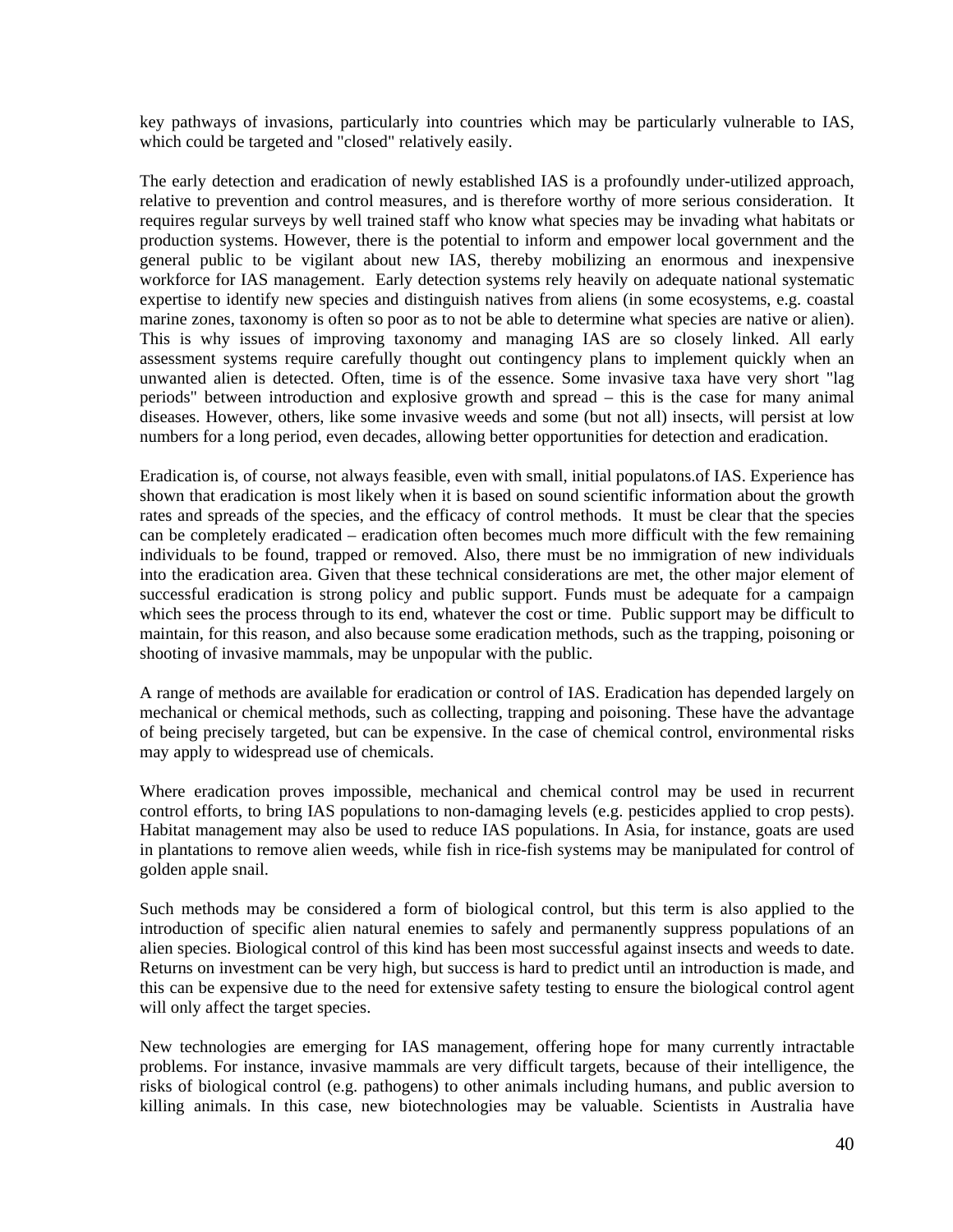engineered specific, mild viruses of target mammals to cause sterilization by inducing autoimmunity in the female mammal to her own eggs. In this way, the population declines without any substantial harm to individuals. However, the field release of genetically-engineered mammalian viruses still has many safety hurdles to cross.

Overall, there exist a range of prevention and control methods for IAS, which have the potential for application or adaptation to the new IAS problems emerging today. New technologies are badly needed, as are sufficient resources to adequately address this problem. We may need to live with many wellestablished problems, and the best advice to governments in developing IAS prevention and management may be to focus on preventing new and serious problems, and eliminating or controlling recently established problems where there is a good chance of success and precedents elsewhere.

#### *References*

- Baskin, Y. 2002. A plague of rats and rubbervines: the growing threat of species invasions. Island Press, Washington, D.C., USA.
- Lowe, S., M. Browne & S. Boudjelas. 2001. 100 of the world's worst invasive alien species: a selection from the Global Invasive Species Database. IUCN-Invasive Species Specialist Group, Auckland, New Zealand. http://www.issg.org.
- McNeely, J.A. (ed.). 2001. The great reshuffling: human dimensions of invasive alien species. IUCN, Gland, Switzerland and Cambridge, UK.
- McNeely, J. A., H.A. Mooney, L.E. Neville, P. Schei & J.K. Waage (eds.). 2001. A global strategy on invasive alien species. IUCN, Gland, Switzerland and Cambridge, UK, in collaboration with the Global Invasive Species Programme.
- Mooney, H.A. & R.J. Hobbs (eds.). 2000. Invasive species in a changing world. Island Press, Washington, D.C., USA.
- Mooney, H.A., J.A. McNeely, L. Neville, P.J. Schei & J. Waage (eds). 2004. Invasive alien species: a new synthesis. Island Press, Washington DC, USA, in press.
- Perrings, C., M. Williamson & S. Dalmazzone (eds). 2000. The economics of biological invasions. Edward Elgar Publishing, Cheltenham, UK.
- Ruiz, G. and J.T. Carlton. 2003. Invasive species: vectors and management strategies**.** Island Press, Washington DC, USA.
- Sandlund, O.T., P. Schei & Å. Viken (eds.). 1996. Invasive species and biodiversity management. Proceedings of the Norway/UN Conference on Alien Species, Trondheim, Norway, 1-5 July 1996. Trondheim Conferences on Biodiversity. Directorate for Nature Management & Norwegian Institute for Nature Research, Trondheim, Norway.
- Shine, C., N. Williams & L. Gundling. 2000. A guide to designing legal and institutional frameworks on alien invasive species. IUCN, Cambridge, UK.
- Williamson, M. 1996. Biological invasions. Champan & Hall, London.
- Williamson, M. & K.C. Brown. 1986. The analysis and modeling in British invasions. Philosophical Transactions of the Royal Society B 314:505-522.
- Wittenberg, R. & M.J.W. Cock. (eds). 2001. Invasive alien species: a toolkit of best prevention and management practices. CAB International, Wallingford, Oxon, UK.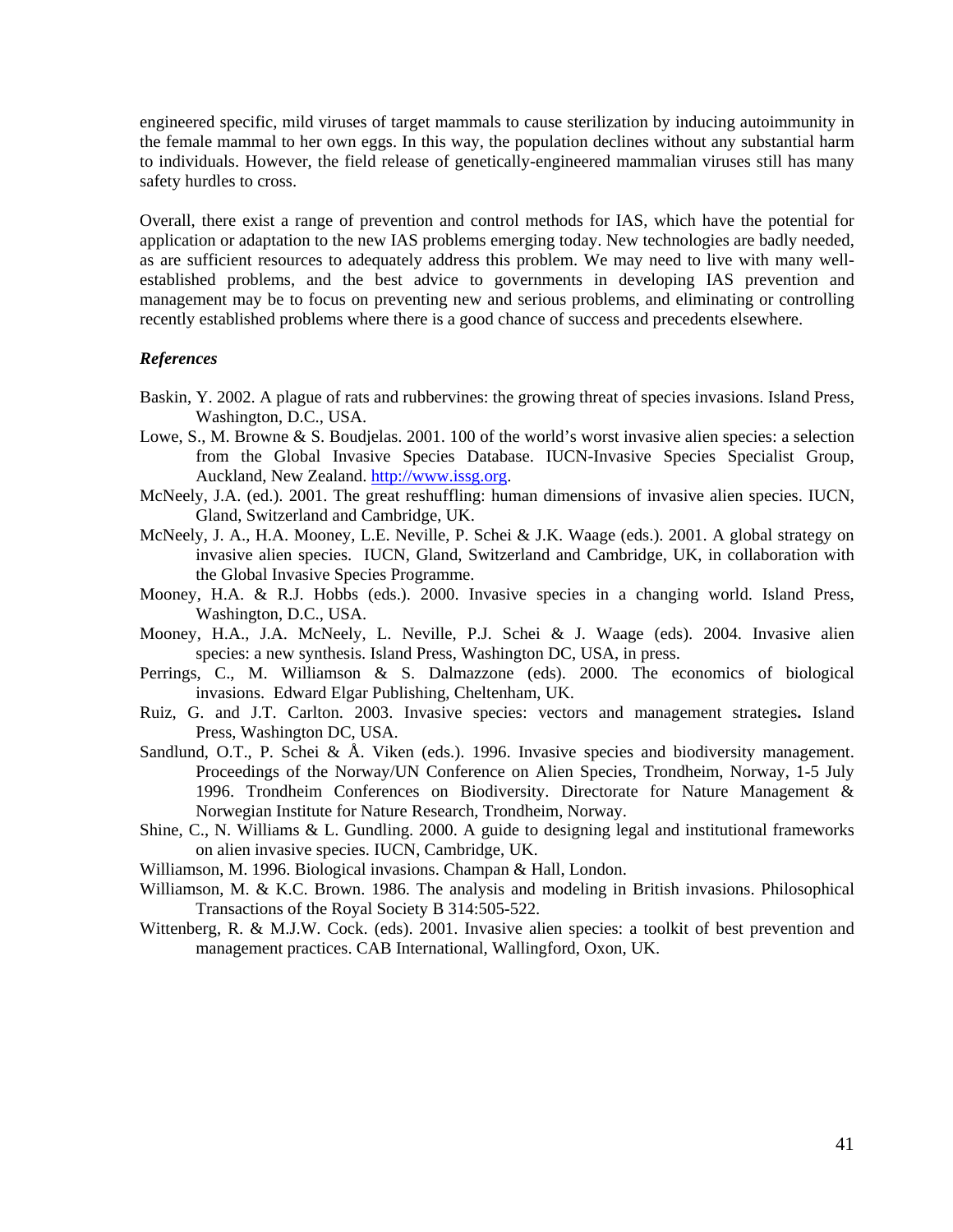# *Invasive alien species in Southeast Asia*

## *Dr. John MacKinnon*

EU Co-director, ASEAN Regional Centre for Biodiversity Conservation Headquarters (ARCBC) PO Box 35105, Los Baños, Laguna 4031, Phillippines Phone: +63(049) 536-4042 or + 536-3989 Fax: +63(049) 536-2865 E-mail: contact.us@arcbc.org.ph; jrm@laguna.net

## *Introduction*

Invasive alien species (IAS) are causing billions of dollars worth of damage in SE Asia as well as causing displacement and, in some cases, extinction of hundreds of native species. Yet, despite the scale of the damage, the prominence given to management of IAS in the Convention on Biological Diversity (CBD), and the many international protocols and initiatives to tackle this issue (see Shine, this volume), almost no attention is paid to this threat in SE Asia and there are few national programmes to combat established IAS or reduce the risk of more being introduced. Equally shocking is the fact that whilst some IAS have become established accidentally, the bulk were deliberately introduced.

The data sheets held on SE Asian countries by the Global Invasive Species Database<sup>30</sup> also fail to reflect the great extent or urgency of the problem. Hundreds of species are involved, rather than the few species per country documented in the database.

The rate of introduction of alien species is greatly increasing with the globalisation of trade, travel, and tourism. Moreover, the opportunities for invasion are becoming more numerous as more natural areas are transformed by rapid development (McNeely et al., 2001).

## *Some major culprits*

Almost all lakes and fresh-waterways of the region are clogged with such species as water hyacinth *Eichhornia crassipes*, water lettuce *Pistia stratiotes*, and yellow burhead *Limnocharis flava*. These species impede boat transport and fishing activities, as well as causing eutrophication and loss of productivity. Clearing these weeds annually involves very high labour costs.

Most lakes of the region have become invaded by introduced fish such as tilapia *Tilapia mossambica*, which now even inhabits saline estuaries, Thai catfish *Clarias batrachus*, bighead *Aristichthys nobilis*, grass carp *Ctenopharyngodon idella*, snakeheads *Channa* spp. and even goldfish *Cyprinus carpio*. Almost all endemic lake fish of the Philippines are already extinct as a result of such introductions. Losses of indigenous fish in major fisheries such as in the Tonle Sap in Cambodia have huge economic impacts.

In addition to many pantropical weeds that have become very aggressive, such as Siam weed *Eupatorium (Chromolaena) odoratum*, sensitive plant *Mimosa pudica* and grasses such as Japanese blood grass *Imperata cylindrica*, there are many ornamental plants spreading out of control across the region. These include bush lantana *Lantana camara*, trumpet creeper *Caesalpinia pulcherrima* and especially climbing plants that can smother the original vegetation such as blue trumpet vine

 $\overline{a}$ 

<sup>30</sup> http://www.issg.org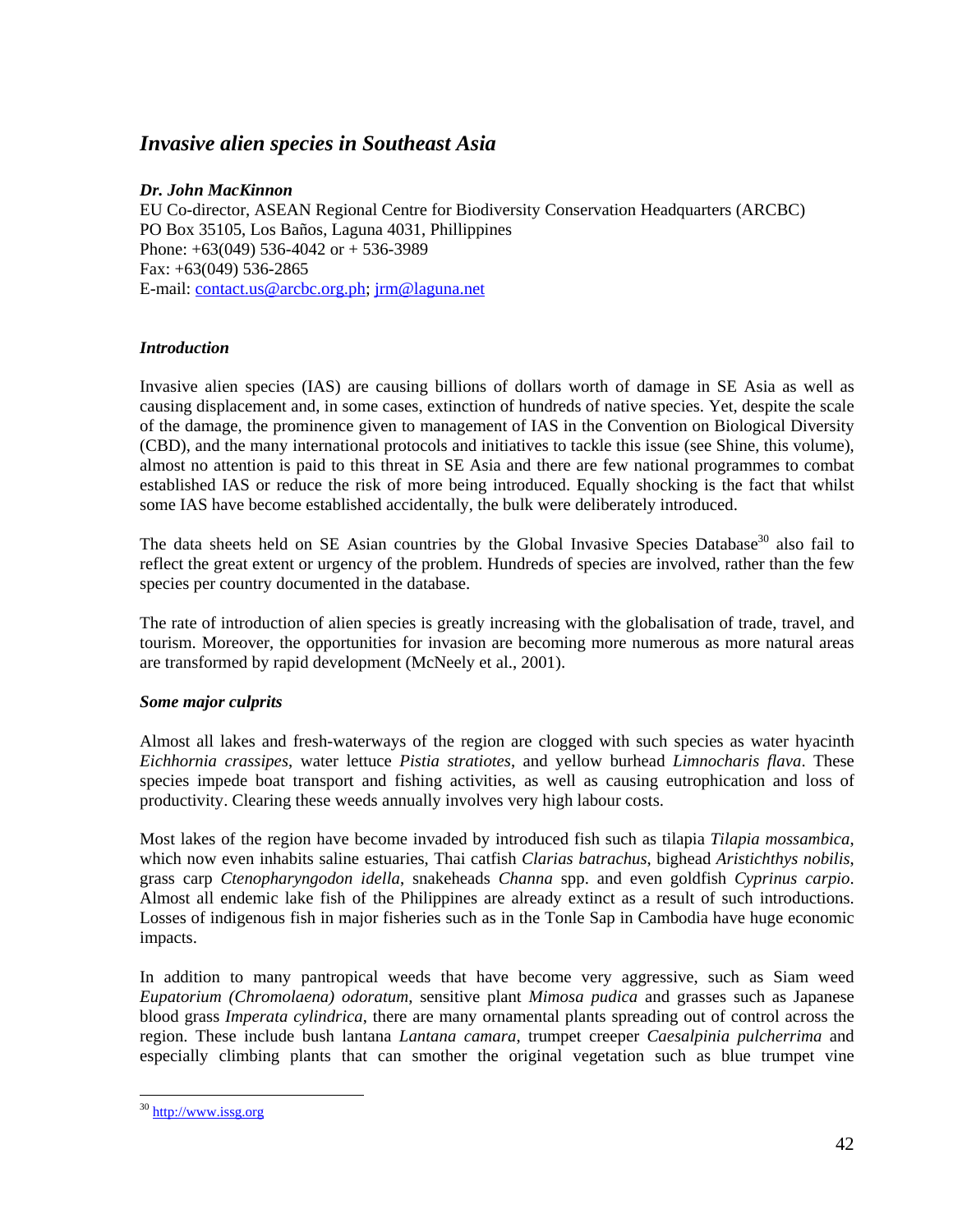*Thunbergia grandiflora*, morning glory *Ipomea carnea* and *I. cairica*, mile-a-minute vine *Mikania micrantha*, paper flower *Bougainvillea spectabilis*, and the edible Thai vine *Coccinea indica*.

Exotic coloniser shrubs such as false matico *Piper aduncum,* catclaw mimosa *Mimosa pigra,* and prickly pear *Opuntia monacantha* now cover huge areas of the region. The undergrowth of important nature reserves and parks in Luzon, Philippines, which should be covered in endemic palms and shrubs are dominated by the admittedly attractive South American shrub *Pachystachys coccinea*, in no way inhibited by the lack of its natural pollinators, the hummingbirds.

Foresters have consistently introduced alien trees for plantations. There is often a short-term advantage in planting a species in a place where its natural pests and diseases are absent. In some cases such species spread out of control, displacing natural vegetation and profoundly changing the natural ecology. Examples include the Chinese super-tree *Paulownia tomentosa*, listed as invasive in many countries; several introduced conifers that have become established in the region, and the spread of Australian eucalypts and acacias. Both ear-leafed acacia *Acacia auriculiformis* and big-leafed acacia *A. mangium* grow well in SE Asia, and spread naturally over cleared and burned areas. These species create conditions of great flammability, and themselves thrive on regular fire episodes in lands where natural forest fires were almost unheard of. As the "haze" fires now burn annually in Borneo and Sumatra, so these species are spreading at the expense of native species and transforming those islands into firescape monsoon forests.

Introduced American bullfrogs *Rana catesbeiana* and marine toads *Bufo marinus* have spread right across the region, competing with and actually devouring local endemic amphibia along the way.

When it comes to impacts on native species, introduced mammals rival other IAS. Ship-spread rats *Rattus rattus* and *R. norvegicus* have eliminated local bird species on small islands, competed with indigenous rodents and also are disease sources and major agricultural pests. The wild pig *Sus scrofa* has spread through the region, causing huge agricultural losses and outcompeting the indigenous forest pigs of the bearded pig (*barbatus, celebensis*) group. Domestic cats *Felis cattus* and dogs *Canis familiaris* have done untold damage, especially on islands that formerly lacked significant mammal predators such as Sulawesi, parts of Philippines and many small oceanic islands. Humans also seem to have spread the common palm civet *Paradoxurus hermaphroditus* in early times.

The tree sparrow *Passer montanus* and house crow *Corvus splendens* have spread across the region as a commensals of man and become serious grain and urban pests, respectively. The Java sparrow *Padda oryzivora* has become an established pest in many areas, even though it remains endangered and rare in its native Java. Exotic parrots such as lesser yellow-crested cockatoo *Cacatua sulphurea* and rainbow lorikeet *Trichoglossus haematodus* have even become established in some areas and have become noisy local pests in some cities.

Invasive invertebrates introduced to the region include American cockroach *Periplaneta americana*, which has become a terrible household pest, yellow crazy ants *Anoplolepis gracilipes* which have caused havoc among some native fauna, red fire ants, nematode worms and avian malaria. Introduced African giant snail *Achatina fulica* and golden apple snail *Pomacea canaliculata* for human consumption have been ecological disasters. These species are mostly not appreciated as foods in the region but are now dominating many ecosystems and causing huge losses as agricultural pest species. Other snails spread the serious disease, eastern schistosomiasis.

Even more difficult to notice and control are the many microrganisms such as wood rot fungi that become introduced with timber shipments, other fungal pests and viral and bacterial diseases.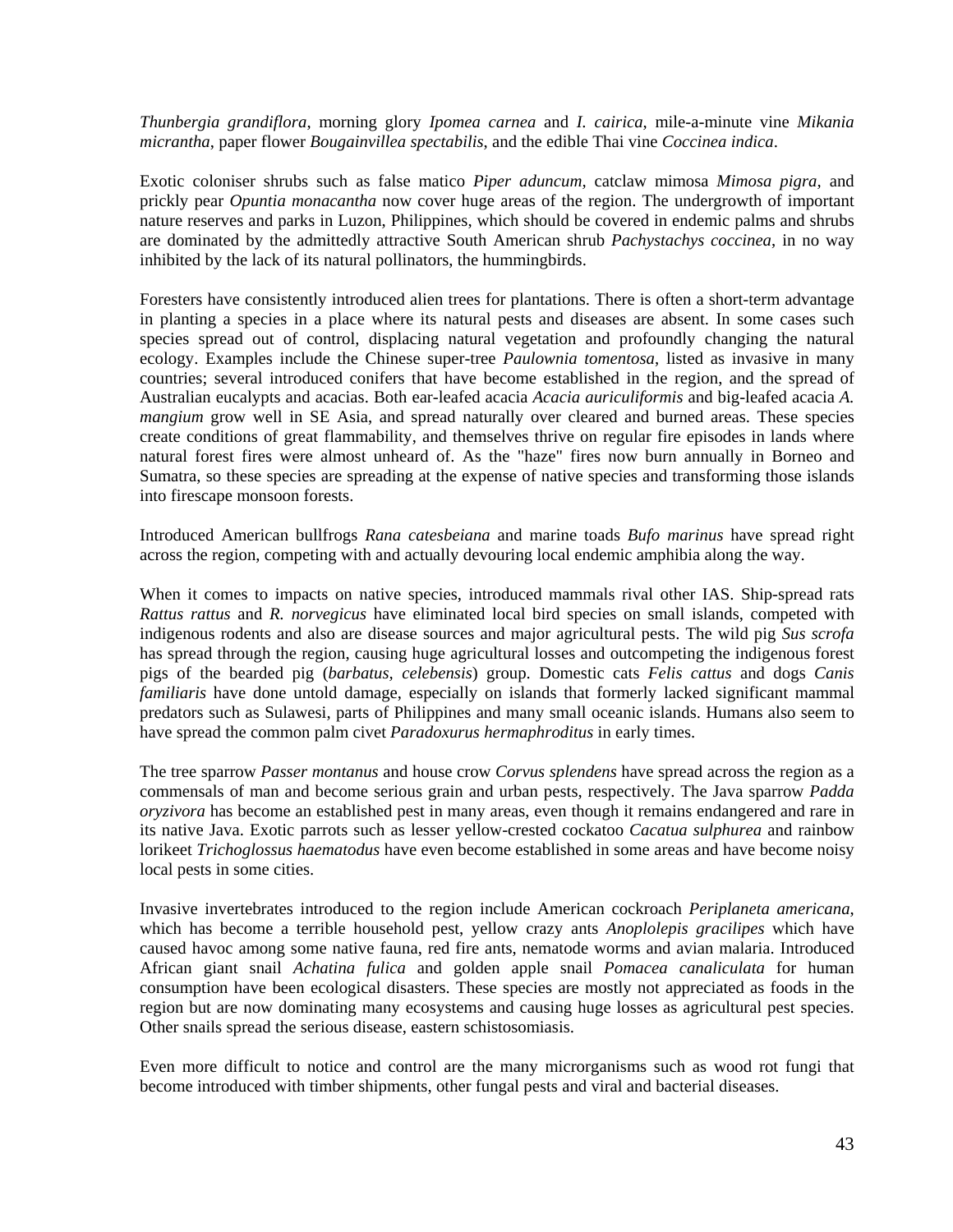## *The scale of damage and losses*

Economic assessments of the levels of damage caused by IAS in USA result in figures of tens of billions of \$US per year. These costs are seen in loss of production in agriculture and forestry, fishery losses, costly eradication programmes to eliminate undesirable species and diseases. The clean up costs of one species of *Tamarix* is estimated at US \$4 billion (Pimentel et al. 2000). Similar costing exercises are almost totally absent in the SE Asian region, but given the size of the region, the total human population and the greater direct dependence of the population on biodiversity and primary production systems, it is clear that the damage to ecosystems and economies must also be counted in billions of US\$ per annum.

## *Vulnerability*

Examining patterns of invasion enables us to make some generalisations. Some ecosystems are more vulnerable than others. Freshwater systems, small islands, areas with high numbers of local endemic species, and areas undergoing major landcover transformation are particularly vulnerable and need special vigilance and protection. For instance, logged or secondary forests are far more prone to IAS than intact primary forests.

Equally, we can recognise that certain types of organisms that have a greater chance of becoming IAS. Vigorous "r-selected" coloniser species with fast reproductive rates and good dispersal ability are very dangerous. Such species include many grasses, climbers, coloniser shrubs and trees with wind dispersed seeds. Parasitic and carnivorous animals are also dangerous. Introduction of close relatives of indigenous species are highly prone to result in genetic pollution of the local form.

## *Why do we continue to introduce new species?*

There are many reasons why alien species are introduced, but a few major ones are (McNeely, 2001):

- $\triangleright$  Accidents due to weak controls, laws and quarantine procedures;
- $\triangleright$  Irresistible urge to try to improve on nature;
- $\triangleright$  Lack of local species to meet specific needs (e.g. good fibre or ornamental properties);
- ! Short term or long term production superiority of exotic varieties (often due to lack of local pests and diseases); and
- $\triangleright$  Easier accessibility to alien seed than local species, due to lack of development of local germplasm over much of the world.

#### *Why do local agencies pay so little attention to the problem?*

- $\triangleright$  Failure to recognise long-term and indirect costs of introductions;
- $\triangleright$  Costs of biological invasions are not be borne by the importer, who generally shows a profit;
- $\triangleright$  Weakness of systematics and lack of awareness of problem. Lack of recognition of local versus alien species, such that people do not notice that they are surrounded by aliens;
- $\triangleright$  Some problems, such as spread of diseases, crop pests, grain losses to rats and domestic pests such as cockroaches are recognised as major economic losses, but not generally recognised as being caused by IAS;
- ! Weakness of laws and control measures resulting from the lack of awareness as to the true scale of the problem;
- $\triangleright$  Unwillingness to interfere in "commercial development," and
- $\triangleright$  Over-concern over the hyperbole of genetically modified orgasnisms (GMOs), without realising that IAS is a more immediate and serious threat.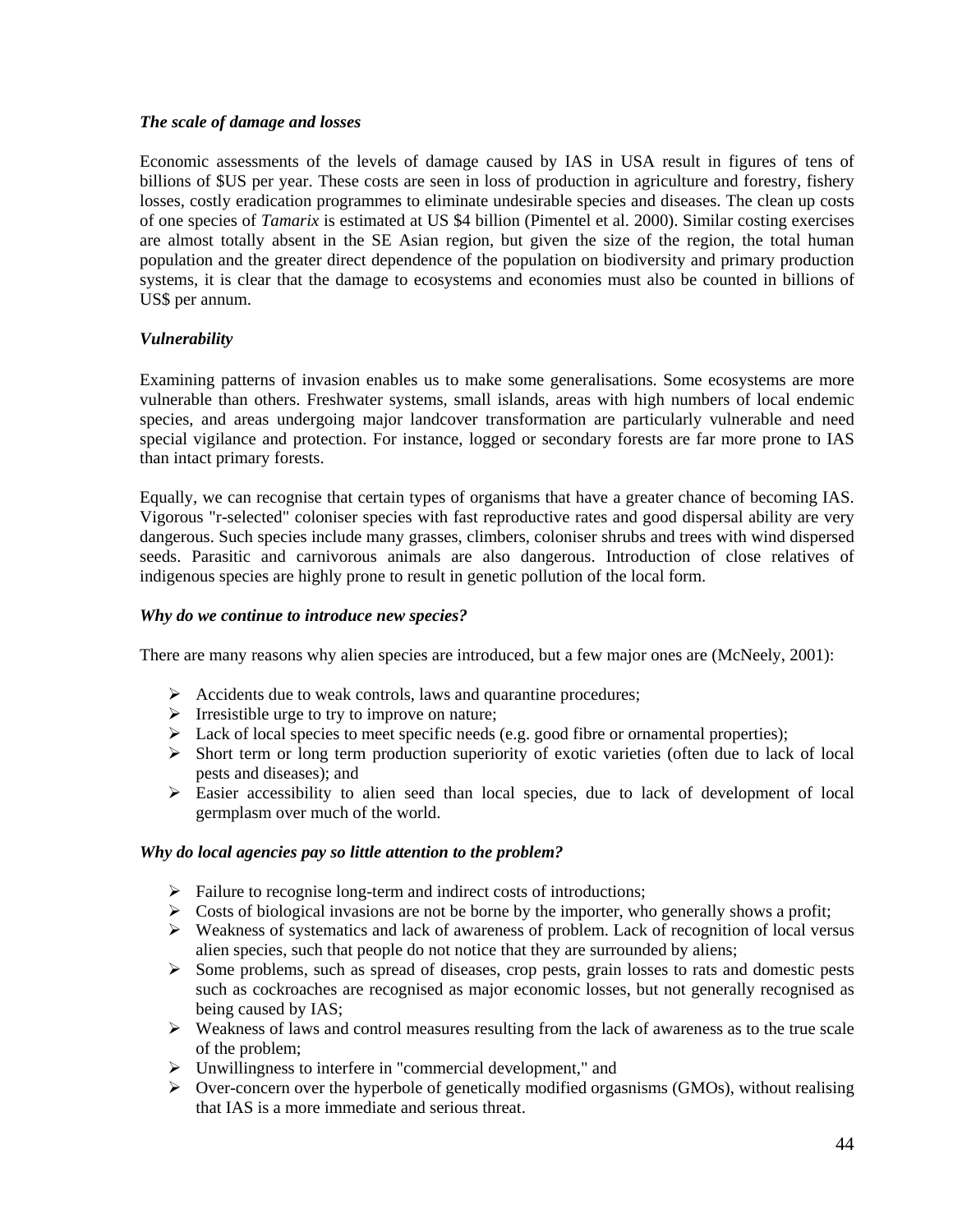## *Conclusions*

- $\triangleright$  The scale of threat from IAS has been consistently under-appreciated in the Southeast Asian region, but is clearly enormous. IAS is probably the second greatest threat to biodiversity after loss of habitat.
- $\triangleright$  Each country should be encouraged to take the problems of IAS more seriously than at present. Large countries must recognise that there are internal biodiversity boundaries. For instance, Sulawesi plants introduced into Maluku can become IAS even within the same country.
- $\triangleright$  Countries should be more interested in the measures taken by land neighbours and should have the right to comment and see information on IAS for which they may be the next target. They should undertake surveys and research to assess the extent to which they are already invaded by alien species and assess the economic implications of these invasions. The findings of such studies need to be much more widely broadcast, and in particular must be brought to the attention of government planners and regulators, so that actions to control or eradicate IAS and limit further introductions can be justified and implemented.
- $\triangleright$  National databases about IAS should be established on websites. International programmes such as GISP can assist in collating such data into easily accessible international databases. A good example of a national database can be found on http://www.chinabiodiversity.com. Such databases should contain lists of noticed IAS, details of their biology, case studies, evaluations of damage, results of control or eradication measures. They should also serve an outreach function to broadcast awareness.
- $\triangleright$  Most of the regulations limiting introduction, field trials and releases of new organisms into the environment would be the same for alien species and genetically modified organisms. Therefore, GMO regulations should not be developed independently of IAS controls. Such controls start at limiting the export of non-sterile biological materials to export controls, field trials, field release, and continued monitoring and if necessary control and eradication.
- ! National programmes should be introduced including tax incentives to promote the use of native germplasm rather than introduced species for horticulture, urban greening, parks, recreational areas including parks, golf courses, roadside trees, and forestry.

The ASEAN Regional Centre for Biodiversity Conservation (ARCBC) is developing ASEAN-wide species databases on the web, and can include a clearinghouse for regional level data on IAS. We remain willing to discuss with GISP and focal countries how this can be organised. ARCBC is also devoting one edition of the magazine "ASEAN Biodiversity" to this topic and can also assist regional efforts in terms of training and research.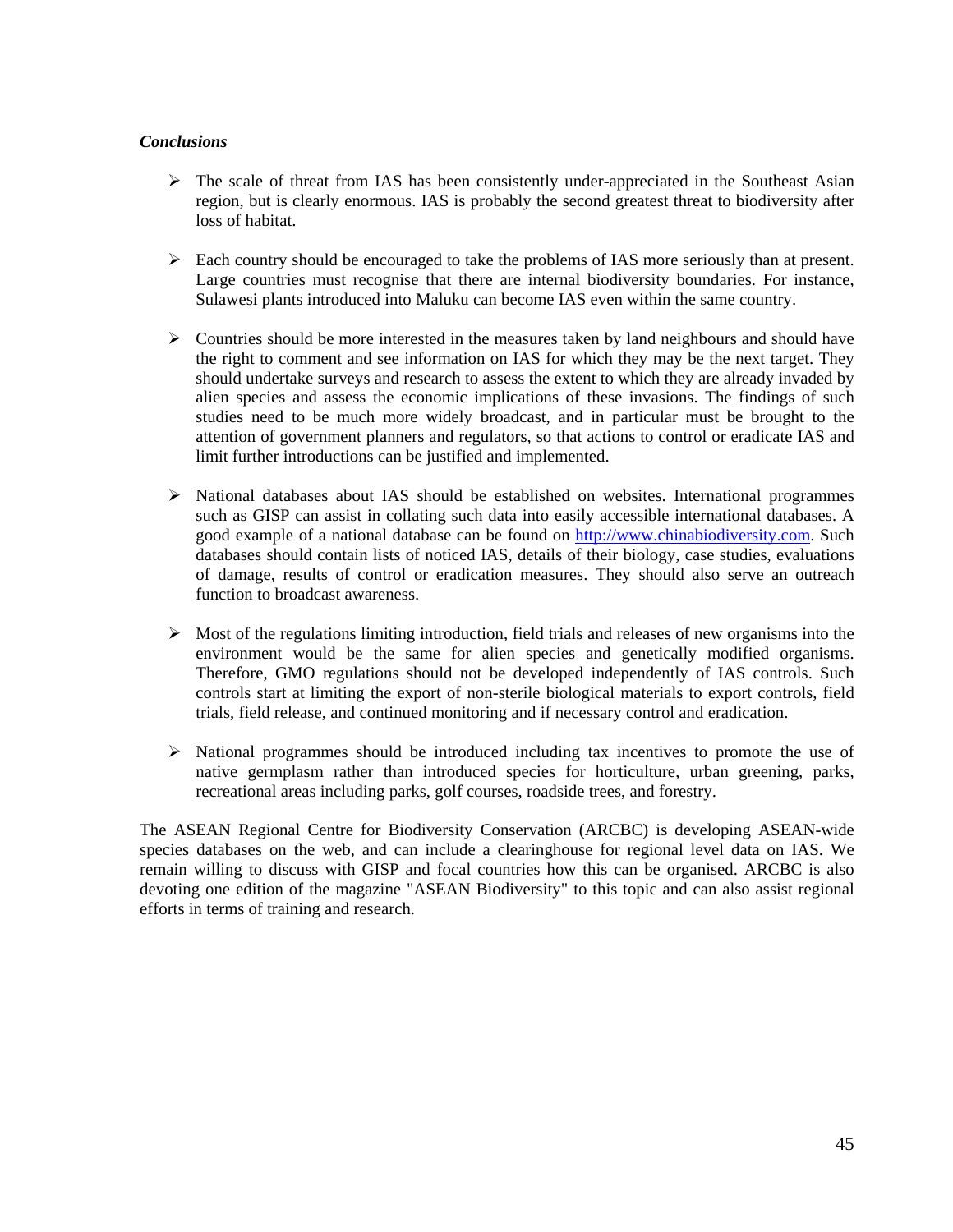#### *References*

- Bergmans, W. & E. Blom (eds.) 2001. Invasive plants and animals: is there a way out? IUCN, Amsterdam.
- IUCN Regional Biodiversity Programme, Asia. 2001. Alien invasive alien species. Report of a Workshop on Alien Invasive Species. Global Biodiversity Forum, South and Southeast Asia. IUCN, Colombo.
- McNeely, J.A. (ed.). 2001. The great reshuffling: human dimensions of invasive alien species. IUCN, Gland, Switzerland and Cambridge, UK.
- McNeely, J.A., H.A. Mooney, L.E. Neville, P.J. Schei & J.K. Waage (eds.) 2001. A Global Strategy on Invasive Alien Species. IUCN, Gland and Cambridge, in collaboration with the Global Invasive Species Programme.
- Mooney, H.A. & R.J. Hobbs (eds.). 2000. Invasive species in a changing world. Island Press, Washington, D.C., USA.
- Pimentel, D., L. Loch, R. Zuniga & D. Morrison. 2000. Environmental and economic costs of nonindigenous species in the United States. BioScience 50:53-65.
- Sandlund, O.T., P. Schei & Å. Viken (eds.). 1996. Invasive species and biodiversity management. Proceedings of the Norway/UN Conference on Alien Species, Trondheim, Norway, 1-5 July 1996. Trondheim Conferences on Biodiversity. Directorate for Nature Management & Norwegian Institute for Nature Research, Trondheim, Norway.
- Shine, C., N. Williams & L. Gundling. 2000. A guide to designing legal and institutional frameworks on alien invasive species. IUCN, Cambridge, UK.

## *Invasive alien species: opportunities for international research collaboration*

#### *Dr. Nirmalie Pallewatta*

Senior Lecturer, Department of Zoology, POB 1490, University of Colombo, Sri Lanka nirmalip@sltnet.lk

This paper was unfortunately unavailable at time of going to press.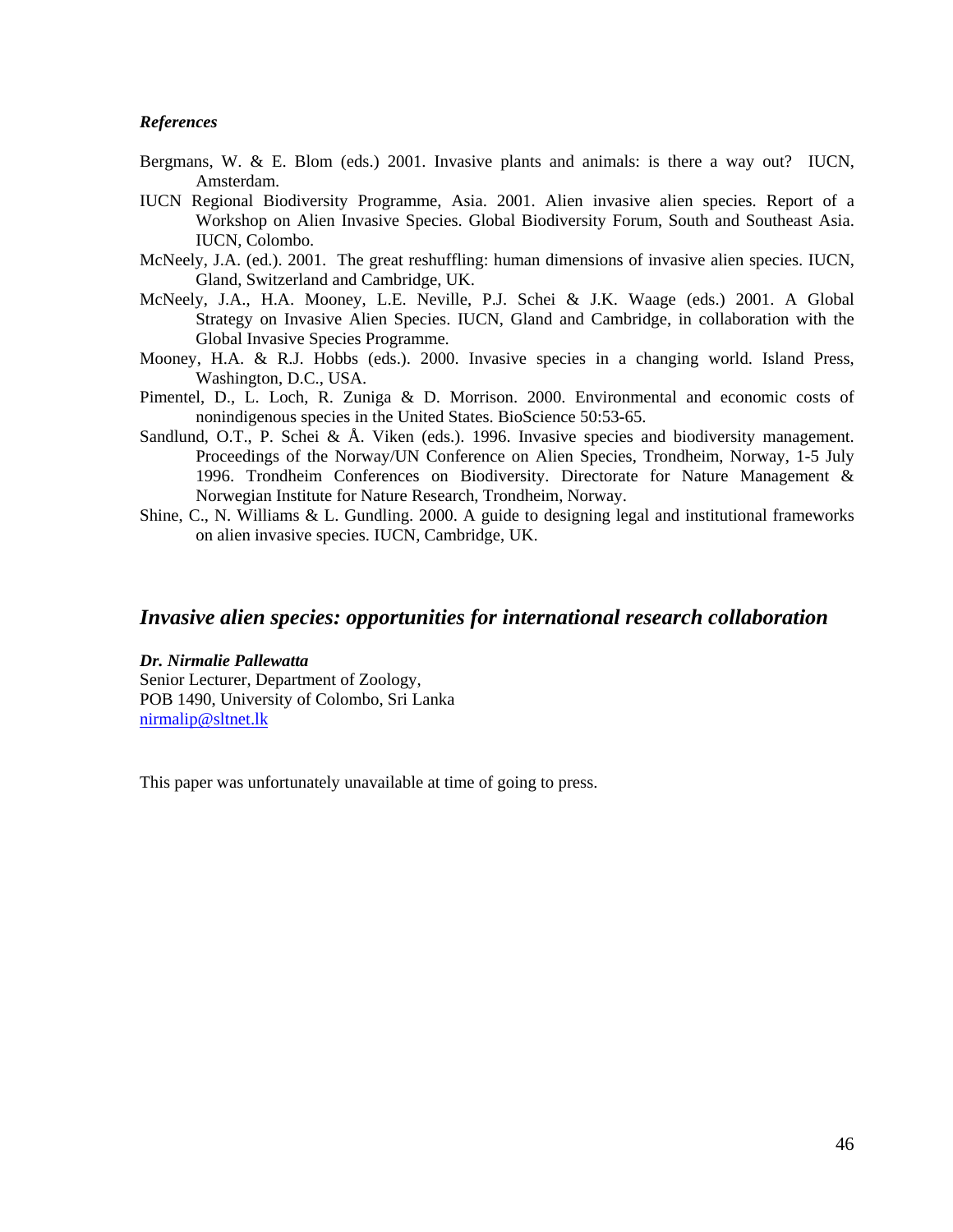## *2.2.2 Sub-regional overviews*

## *South Asia (continental) perspective: invasive alien species in India*

## *Dr. Mahima Chandra Diwakar*

Directorate of Plant Protection, Quarantine & Storage NH-IV, Faridabad-121001 Government of India Tel: +91-11-3385026, Fax: +91-11-3384182 E-mail: saurabhdiwakar@hotmail.com

#### *Introduction*

During the last decade invasive alien species (IAS) have been identified as the major factors directly affecting India's natural resource management, placing constraints on the protection of watersheds and native flora and fauna, for example. The taxa causing the most damage in India include insects, mites, molluscs, weeds, and pathogens. Examples are listed below:

#### *Insect species*

- ⇒ Coffee berry-borer *Hypothenemus hampei:* In India, the infestation of coffee berry-borer was first noticed in the Gudalur area, Nilgiris district, Tamil Nadu in 1990. The beetles were recovered from berries of *Coffea arabica* (CVS 795 Canvery hybrid). In all probability, *H. hampei* was introduced from neighbouring Sri Lanka through coffee beans brought by the Sri Lankan Tamil refugees. The coffee berry-borer entered and spread to Wayanad (Kerala) and Kodagu district of Karnataka by 1993. At present, it is estimated that an area of 39,000 ha in these three districts is infested, with significant losses estimated at \$US 300 million per annum.
- ⇒ Serpentine leaf miner *Liriomyza trifolii*: The leaf minor was first reported from India in 1991. It is likely that it was imported from the United States or the United Kingdom into India along with cut *Crysanthemum* flowers in 1988-89. It has spread rapidly and widely in the states of Karnataka, Andhra Pradesh, Maharastra, Gujarat, and in Delhi. It was found to occur commonly on cotton during 1991 in Karnataka and in subsequent years has been recorded in Tamil Nadu and Andhra Pradesh, typically on cotton. It has also attained the status of a serious pest in vegetable crops, especially tomato and cucurbits. In India, it has been recorded from 55 hosts including cotton, tomato, cucurbits, ornamental, pulses, and oilseeds.
- ⇒ Subabul psyllid *Heteropsylla cubana*: The psyllid probably dispersed on high westward wind currents and reached India in 1988 from Sri Lanka. In India, it was first reported from Chengalpattu (Tamil Nadu) and subsequently from Tamil Nadu. It is also possible that besides high altitude winds, the passengers in airplanes and ships might have played a role in introduction and dispersal of this species. At present, it has spread to Bangalore (Karnataka), Pune, Nagpur (Maharastra), Khammam (Andhra Pradesh), and Nepanagar (Madhya Pradesh). This pest is spreading so fast that it has already covered whole of peninsular India. It has become a serious threat to subabul, a major plant preferred for social agro-forestry in India.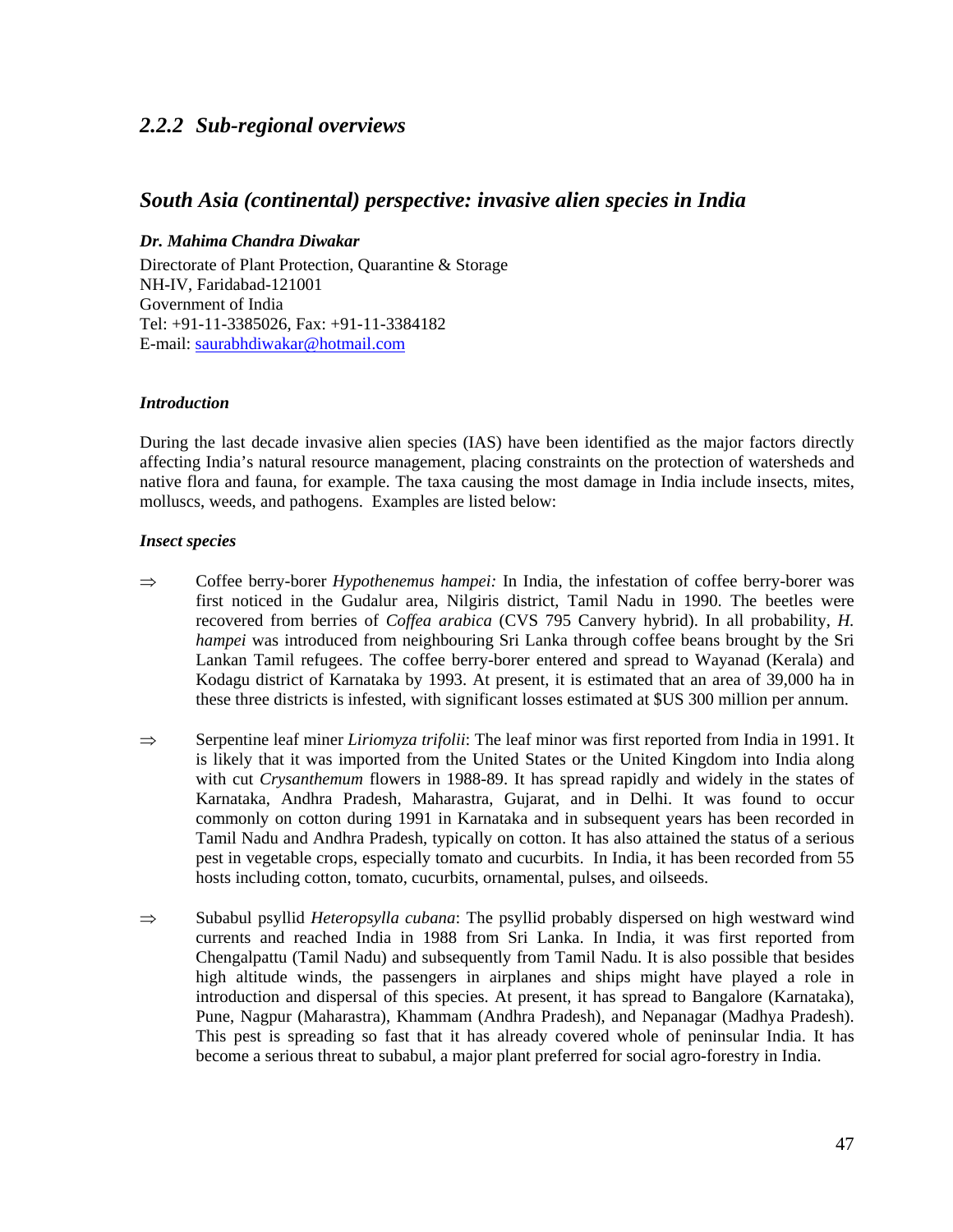- ⇒ Spiraling whitefly *Aleurodicus dispersus*: Spiraling whitefly was first reported on cassava in 1993 from the Trivandrum district of Kerala (Palanisamy, 1995). Later, it was recorded on tapioca, rubber and 99 other hosts, and has become a serious pest on guava, pomegranate, banana, and ornamental crops.
- ⇒ Silverleaf whitefly *Bemisia tabaci* B- biotype: Occurrence of silver leaf whitefly in India was first noticed in 1999 in Kolar district (Karnataka). Although no direct evidence is available, it is believed that it was introduced through imported rose cuttings from Israel. The pest is still confined to Karnataka but has appeared in a severe form on vegetable crops, especially tomato. It is feared that the species might spread fast to other regions on several crops.
- ⇒ Codling moth *Cydia pomonella*: It is believed that the codling moth was introduced to the Ladakh region (Jammu and Kashmir) from Pakistan. First reported in 1989, it has now spread to the adjoining state of Himachal Pradesh, and has become a serious pest of apple and other temperate fruits (walnut, peach, pear, apricot).
- ⇒ Potato tubermoth *Phthorimaea operculella:* It was accidentally introduced in India during 1900 along with seed potato from Italy. It is now well established all over India, and is regarded as the most destructive pest of potato, in both fields and storage.
- ⇒ Diamond-back moth *Plutella xylostella*: This species was first reported in 1914 on crucifer vegetables. It has attained the status of a serious pest of cole crops (cabbage/cauliflower) and has spread throughout India.
- ⇒ Woolly aphids *Eriosoma lanigerum*: In India, this IAS may have been introduced in 1909 along with nursery stocks imported from England. It was first noticed in the Shimla area and has since spread to all apple-growing areas. It is a serious pest on apple and other temperate fruits.

## *Invasive alien plants*

- ⇒ Lantana *Lantana camara*: Introduced to India during 1809 from Central America, *Lantana* has replaced several forage grasses in the terrestrial ecosystems including hilly regions, plains, and open forests. This species has greatly reduced the forage/grass production in India, and affected cattle grazing in many regions.
- ⇒ False ragweed *Parthenium hysterophorus*: This species was introduced to India in 1956 with imported milo (red wheat) from Mexico, and has since invaded very rapidly disturbed habitats throughout the country, especially urban environments, rail tracks, and roadsides. It has also become a problem in fields in Mahrastra, Karnataka, and Madhya Pradesh.
- ⇒ Canary grass *Phalaris minor*: This plant causes the most serious invasive problem in wheat cultivation. It was introduced in 1966 along with the large-scale import of wheat seed from Mexico and the United States. The cost of control using herbicides is Rs 500 crores per annum in northwest India.
- ⇒ Water hyacinth *Eichhornia crassipe*s: Introduced in 1914 from Brazil, it is a serious problem in water channels, reservoirs, canals, rivers, ponds, and hampers water transport, irrigation, and fish culture. It also creates breeding sites for mosquitoes. In India, satisfactory levels of biocontrol using a weevil (*Neochatina* spp.) have been achieved through a field-to-field release method.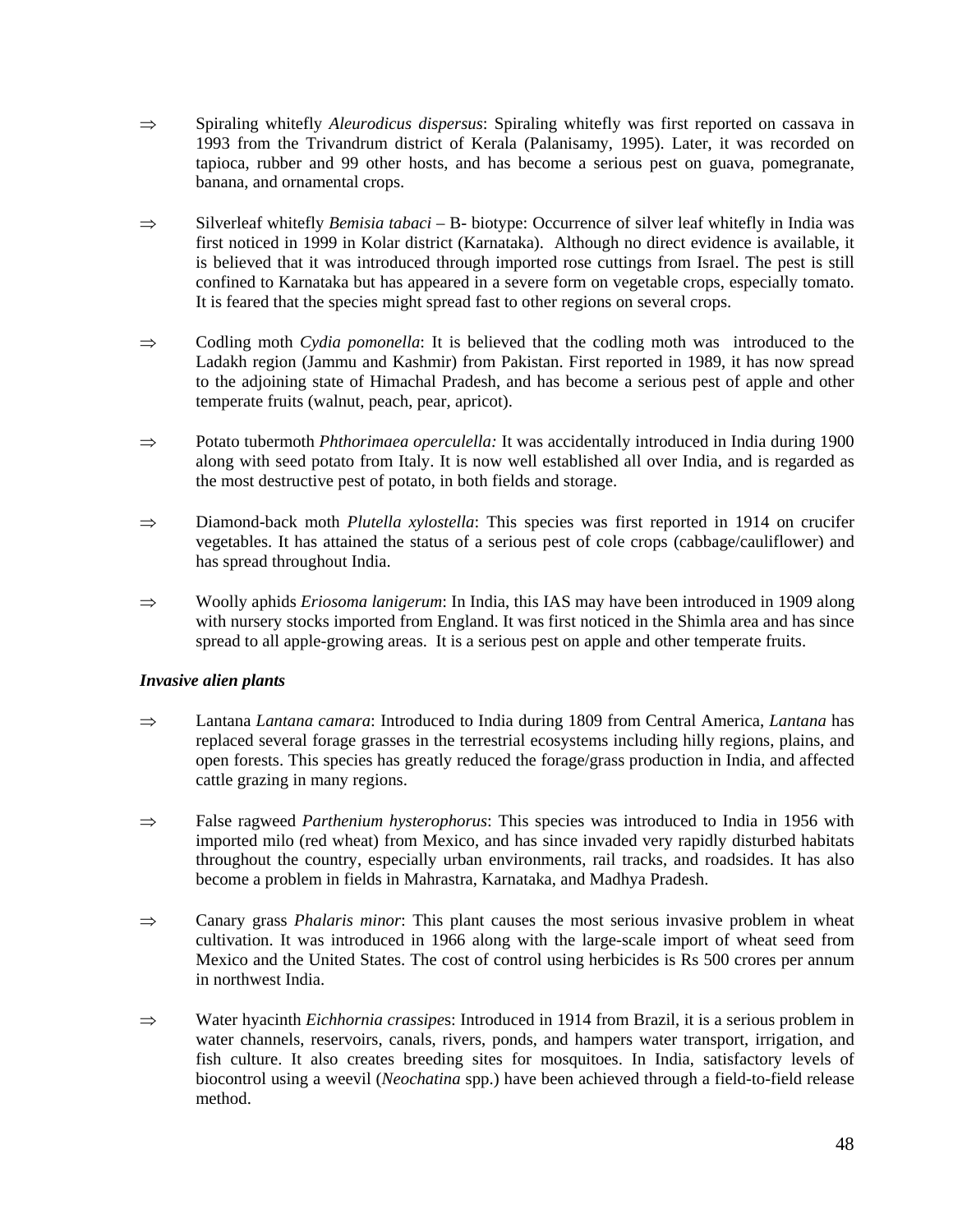- ⇒ Honey mosquite *Prosopis juliflora*: Introduced in 1877 from the United States, this IAS has invaded abandoned housing sites. The cost of reclaiming land invaded by this weed either for agriculture or housing is prohibitive, and is therefore a serious economic concern.
- ⇒ Siam weed *Chromolaena odorata*: Introduced from the United States in 1951, it has since spread and displaced several plant species. In the northern hills of Tamil Nadu, it is threatening the existence of thatch grass (*Cymbopogon* sp.).
- ⇒ Water fern *Salvinia molesta*: Introduced from South America during 1955-1958 to Kerala, it has become a major problem in backwaters and rice paddies. A phytophagous weevil has provided satisfactory biological control.

| THIOHIMUOII AVAIMUJE IS SUHIIMALISEU III UIE TAUJE DEIOW. |                       |                      |  |  |
|-----------------------------------------------------------|-----------------------|----------------------|--|--|
| <b>Organism</b>                                           | <b>First detected</b> | <i><b>Origin</b></i> |  |  |
| Bunchy top of banana                                      | 1959                  | Sri Lanka            |  |  |
| Blight of chickpea                                        |                       | Middle East          |  |  |
| Banana streak virus                                       | 1995                  |                      |  |  |
| Peanut stripe virus                                       | 1987                  |                      |  |  |
| Sunflower downy mildew                                    | 1984                  |                      |  |  |
| Potato golden nematode                                    | 1977                  | United Kingdom       |  |  |
| Apple scab                                                | 1974                  | Europe               |  |  |
| Cotton leaf curl virus                                    | 1995                  | Pakistan             |  |  |

*Invasive pathogens and parasites of plants* 

# Information available is summarised in the Table below.

## *Other invasive alien species*

- ⇒ Coconut mite *Aceria* (*Eriophyes*) *guerreronis*: In India, this IAS was first reported from Ernakulam district in Kerala in 1997. Recent surveys indicated that the pest has not only spread to adjoining districts such as Alleppey, Kottayam and Trissur, but is also fast spreading to adjacent Tamil Nadu (Pollachi) and Karnataka (Bangalore), and has reached alarming population sizes, causing serious concern to coconut growers. Recently, it has been recorded from Andhra Pradesh. The spread of this mite usually occurs through the wind. However, it also spreads through transportation of affected nuts. The pest has assumed the status of a severe coconut pest in India.
- ⇒ Fluted scale *Icerya purchasi*: The fluted scale or cottony-cushion scale in India was first reported in 1928 from Nilgiris and Madurai district (Tamil Nadu). It is believed that the IAS entered with imported budwood or flowering plants like apple cuttings imported from Sri Lanka. It has spread to Tamil Nadu, Karnataka, Kerala and Maharastra, and has been recorded on 38 hosts, including *Acacia* spp., *Casuarina* spp*., Citrus,* and *Rosa* spp.
- ⇒ San Jose scale *Quandraspidiotus perniciosus*: This IAS is believed to have entered Kashmir along with flowering plants like quince (*Cydonia* sp.) in 1922. It is now considered a serious pest of apple in northwestern India, including Jammu and Kashmir, Himachal Pradesh, Uttaranchal, Tamil Nadu, Karnataka, West Bengal, Sikkim, Assam, and Meghalya.
- ⇒ Green scale *Coccus viridis*: This IAS was noticed in South India for the first time in 1889 on coffee. It has spread and established itself in southern India (Karnataka, Tamil Nadu, Kerala) and has attained the status of a serious pest on coffee, citrus, guava, mango and orange.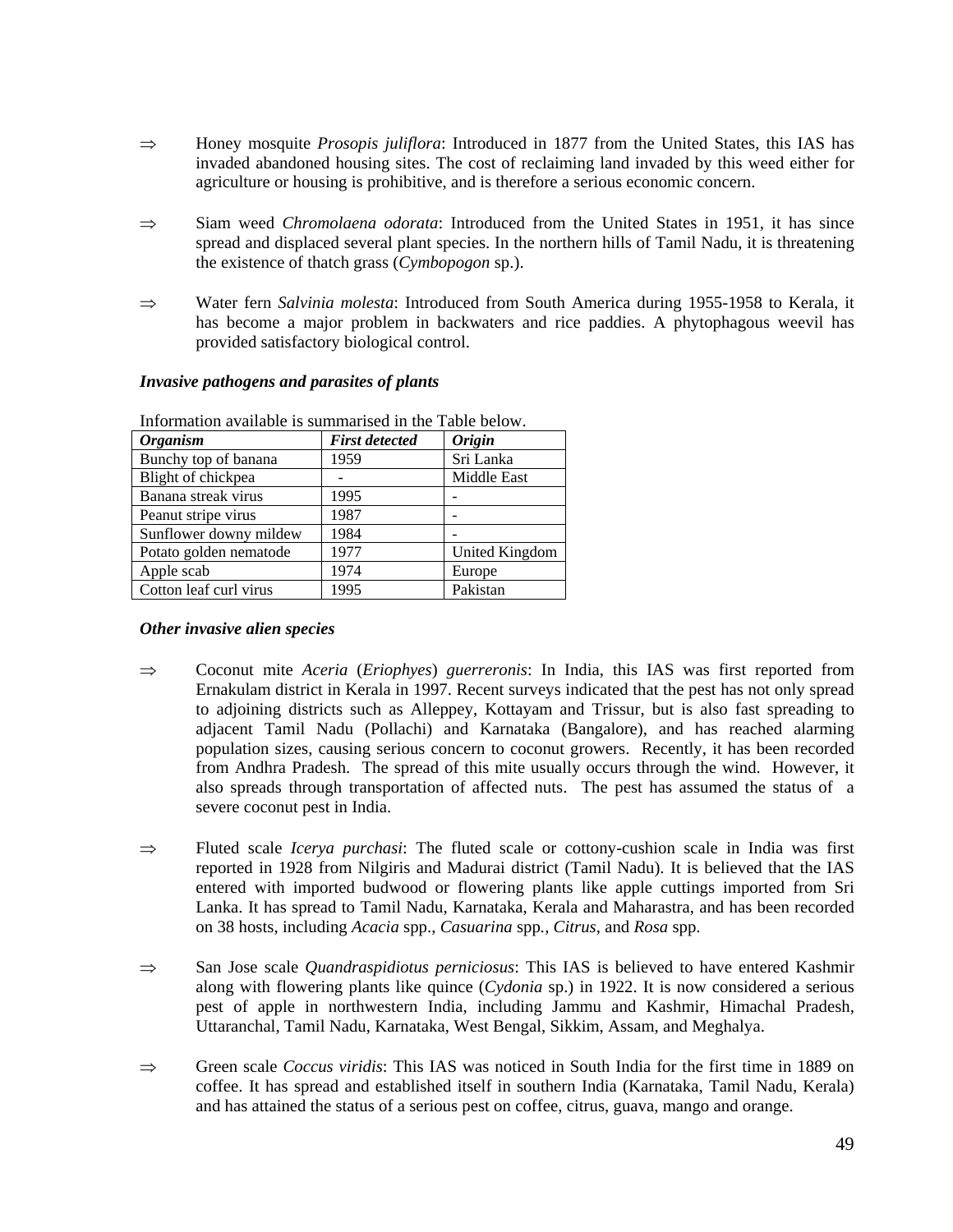⇒ Giant African snail *Achatina fulica*: The invasion of *A. fulica* from East Africa to India through human agencies dates back to 1847 when Benson carried living specimens from Mauritius to Calcutta where they became naturalised. In 1907, it multiplied in large numbers and spread to other regions in West Bengal, Bihar, Orissa, Assam, Madhya Pradesh, Maharastra, Kerala, Tamil Nadu and Karnataka. It has attained serious pest status on garden and ornamental plants. In 1946-47, it appeared in epidemic proportions from Balasore (Orissa) and caused severe damage to vegetable crops and rice paddies.

#### *Management efforts and agencies*

In India, plant protection is the joint responsibility of both the central and State governments. At the central level, there are two relevant departments in the Ministry of Agriculture – the Department of Agriculture and Cooperation (DAC) and Department of Agricultural Research and Education (DARE) which are concerned with plant protection outreach and research, respectively. The DAC is responsible for framing policies and programmes for execution and implementation with the help of State governments, which have adequate infrastructure and functionaries up to village and block level to carry out extension and development programmes, including plant protection and pest management. DARE is mainly responsible for research and education, and has an autonomous high-level council known as the Indian Council for Agricultural Research (ICAR), presided over by the Honourable Union Agriculture Minister. ICAR is one of the best known research organisations in the world, with more than 90 research institutes, national research centres, research directorates which include approximately 30,000 scientists engaged in multi-disciplinary research such as crop husbandry, plantation crops, animal husbandry, and dairy farming, fisheries, and aquaculture. There are also approximately 32 State Agricultural Universities (SAUs) and over 100 universities engaged in biological science research.

In addition, the Ministry of Environment and Forests, Department of Science and Technology, Ministry of Human Resource Development, and Department of Bio-Technology also undertake and assist in research, development, and extension activities in plant protection.

There are a few non-governmental organisations (NGOs), like the Swaminathan Research Foundation, Chennai and Ramakrishna Mission, Kolkata which are actively engaged in research/extension work in pest management including IAS. The pest management efforts are, however, coordinated by the Department of Agriculture (DAC) (Ministry of Agriculture) at the central level through the Directorate of Plant Protection, Quarantine and Storage in close cooperation with ICAR and State governments. The Directorate also implements the Destructive Insects and Pests (DIP) Act of 1914 and the Plants, Fruits and Seeds (import regulation into India) Order of 1989.

The DAC organises discussions with the ICAR and other related departments at regular intervals to advance strategies and programmes to address serious pest problems, including IAS. The DAC also organises national conferences and zonal conferences during both Kharif and Rabi crop seasons to discuss and plan out crop production programmes. Priorities for management of pest species are decided on the basis of criteria such as: the crop, pest species, areas affected, economic importance, available technology, and feasibility of management approaches.

Scientists are engaged in research in well-equipped multi-disciplinary laboratories at the ICAR research institutes and in universities. The ICAR headquarters in New Delhi coordinates all research efforts on plant protection and management strategies, including international cooperation. The DAC through the Central Directorate of Plant Protection, Quarantine and Storage, coordinates with State governments for implementation and execution of extension and development programmes at the national level and also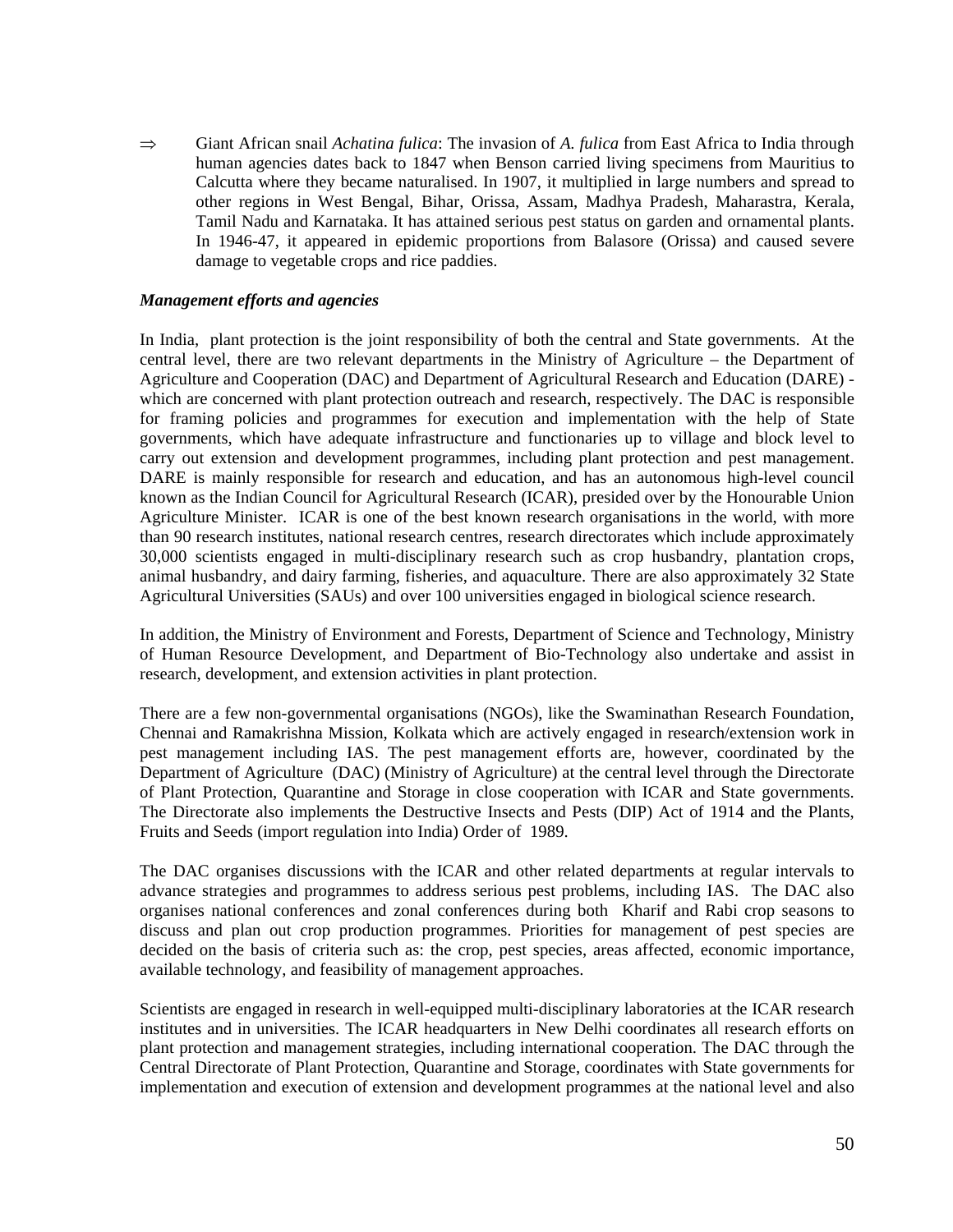coordinates with international agencies, including a wide range of intergovernmental organisations for implementation of relevant programmes.

In summary, India has a multi-agency, multi-departmental, multi-disciplinary, and multi-programme approach for pest management, including management of IAS. There is no single national-level agency to coordinate work on IAS.

#### *Integrated pest management: a strategy*

India has adopted an integrated pest management (IPM) approach as the cardinal principal and foundation of its plant protection strategy, with a view to minimizing the use of toxic chemicals and promote sustainable agriculture and forestry. The IPM approach tends to be more environmentally benign and seeks to employ all available techniques, skills, methods, and practices in a harmonious manner. In India, considerable headway has been made in the use of IPM in rice, cotton, oilseeds, and vegetables for control of IAS. A large IPM Farmers Field Schools (FFSs) Programme was launched in 1994, wherein 30,000 extension staff and 3,000,000 farmers have been exposed to IPM approaches.

#### *Conclusion*

IAS pose threats of epidemic proportions, reduce agricultural productivity, reduce biodiversity, contribute to trade barriers, lead to intensive pesticides use, and threaten food security. Both national and local governments must address the prevention and management of IAS by establishing a separate organisation wholly devoted to this important issue. These problems will become even more pressing and the necessary responses more urgent as international trade expands under the WTO regime.

## *Invasive alien species in insular South Asia*

## *Dr. Buddhi Marambe*

Senior Lecturer (Weed Science) Head, Department of Crop Science Faculty of Agriculture, University of Peradeniya, Sri Lanka 20400 Tel/Fax: +94-8-388239, bmarambe@sltnet.lk, bmarambe@cropsci.pdn.ac.lk

#### *Introduction*

This paper summarizes the published information on the IAS in insular South Asia (particularly to the Maldives and Sri Lanka), strategies adopted to overcome their negative impacts, and the need for the development of a regional strategy to tackle the problems of IAS in the region.

#### *Sri Lanka*

IAS have caused significant losses of biodiversity, especially in island communities. As Sri Lanka is an island with a rich biodiversity and numerous endemic species, the threat of IAS is very real. Although the IAS issue was neglected during the past in Sri Lanka, there is a growing concern at present and efforts have already been made to identify IAS in the country, as well as generate public awareness of the causes and consequences (Marambe, 1999, 2000; Bambaradeniya et al., 1998; Bambaradeniya et al., 2001; Marambe et al., 2001).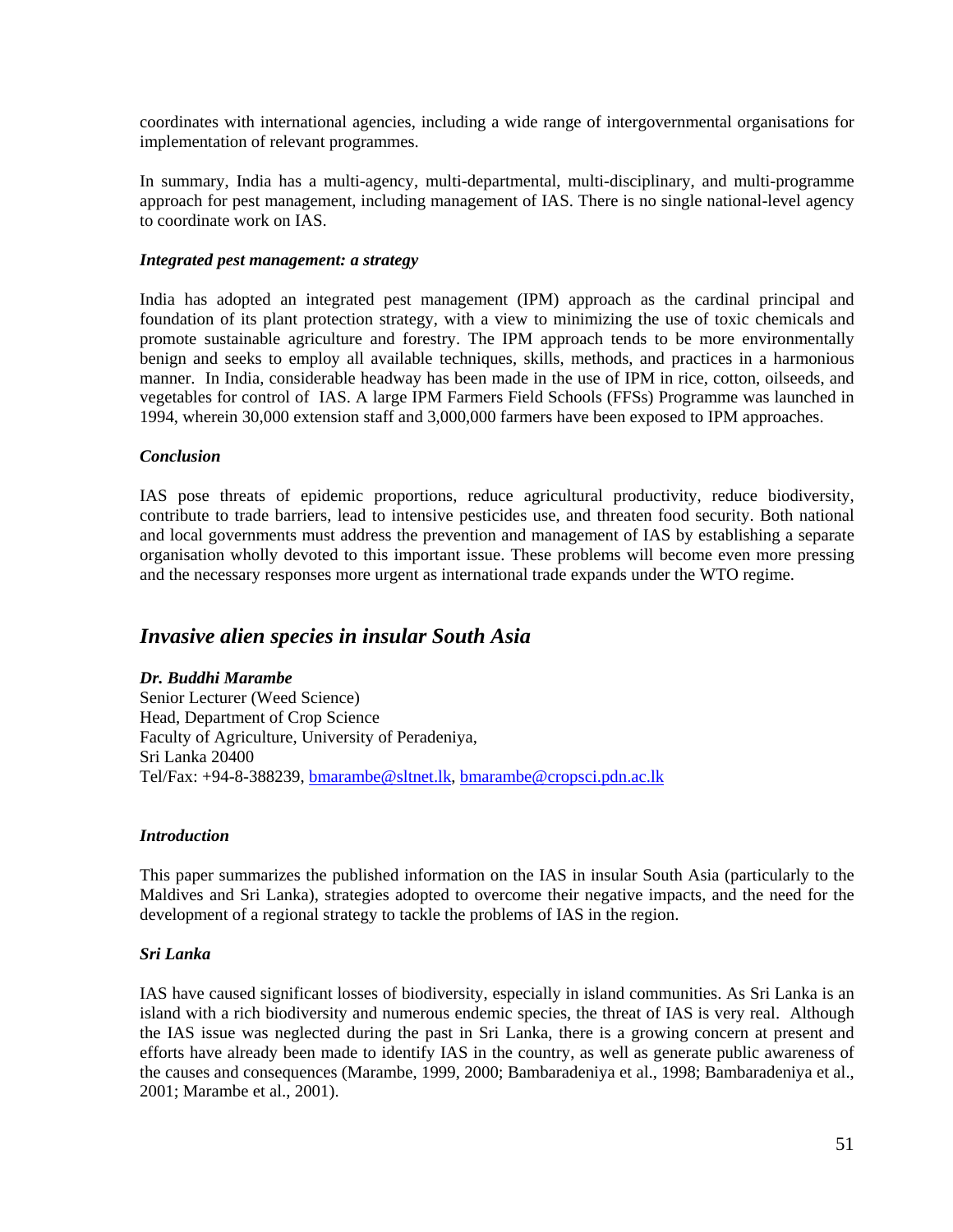Macroeconomic policies such as free market policies, liberalization of the financial sector, and the increasing share held by private sector in the national economy - all of which were pursued by successive governments in Sri Lanka since the late 1970s - have facilitated an increase in entry of IAS to the country (Marambe et al., 2001). These include intentional trade in living organisms, as well as the unintentional movement of organisms by tourists, on products, in shipping containers, and associated means of transport. Urbanisation and infrastructure development, which are two of the most visible processes of development in the country, have also facilitated the spread of IAS by modifying natural environments (Marambe et al., 2001).

Humans have been moving plants across the world for centuries. Species such as tea, rubber, and coffee have been introduced to Sri Lanka as food crops. Many other species have been introduced to the botanical gardens for the impressive ornamental characteristics of foliage and flowers. Some of these introduced species have become accepted components of the local flora. However, there are species that have become management problems in new habitats due to their continuing and inexorable spread. Most of these species have proven themselves to be unwanted species, threatening the diversity of natural habitats or generating a range of problems associated with agricultural activities. Examples of invasive weed species in Sri Lanka include: water fern *Salvinia molesta*, water hyacinth *Eichhornia crassipes*, giant sensitive plant *Mimosa pigra*, congress weed *Parthenium hysterophorus*, lantana *Lantana camara*, balsam of Peru *Myroxylon balsamum,* gorse weed *Ulex europaeus*, mesquite *Prosopis juliflora*, alligator weed *Alternanthera philoxeroides*, Ipil-ipil *Leucaena leucocephala*, madeira vine *Anredera cordifolia*, and wild sunflower *Tithonia diversifolia*. Among the faunal populations, feral buffalo *Bubalus bubalis*, tank cleaner *Hypostomus plecostomus*, clown knife fish *Chitala chitala*, and tilapia *Sarotherodon mossambicus* are among the dominant IAS in recorded in the country (see Marambe et al. in the accompanying national reports volume for further details).

## *Policies and provisions*

The threat of IAS to local flora and fauna in Sri Lanka, particularly in the agriculture sector, has been well understood from early times. Several legislative provisions were enacted in Sri Lanka in the early  $20<sup>th</sup>$  century to safeguard plants and animals against the threats of alien species. The Water Hyacinth Ordinance of 1909 includes provisions to prevent introduction and dissemination of the aquatic weed. The Plant Protection Ordinance of 1924 has provisions against the introduction into Ceylon (now Sri Lanka) of weeds, pests, and diseases injurious to or destructive of plants, and it provides for sanitation of plants brought into Ceylon. This Ordinance was amended in 1956 and 1981 and totally revised in 1999 (No. 35) to make adequate provisions to cope with current trends on the movement of flora and fauna due to increased international trade and traffic. The Fauna and Flora Protection Act, amended in 1964 and 1970, includes provisions for establishment and maintenance of national reserves, national parks, and jungle corridors, thus ensuring conservation of the native biological diversity of the country. The Department of Agriculture revised the policy on import of seeds and planting materials to Sri Lanka in 1991. This, together with the New Seed Act of 1999 which is pending approval, would help enable Sri Lanka to overcome the threats of IAS that could enter the country's ecosystems through international trade.

These legislative enactments provide considerable legal support for Sri Lankans to control and eradicate IAS. However, the areas covered by these enactments are limited and do not meet the total requirement for action against IAS. The Plant Protection Ordinance of Sri Lanka aims at preventing introduction of exotic pests (insects, diseases and weeds), which are harmful to agricultural, horticultural, and forestry industries. However, quarantine laws place less emphasis on plant species that can have serious negative effects on biodiversity of natural habitats of Sri Lanka. Thus, it is clear that development of an appropriate legislative framework is a pre-requisite for effective IAS prevention and control.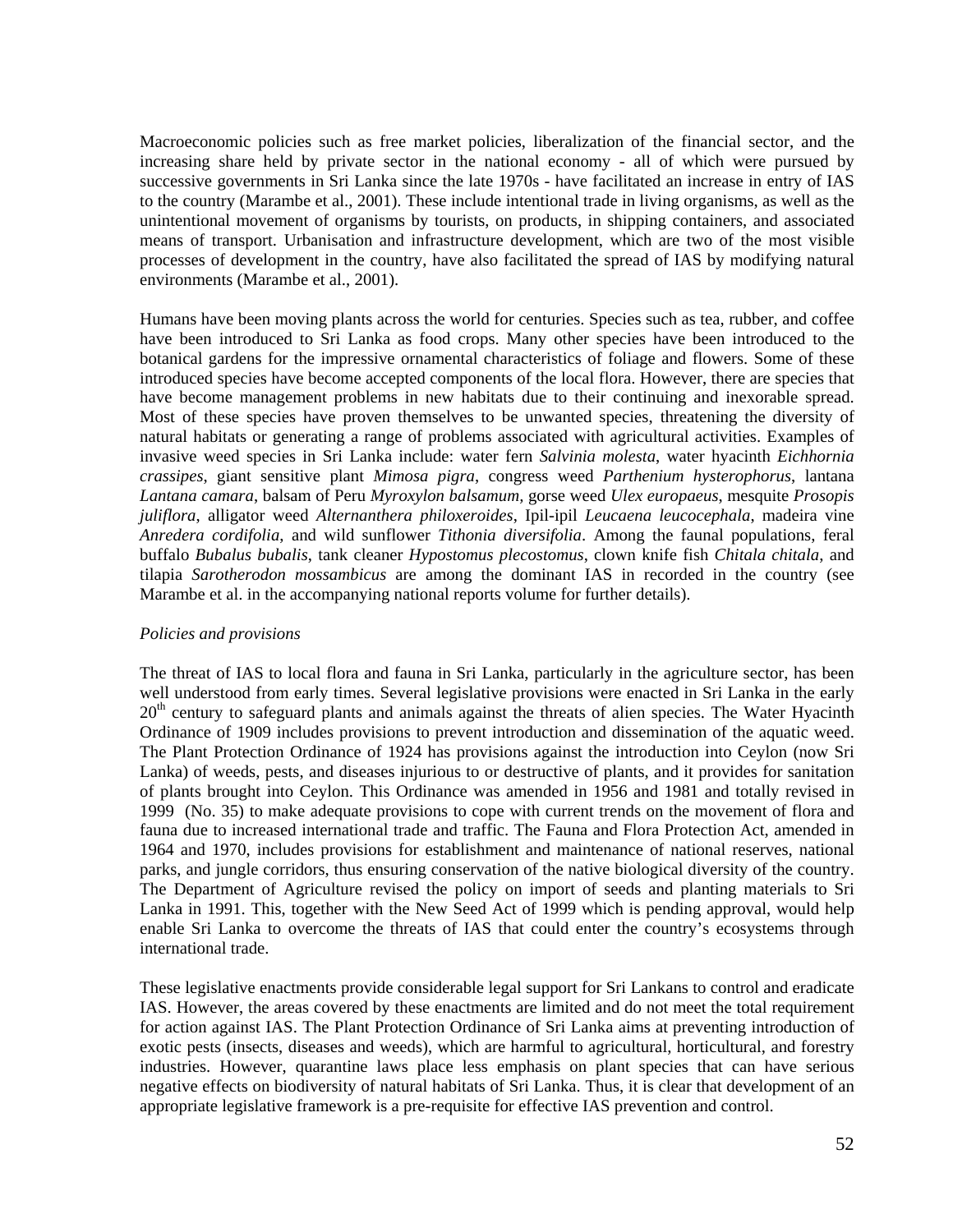Sri Lanka is a signatory to the Convention on Biological Diversity (ratified in 1994), and the Biodiversity Secretariat of the Ministry of Environment and Natural Resources of Sri Lanka serves as its focal point. Accordingly, several attempts have been made by Sri Lankan authorities to overcome threats posed by IAS to natural, as well as agricultural, ecosystems. These attempts have engaged numerous stakeholders in governmental, non-governmental, and private sector organisations. Creating awareness among the general public and policy makers has been considered as a high priority in issues related to IAS. Awareness campaigns have been held at national and regional levels with a good coverage given by the newspapers, and national radio and television channels. The Ministry of Environment and Natural Resources plays an important role in these activities, providing necessary financial assistance and other logistical support. Resource persons for these awareness programmes come from State departments, universities, and the non-governmental organisations. Currently, the Ministry of Environment and Natural Resources is in the process of preparing a national strategy to tackle the problems of IAS in Sri Lanka.

## *The Maldives*

As in Sri Lanka, the majority of biological invasions in the Maldive islands has taken place as a result of increasing the international travel and trade. The islands of Maldives have been at the crossroads of several maritime nations since ancient times. Major factors contributing to the invasion of IAS include: lack of local resources and the consequent requirement that nearly all the food is imported; expansion of tourism, fisheries, and agriculture of the country; and the influx of planting materials from neighbouring countries. Inefficient quarantine regulations further these problems. Among the IAS in agricultural and terrestrial ecosystems, the impacts of plant pathogens and insect pests have raised serious concerns (Shafia & Saleem, 2002). The following organisms have been identified as IAS that have caused significant habitat and financial losses in the Maldives: the pathogen that causes the citrus canker *Xanthomonas campestris*, which killed the majority of the local lime variety (*Citrus aurantofoli*a) in 1980s, the stem borer *Batocera rufomaculata*, introduced to the country in 1990s which attacts jack (*Artocarpus* spp.), and the fringle nettle grub *Darna nararia*, introduced in the late 1990s which damaged coconut palm (*Cocus nucifera*) plantations, as well as the banana streak virus, bract mosaic virus and a bacterial pathogen (*Erwinia* sp.) which has damaged banana (*Musa* sp.) plantations.

#### *Policies and provisions*

Several attempts have been made by the Government of Maldives to manage the threats posed by IAS. The control and management measures adopted by the government with the assistance of the Food and Agricultural Organization (FAO) of the United Nations in 1990s have resulted in significant reduction in the spread of the fringle nettle grub *Darna nararia* in coconut plantations. The government of the Maldives has banned the importation of coconuts and vegetative parts of coconut palms to avoid importation of IAS that could threaten the ecosystems of the country (Shafia & Saleem, 2002). In addition, as the coral reefs are an important resource to the country's economy, the government has imposed laws and regulations to ensure that environmental impact assessments be conducted prior to implementation of the any marine development projects. Reef monitoring, protected area management, protected species management, and reef resources management are some of the attempts made by the national govenrment in association with local, regional, and international agencies to overcome the threats of IAS to the marine environments.

As a Party to the CBD, Maldives has identified several IAS action plans in its National Biodiversity Strategy and Action Plan (NBSAP), formulated in 2001 (Shafia & Saleem, 2002). However, the island nation will continue to face serious threats of IAS as long as the ports of entry to the country remain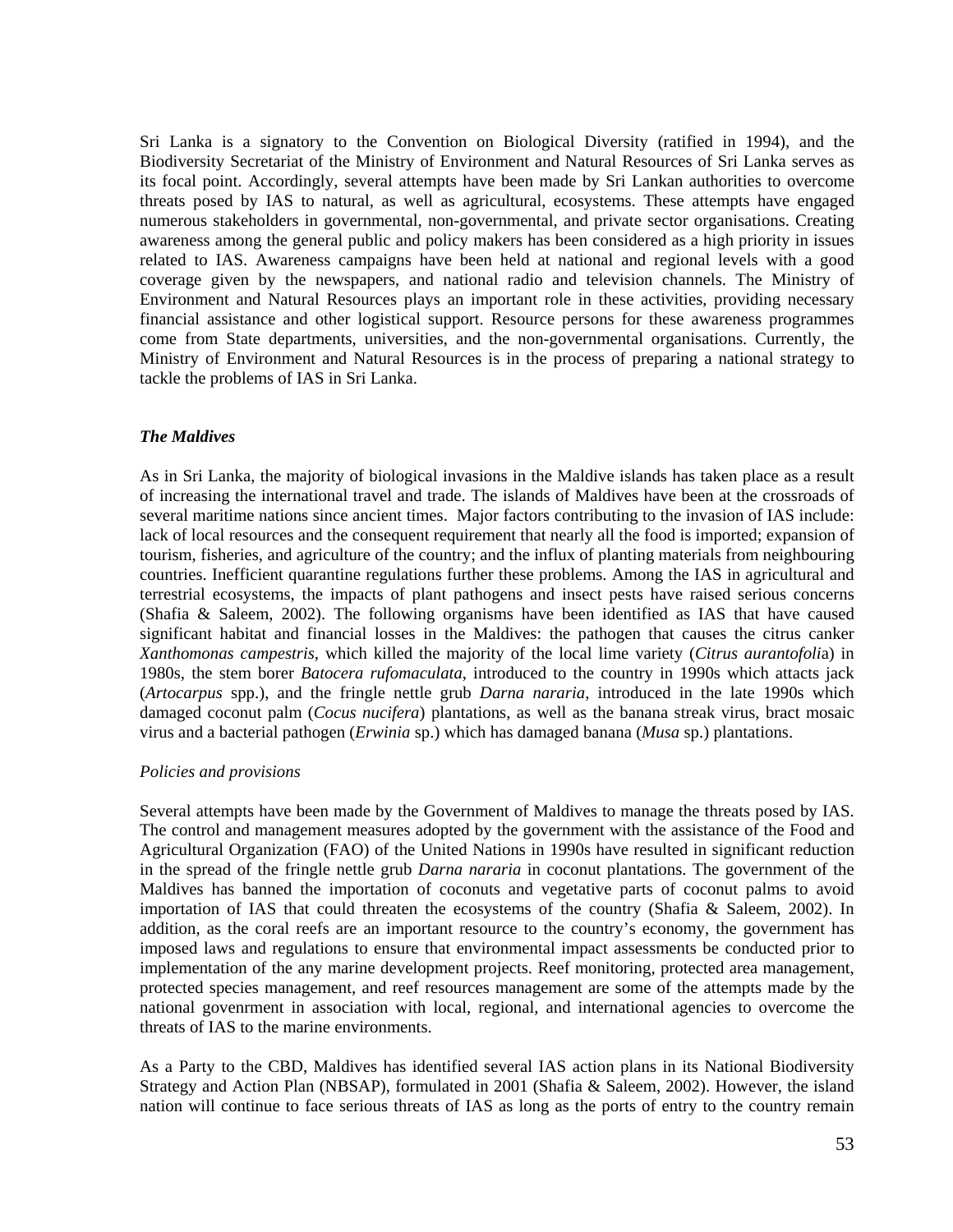largely unregulated. Some of the important recommendations that have been made in the Maldive's NBSAP include: formulation of quarantine laws and other regulations to control the import of IAS; adoption of risk assessment techniques developed by international organisations for identification, entry, establishment and control of potentially harmful species; establishment of suitable quarantine facilities at entry points; and establishment of appropriate measures for conservation of native biological diversity when transferring species within the country from one locality to another.

#### *Conclusions*

IAS problems are a national security issue and should be made a priority to be addressed using a holistic approach. The problem of IAS has grown and continues to grow as trade expands. However, resources to deal with the problem have not kept pace. Thus, the policy makers of the island nations in South Asia, such as Sri Lanka and Maldives, must put management of IAS high on the list of resource management priorities, and see that every natural and agricultural ecosystem with IAS has a management programme in place. National programmes should be coordinated through a regional strategy that helps countries minimise the movement of IAS through international commerce and tourism, especially in the context of trade agreements such as the South Asia Preferential Trade Agreement and South Asia Free Trade Agreement.

#### *References*

- Bambaradeniya, C.N.B, M.P.B. Meegaskumbura, S.P. Ekanayake & J. Gunawardena. 1998. Biodiversity of Sri Lanka and the growing threat of invasive biota. Loris XXI: 222-230.
- Bambaradeniya, C.N.B., S.P. Ekanayake & J. Gunawardena. 2001. Preliminary observations on the status of alien invasive biota in natural ecosystems of Sri Lanka. *In:* Balakrishna, P. (ed.). Report of the Workshop on Alien Invasive Species. Global Biodiversity Forum, South and Southeast Asia Session, October 1999, Colombo, Sri Lanka. IUCN Publication. pp. 67-76.
- Marambe, B. (ed.). 2000. Proceedings of a symposium on alien invasive species in Sri Lanka: impact on ecosystems and management. A Joint Publication of the Ministry of Forestry and Environment and the National Agricultural Society of Sri Lanka*.*
- Marambe, B. (ed.). 1999. Proceedings of the First National Workshop on the Alien Invasive Species in Sri Lanka. Ministry of Forestry and Environment, Sri Lanka.
- Marambe, B., C. Bambaradeniya, D.K. Pushpa Kumara & N. Pallewatta. 2001. Human dimensions of invasive alien species in Sri Lanka. *In:* McNeely, J.A. (ed.). The great reshuffling: human dimensions of invasive alien species. IUCN – The World Conservation Union, Gland, Switzerland and Cambridge, UK. pp. 135-142.
- McNeely, J.A., H.A. Mooney, L.E. Neville, P.J. Schei & J.K. Waage (eds.) 2001. A Global Strategy on Invasive Alien Species, IUCN, Gland and Cambridge in collaboration with the Global Invasive Species Programme.
- Shafia, A. & A. Saleem. 2002. Country report: Maldives. Paper presented at the workshop, Prevention and Management of Invasive Alien Species: Forging Cooperation throughout South and Southeast Asia, 14-16 August, 2002. Bangkok, Thailand.

## *Invasive alien species of insular Southeast Asia*

#### *Ms. Faustina Hardjanti*

Directorate of Biodiversity Conservation Indonesia

This paper was delivered, but not received in written form by the editors.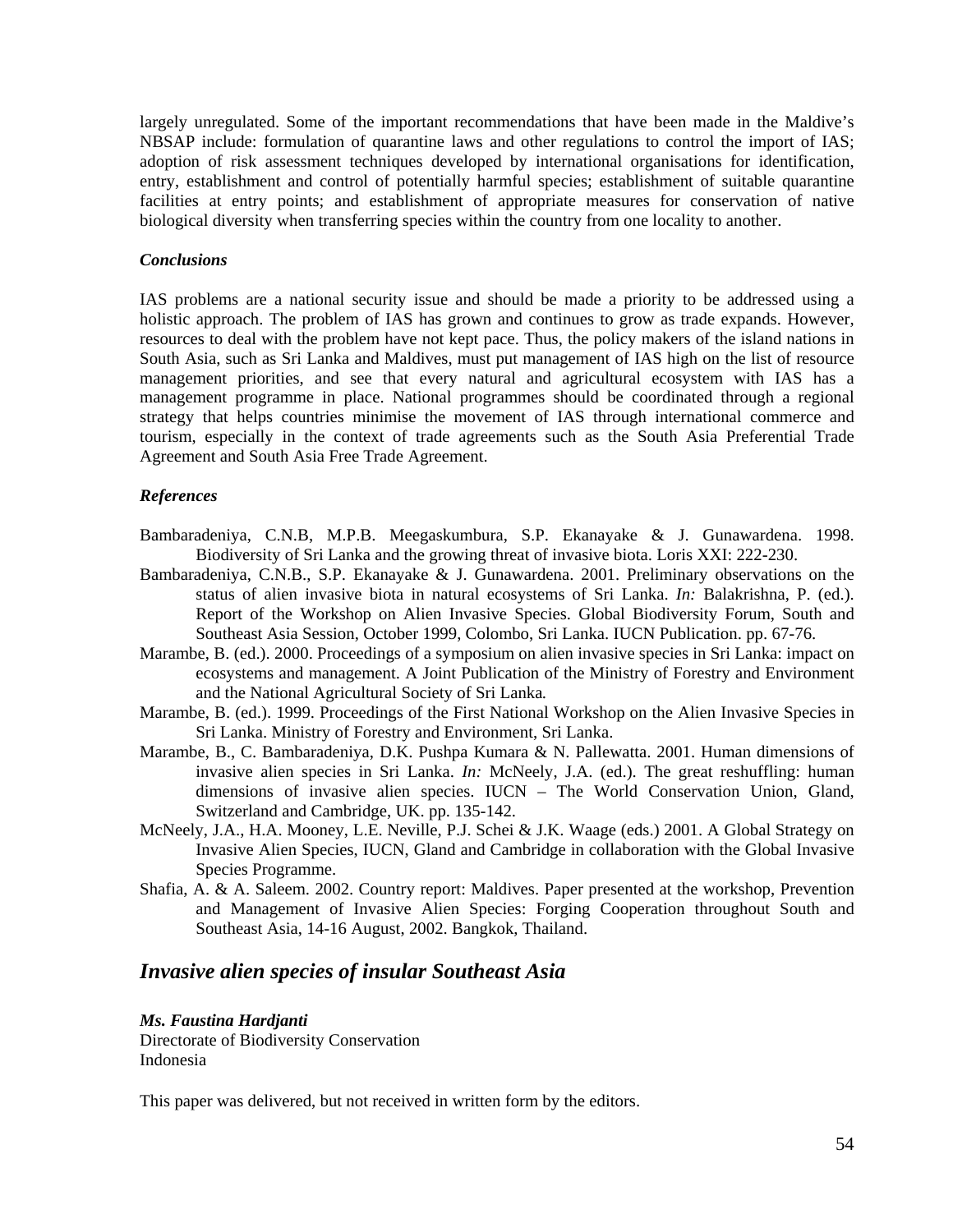# *Invasive alien species of continental Southeast Asia: the case of Thailand*

## *Dr. Banpot Napompeth*

Chairman, Working Group on Alien Species National Environmental Subcommittee on the CBD National Biological Control Research Centre (NBCRC) Kasetsart University and National Research Council on Thailand P.O. Box 9-52, Chatuchak, Bangkok 10900, Thailand

## *Introduction*

Thailand has no single or centralized national authority responsible for prevention and management of invasive alien species (IAS). This responsibility is divided among different ministries such as the Ministry of Agriculture & Cooperatives (MOAC) in the Department of Agriculture (DOA) for plants, insects, plant pathogens, and biological control agents; Department of Livestock Development (DOLD) for microorganisms and animals of livestock and veterinary importance; Department of Fisheries (DOF) for fish and aquatic animals and plants (freshwater and marine); Royal Forest Department (RFD) for other plants, shrubs, trees, wildlife and endangered animals listed under the Convention on International Trade in Endangered Species CITES; Ministry of Public Health (MOPH) in the Department of Medical Science (DOMS) and the Department of Communicable Disease Control (DOCDC) for microorganisms and causal agents of epidemiological importance; Ministry of Commerce (MOC) for the import and export of certain kinds of flora and fauna. While plant quarantine is under the Department of Agriculture, animal quarantine is under the Department of Livestock Development, both of which are under the Ministry of Agriculture & Cooperatives.

The issues of IAS have become more urgent in Thailand and are one of the major concerns of the country (although it will only ratify the CBD in 2004). Following the UN/Norway Conference on Alien Species in Norway (July 1996 ; see Waage this volume), the National Environmental Board Subcommittee on the Convention on Biological Diversity decided to establish a Working Group (WG) on Alien Species in January 1997. This was situated in the office of Environmental Policy and Planning (OEPP) - the official CBD national focal point, under the Ministry of Science, Technology and Environment (MOSTE), which also functioned as the secretariat of the WG. The OEPP also serves as the secretariat of the CBD Subcommittee, which is chaired by the permanent secretary of MOAC.

The WG on Alien Species is chaired by the executive director of the National Biological Control Research Centre (NBCRC) and co-chaired by the deputy secretary-General of OEPP. It is a joint venture between Kasetsart University and the National Research Council of Thailand (NRCT). Members of the WG consist of representatives of the secretaries' various ministries and boards. The Working Group on Alien Species had the following tasks :

- $\triangleright$  Compile information on the status of alien species in Thailand;
- $\triangleright$  Compile information and conduct investigations on the biology, ecology and impacts of alien species in Thailand;
- $\triangleright$  Prepare guidelines and measures for the control and eradication of those alien species affecting and causing economic damage;
- $\triangleright$  Prepare guidelines to regulate the introduction of alien species including genetically modified organisms (GMOs); and
- $\triangleright$  Undertake any task assigned by the CBD Subcommittee.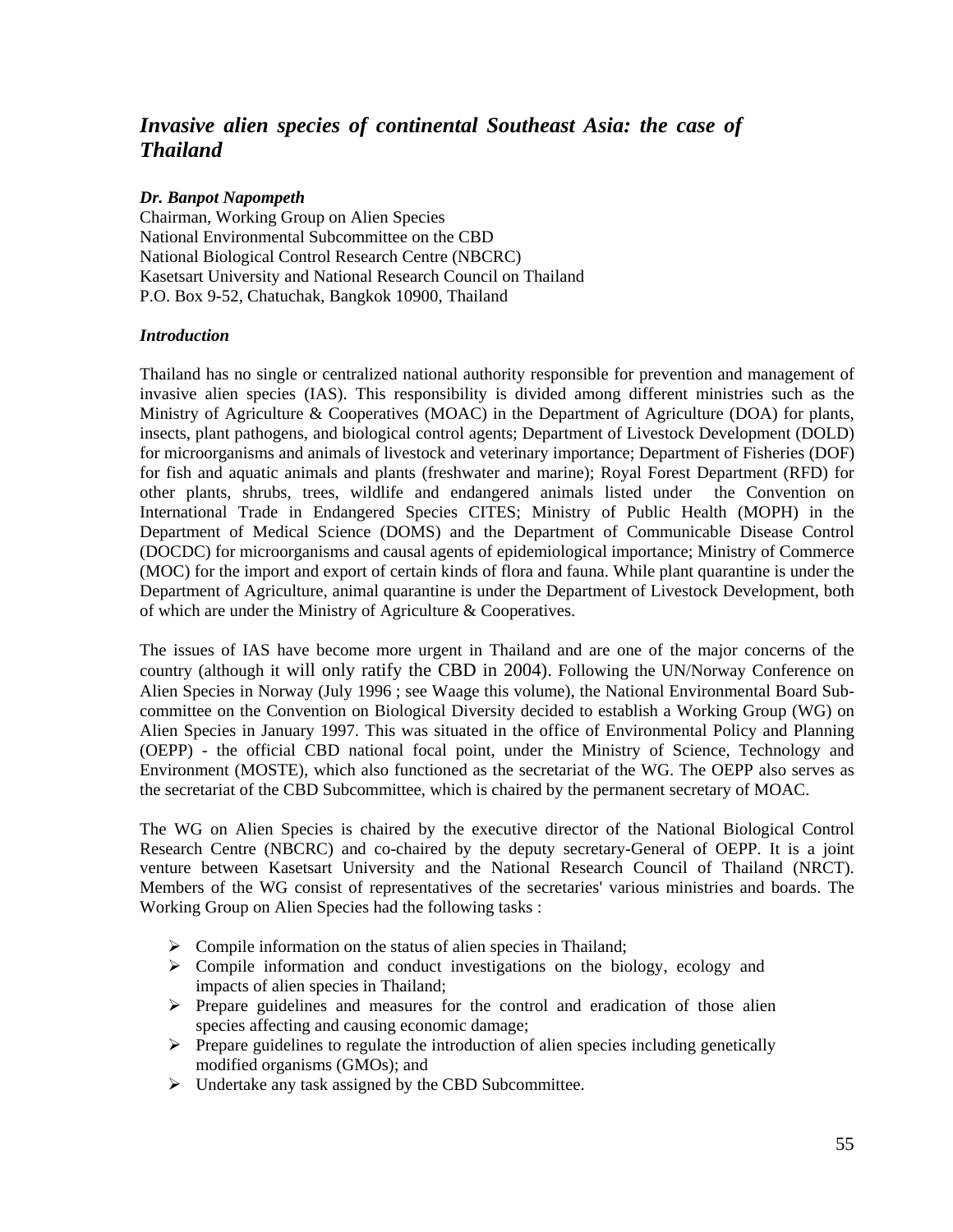## *Inventories*

Under the WG on Alien Species, Thailand has accomplished a considerable amount of work, such as preparing inventories of alien species which take into account both invasive and alien species that have proven to be more beneficial than harmful. Although the number of known alien species of microorganisms, plants and animals in Thailand is still far from being reasonably estimated, these inventories reflect, at the very least, the extent to which the alien species exist within the country. Some of the major inventories that have been undertaken thus far include:

- $\triangleright$  Endemic and alien microorganisms of livestock and veterinary importance prepared by the National Institute of Animal Health, DOLD, and MOAC. Based on culture collections maintained at the institute, researchers estimate that 19 of 168 virus/virus strains are alien, while 135 of 274 bacterial strains or serotypes, and one out of 31 protozoa are of foreign origin;
- $\triangleright$  The National Biological Control Research Centre (NBCRC) of Kasetsart University and the National Research Council of Thailand have identified 24 serious insect pests of agricultural importance as IAS. In addition, four vertebrate species have been introduced for biological control of water weeds, 12 insects for the biological control of terrestrial and aquatic weeds, two predatory snails for the control of the giant African snail *Achatina fulica*, and a total of 42 beneficial alien species for biological control of insect pests and weeds of agricultural importance as well as insect vectors of medical and public health importance. Thailand has also recorded two alien species for biological control of weeds from South America which have found their way through unknown means to Thailand and neighboring countries;
- $\triangleright$  The Department of Fisheries (DOF) has estimated that there are at least 32 species of introduced aquatic animals, including snails, in Thailand;
- $\triangleright$  Another authority has estimated that Thailand hosts 94 species of mammals, 168-228 species of birds, 63-93 reptile species, 23 species of amphibians, 218 fish species, four non-insect invertebrates, and 37 species of insects which were alien.
- $\triangleright$  The Royal Forestry Department (RFD) has reported 190 alien plant species, while the National Science and Technology Museum inventory documented 921 alien plant species, and the Office of Cane and Sugar Board under the Ministry of Industry estimates that there are 59 major alien weed species present in the sugarcane growing areas of the country. The Institute of Horticultural Research (DOA) maintains an inventory of horticultural crops imported into the country annually.
- $\triangleright$  The RFD documented that 116 bird species and 15 mammal species were brought into the country in 1995 under the Convention on the International Trade of Endangered Fauna and Flora (CITES). The Zoological Parks Organization of Thailand has identified 371 alien zoo animals in governmental as well as privately owned zoos.

## *Status of invasive alien species problems*

Of the species included on the IUCN-Invasive Species Specialist Group's  $(ISSG<sup>31</sup>)$  list of 100 IAS, Thailand hosts at least one micro-organism, one aquatic plant, 13 land plants, nine land invertebrates (three snails, six insects), five fish, one bird and eight mammals. Several of these species were introduced to Thailand for specific purposes. Examples include: the rosy wolf snail *Euglandina rosea*,

 $\overline{a}$ 

<sup>&</sup>lt;sup>31</sup> www.issg.org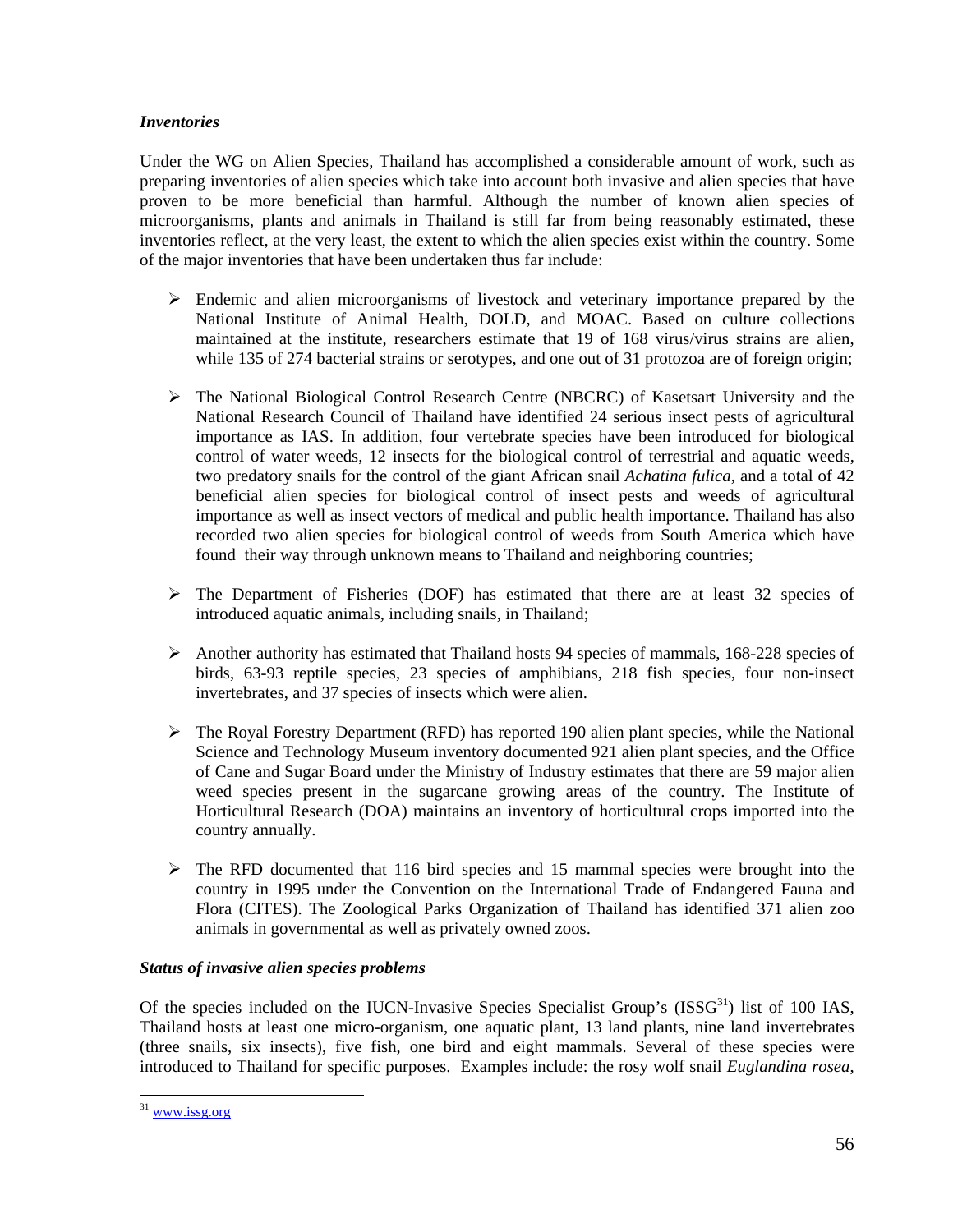which is native to Florida (USA) and was introduced for biological control of the giant African snail *Achatina fulica*; fish species introduced as sources of protein, such as carp *Cyprinus carpio*, tilapia *Oreochromis mossambicus* and Nile perch *Latus niloticus*, and walking catfish *Clarius batrachus* and mosquito fish *Gambusia affinis* which were introduced for biological control of mosquito larvae.

## *Examples of invasive alien species*

Invasive plants already identified in Thailand include: water hyacinth (*Eichhornia crassipes*), giant water fern (*Salvinia molesta*), giant sensitive plant (*Mimosa pigra*), Siam weed (*Chromolaena odorata*), mile-a-minute (*Mikania micrantha*), and croftonweed (*Ageratina adenophora*) among others. The latter two are invading the northern highland areas of Thailand, Myanmar, and Laos and appear to have come from India and China. Many of the problematic IAS in Thailand also cause high economic impacts in other neighboring Southeast Asian and South Asian countries as well.

Plants and other animals native to Thailand and other countries in Southeast Asia can become IAS elsewhere. For example, weeds of endemic origin in Southeast Asia, such as itch grass (*Rottboelia cochinchinensis*) and giant bramble (*Rubus alceifolius*), have also became IAS of economic importance outside of this region in South America, Reunion, and Mauritius, respectively. A semi-cultivated ivy gourd (*Coccinia grandis*) has traveled along with Southeast Asian refugees to Hawaii and became one of its worst weeds during the mid-1980s. Recently, an invasion of cycad scale (*Aulacaspis yasumatsui*) from Thailand was discovered in cycads shipped to Miami Botanic Gardens (Florida, USA) from Pattaya. The same scale insect was also discovered in California and Hawaii (USA) in early 2002. Immediate release of an insect parasite and a predatory nitudulid from Thailand into Miami has helped to lessen the problem.

## *List of existing programmes and other government agencies involved in IAS issues*

The list of Thailand's existing programmes for IAS management, awareness raising, and national-level campaigns is very short. The only bold and clear-cut programme dealing with management of IAS was that of the National Biological Control Research Centre (NBCRC; established 1978) at Kasetsart University in collaboration with the National Research Council of Thailand (NRCT) and 17 collaborating universities and agencies under the MOAC, MOPH, and some other government enterprises. However, NBCRC deals only with biological control programmes aimed at IAS and within integrated pest management (IPM) systems operating through collaborations with other national, regional and international organization and institutions.

Other programmes relevant to IAS are expected to be identified and prioritised in accordance with Thailand's National Biodiversity Strategies and Action Plan (NBSAPs; 2002-2006) by the CBD subcommittee and the OEPP. When priorities for future work are identified, and policy recommendations, as well as necessary strategies management, are undertaken by the WG on Alien Species, the roles of other government agencies involved in biological control of IAS as well as in other IAS issues can be clarified. A bibliographic list of publications, references, journals, and other resources pertinent to biological invasions in Thailand is being compiled at present. The list of experts in the field of biological invasions and their corresponding contact information will be gathered in the near future.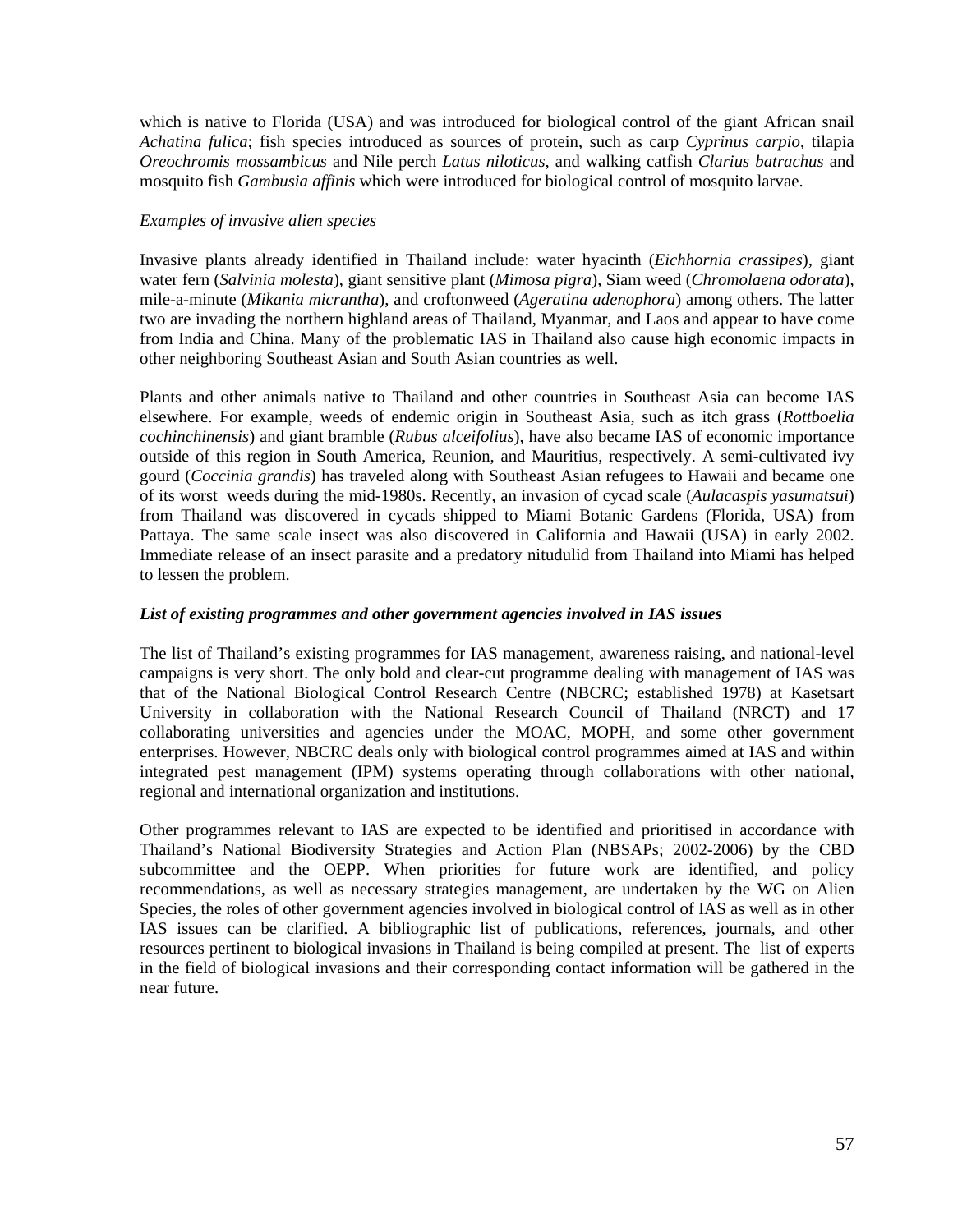## *Invasive alien species in Singapore: a review*

#### *Assoc. Prof. Dr. Benito C. Tan*

Department of Biological Sciences Deputy Director of RMBR National University of Singapore Singapore 119260 Tel: +65-6874-2858, Fax: +65-6779-2486 E-mail: dbsbct@nus.edu.sg

#### *Dr Tan Koh-Siang*

Tropical Marine Science Institute National University of Singapore 10 Kent Ridge Crescent, Singapore 119260 Tel: +65-6774-9652, Fax: +65-6774-9654 (Singapore) Tel: +65-9823-1776, Fax: +65-9714-6451 (St John's Id) E-mail: tmstanks@nus.edu.sg

#### *Introduction*

Singapore has a long history of introduction of foreign plants and animals. The island's location at the centre of major air and shipping routes has inevitably resulted in the accidental or deliberate introduction of numerous plant and animal species, not to mention micro-organisms and fungi (Ng et al. 1993). As Singapore strives to become a world class cosmopolitan city and centre of tourism in Southeast Asia, it is expected that the deliberate introduction of organisms will continue if only to enrich the quality of life and the living environment. This is especially true in the case of alien species with ornamental or food potential. In the 1970s and 1980s, the water hyacinth *Eichhornia crassipes* and the water fern *Salvinia molesta* were introduced as ornamental plants. They have since escaped from cultivation and caused environmental problems in several reservoirs and river systems in Singapore (Wee and Corlett 1986). In the same way, the rock or feral pigeon *Columba livia*, the Javan myna *Acridotheres javanicus* and the house crow *Corvus splendens* were all probably introduced over the last two hundred years as a result of the pet trade. These birds have become well adapted to the urban environment and have at one time or another caused health concerns due to their large populations located in the vicinity of human populations.

#### *Terrestrial flora*

The status of alien plant species has been discussed by Corlett (1988) and Turner & Tan (1992), while introduced animal species in Singapore has been reviewed by Chou & Lam (1989) and Ng et al. (1993). For plants, more than half of the introduced species are originally from the tropical New World, followed by Asia, and lastly, Australia and Africa (see Table 1). However, among plant groups, the attention has been solely on the seed plants. It is only now that we have information about alien pteridophytes and exotic mosses that have become established in Singapore (Wee 1997, Tan & Tan, 2000, Tan & Buck, 2002).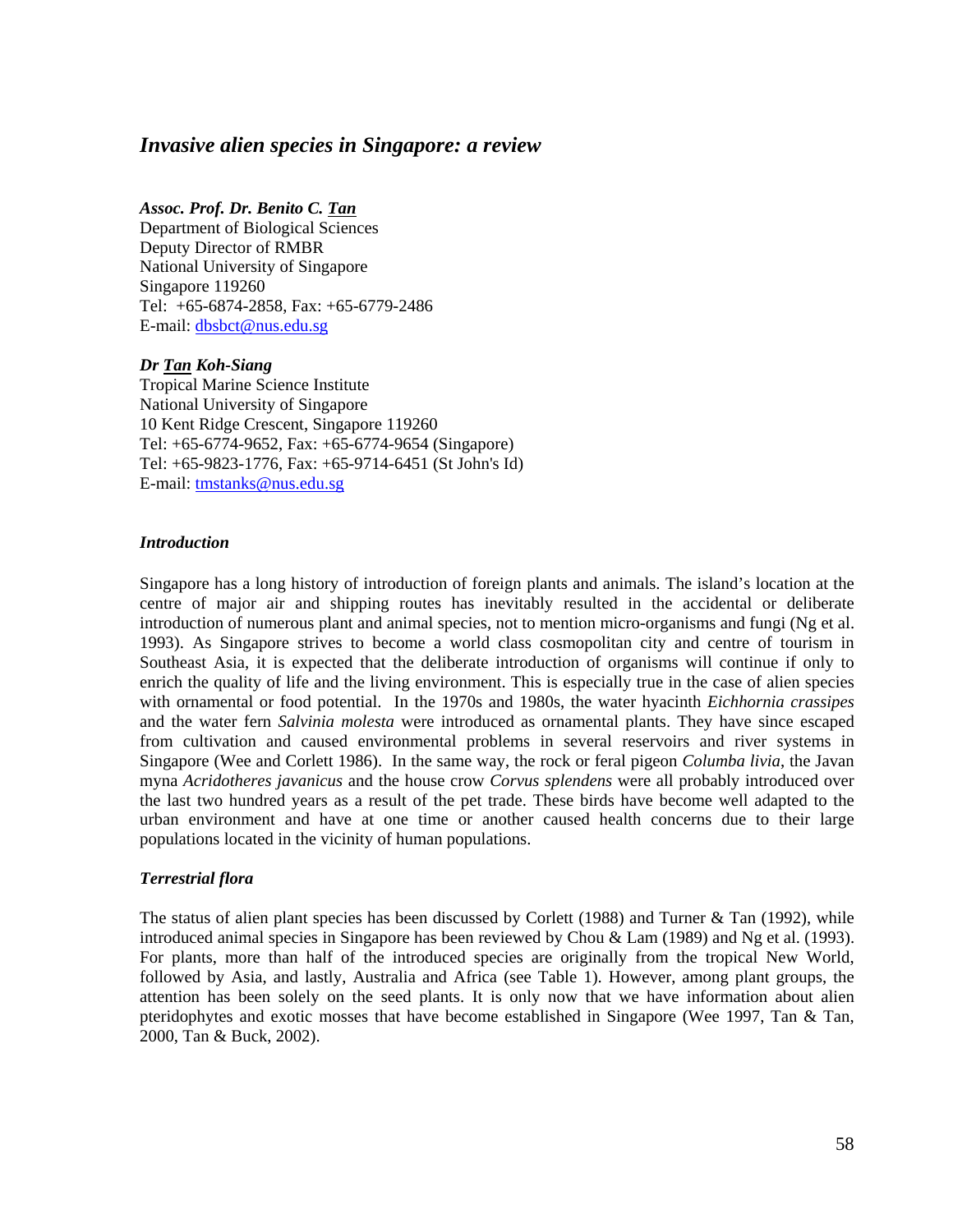## *Terrestrial and freshwater fauna*

Among animals there is good taxonomic knowledge about alien mammals, birds, reptiles, amphibians, freshwater fishes, and decapod crustaceans. Apart from rats, few non-native mammals have established in Singapore. In contrast, a total of 72 species of alien birds are now known to reside in Singapore (Lim and Gardner 1997; see Table 1). The effect of these species on what little is left of the original flora and fauna of Singapore, however, has not been studied. The majority of naturalized birds in Singapore originate from the Asian subcontinent, with only few species known from Australia and Africa (see Table 1). Many are cage escapees that have become adapted to the now largely urban environment of Singapore.

Naturalized reptiles typically entered the country via pet trade and later escaped or were released. These species include: the red-eared terrapin *Trachemys scripta* from North America (Anonymous, 2002), striped keelback *Xenochrophis vittatus* from Indonesia, and changeable lizard *Calotes versicolor* from Indochina (K.K.P. Lim, pers. comm.). The painted bullfrog *Kaloula pulchra* from Indochina and the American bullfrog *Rana catesbeiana* from the United States are now common in residential areas and reservoirs, respectively. A smaller number of reptile species have been introduced in connection with religious and cultural practices, such as the Malayan box turtle *Cuora amboinensis* and black marsh turtle *Siebenrockiella crassicollis*. These species are commonly purchased in Singapore and released by local Buddhist followers on Vesak Day.

The majority of alien freshwater fishes resident in Singapore entered the country through the ornamental fish trade. Of a total of 58 alien teleost fish species recorded from Singapore so far (K.K.P. Lim, pers. comm.), about half of these species are from Asia, while species from Central and South America comprise a further 33% of the total number of alien species. The remaining species consist mainly of African cichlids.

Two species of freshwater prawns (*Macrobrachium lanchesteri* from Thailand and *M. nipponense* from East Asia) are now established in freshwater streams in Singapore their impact on native inhabitants has not been elucidated. The giant African snail *Achatina fulica* and the African tilapia *Oreochromis mossambicus*, both now with well-established populations throughout Singapore, were deliberately introduced during World War II as a potential source of protein. Other invertebrate groups, such as protozoa, platyhelminthes, nematodes and insects, remain poorly documented and their presence (or absence) is not immediately known.

## *Marine fauna*

In the estuarine environment, two alien bivalve species have established themselves in Singapore in recent years. The Caribbean bivalve known as the Santo Domingo falsemussel *Mytilopsis sallei* is found in large numbers, mostly along the walls and floor of tidal monsoon canals, forming mats of several kilometers long in some cases (Tan & Morton, unpublished). This bivalve is closely related to the notorious Asian zebra mussel *Dreissena polymorpha* which has invaded and caused havoc in waterways on the North American continent. Not surprisingly, *Mytilopsis* has already established in various Asian ports including Japan, Taiwan, Hong Kong, Thailand, Fiji, Darwin, and India. In Singapore, *Mytilopsis* occurs together with native byssate bivalves *Isognomon ephippium* and *Musculista senhausia,* which are common in mangroves but have found the monsoon canals to be suitable habitats as well. It is interesting to note, however, that *Mytilopsis* is rare in the mangroves, and it remains to be seen if this bivalve can be classified as "invasive" as defined in this review. The other exotic bivalve is the Indian mussel *Brachidontes striatulus*, which, although not as widespread as *Mytilopsis*, is also found in monsoon canals (Morton & Tan, unpublished). It is quite likely that the two bivalves have traveled to Singapore either as adults attached to ships' hulls, or as larvae in ballast water.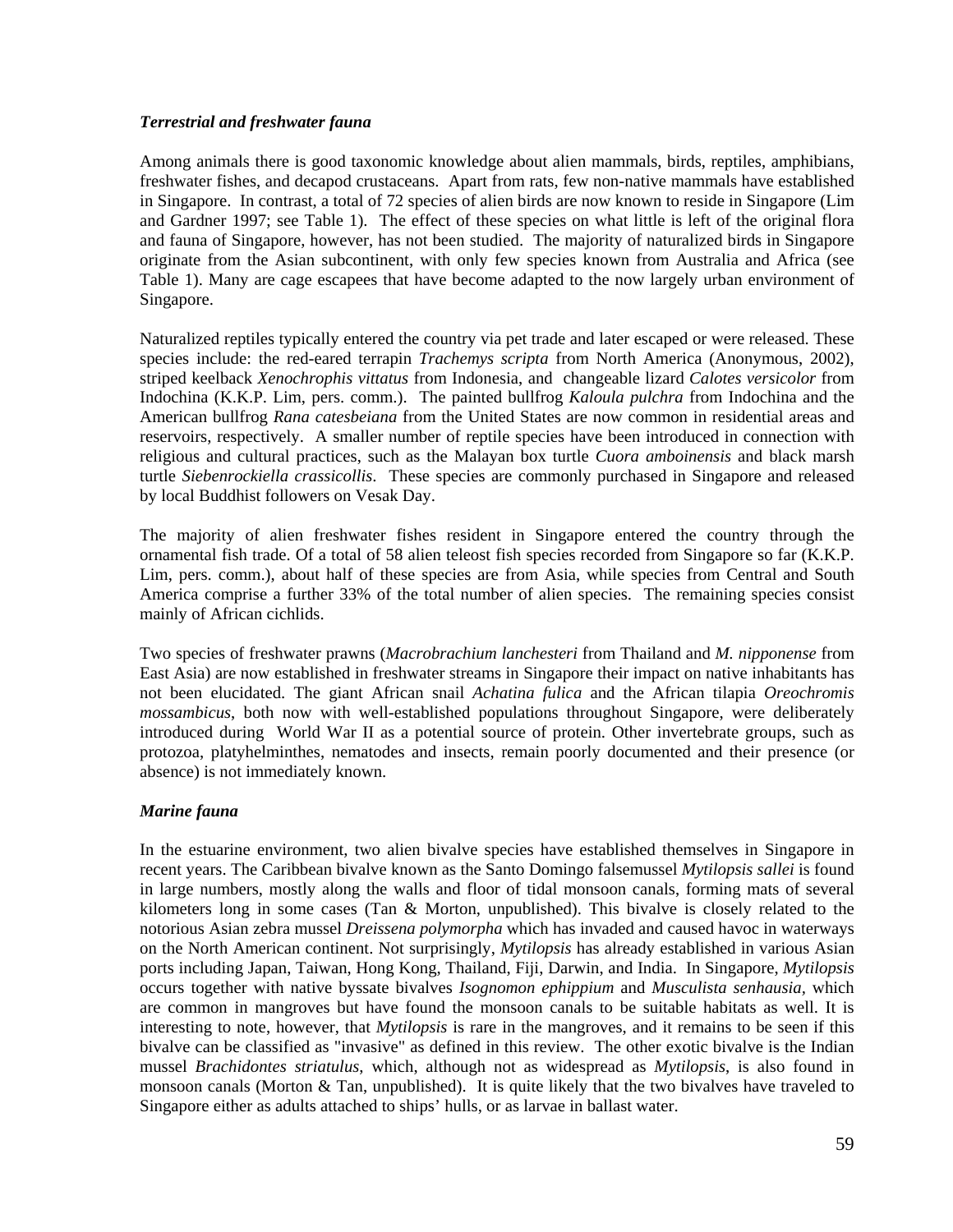#### *Discussion*

Thus far most of the introduced species in Singapore are from freshwater and terrestrial habitats (Ng et al., 1993, Corlett, 1988), and by comparison, little is known about the alien species in the marine environment. Similarly, the taxonomy of many groups of native organisms, particularly the marine algae, plankton, and invertebrates, remain problematic and poorly documented. It is evident that this incomplete knowledge of native flora and fauna has impeded the positive identification of alien species. This is a major hurdle for Southeast Asian countries in general, where inherent biological diversity is extremely high but taxonomic expertise is either highly inadequate or lacking. Furthermore, the available literature pertains only to the history and listing of alien species of plants and animals, but does not address the ecological impacts of these aggressive invaders on native species.

Not all alien species that have become adapted to or naturalized in Singapore are invasive in character, threatening the survival of local counterparts. Cursory observations suggest that a great majority cannot even survive without human intervention. Of the more than 2,000 introduced plant species grown in Singapore, about 136 species have become naturalized on their own capability (Corlett, 1988). Only a small fraction of these, such as California maidenhair *Adiatum latifolium*, Koster's curse *Clidemia hirta*, Africa tulip tree *Spathodea campanulata*, heathgrass *Dioscorea sansibarensis*, and blue trumpet vine *Thunbergia grandiflora*, have been reported to actually invade the primary and old secondary forests, and/or inhibit the regeneration of secondary forest (Turner & Tan, 1992). The explanation has been attributed to the fact that many of the introduced species are sun-loving plants and require a nutrient rich soil for their establishment and expansion. Apparently, in Singapore many local forest plant species have evolved over the millennia to become well adapted to the closed tropical forest condition and, therefore, are resistant to foreign aggression as long as the remaining forest or original vegetation is not disturbed further by human activities (Teo et al., 2003). In other words, it would appear that the continuous human disturbance facilitates the local spread of invasive alien plant species.

Interestingly, Ng et al. (1993) came to the same conclusion in their assessment of the invasiveness of introduced freshwater fishes and prawns that have entered the country through the aquarium trade in recent years. According to them, these introduced species have not significantly affected the fauna in pristine forested streams. Of a total of 58 alien fish species known to occur in Singapore, about 22 of these have established populations in Singapore. The likely reason for the limited impact of these alien species lies in the fact that more than 80% of the native species are forest species. The native species are adapted to living in acid water that is characteristic of the streams found inside the remaining forests, whereas the introduced species are believed to prefer more neutral and harder waters. In fact, their study showed that more than 50% of the native fauna have become extinct today due to forest clearance.

The poor performance of invasive plant and animal species at present in Singapore does not mean that serious cases of invasive weeds and pests will not occur in the future. Perpetual alertness and constant monitoring are needed to prevent the problem from becoming an environmental crisis. This is particularly relevant in the case of micro organisms, which has direct relevance for ballast water management.

Fortunately or unfortunately because of the non-existence of serious invasion of alien species on the island, the government of Singapore has taken a light attitude in managing this potential ecological problem. As a signatory of the Convention on International Trade in Endangered Speceis of Fauna and Flora (CITES), the government has concentrated its effort on the implementation of the treaty by controlling the illegal trading of plant and animal species listed as endangered and prohibited under the CITES regulatory programme. Likewise, with the decrease of agricultural activities in the country, the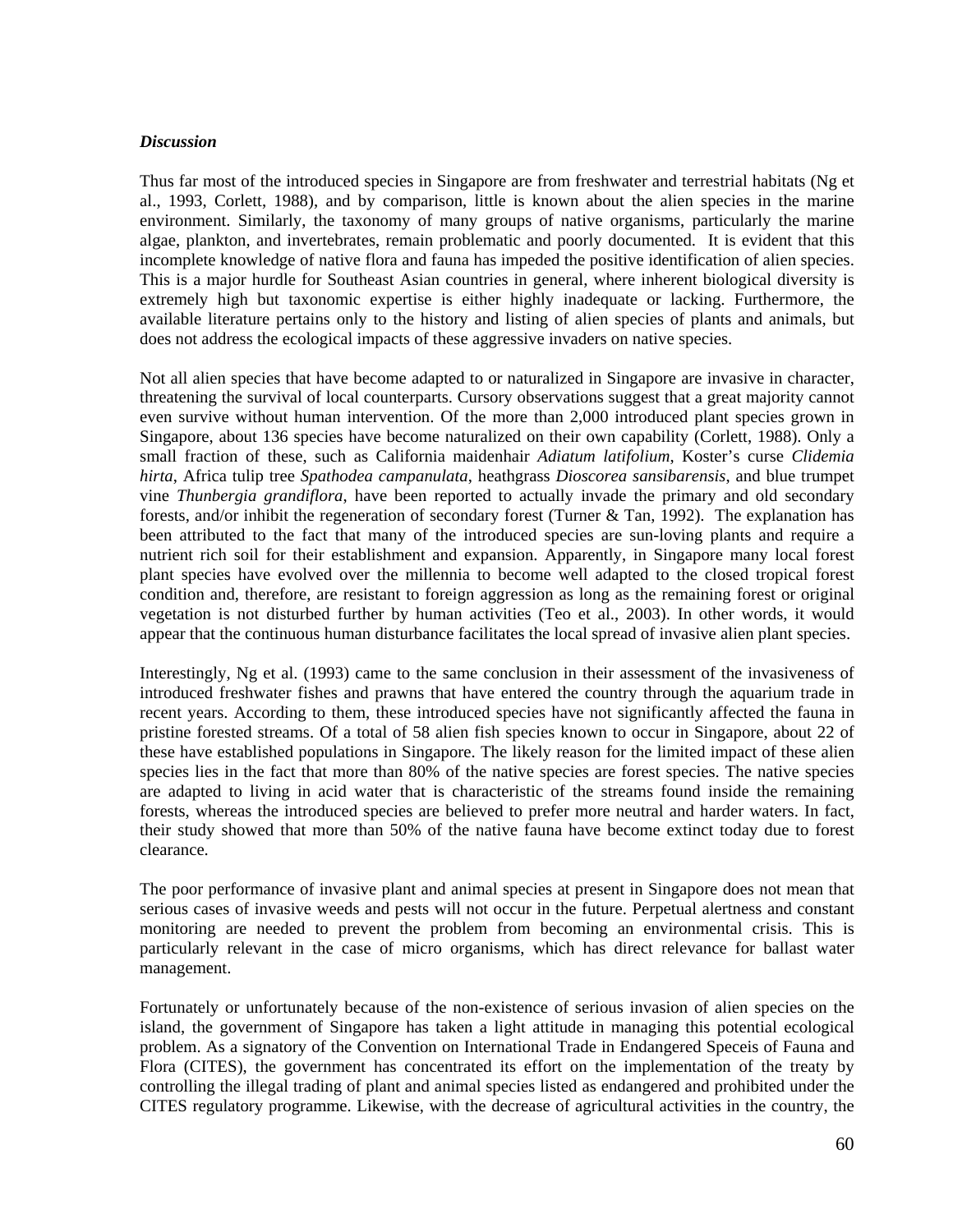government has relaxed its monitoring of the introduction of the many officially listed crop plant diseases and soil nematodes.

#### *Government agencies*

Currently, there are four government agencies tasked with the function of monitoring the movement of alien species, namely, the Agri-food and Veterinary Authority of Singapore (AVA), the National Parks Board (NParks), the Maritime and Port Authority of Singapore (MPA), and the recently formed National Environment Agency (NEA). As the names of these offices imply, each is given the responsibility to monitor the alien species in a defined and separated area, such as the agriculture and food sector, forest and park administration, and other types of environment management. There is a lack of comprehensive legislature governing the introduction of "friendly" alien species and the prevention of "harmful" species. Likewise, there is no single umbrella office to oversee and coordinate the various offices should there be a need at the national level to confront a developing environmental crisis due to the outbreak aggression of an invasive plant or animal species.

#### *Acknowledgements*

We are grateful to many colleagues in the National University of Singapore who have kindly provided valuable information regarding the situation of IAS in Singapore. In particular, we thank Drs. P. Ng, H.T.W. Tan, N. Sodhi, and Mr. K.K.P. Lim for providing pertinent information with regards to alien species. We also wish to express our sincere appreciation to Drs. L. Chan, I. M. Turner, Ms. P.T. Chew and R. Chou for their valuable input towards the preparation of this paper. We thank the Office of Environmental Policy and Planning, Ministry of Science, Technology and Environment of the government of Thailand, Thailand Biodiversity Centre, the Global Invasive Programme, and the U.S. government for providing the financial support to enable us to attend the workshop in Bangkok.

## *References*

- Anonymous. 2002. Taken by terrapins? Think twice. Agrovision (a corporate publication of the Agrifood and Veterinary Authority of Singapore), June 2002:6.
- Chou, L.M. & T.J. Lam. 1989. Introduction of exotic aquatic species in Singapore. *In:* de Silva, S.S. (ed.). Exotic aquatic organisms in Asia. Proceedings of the workshop on introduction of exotic aquatic organisms in Asia. Asian Fisheries Society Special Publication 3:91-97.
- Corlett, R. T. 1988. The naturalized flora of Singapore. Journal of Biogeography 15:657-663.
- Lever, C. 1996. Naturalized Fishes of the World. Academic Press, London.
- Lim, K.S. & D. Gardner. 1997. Birds: an Illustrated Field Guide to the Birds of Singapore. Sun Tree Publishing Ltd, Singapore.
- Morton, B. & K.S. Tan. Unpublished. *Brachidontes striatulus* (Bivalvia: Mytilidae) introduced into Singapore. Submitted to Journal of Molluscan Studies.
- Ng, P.K.L., L.M. Chou & T.J. Lam. 1993. The status and impact of introduced freshwater animals in Singapore. Biological Conservation 64: 19-24.
- Sibley, C.G. & B.L. Monroe. 1990. Distribution and taxonomy of birds of the world. Yale University Press, New Haven and London.
- Tan, B.C. & W.R. Buck. 2002. *Pterigonidium pulchellum*, a new Asiatic record of a weedy neotropical moss from Singapore. Folia Malaysiana 3:166-170.
- Tan, B.C. & H.T.W. Tan. 2000. *Ochrobryum kurzianum*, a new ornamental moss introduced from Thailand. Gardenwise 15: 3-4.
- Tan, K.S. & B. Morton. Unpublished. The invasive Caribbean bivalve, *Mytilopsis sallei* (Dreissenidae), introduced to Singapore and Johor Bahru, Malaysia.Submitted to Journal of Molluscan Studies.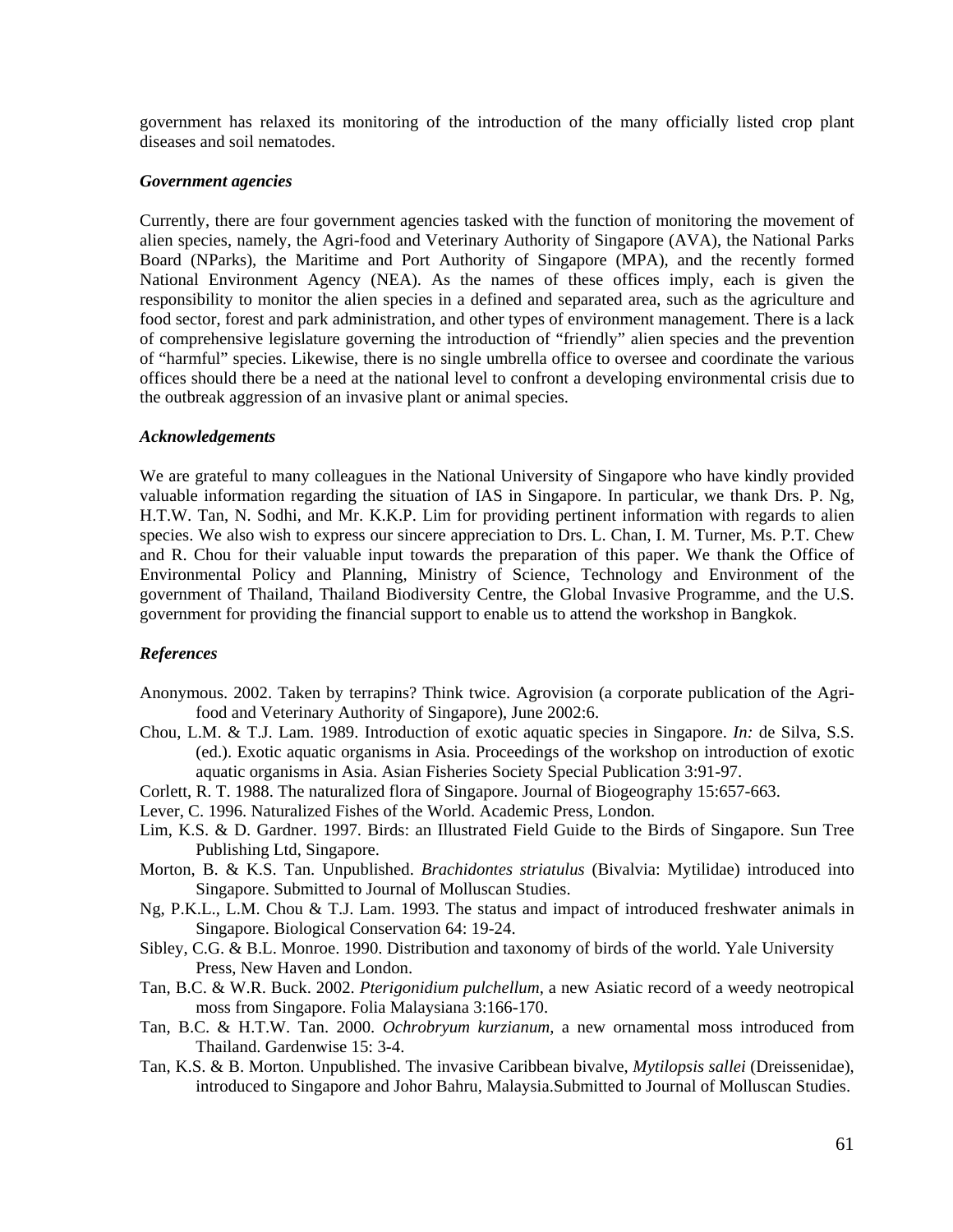- Teo, D.H.L., H.T.W. Tan, R.T. Corlett, M.W. Choong & S.K.Y. Lum. 2003. Continental rain forest fragments in Singapore resist invasion by exotic plants. J. Biogeography 30:305-310.
- Turner, I.M. & H.T.W. Tan. 1992. Ecological impact of alien plant species in Singapore (abstract). Pacific Sci. 46:389-390.
- Wee, Y.C. 1997. Ferns of the tropics. Times Edition, Singapore.
- Wee, Y.C. & R.T. Corlett. 1986. The city and the forest plant life in urban Singapore. Singapore University Press, Singapore.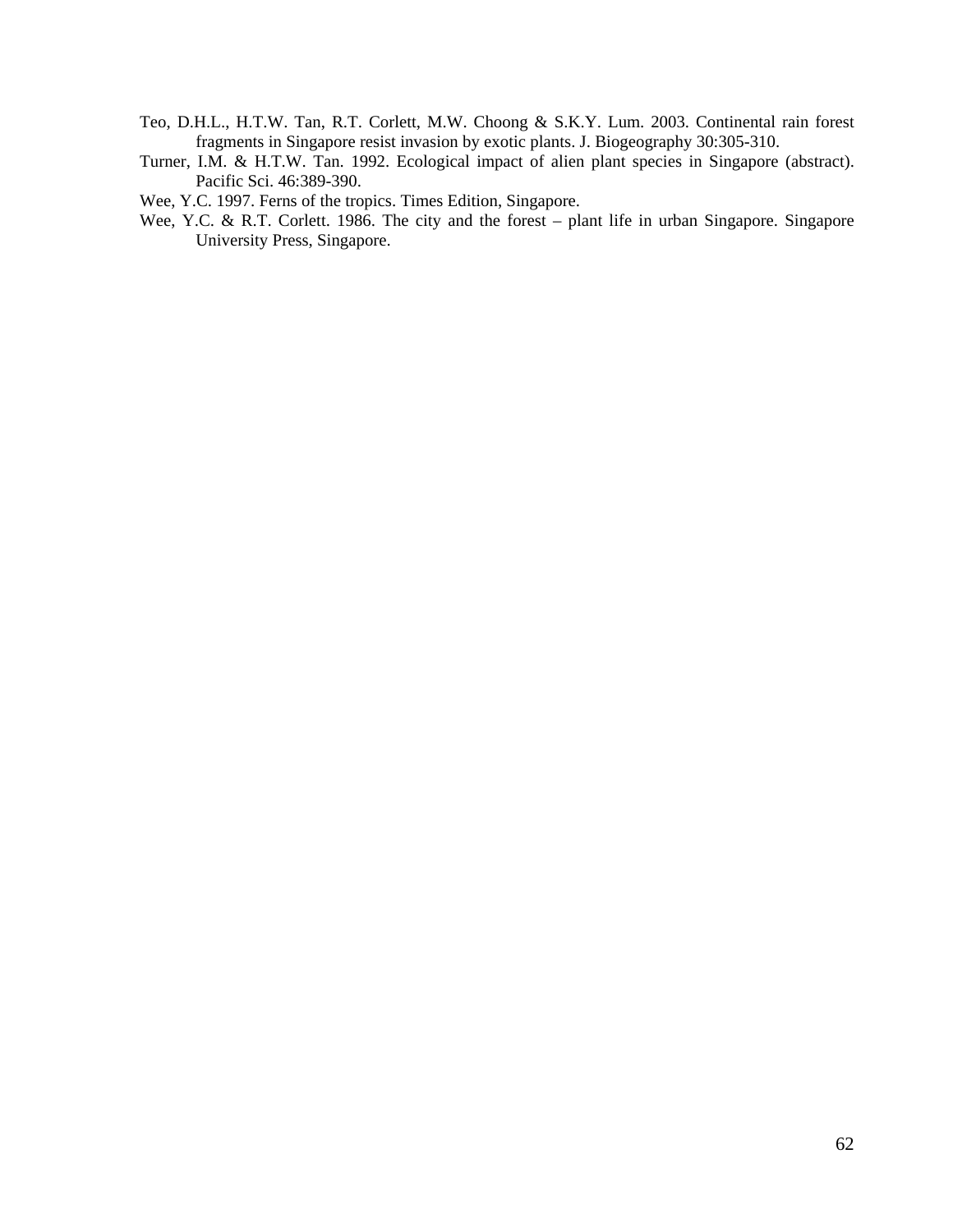| Scientific name                | спата 1. Евге от сваютелей анси врестев на внадар<br><b>Common name</b> | Family         | Origin                     |
|--------------------------------|-------------------------------------------------------------------------|----------------|----------------------------|
| <b>I. PLANTS</b>               |                                                                         |                |                            |
|                                |                                                                         |                |                            |
| Ferns                          |                                                                         |                |                            |
|                                |                                                                         |                |                            |
| Adiatum latifolium             |                                                                         | Adiantaceae    | tropical America           |
| Pityrogramma calomelanos       | silver fern                                                             | Pteridaceae    | America                    |
| Salvinia molesta               | water spangle                                                           | Salviniaceae   | tropical America           |
|                                |                                                                         |                |                            |
| <b>Angiosperms</b>             |                                                                         |                |                            |
| Acacia auriculiformis          |                                                                         | Leguminosae    | Australia/PNG              |
| Albizia falcataria             |                                                                         | Leguminosae    | Moluccas                   |
| Mimosa pigra                   |                                                                         | Leguminosae    | South America              |
| Eichhornia crassipes           | water hyacinth                                                          | Pontederiaceae | tropical America           |
| Lantana camara                 | lantana                                                                 | Verbenaceae    | tropical America           |
| Manihot glaziovii              | tapioca                                                                 | Euphorbiacease | tropical America           |
| Mikania micrantha              |                                                                         | Asteraceae     | tropical America           |
| Peperomia pellucida            |                                                                         | Piperaceae     | tropical America           |
| Pilea microphylla              |                                                                         | Urticaceae     | tropical America           |
| Dioscorea sansibarensis        |                                                                         | Dioscoreaceae  | Africa                     |
| Spathodea campanulata          |                                                                         | Bignoniaceae   | Africa                     |
| Thunbergia grandiflora         |                                                                         | Acanthaceae    | SE Asia                    |
| Wikstroemia ridleyi            |                                                                         | Thymeliaceae   | Asia                       |
| Clidemia hirta                 |                                                                         | Melastomaceae  | tropical America           |
| <b>II. ANIMALS</b>             |                                                                         |                |                            |
|                                |                                                                         |                |                            |
| Mollusca: Gastropoda           |                                                                         |                |                            |
| Pomacea canaliculata           | apple snail                                                             | Ampullariidae  | South America              |
|                                |                                                                         | Viviparidae    | Thailand?                  |
| Taia polyzonata                |                                                                         |                |                            |
| Achatina fulica                | giant African snail                                                     | Achatinidae    | Africa                     |
| <b>Mollusca: Bivalvia</b>      |                                                                         |                |                            |
| Pseudodon                      |                                                                         | Unionidae      | Indonesia                  |
| vondembuschianus               |                                                                         |                |                            |
| <b>Brachidontes striatulus</b> |                                                                         | Mytilidae      | Bay of Bengal              |
| Mytilopsis sallei              |                                                                         | Dreissenidae   | Central America, Caribbean |
|                                |                                                                         |                |                            |
| <b>Arthropoda: Crustacea</b>   |                                                                         |                |                            |
| Macrobrachium lanchesteri      | riceland prawn                                                          | Palaemonidae   | Thailand                   |
| Macrobrachium nipponense       | Japanese freshwater prawn                                               | Palaemonidae   | East Asia                  |
| Cherax quadricarinatus         | red-clawed crayfish                                                     | Parastacidae   | Australia                  |
|                                |                                                                         |                |                            |
| <b>Teleostei</b>               |                                                                         |                |                            |
| Rasbora borapetensis           | red-tailed rasbora                                                      | Cyprinidae     | Thailand                   |
| Esomus metallicus              | Siamese flying barb                                                     | Cyprinidae     | Thailand                   |
| Puntius binotatus              | two-spotted barb                                                        | Cyprinidae     | Southeast Asia             |
| Puntius partipentazona         | Malayan tiger barb                                                      | Cyprinidae     | Thailand, West Malaysia    |
| Puntius tetrazona              | Sumatran tiger barb                                                     | Cyprinidae     | Sumatra                    |
| Puntius semifasciolatus        | green barb                                                              | Cyprinidae     | China                      |
| Liposarcus pardalis            | armoured sucking catfish                                                | Loricariidae   | South America              |
| Poecilia reticulata            |                                                                         | Poeciliidae    | South America              |
| Poecilia sphenops              | guppy<br>green molly                                                    | Poeciliidae    | Central America            |
| Gambusia affinis               | mosquito fish                                                           | Poeciliidae    | Eastern USA                |
| Oxyeleotris marmorata          | marbled goby, soon hock                                                 | Eleotridae     | Southeast Asia             |
|                                |                                                                         |                |                            |

## **Appendix 1. List of established alien species in Singapore\***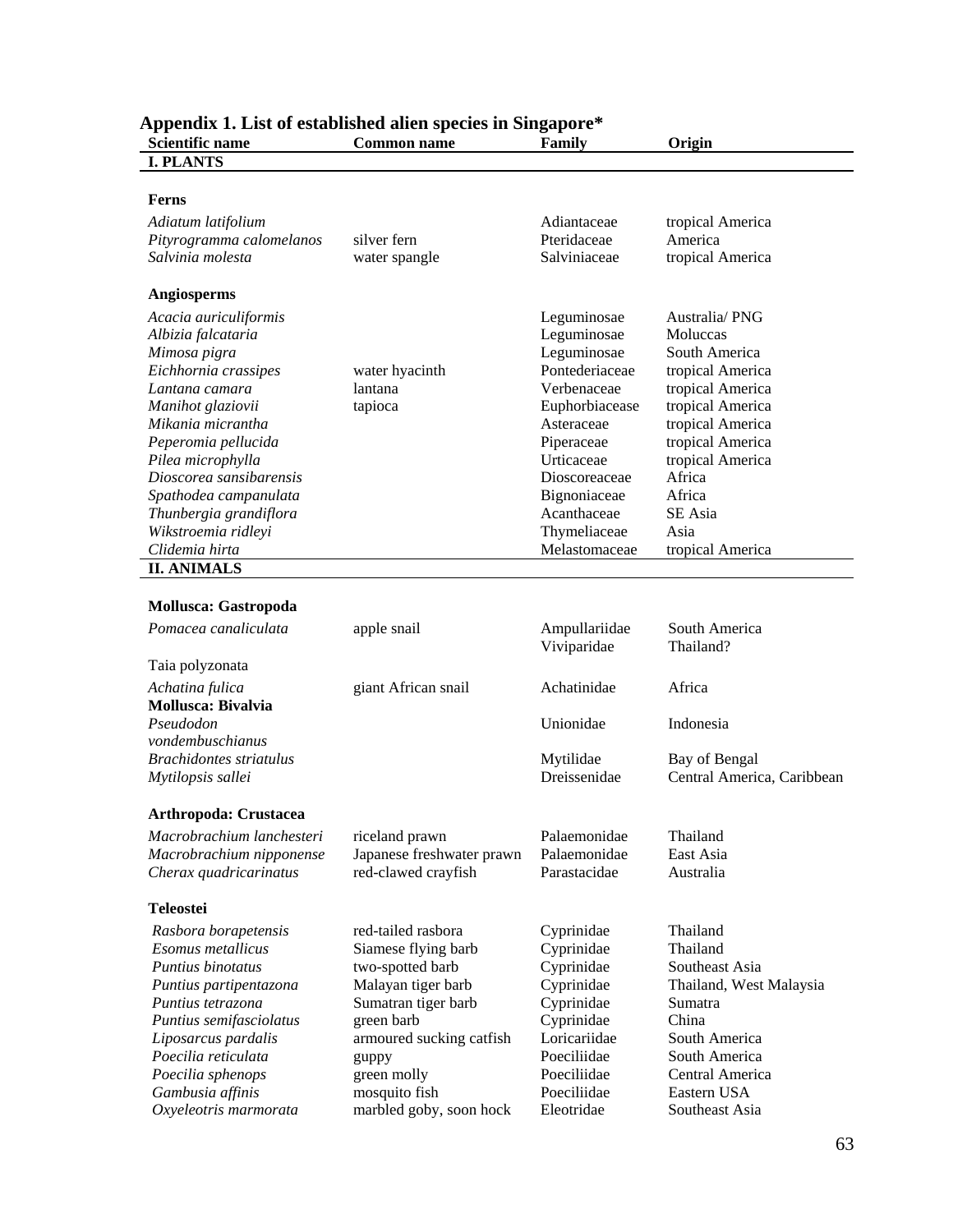| Rhinogobius giurinus        | pond goby                  | Gobiidae          | China                     |
|-----------------------------|----------------------------|-------------------|---------------------------|
| Channa micropeltes          | toman, giant snakehead     | Channidae         | Southeast Asia            |
| Parambassis siamensis       | glass perch                | Chandidae         | Thailand and West         |
|                             |                            |                   | Malaysia                  |
| Oreochromis mossambicus     | tilapia                    | Cichlidae         | East Africa               |
| Tilapia buttikoferi         | hornet tilapia             | Cichlidae         | Africa                    |
| Cichla ocellaris            | peacock bass               | Cichlidae         | South America             |
| Cichlasoma urophthalmus     | cichlid                    | Cichlidae         | Central America           |
| Nandopsis managuense        | jaguar cichlid             | Cichlidae         | Central America           |
| Nandopsis festae            | red devil                  | Cichlidae         | Central America           |
| Veija synspillum            | cichlid                    | Cichlidae         | Central America           |
| Etroplus suratensis         | green chromide             | Cichlidae         | India, Sri Lanka          |
| Amphibia                    |                            |                   |                           |
| Kaloula pulchra             | painted bullfrog           | Microhylidae      | Indochina, Thailand       |
| <b>Reptilia</b>             |                            |                   |                           |
| Trachemys scripta elegans   | red-eared slider, terrapin | Emydidae          | <b>USA</b>                |
| Xenochrophis vittatus       | striped keelback           | Colubridae        | Sumatra and Java          |
| Calotes versicolor          | changeable lizard          | Agamidae          | India, Indochina          |
| Aves                        |                            |                   |                           |
| Dendrocygna arcuata         | wandering whistling-duck   | Dendrocygnidae    | Philippines to east       |
| Eos bornea                  | red lory                   | Psittacidae       | South Maluku              |
| Cacatua sulphurea           | yellow-crested cockatoo    | Psittacidae       | Eastern Indonesia         |
| Cacatua goffini             | Tanimbar cockatoo          | Psittacidae       | Tanimbar Id, Indonesia    |
| Psittacula krameri          | rose-ringed parakeet       | Psittacidae       | Africa to Myanmar         |
| Psittacula alexandri        | red-breasted parakeet      | Psittacidae       | India, Myanmar, Indochina |
| Columba livia Gmelin        | rock pigeon                | Columbidae        | Eurasia?                  |
| Streptopelia tranquebarica  | red-collared dove          | Columbidae        | South Asia                |
| Threskiornis melanocephalus | black-headed ibis          | Threskiornithidae | Pakistan to Thailand      |
| Corvus splendens            | house crow                 | Corvidae          | Iran to Thailand          |
| Sturnus melanopterus        | black-winged starling      | Sturnidae         | Java to Lombok            |
| Acridotheres javanicus      | Javan myna                 | Sturnidae         | Java to Sulawesi          |
| Acridotheres cristatellus   | crested myna               | Sturnidae         | S China to Myanmar        |
| Pycnonotus jocosus          | red-whiskered bulbul       | Pycnonotidae      | S China, India to SE Asia |
| Zosterops palpebrosus       | oriental white-eye         | Zosteropidae      | W to SE Asia              |
| Garrulax leucolophus        | white-crested laughing     | Sylviidae         | N India to SW China       |
|                             | thrush                     |                   |                           |
| Garrulax canorus            | hwa-mei                    | Sylviidae         | S China to Indochina      |
| Passer domesticus           | house sparrow              | Passeridae        | Europe to Asia            |
| Lonchura leucogastroides    | Javan munia                | Passeridae        | Sumatra to Lombok         |
| Padda oryzivora             | Java sparrow               | Passeridae        | Java, Bali                |

\*principally compiled from Corlett (1988) (plants), Ng et al. (1993) (freshwater animals), Lever (1996) (fishes) and Lim & Gardner (1997) (birds). The geographic distribution of bird species follows Sibley & Monroe (1990).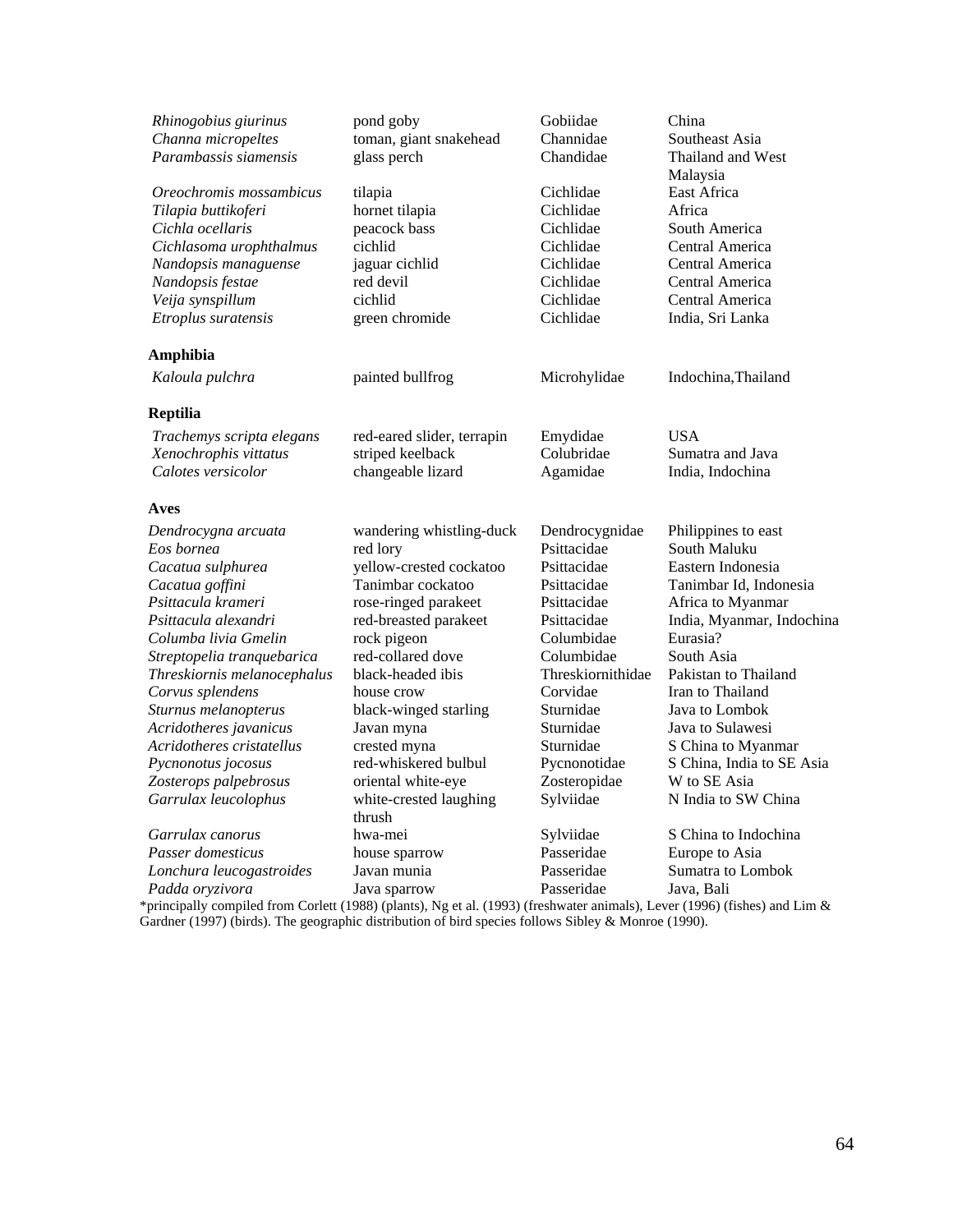## *2.2.3 Panel presentations: regional and international organisations*

# *The role of the International Plant Protection Convention in the prevention and management of invasive alien species*

## *Mr. Bob Griffin*

Coordinator, IPPC Secretariat, FAO, Rome Secretariat, International Plant Protection Convention Viale delle Terme di Caracalla, 00100 Rome, Italy Tel: +39-06-5705-3588, Fax: +39-06-5705-6347

## *Introduction*

The International Plant Protection Convention (IPPC) is a multilateral treaty deposited with the Director-General of the Food and Agriculture Organization (FAO) administered through the IPPC Secretariat, located in FAO's Plant Protection Service. One hundred and seventeen (117) governments are currently contracting parties to the IPPC, including all countries in South and South-East Asia.

The purpose of the IPPC is to secure common and effective action to prevent the spread and introduction of pests of plants and plant products and to promote measures for their control. The Convention provides a framework and forum for international cooperation, harmonization and technical exchange in collaboration with regional and national plant protection organisations (RPPOs and NPPOs). The IPPC is the organization recognised by the World Trade Organization (WTO) in the Agreement on the Application of Sanitary and Phytosanitary Measures (the WTO-SPS Agreement) as the international standard setting body for International Standards for Phytosanitary Measures (ISPMs).

## *International Plant Protection Convention and IAS*

Amendments to the Convention were unanimously adopted by the FAO Conference in November 1997. Forty-four contracting parties have accepted or adhered to the New Revised Text of the IPPC. This revision updates the Convention and reflects the role of the IPPC in relation to the WTO-SPS Agreement- primarily the institutional arrangements for international phytosanitary standard setting.

The New Revised Text of the IPPC provides, among others, for the establishment of a Commission on Phytosanitary Measures that will serve as the global agreement's new governing body. The members of the Commission are the contracting parties to the Convention and are the governing body as established in the New Revised Text of the IPPC. An Interim Commission on Phytosanitary Measures (ICPM) has been established by the Conference as an interim measure until the New Revised Text comes into force.

At its Third Session in April 2001, the ICPM clarified the role of the IPPC regarding its relationship to the Convention on Biological Diversity (CBD), including the relationship between IAS and quarantine pests and the role of the IPPC regarding IAS. It was noted that the IPPC provides for rights and obligations, and has established standards and procedures that are designed to prevent the introduction and spread of pests of plants and plant products, which include IAS.

The ICPM confirmed that the implementation of the IPPC (both the Convention and standards) is directly relevant to the implementation of Article 8(h) and other relevant articles and activities of the CBD, and noted many areas of overlap with the CBD's Guiding Principles on IAS. The need for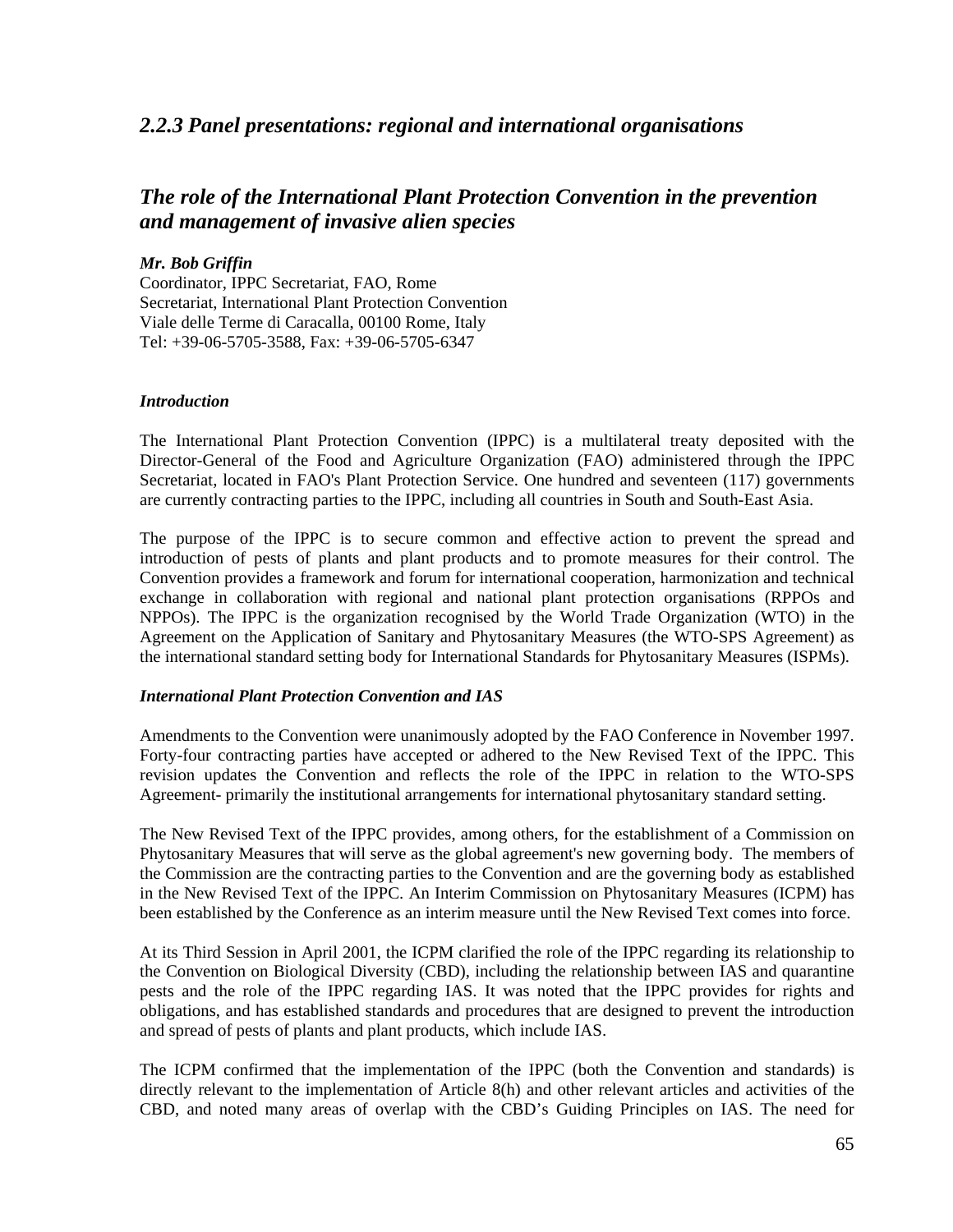harmonization and collaboration was emphasized by the ICPM, noting in particular problems with terminology and operational issues associated with implementation. In addition, a number of areas for possible joint activities were identified with a view to providing relevant inputs into standard setting.

## *Challenges*

Some key challenges for prevention and management of IAS in the Asian region include:

- $\triangleright$  The region is mostly tropical and sub-tropical, with expansive, diverse and delicate ecosystems;
- $\triangleright$  South and Southeast Asia has many land borders which are difficult to control;
- $\triangleright$  Tourism and trade are intense and extremely important for the economies of the region;
- $\triangleright$  The region is composed of many developing countries with severely limited resources;
- ! IAS issues are not fully integrated or well coordinated by government authorities; and
- $\triangleright$  There is strong industry competition for land use.

## *Opportunities*

Some key advantages in the area of plant health are:

- $\triangleright$  Phytosanitary authorities are generally well-developed and competent;
- $\triangleright$  Existence of active regional plant protection organization (APPPC);
- $\triangleright$  Some legislation and regulations are already in place;
- $\triangleright$  Strong support for harmonization; and
- $\triangleright$  History of successful regional cooperation.

Phytosanitary officials representing their governments in the ICPM recognised that concepts and initiatives associated with the CBD generally fell within the range of responsibilities of ministries of the environment or similar agencies. They also noted that collaboration on biodiversity issues under the CBD was generally weak or lacking because national plant protection organisations are usually the responsibility of ministries of agriculture. On the other hand, it is increasingly clear that phytosanitary officials will play a key role in implementation of the CBD, in particular regarding the exclusion of IAS. This recognises the need for increased collaboration and harmonization between agriculture and biodiversity concerns at the national, regional, and international levels.

At national level, the greatest need is for establishing and/or strengthening communications between relevant authorities to ensure consistent national understanding and action. In many countries the approach has involved the formation of a council, committee, or board composed of high-level officials from relevant government ministries. The main purpose of these bodies is to review and decide on overlapping issues as well as to clarify responsibilities and manage resources.

At regional level, there is tremendous potential for the sharing of resources, information, and approaches for the prevention and management of IAS. Throughout its 50-year history, the IPPC has benefited greatly from the support of regional plant protection organisations. In the case of IAS, and in particular where developing countries are concerned, there are many potential benefits to regional approaches. An important factor to consider is that IAS are a threat to species, habitats and ecosystems that are quite often regional rather than national. Regional agreement and cooperation between countries on the approach and activities for managing IAS threats is therefore both logical and practical to the extent that differences in political agendas, authority, and the availability of resources can be overcome.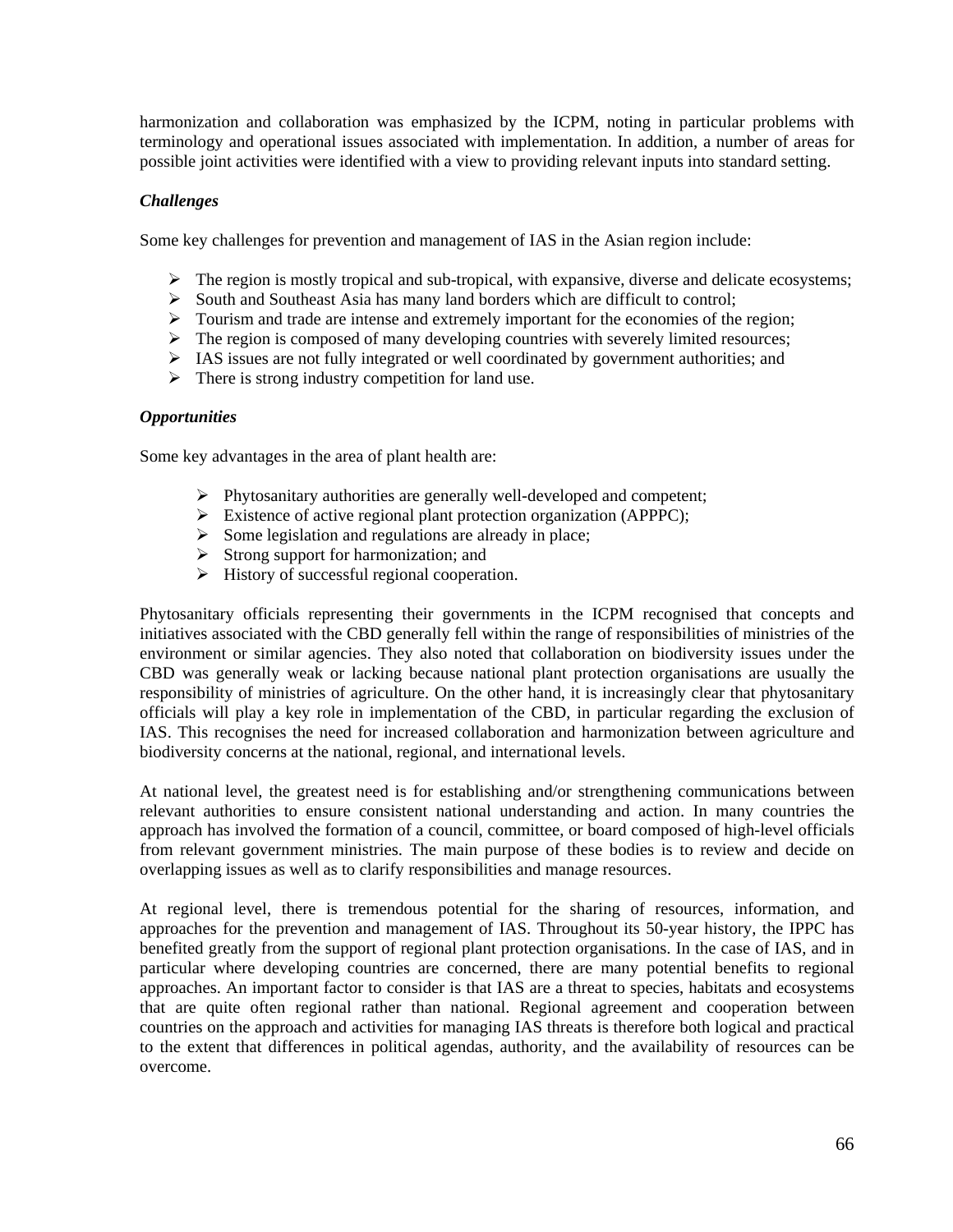#### *The way forward*

Overall, the region is in a good position to demonstrate the potential benefits of holistic IPPC-CBD approaches to IAS issues at the national and regional level. However, political commitment will be an essential element for success. At the international level, the lack of communication and understanding between authorities noted at national level is multiplied. Secretariats may agree to communicate and collaborate, but have only limited effectiveness without the understanding and support of member governments. It is essential that countries have a clear understanding and consistent positions that represent their entire government – not only their sector, discipline, or ministry. This is especially important with operational and regulatory issues that may have significant impacts in areas beyond the protection of biodiversity (e.g. trade, social welfare).

Another important aspect of international harmonisation involves the exchange of information, especially official information from governments. The subject of IAS is surrounded by a great diversity of information found in various forms, formats and locations. Likewise, there are also large information gaps. There is a general tendency is to promote the creation and maintenance of databases and other information repositories on the Internet. Such initiatives can require significant effort and resources to be effective. Unfortunately, many information exchange mechanisms fall short of desired objectives, mainly because they become unsustainable. The main cause of this is the 'piecemeal' nature of the information sources and the lack of harmonization in approaches and mechanisms. Internationally harmonized initiatives are desperately needed to create frameworks for information exchange based on a common understanding of the needs and approach. As initiatives on IAS move from conceptual and scientific discussions and towards implementation, there is also an increasing need to complement the biological information with official information from governments who are setting policies and formulating regulations that may affect their neighbors and trading partners.

## *Conclusions*

In summary, it is clear that there is an important role for the IPPC where IAS involve threats to plant health and life. Although the implementation of the IPPC has historically focused on the protection of agriculture, the scope of the Convention is not limited in this respect. Governments are becomingly increasingly aware of the relationship of the IPPC to IAS and the opportunities to leverage the IPPC on IAS issues. The IPPC has 50 years experience with the implementation and harmonization of initiatives for the prevention and management of plant pests, including IAS species, which can be highly beneficial to dealing with these species. It is important to take advantage of this experience and existing national, regional and international structures for harmonization and implementation and IPPC's position as an international standard setting organization recognised by the WTO. The region of South and Southeast Asia enjoys many advantages, but is also faced with many challenges in the prevention and management of IAS. The national, regional, and international resources associated with the IPPC provide significant opportunities for realizing synergies and promoting effective prevention and management as regards the protection of plant health.

*Ms. Piyathip Pipthvanichtham*  IUCN – Asia Regional Office, Bangkok, Thailand

Ms Pipthvanichtham presented a paper, but this was not provided in written form to the editors.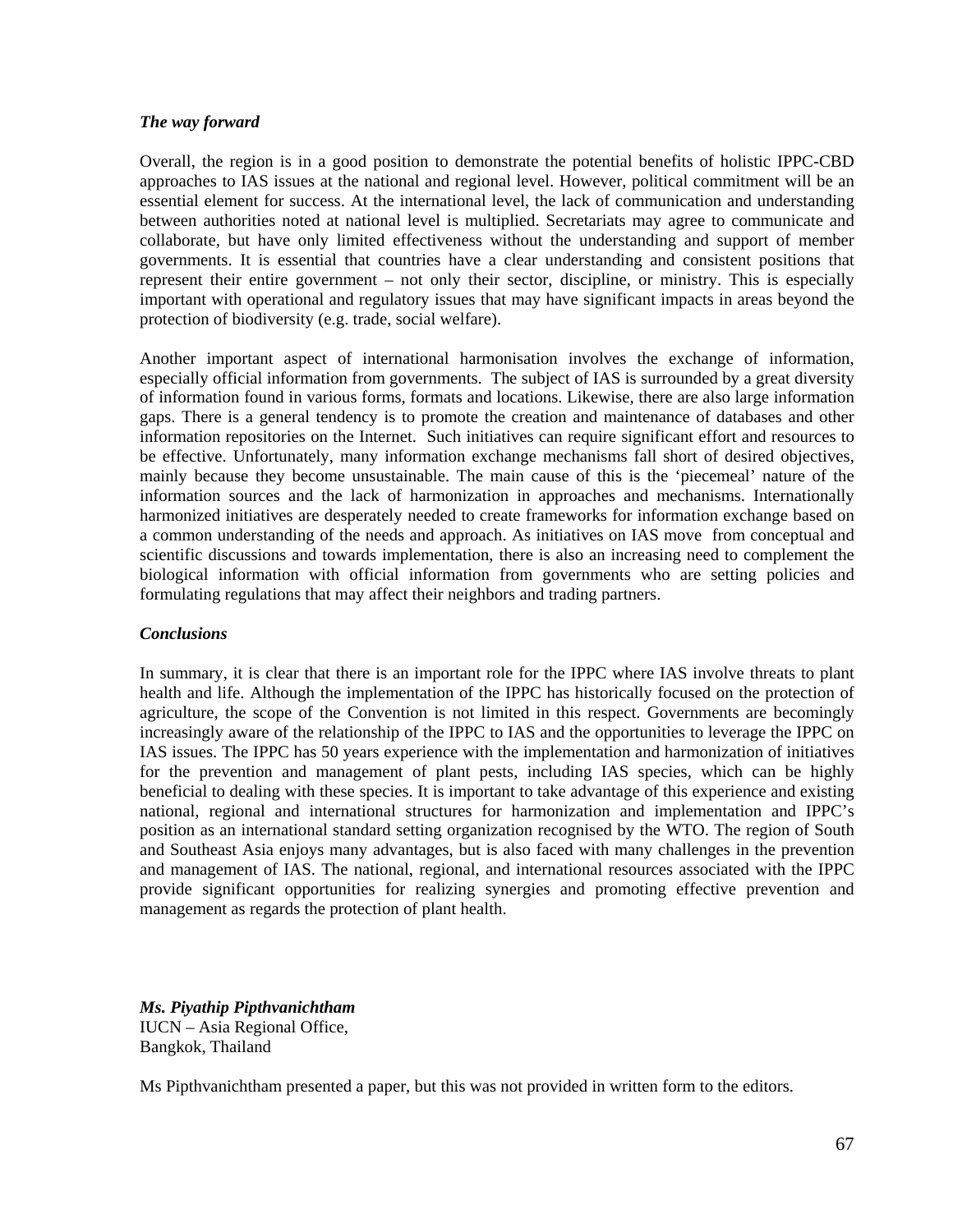# *South Asia Cooperative Environment Programme and approaches to dealing with invasive alien species*

## *Mr. Mahboob Elahi*

Director-General South Asian Cooperative Environment Programme 10 Anderson Road, Colombo 5, Sri Lanka Tel: +941-589-376, 589-787, Fax: +941-589-369 E-mail: melahi@eureka.lk; sacep@eureka.lk

## *Introduction*

The South Asia Cooperative Environment Programme (SACEP), established in 1982, is an intergovernmental programme of eight governments of South Asia (Afghanistan, Bangladesh, Bhutan, India, Maldives, Nepal, Pakistan, and Sri Lanka – see Figure below). Its mandate is to promote and support protection, management and enhancement of the environment in the South Asian region. Since its inception, SACEP has promoted sustainable development in the region by implementing a number of projects and programmes in the fields of environmental education, environmental legislation, biodiversity, air pollution, and the protection and management of the coastal environment with the assistance of various bilateral and multilateral funding agencies such as United Nations Environmental Programme (UNEP) and International Maritime Organisation (IMO).

The designation of SACEP as the Secretariat for implementating the South Asian Seas Programme in 1983, by its five Maritime Member States, further enhanced the role of SACEP as the Central Agency for Environmental Management Activities in the South Asian Region. Under this programme, an Action Plan for the Protection and Management of the Marine Environment and the related Coastal Ecosystems of the South Asian Seas Region was adopted in 1995. Another highlight in SACEPs existence is the adoption of the Malé Declaration by its member states and Iran in 1998, which encourages intergovernmental cooperation to address the increasing threat of transboundary air pollution and its impacts.

## *Priority issues in spread of IAS in South Asia*

The major reason for the spread of IAS within South Asia is the deliberate introduction of species to meet the ever-increasing demand from the growing human population, especially regarding:

- $\triangleright$  Food security
- $\triangleright$  Fuel needs
- $\triangleright$  Nutritional needs
- $\triangleright$  Reversing severe deforestation
- $\triangleright$  Need to develop aquaculture and cash crops.

Trees such as *Acacia* and *Eucalyptus* have been introduced to alleviate shortages of timber and fuelwood, while food fish species such as *Tilapia* have been introduced to supply the much needed animal protein component of the human diet. Lack of understanding of the functioning of ecosystems, a lack of information on life histories of the species introduced, and inadequate dissemination of the lessons learned from introductions of IAS in other parts of the world has led to the introduction of these species without consideration of the associated risks. By all accounts, the frequency of harmful introductions of alien species appears to be increasing and impacting more of South Asia. However,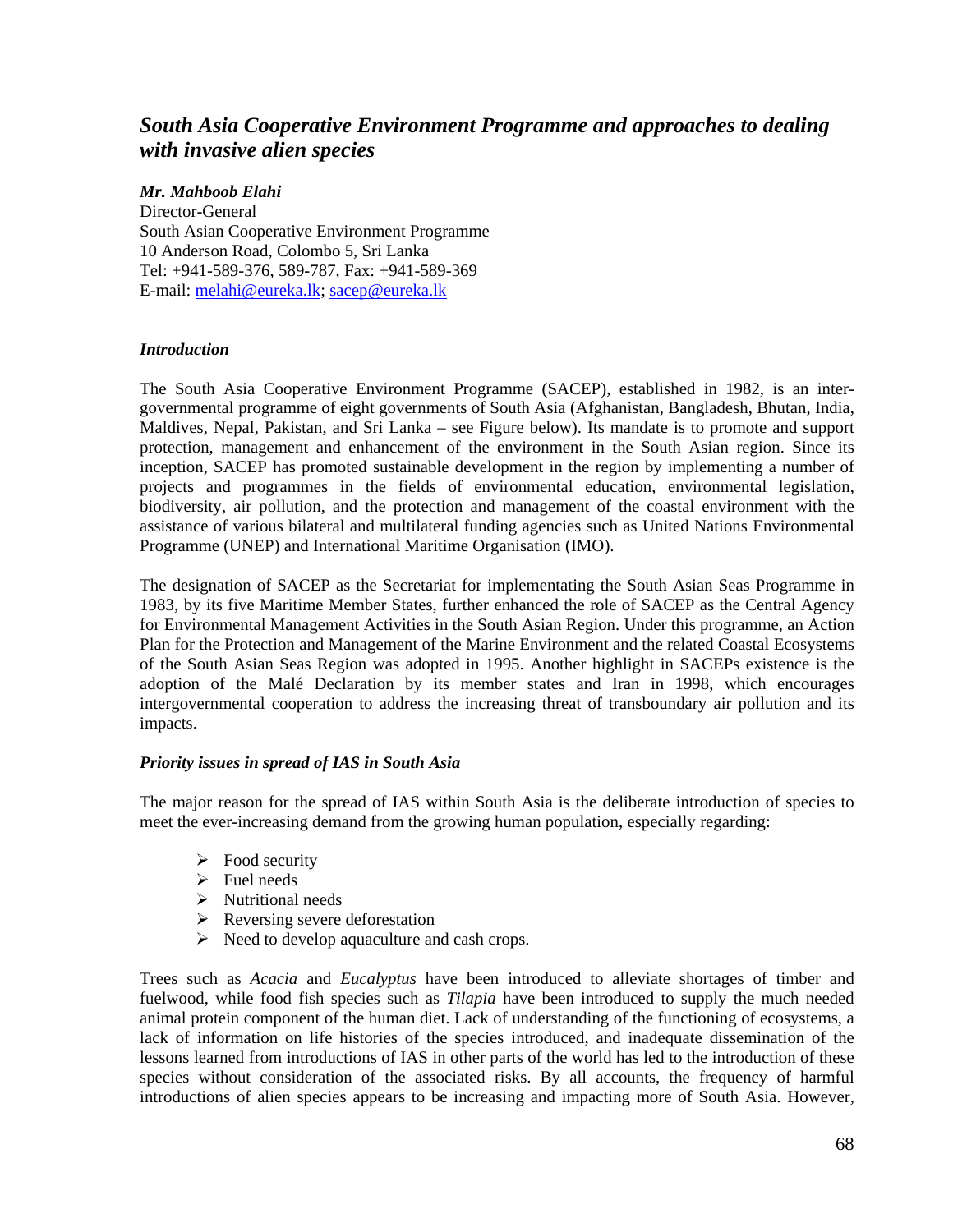threats posed by IAS are often go 'unseen,' as governments of the region have other serious problems that require more immediate solutions.

The main obstacles faced by the South Asian countries in management of IAS include:

- $\triangleright$  Lack of political commitment and inter-agency co-ordination;
- $\triangleright$  Weak institutions, national laws and their enforcement;
- $\triangleright$  Lack of financial resources;
- $\triangleright$  Inadequate capacity for risk assessment, environmental impact assessments;
- $\triangleright$  Weak monitoring and mitigatory mechanisms.

#### *The role of the South Asia Co-operative Environment Programme*

The presentations by speakers from the member countries of SACEP at this regional workshop will undoubtedly highlight the importance of IAS in agriculture, environment, veterinary, and human health. The programme of work carried out thus far has dealt with cross-cuttting issues of environmental degradation, especially of marine ecosystems, which are so vital to the economies of many of the members of SACEP. As pointed out in the overviews to global and regional scenarios on IAS at this meeting, there is a need for action at a regional level, and SACEP can play an important role.

The following ongoing programmes of SACEP can be used to promote awareness, research, monitoring, and reporting of IAS within South Asia:

- Environmental Education programme– awareness building;
- South Asian Seas Action Plan– ballast water programme;
- Environmental Legislation Programme– identification of gaps and introduction of new legislation;
- Assessment of Faunal & Floral Biodiversity– identification of alien species and their impacts;
- State of the Environment Reporting for South Asia– annual reporting of the state of the environment of the member countries, which is a key document to be used in policy formulation and programme development.

The development of a clearing-house mechanism to share information and to develop networks is a high priority for consideration as a future activity of SACEP. This could facilitate development of a database on IAS within the region and thus raise awareness of the magnitude of the IAS problem.

SACEP, being an intergovernmental organization, can play a pivotal role in bringing together policy and other decision makers from the sectoral agencies of its member countries. It can also assist in leveraging donor support for regional programmes on IAS, while at the same time informing global platforms of the region's status, trends, and measures to address IAS.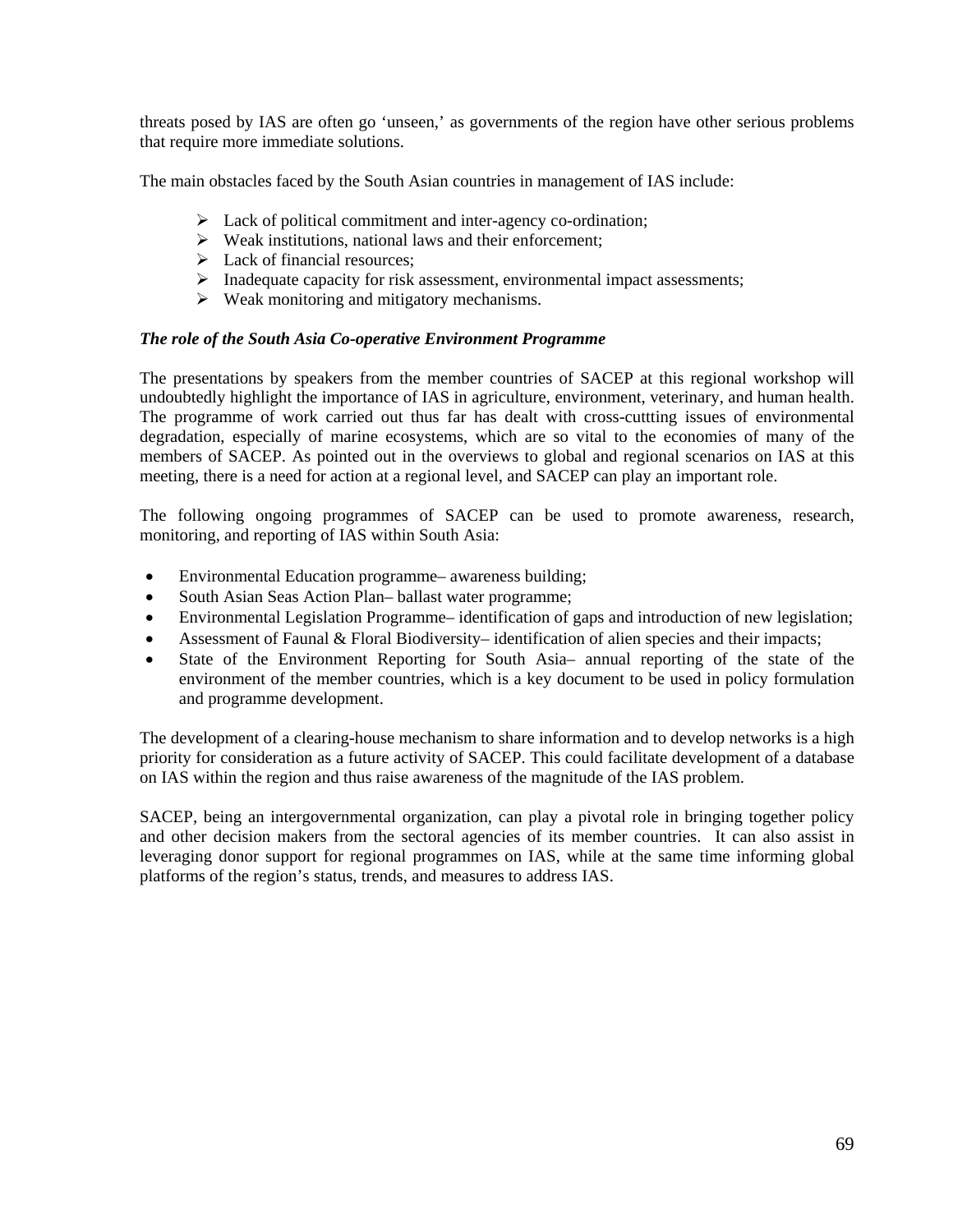

## **GOVERNANCE STRUCTURE OF SACEP**

\* Currently is not an active member

**Figure 1. The governance of SACEP.**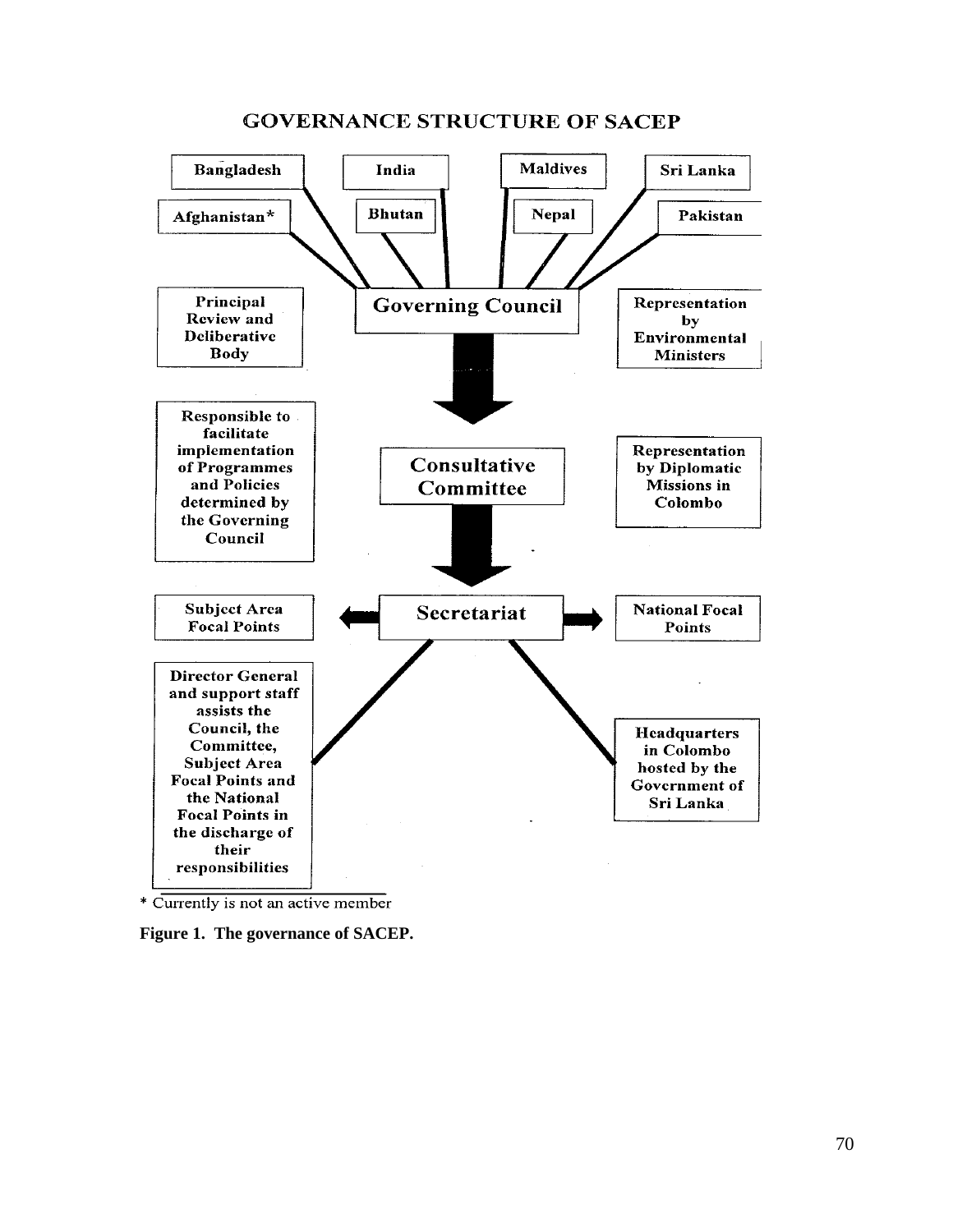# *CAB International: its activities related to invasive alien species in South and Southeast Asia*

*Dr. Soetikno S. Sastroutomo*  and *Dr. W.H. Loke*  CAB International, Southeast Asian Regional Centre Glasshouse Complex No.2, Opposite Block G, MARDI 43400 Serdang, Selangor, Malaysia P.O. Box 210, 43400 UPM Serdang, Selangor, Malaysia. Tel: +603-89432921/3641, Fax: +603-89436400 E-mail: S.SOETIKNO@cabi.org

## *Introduction*

CAB International (CABI) is an intergovernmental, not-for-profit organisation established by a treatylevel agreement among its 41 member countries. It seeks to help improve human welfare worldwide through the dissemination, application, and generation of knowledge, with emphasis on agriculture, forestry, human health, and the management of natural resources, and with particular attention to the needs of developing countries. It has its headquarters in Wallingford, United Kingdom, and an international network of centres.

CABI's publishing programme<sup>32</sup> is broad-based in terms of product type, and has a focus on the applied life sciences. Product areas include:

- $\triangleright$  Bibliographic databases delivered on the Internet, CD-ROM, and in print
- ! Primary journals delivered on the Internet and in print
- $\triangleright$  Books and related products, including the Topics in International Health CD-ROM series developed with the Wellcome Trust
- $\triangleright$  Compendia developed in collaboration with partners in government, industry and development<br>
Internet Knowledge Communities
- ! Internet Knowledge Communities

CABI Bioscience<sup>33</sup> operates from CABI Centres in the UK, Switzerland, Malaysia, Pakistan, Kenya, and Trinidad and Tobago. CABI Bioscience's unique multidisciplinary scientific capability, and its links with CABI Publishing, position it ideally for tackling some of the world's most challenging problems in agricultural sustainability and biological diversity. CABI Bioscience has mutually productive partnerships with many global organisations, agencies, foundations and corporations. By working together the complementary capabilities are combined to create a potent scientific force in support of sustainable development.

The CABI Information for Development Programme is an interdivisional programme providing information in applied life sciences. It supports programmes to design, build and sustain information and knowledge management systems in developing countries, as well as participates in access to research information initiatives.

<sup>&</sup>lt;sup>32</sup> www.cabi-publishing.org

<sup>33</sup> www.cabi-bioscience.org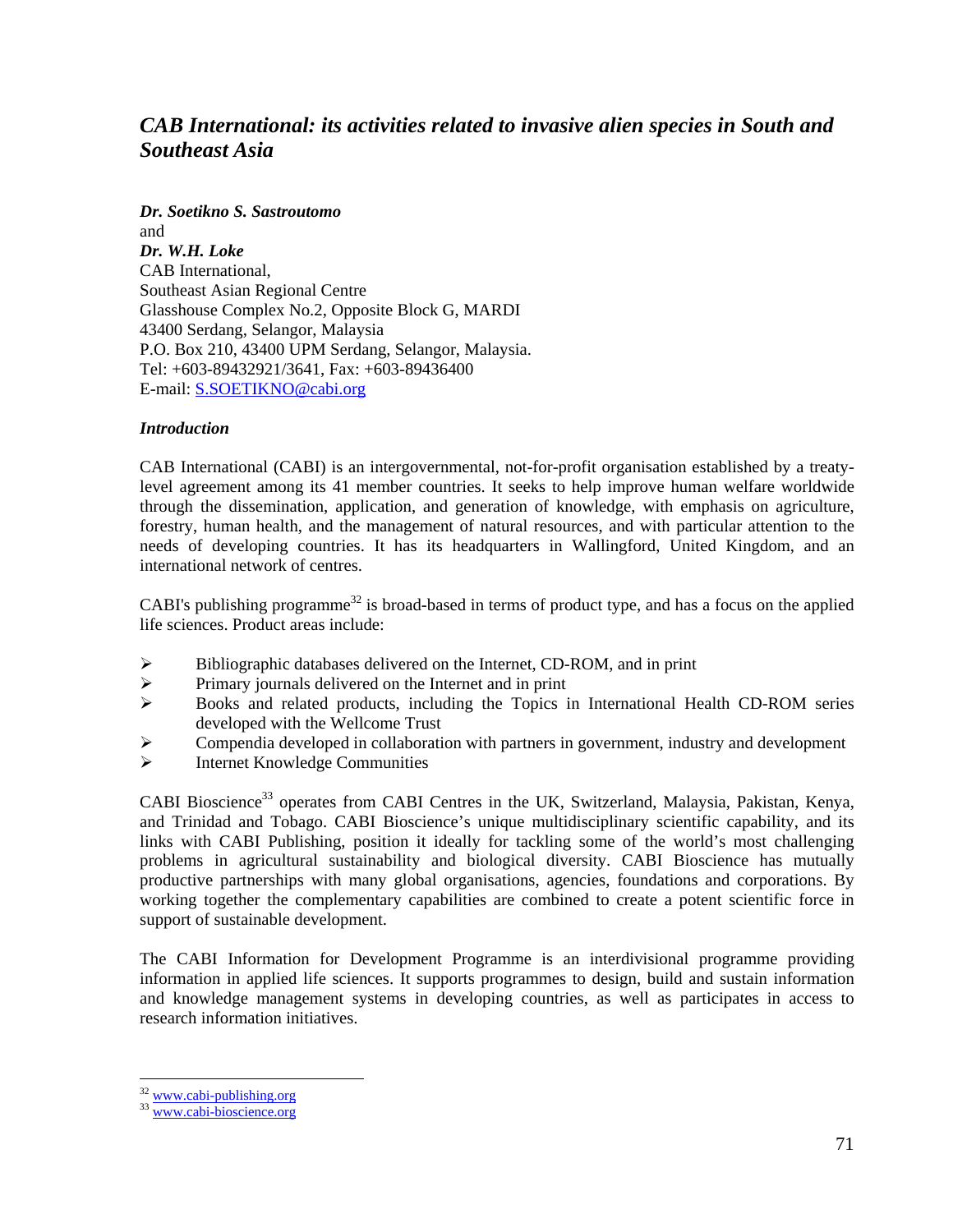## *CABI activities relevant to invasive alien species in South and Southeast Asia*

Many of the projects of CABI have been on biological control of introduced pests. A list of invasive plants that have associated biological control programmes includes:

- ! Water fern (*Salvinia molesta*) in Malaysia (funded by Australian Centre for International Agricultural Research, ACIAR);
- ! Bittervine (*Mikania micrantha*) in Malaysia (funded by Malaysian Oil Palm Growers' Council; MOPGC) and in Indonesia through the Partnership Facility funding;
- ! Siam weed (*Chromolaena odorata*) in Malaysia;
- ! False ragweed (*Parthenium hysterosporus*) in India; and
- ! Itch grass (*Rottboellia cochinchinensis*) in Thailand.

Ongoing activities in South and Southeast Asia on invasive plants are:

- > Giant senstive plant (*Mimosa pigra*) in Malaysia (monitoring on biocontrol agents);<br>
→ Water hyacinth (*Eichhornia crassines*) in Malasia (monitoring biocontrol agents):
- ! Water hyacinth (*Eichhornia crassipes*) in Malasia (monitoring biocontrol agents);
- ! Itch grass (*Rottboellia cochinchinensis*) in Malaysia (with Universiti Putra Malaysia); and
- ! Bittervine (*Mikania micrantha*) in India (UK Department for International Development).

CABI is at present formulating regional projects in management of these and other invasive plants in South and Southeast Asia. They are: concept notes developed for projects to control *Mikania micrantha* in Indonesia, Malaysia, China, India, Philippines, and Papua New Guinea; exchange of ideas on control of *R. cochinchinensis* in Indonesia, Malaysia, Philippines, and Thailand; and Siam weed (*Chromolaena odorata*) and *Austropatorium inulaefoium* in Indonesia and Malaysia.

Work is also underway to manage invasive insects, mostly using parasitoids (biocontrol agents). Completed projects include:

- $\triangleright$  Control of leaf miners in Indonesia, Malaysia, and Vietnam
- ! Diamond back moth control (*Plutella xylostella*) in the Philippines, Bangladesh, Laos, Indonesia, and Vietnam (Asian Development Bank, UN FAO, and others).

Ongoing insect projects include:

- ! Diamond back month control in Democratic Peoples Republic of Korea (funding from Swiss Development Corporation) and Vietnam (FAO)
- ! Beet armyworm (*Spodoptera exigua*) in Malaysia (funding from Ministry of Science, Technology and the Environment)

CABI's future programme of work includes a regional project on management of newly-introduced invasive insects (mites, whiteflies, leaf miners) in Southeast Asia, which is still at a concept stage.

In 2001, CABI Bioscience organised India's first national conference on the management of IAS, which brought together a wide range of technical experts from forestry, agriculture, and freshwater systems as well as experts from Indian agencies responsible for prevention and management of IAS. This important event helped to identify priorities for action. CABI will provide assistance in some of them. India is at present taking steps to increase its responses to IAS such as formulating a national action plan for prevention and management of IAS.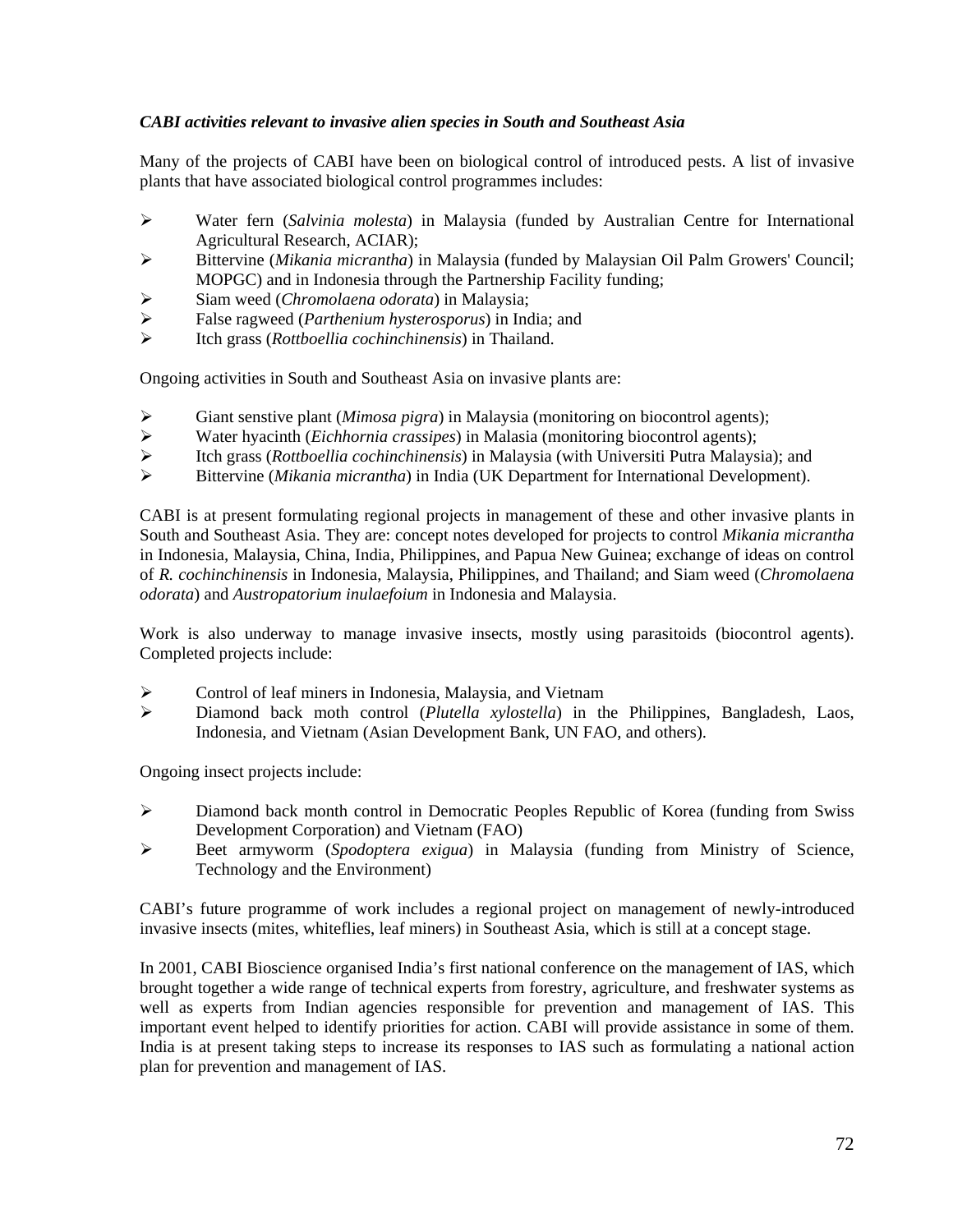Southeast Asia has been plagued by severe infestations of whiteflies, as well the appearance of new alien species. A CABI Bioscience regional training course on whitefly identification and biology and ecology of whitefly pests of agricultural importance brought together participants from Southeast Asian countries to build in-country capacity on whitefly taxonomy.

## *CABI-GISP synergy*

CABI Bioscience is a partner of the Global Invasive Speceis Programme (GISP), and in a collaborative effort, CABI Bioscience produced the *Toolkit for Prevention and Management of Invasive Alien Species* (Wittenberg & Cock, 2001). CABI also carried out a review of the efficiency and efficacy of existing measures for prevention, early detection, eradication, and control of IAS and their impacts for the SBSTTA 6 meeting of the Convention on Biological Diversity (CBD) in 2002, and has worked with other partners to develop GISP's second phase of work.

## *CABI's wider contribution to invasive alien species issues*

CABI contributes to the resolution of IAS problems and pest management in general in three ways:

- ! Provision and management of information related to IAS (research, surveys of IAS and their impacts, needs assessments, risk analysis, databases, compendia, journals, internet knowledge community such as ICMFocus.com);
- ! Capacity building (taxonomic services, training, formulation of management tactics, supporting policy and institutional frameworks, supporting national and regional programmes and actions;
- ! Specific services such as third-country quarantine for biological control agents of IAS (UK-Bioscience Centre, CABI-Southeast Asian Regional Centre in collaboration with Malaysian post entry quarantine facilities).

CABI is carrying out research and development on a number of fronts in environmentally friendly agricultural production, including integrated pest management, rational pesticide use, and biopesticides. It supports the larger cause of biodiversity conservation through award winning research into cryopreservation protocols for micro-organisms, conservation of endangered insects in the United Kingdom, and investigating impacts of climate change on ecosystems.

## *Reference*

Wittenberg, R. & M.J.W. Cock (eds). 2001. Invasive alien species: a toolkit of best prevention and management practices. CAB International, Wallingford, Oxon, UK.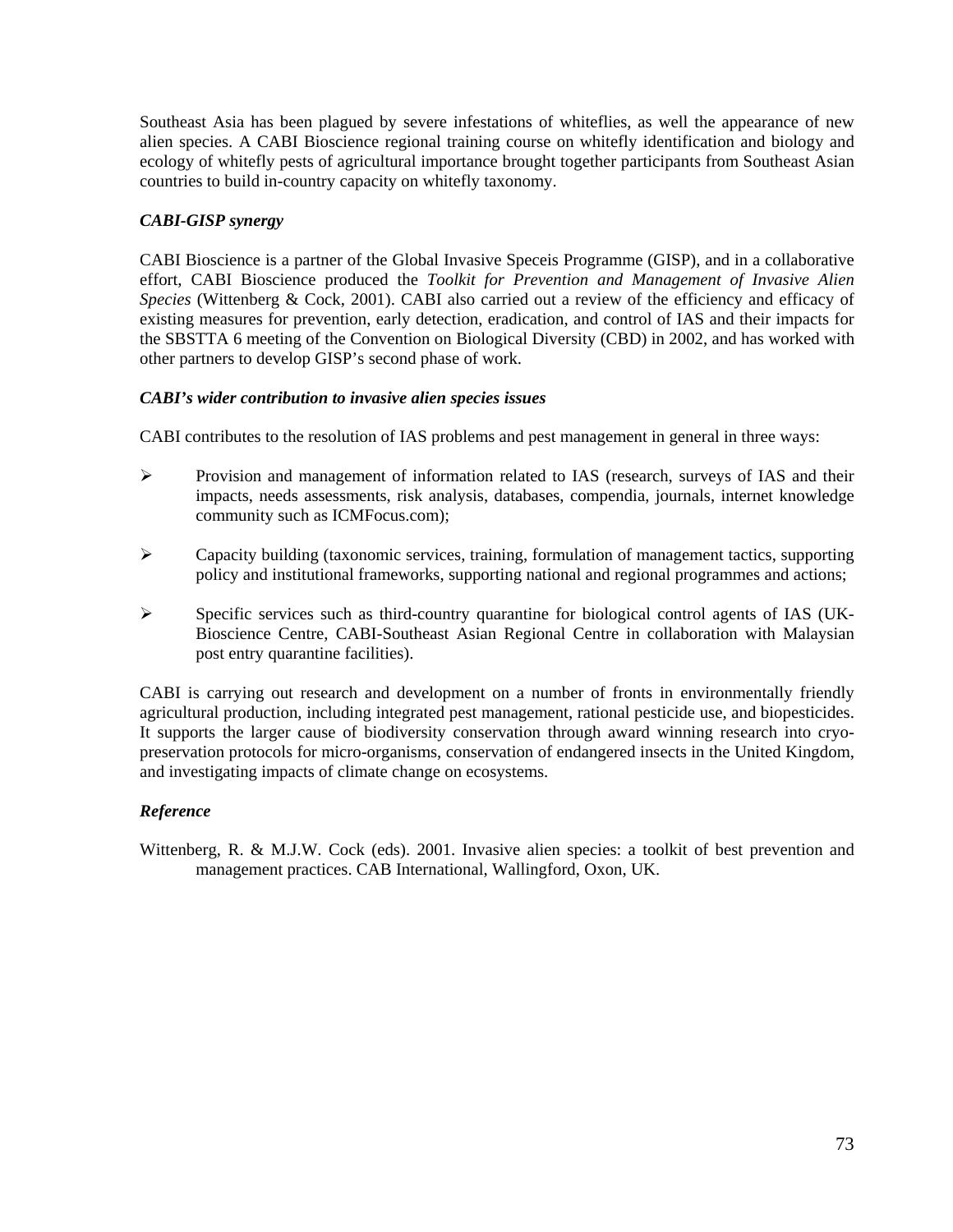# *2.3 Summary of working group discussions*

The second day of the workshop commenced with an introduction by the chair of the session to the composition and functions of working groups on regional cooperation. Participants were then divided into two groups according to island (insular) or continental South and Southeast Asia setting, each addressing the same set of questions developed by the workshop Steering Committee (listed below). Each working group had a chairperson for the session (selected by the members), a rapporteur, a notetaker, and supporting technical experts. The set of questions discussed in the first morning session were:

- *What do we want the region to achieve collectively?*
- *What are the challenges to achieving regional cooperation?*
- *What are the necessary elements for a strategy to facilitate regional cooperation?*

In the afternoon session, participants addressed the following questions:

- *How can we promote collaboration/cooperation within existing frameworks?*
- *What are the existing resources that can be utilized to achieve regional cooperation?*
- *What additional resources are needed?*
- *Who needs to be involved, when, and where?*

The account provided below is a synthesis of the discussions from both working groups (see Appendix 3.4 for working group membership), listed by questions and the responses. Significant differences of opinions on the topics under discussion between the two working groups are indicated.

## *Morning session*

## **A. What do we want the region to achieve collectively?**

The common goal of collective action by the region was to better prevent and manage IAS. There was consensus that IAS are a problem: the scale of the problem varies between countries, but even relatively unaffected countries recognised the potential threats posed by IAS, especially to countries dependent on agricultural crops and/or livestock, whether native or alien. All countries participating in the workshop appeared to face the same set of problems in combating IAS, albeit at different levels. Participants identified several key areas which would benefit from greater regional cooperation leading towards achieving the regional goals. Working group 1 voiced significant concern about the introduction of alien biological control agents and the safety of these control methods, as well as the methods used for monitoring of them. Members of working group 2 engaged in considerable discussion on whether or not to keep the South and Southeast regions together to formulate a single regional forum, strategy, and its attendant mechanisms. Agreement was not reached on this matter, and it was decided that this decision should be left to a later forum which could devote greater attention to this topic.

Seven key regional objectives were identified:

## ⇒ *Set up a regional forum for the development of a regional strategy that emphasizes prevention and management of IAS*

Regional action needs a dual focus: a) limit the entry of IAS to the region and b) for IAS already present, limit their spread and share information on how to deal with the problem. See objectives below for related proposed actions that have relevance to the above.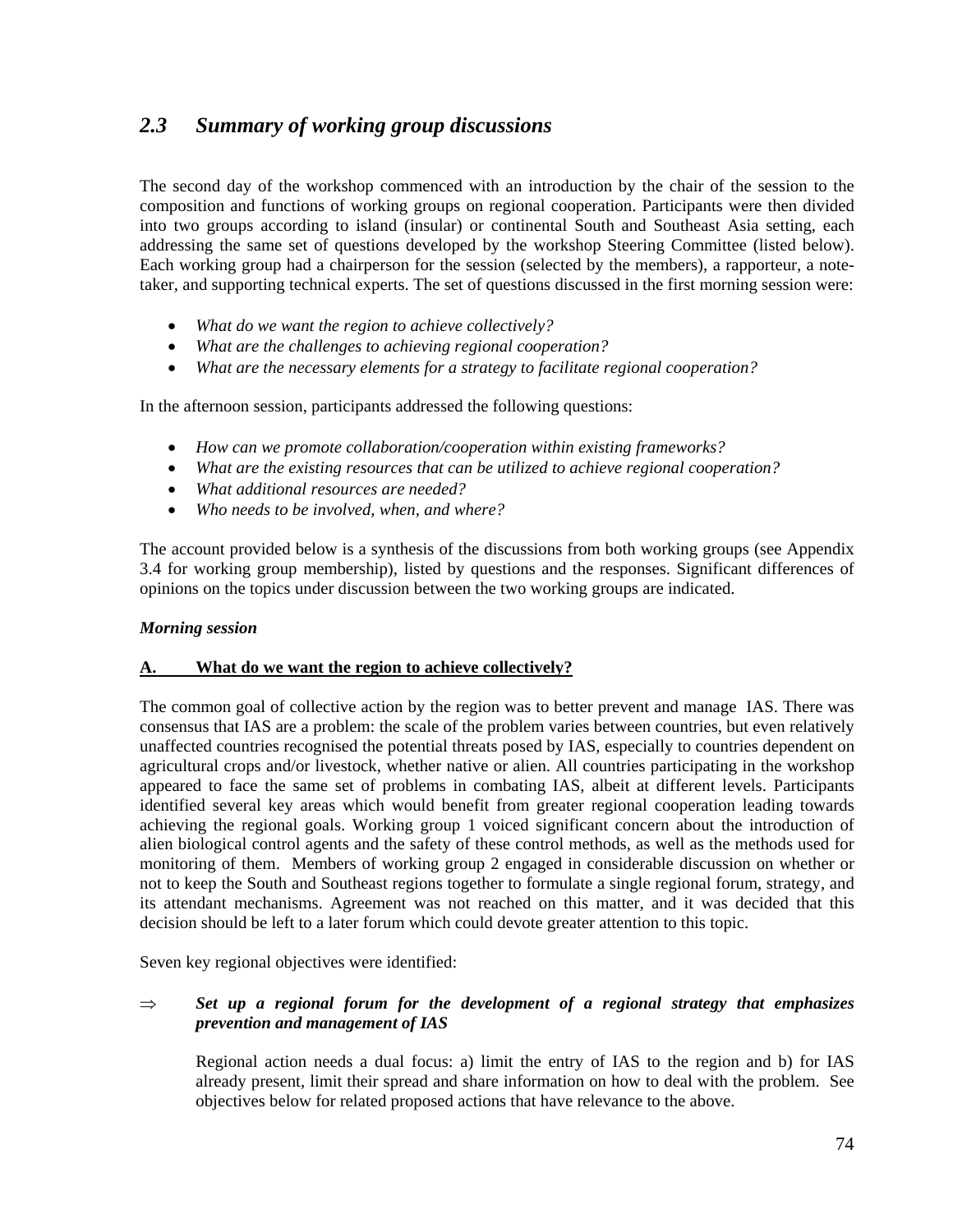## ⇒ *Greater integration of national and regional approaches*

- $\triangleright$  The region needs to formulate national, sub-regional and regional strategies and action plans that are co-ordinated and mutually supportive of one another, as well as to recognise the different values and perspectives of each country. Biological invasions are very complex issues where some invaders may be viewed as beneficial by some stakeholders. Such conflicting views need to be resolved as much as possible through consultation to ensure greater cooperation within and between countries.
- $\triangleright$  National strategies and action plans should take into account the insidious and pervasive threat posed by IAS, and the importance of biogeographical rather than political boundaries in the spread of IAS.

## ⇒ *Agreement on common terminology and lists of major IAS, and an understanding of IAS issues to provide a common basis for discussion and actions*

- $\triangleright$  The region needs to clarify and agree on common definitions of terms (specifically terms such as agricultural pests). There was agreement that terms should (as appropriate) cover both economic and environmental aspects. A glossary of key terms could be developed cooperatively. See also answers to question two below.
- $\triangleright$  Adopt a system of classification of alien biocontrol agents.

## ⇒ *Harmonisation of legal instruments at national, sub-regional and regional levels*

- $\triangleright$  National legal frameworks should undergo sectoral review for harmonisation and for filling gaps to cover the full range of IAS as pests with environmental impacts, such as threatening native biodiversity, and not only as agricultural, medical or veterinary pests.
- $\triangleright$  Take steps to harmonise national frameworks with regional concerns, such as through development of a master list (a "negative"/"black" list) of IAS at the regional or sub-regional level for national guidance (see also below objective on capacity building).
- $\triangleright$  Harmonisation of plant quarantine protocols within the region.

## ⇒ *Effective sharing of information at national and regional levels*

- $\triangleright$  National clearing house mechanisms (CHMs) can play a key role in bringing together organisations that have different types of data collection systems and different kinds of data. They can also acquire more information on IAS with environmental impacts which are urgently needed for use at a regional level.
- $\triangleright$  A regional IAS information exchange mechanism to enable national information to be shared regionally and promote development of appropriate approaches for common problems. More efficient use could be made of neighbouring country's databases and regional/international technical expertise. Most countries suffer from IAS due to lack of information, but in some cases, it may not be the best use of resources and time to concentrate on primary research or build new national databases.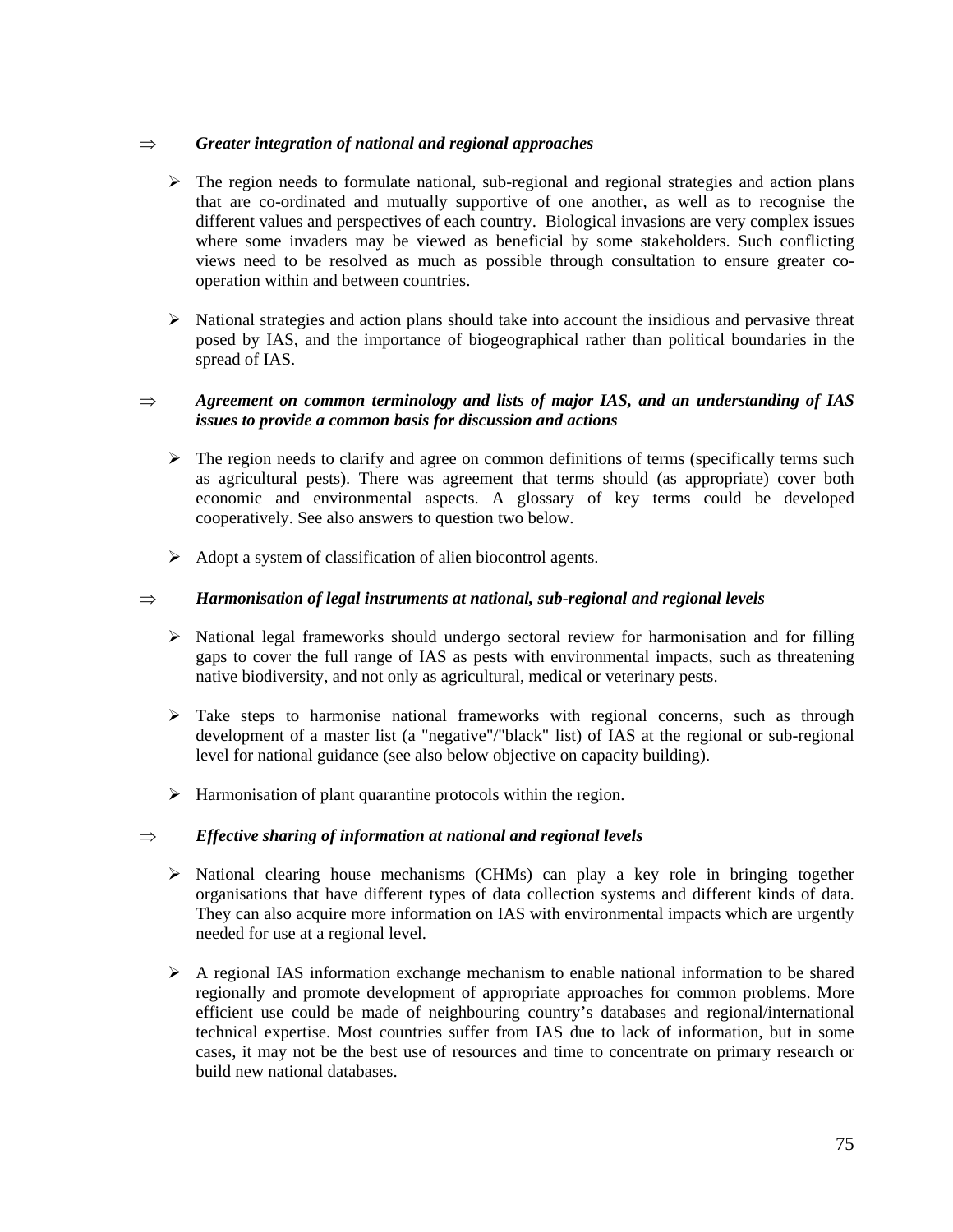- $\triangleright$  An operational regional database that addresses environmental, agricultural and social aspects of IAS to be perhaps maintained by a global programme such as GISP.
- ! Strengthen or establish Asia wide networks that provide technical support from IAS management specialists and authorities in public health, quarantine, and other agencies; maximize the lessons learned and exchange experiences from national to regional levels and *vice versa.*

## ⇒ *Capacity building and greater use of available expertise*

Asian countries are at very different stages of development and some will require more resources and capacity building than others:

- $\triangleright$  The taxonomic impediment is a serious issue that needs to be addressed on a priority basis. Regional networks of taxonomic specialists, such as ASEANET (as part of Bionet International), and programmes of Convention on Biological Diversity enhancing taxonomic capability could be enlisted in this issue.
- $\triangleright$  Awareness raising is critical to combat successfully the problem of IAS. The profile of IAS needs to be raised across stakeholders spanning different societies and across the region. Special attention should be paid to local communities that depend on subsistence agriculture.
- $\triangleright$  Enhanced ability to implement risk analysis procedures, early warning tools, and guidelines for the prevention and management of IAS.

Absence of clearing house mechanisms, technical specialists, weak or absent relevant data, and development of legislative frameworks, are addressed in actions set out under previous objectives.

## ⇒ *Greater cooperation, especially for problems with a trans-boundary/regional dimension*

- $\triangleright$  Strengthen and establish structures and mechanisms for regional cooperation (see also regional objective below).
- $\triangleright$  At present there are virtually no opportunities for trans-boundary assessment and management of IAS. Three major areas were identified as suitable for regional/trans-boundary cooperation.
	- Measuring impacts several countries noted that particularly for species with serious environmental impacts, there is often no available assessment/information on the possible (future) impacts. Assessment of the economic costs of at least major IAS should be undertaken on a region wide basis;
	- Engaging regional support for research to search for solutions and to obtain greater understanding of the vulnerability of ecosystems to invasions (why and how questions);
	- Implementing IAS management programmes.

The appointment of national IAS Focal Points could facilitate ongoing regional cooperation after this workshop (see elements of a regional strategy section on Regional Statement and recommendations and in afternoon deliberations given below).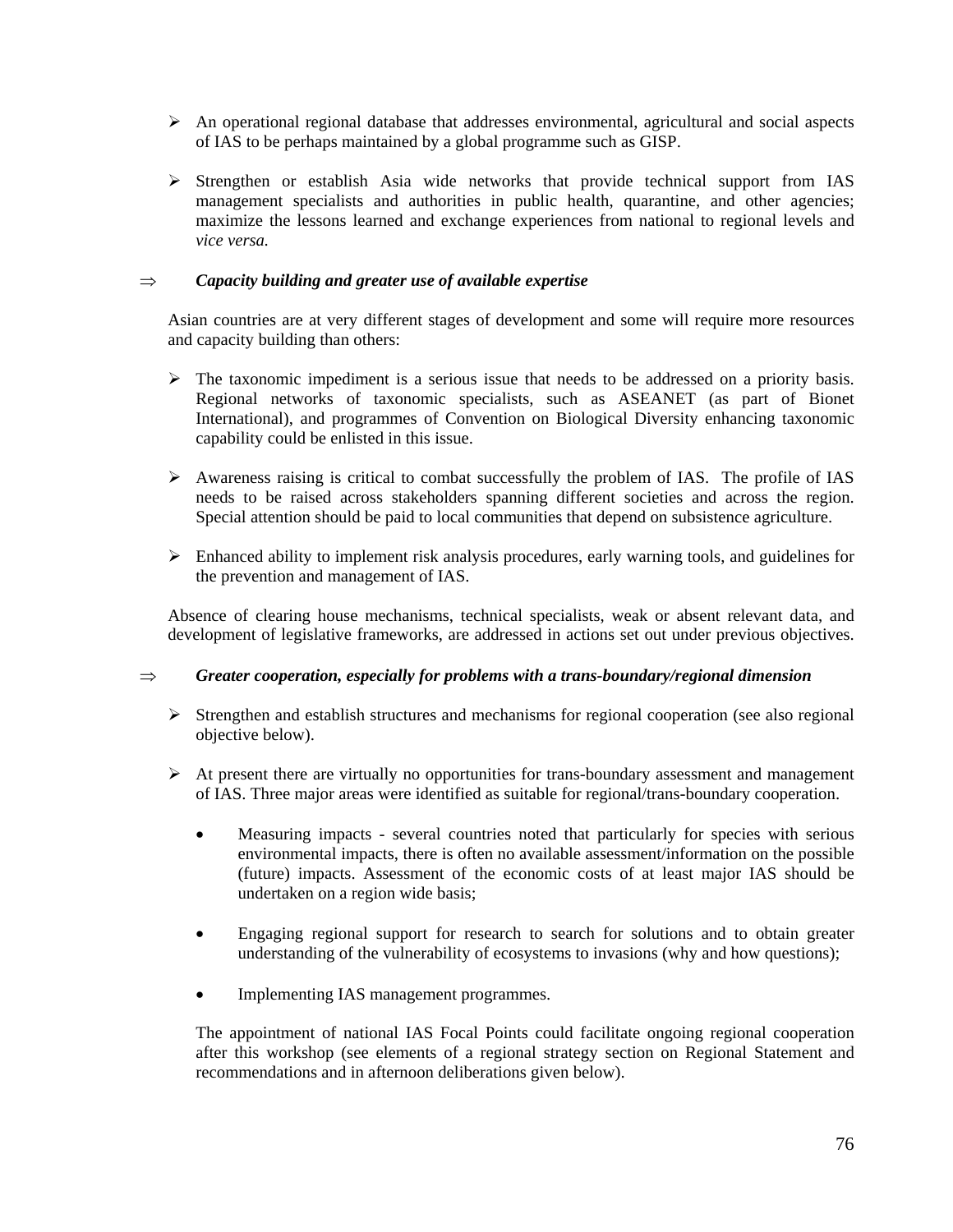## ⇒ *Cooperation to reduce movements of IAS between countries of the region*

This is linked to the above objective, but was considered separately as it merited special mention:

- ! Need for a common "protocol" or agreed approach to reduce trans-boundary movements of IAS. This should engage the key exporting partners. Such cooperation is particularly important for countries, such as the Maldives, which has growing sectors of tourism, shipping and fishing – all very important pathways of migration for IAS. Island states and states with islands need to address cooperatively the problem of controlling the interisland movements and marine pathways of IAS.
- ! Common tools (e.g. harmonised plant quarantine procedures) are essential to reduce the spread of IAS among countries and between regions of the same country.
- > Asian countries that are currently less affected by IAS problems need to support such approaches as part of a larger regional responsibility.

## **B. What are the challenges to achieving regional cooperation?**

The challenges identified by the participants can be grouped into three major categories and are generally the same issues for which potential solutions have been suggested from national to regional levels in Question 1 above.

## ⇒ *Lack of human resources and legal capacity, including:*

- $\triangleright$  Weak infrastructure and inadequate staff for adequate regional information exchange.
- ! Lack of expertise (especially in taxonomy) in technical aspects of IAS.
- ! Lack of data on the status, trends, and impact assessments of IAS, as well as the pathways of unintentional IAS introductions.
- $\triangleright$  Absence of national clearing house mechanisms.
- $\triangleright$  Inadequate laws and regulations and poor implementation of existing legal instruments and systems.
- ! Numerous gaps and inconsistencies *between sectors* (e.g. inconsistent approaches between trade-related and quarantine instruments) and *between national and sub-national laws and policies.* The latter is particularly problematic for States with islands, or peninsular territory, or with federal/decentralised governance systems.

## ⇒ *Lack of financial resources to address problems adequately*

## ⇒ *Challenge of maintaining longer-term interest on the topic*

The following political, institutional, economic, social and cultural factors influence the willingness of governments and others to address the IAS problems over the long run: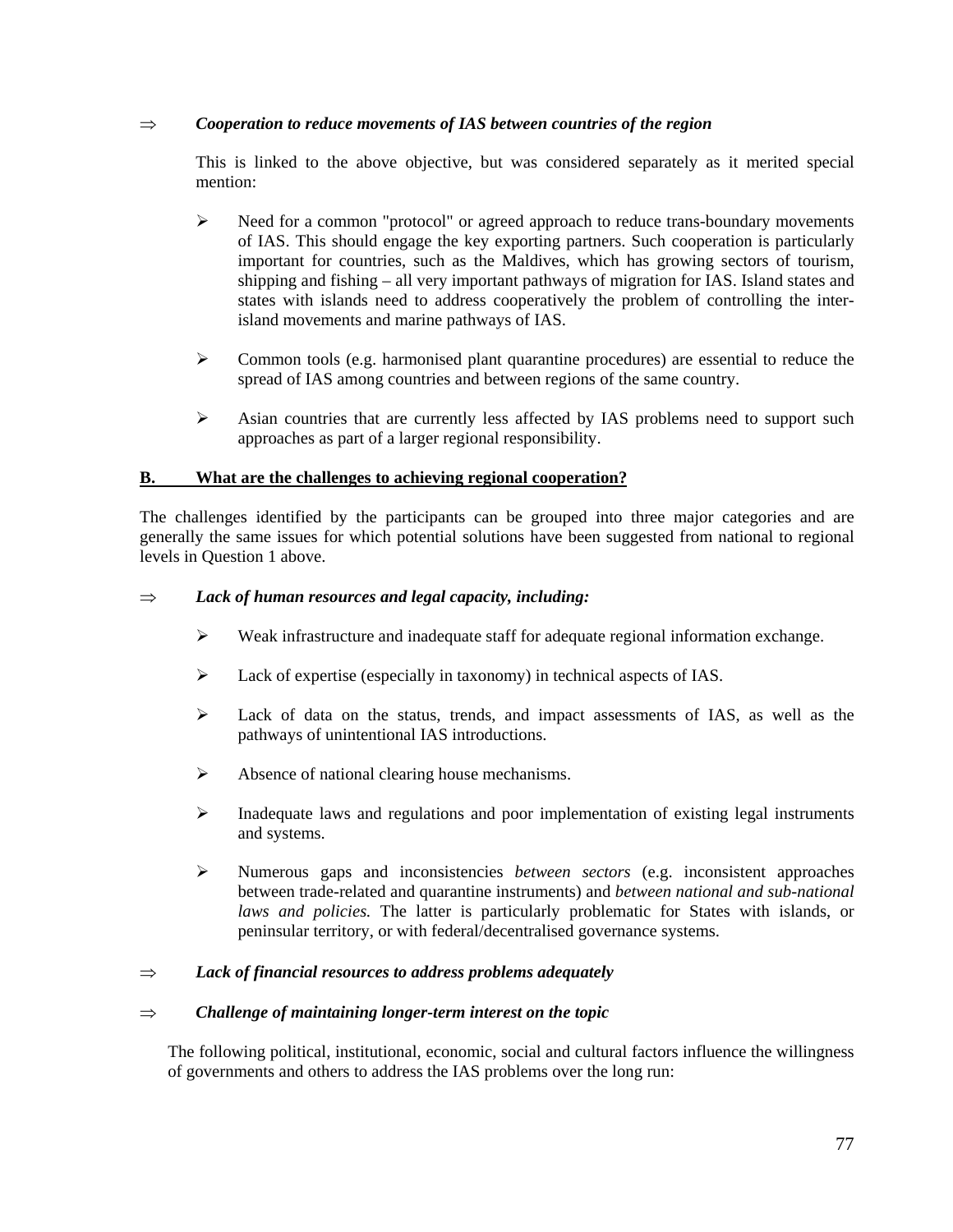- $\triangleright$  Lack of awareness and information among the general public and policy makers, especially on the environmental and economic impacts of IAS.
- $\triangleright$  Lack of common definition and understanding of key terms that raises difficulties inter agency co-ordination and co-operation.
- $\triangleright$  Areas of difficulty of common definition include:
	- alien/native; there is a lack of baseline data about what is native, especially in the marine environment.
	- invasive ("harm" is often unquantified and subject to a range of interpretations).
	- use of "pest" terminology at the national level often takes little account of biodiversity, or fails to reflect the CBD's broader coverage of impacts on wild species, ecosystems, and genetic diversity.
- $\triangleright$  Lack of leadership and coordination between sectoral institutions. This challenge is often exacerbated by the territoriality of institutions that formulate and implement policy. It is both a problem within and between countries. It is particularly acute at the national level, but also important at the regional level. Key stakeholder groups need to be brought together to support and share the priorities of taking steps against IAS. Such groups should include industry and producer/importer/trade groups that depend on a particular crop, and often those who bring in IAS for economic benefit while others pay the price.
- $\triangleright$  Lack of commitment of policy makers. Nowhere are IAS adequately covered by national policies and too few governments have given them a high priority. There is poor connectivity between policy and implementation. This is partly due to lack of awareness. If the true costs of IAS in a given country were better known, this would greatly increase the level of priority accorded to it. More economic data is needed to generate this engagement and increase the high-level commitment as policy makers are generally unaccustomed to science-based policymaking.
- $\triangleright$  Different countries give the same issue different levels of priority. The importance of regional responsibility and collective action has to be reiterated frequently.

Note: the consequence of free trade policies was raised and recognised as being important, but there was no time to develop the discussion on this topic.

## **C. What are the necessary elements for a strategy to facilitate regional cooperation?**

Seven core elements were identified.

## ⇒ *Coordination enhancement: effective coordination at regional, sub-regional and national levels*

 $\triangleright$  Provide greater co-ordination between national institutions to permit consensus building on approaches to address the problems of IAS.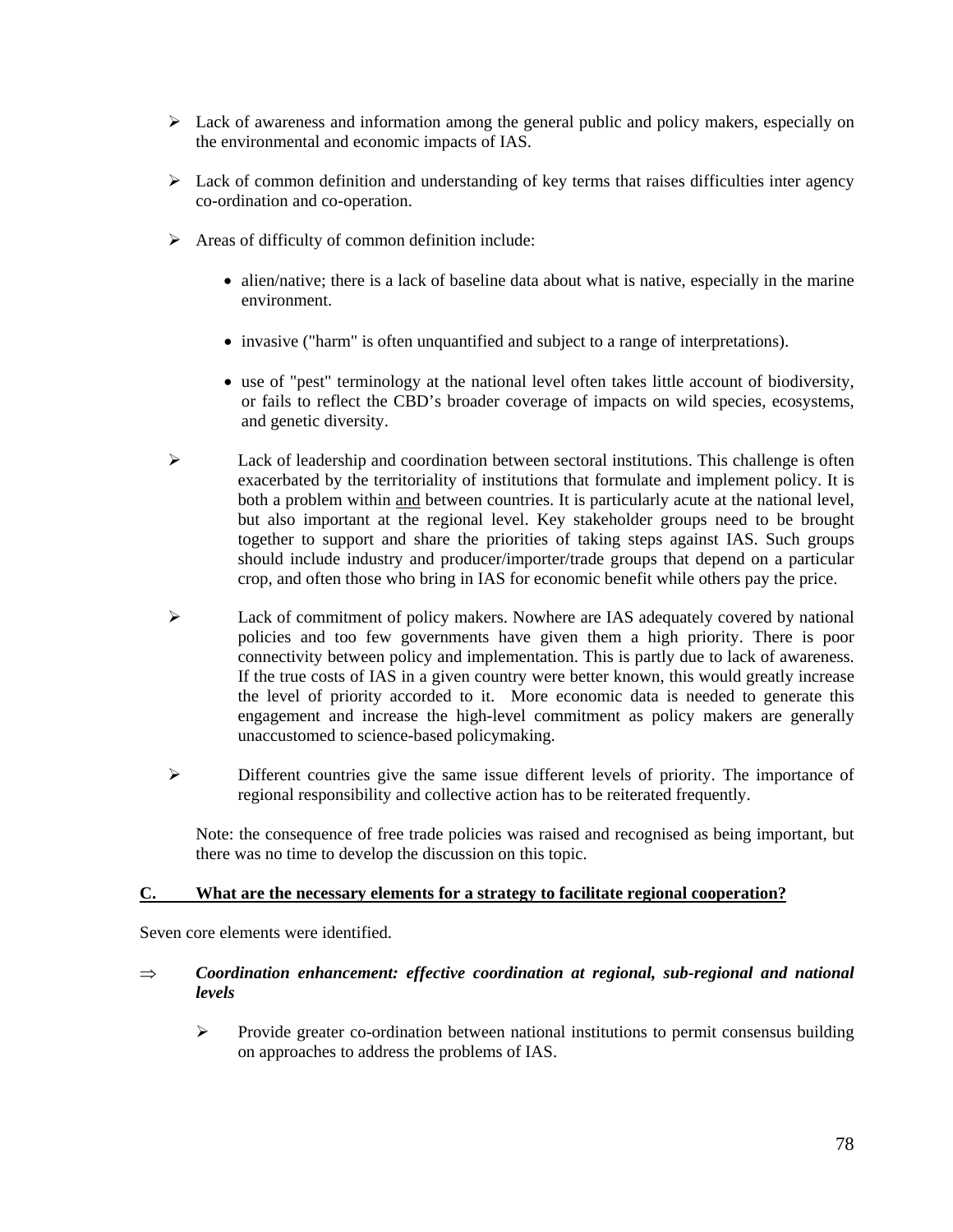- $\triangleright$  Establish or strengthen IAS focal points at the national, sub-regional and regional levels.
- ! Define the roles of existing national and regional institutions and make effective use of existing institutional resources. This may require revisions of the roles of some institutions to accommodate IAS issues.
- $\triangleright$  Prioritise programme actions and identify lead agencies/actors at both national and regional levels.
- Establish regional coordination mechanisms that will obtain greater support from international institutions in responses to IAS.

## ⇒ *Awareness education: increase of awareness and 'raising the profile' of IAS and its threat in the region*

Lack of awareness of IAS issues pervades through all sectors of society in Asia, except the small groups of technical specialists on IAS. Therefore, government, private sector, managers of natural resources, law enforcement officials, media, scientists, forestry, fisheries, agriculture, trade, tourism and environment sectors, NGOs, and local communities should all become the targets of awareness and education programmes. In this regard,

- ! National workshops, extension services, publicity campaigns, printed and electronic media should be used; marketing of problems and management of IAS are needed.
- $\triangleright$  Some countries in the region have had impressive gains in increasing computer literacy especially among its youth. Use of information technology and rIASing the levels of literacy should be made to maximize the awareness in any campaigns.
- $\triangleright$  The formal education sector (school curricula) and its tertiary counterparts are key partners in the production of future policy and decision makers. They should be encouraged to give greater importance to the topic of IAS at schools.

## ⇒ *Support: formulation and implementation of a regional strategy on IAS*

- $\triangleright$  Obtain financial and technical support: funding sources including from the private sector and industries more likely to introduce IAS; support from international institutions including technical cooperation and extension work of government organisations.
- ! Establish regional experts groups to develop common definitions of IAS and address other technical aspects.
- $\triangleright$  Facilitate the development of tools for management of IAS, including common quarantine protocols applicable at national and regional levels.
- $\triangleright$  Facilitate the development of appropriate policies and legislation.
- $\triangleright$  Develop regional regulatory framework and harmonisation of legal instruments. In the context of definitions, there is a need to clarify "species" and address the issue of genetic variation at the infra-specific level. For example, a spider species in Japan has regional populations having different genetic characteristics. There is a risk of hybridisation if one population is introduced to other region with a different subspecies.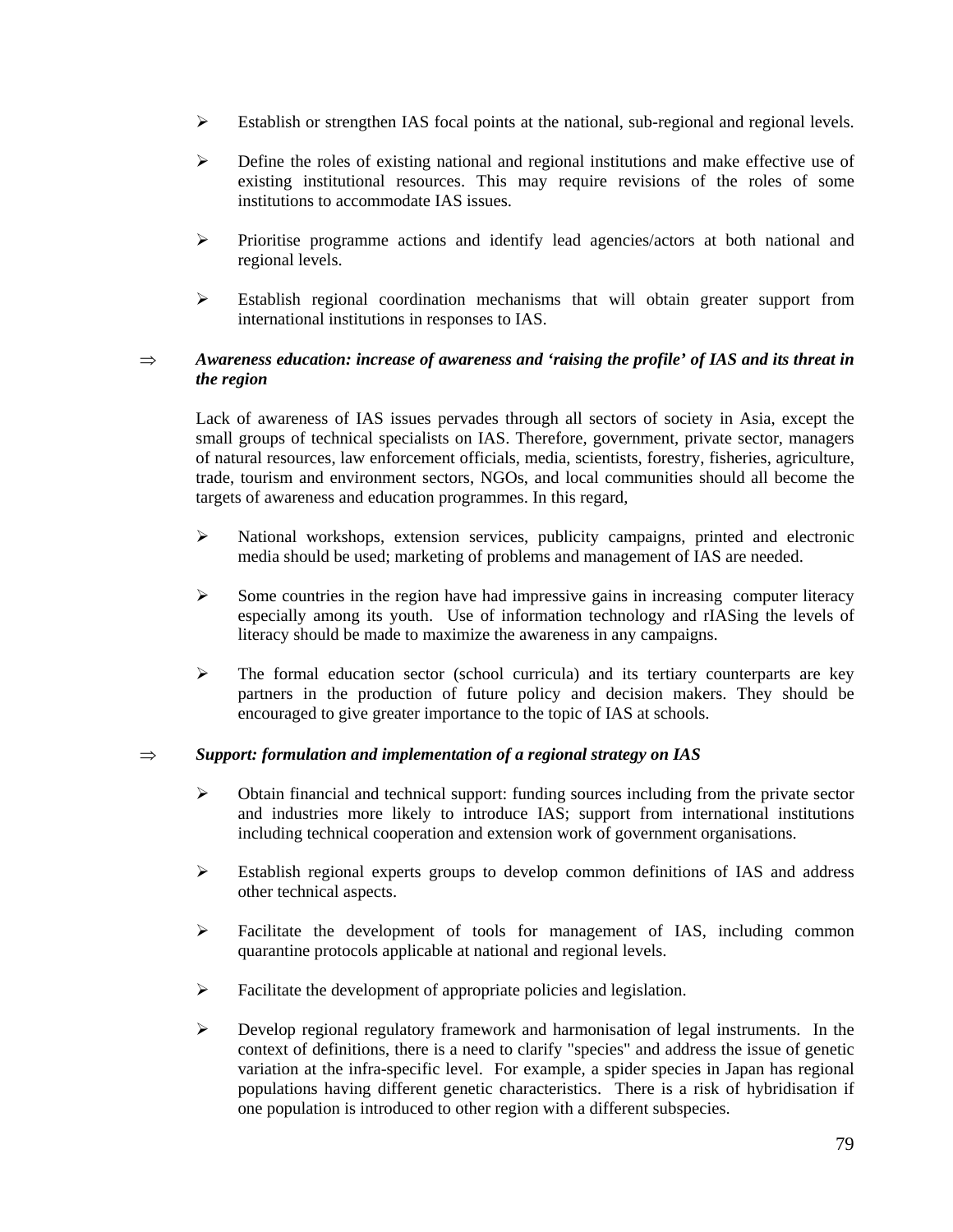## ⇒ *Information exchange through clearing house mechanisms: national and regional levels*

- ! Establish clearing house mechanisms at regional, sub-regional levels *as per* the model of the Convention on Biological Diversity alongside with the national focal points for greater effectiveness and speedier action.
- $\triangleright$  Establish networks for information exchange.
- $\triangleright$  Create regional database for pest risk analysis and assessment, as well as other national databases (see responses for Question A also).

## ⇒ *Research: providing a sound scientific basis for national and regional actions*

- $\triangleright$  Conduct a regional assessment of status, trends and major threats, ecosystem impacts, economic impacts, etc.
- $\triangleright$  Apply latest research knowledge to understand the susceptibility of Asian ecosystems to invasions of IAS.

## ⇒ *Building and strengthening the capacity for action*

- $\triangleright$  Develop human resources;
- $\triangleright$  Fulfill training needs at national and regional scales.
- $\triangleright$  Enhance intellectual capacity through education systems.
- $\triangleright$  Enable community participation.

## ⇒ *Political commitment: appropriate policies, budgets, legislation and enforcement and longer term focus on IAS*

 $\triangleright$  Organise national workshops on IAS that brings together many stakeholders, including those from the local community level, as a way of obtaining joint political commitment.

See also responses to Questions A and B above.

## *Afternoon session*

## **D. How can we promote collaboration/cooperation within existing frameworks?**

## *National level*

The organisations most commonly involved in the development of national strategies and action plans at the national level are include CBD focal points; Ministries of Environment, Agriculture, Forestry, Fisheries, Education, Trade, Tourism, and others; ministries/departments involved with customs, border control, and quarantine; and universities, research institutes, NGOs, and professional organisations.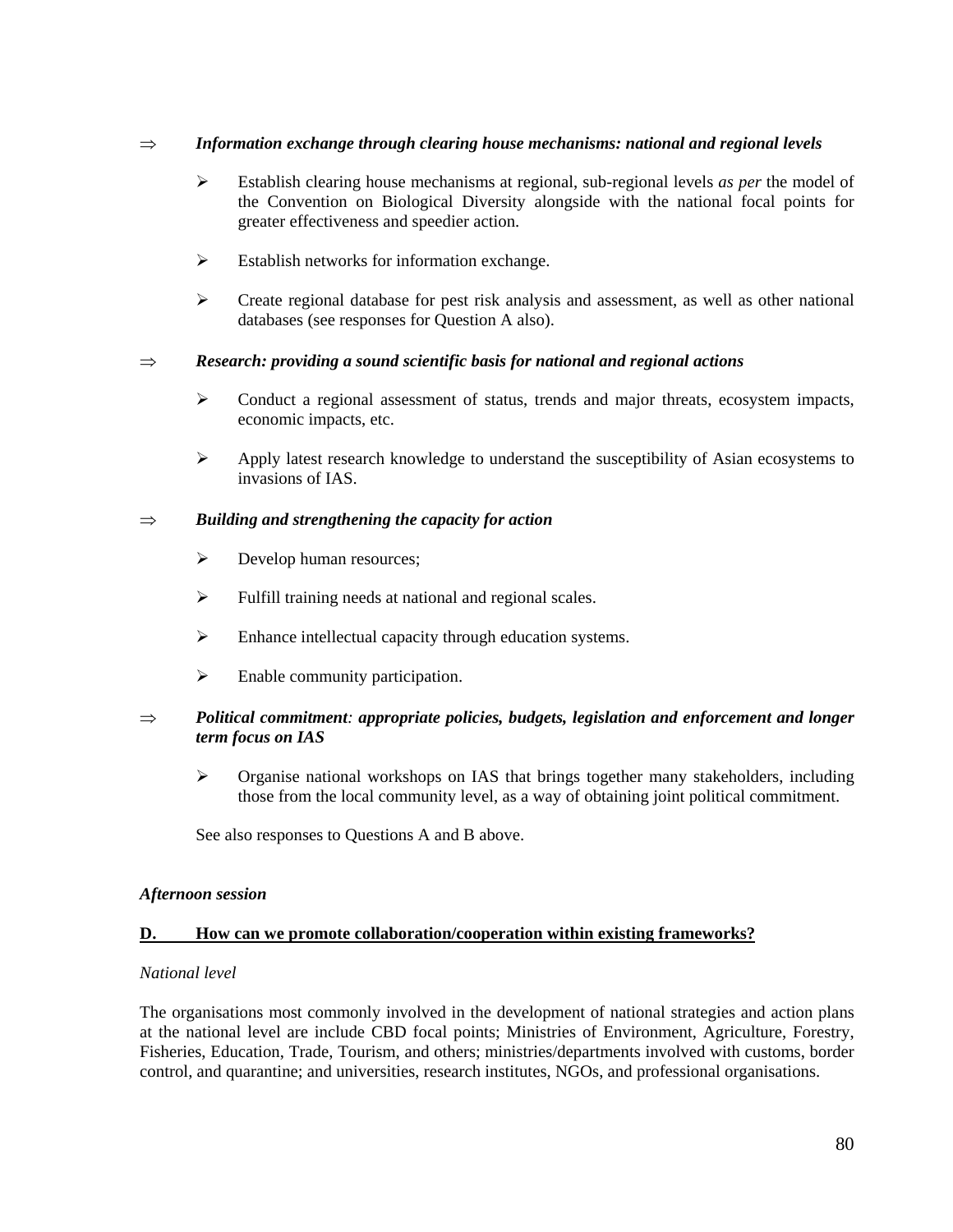## ⇒ *Each country should hold national workshop or symposia to design the most appropriate mechanism for national needs and circumstances*

There was agreement on the need to avoid a prescriptive approach in the development of national frameworks. Some countries had experience in using national committees chaired by CBD focal points, while others had worked under the subject of environment facilitated by regional organisations. National mechanisms should be broad-based and inter-departmental to include all concerned regulatory bodies.

## ⇒ *Establishment of a national technical and policy expert group to support the work of national coordinating committees and provide independent expertise*

## *Regional level*

## ⇒ *Sub-regional approach to be adopted in developing further cooperation/ collaborative work*

## ⇒ *Inter-regional and sub-regional cooperation was also emphasised*

Working group 1 discussed in detail whether IAS cooperation should be developed primarily at the regional level or at the sub-regional level (South/Southeast Asia). There was broad support for a subregional approach, for several reasons:

- ! *Practicality*: environment/biodiversity institutions for the two sub-regions, South and Southeast Asia, are already in place - but there may be a need to create an equivalent of ASEAN's ARCBC for the SAARC subregion.
- ! *Biogeography*: the sub-region has evolved itself through geologic time into sharing a similar flora and fauna.
- ! *Trade relationships*: the sub-regions have rather different trade partnerships and transport pathways. ASEAN is closer to the South Pacific. In addition, there are much greater trade volumes within ASEAN+ China, Japan and Korea than between South Asia and ASEAN countries. South Asia has closer links to Central Asia and possibly to parts of Africa, including the South Asian Developing Country bloc.

In contrast, Working Group 2 considered a list of major organisations ranging from national, subregional to regional which can be meaningfully involved in supporting IAS issues within their existing programmes of work (see Appendix 3.1).

## **E. What existing resources can be utilized to achieve regional cooperation?**

Participants identified a series of institutions, programmes, and mechanisms that can contribute to regional cooperation. As some IAS issues are pandemic, they noted that it is important to engage other potentially-affected regions in information sharing. A list of relevant organizations can be found in Appendix 1. The following points were made:

 $\triangleright$  At the national level each country can provide its own human resources, its already available information, its experiences of managing the IAS, and in addition, its NGO network and resources, etc.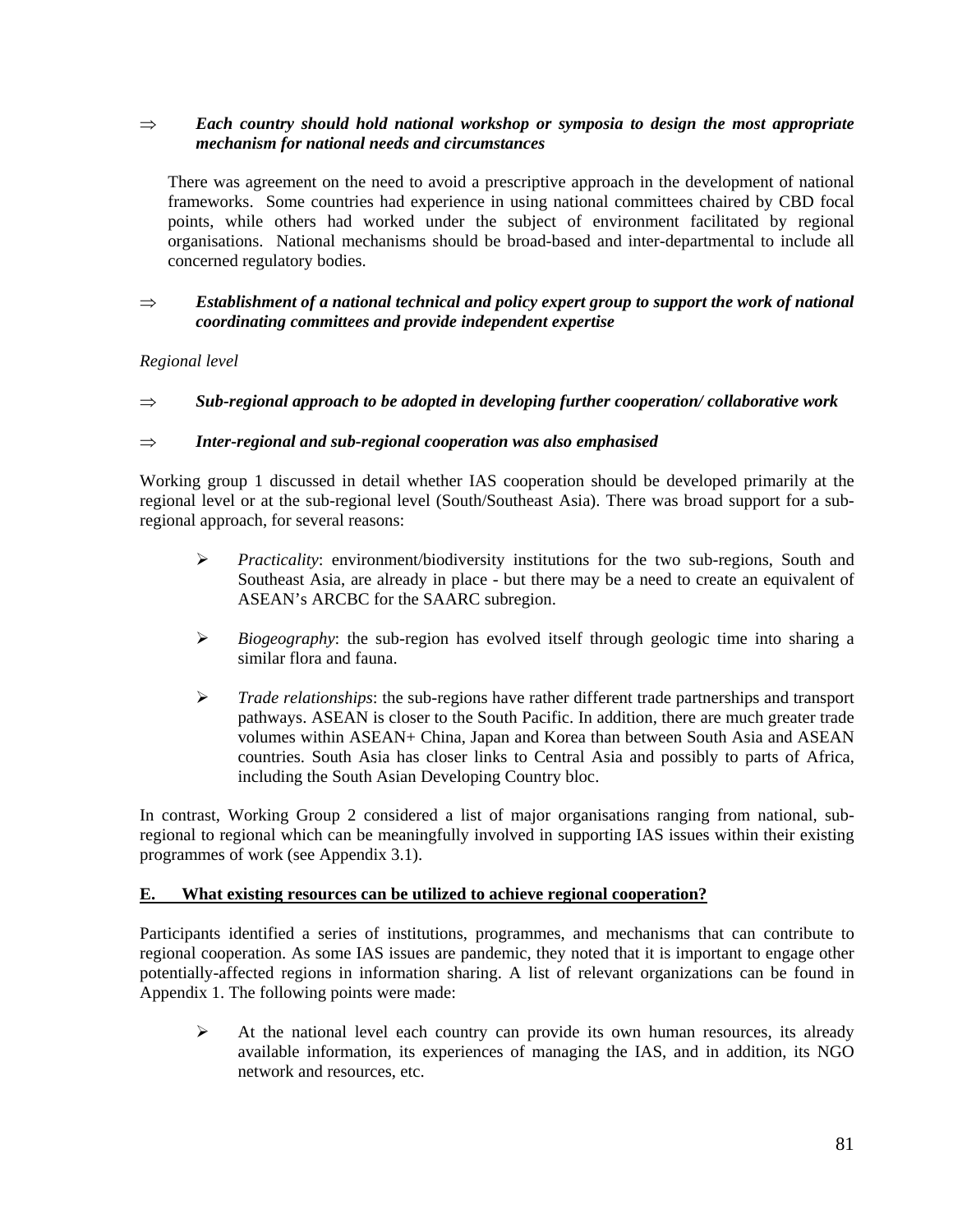- $\triangleright$  Regional and sub-regional organisations can provide technical support, access to data bases, and political support for the formulation of policy, including legal and institutional arrangements.
- $\triangleright$  Multi-lateral and bi-lateral funding organisations active in the region can support regional and sub-regional cooperation.
- $\triangleright$  Donors need to be kept informed of the conclusions of meetings such as this and of the importance of IAS at national level.
- $\triangleright$  Mechanisms for region-to-region links need to be explored.
- ! Global organisations and conventions can contribute to regional activities and provide links to other regions and activities at the global level, including through thematic work programmes.
- ! Multi-lateral environmental treaties can help by bringing about consistency and harmonisation of approaches to address IAS.
- $\triangleright$  Consideration should be given to incorporating IAS elements into:
	- Existing conventions (decisions, recommendations, and programmes of work at national, regional levels, etc.).
	- International mechanisms and processes (e.g. standard-setting).
	- International certification schemes (e.g. possible incorporation of IAS elements into forest certification schemes, links to International Tropical Timber Organisation).
- $\triangleright$  Non-institutional resources such as those listed below can be utilized:
	- Compile resource directory of IAS experts, available guidance, manuals and training programmes of IAS in the region.
	- Identify and make better use of existing regional expert groups that deal with specific aspects of IAS. Better known groups seem to be limited to plant health (within APPPC) and animal health (linked to OIE).
	- Actively engage existing industry/trade/producer groups that are commercially involved in IAS (agricultural commodities, ornamental fish, tourism, transport etc) and make sure that they may be able to contribute their practical expertise and financial resources.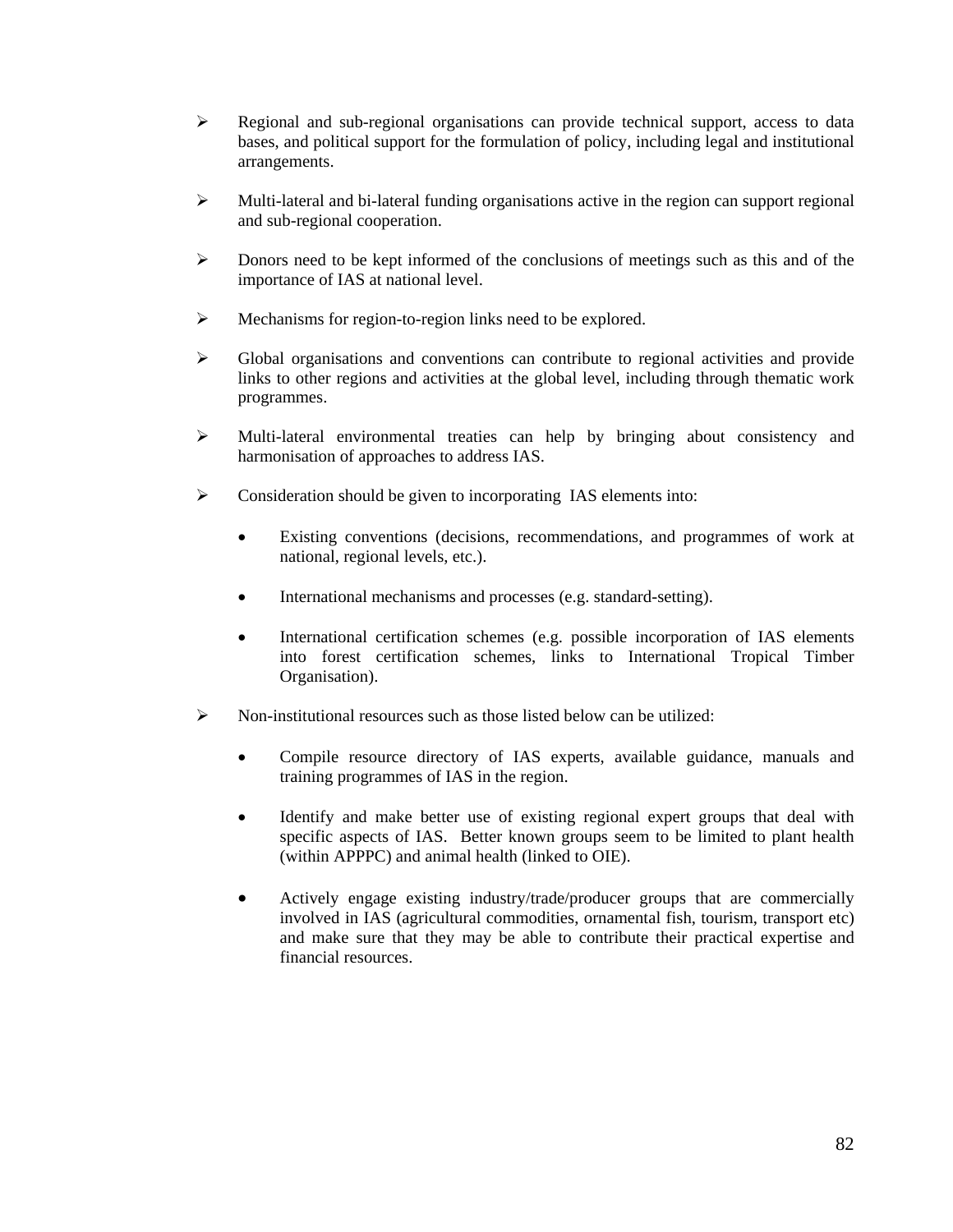## **F. What additional resources are needed?**

Four key needs were identified:

- ! Human resource development (HRD), especially in taxonomy.
- $\triangleright$  HRD in information technology.
- $\triangleright$  Specific IAS-related programmes to be developed within existing regional institutions (specifically ASEAN and SAARC).
- $\triangleright$  As a priority, these should provide for regional and sub-regional assessments of IAS problems, their pathways of introduction and monitoring.
- $\triangleright$  A regional steering committee/mechanism to co-ordinate and integrate the elements of a regional strategy on IAS and all the participating countries.

The FAO was mentioned as a possible nodal agency for regional coordination (see below for more detail on this topic). The FAO fits the requirement of a regionally active and a United Nations Organization whose mandate (agriculture, forests and fisheries, but not all aspects of the environment) covers nearly 50% of IAS information at present.

## **G. Who needs to be involved, when and where?**

- $\triangleright$  Establish a Steering committee made up of all national government ministries (eight SAARC countries and 10 ASEAN countries). The steering committee could also be at the sub-regional level as suggested by working group 1 and make use of existing structure such as the ASEAN and SAARC. ASEAN has a high-level body called ASEAN Senior Officials on the Environment (ASOEN) that could be invited to address IAS issues as they affect the sub-region.
- $\triangleright$  Create a technical committee consisting of specialists/experts in IAS to inform the Steering Committee. Three types of composition of the technical committees were considered: government experts, specialists from international organisations (e.g. GISP, CABI, SCOPE, IUCN, etc.), and both.
- $\triangleright$  Engage public participation and community involvement in any IAS programmes. Local communities can play an important role in the identification of problems on the ground, especially environmental pests
- $\triangleright$  Create a regional node for IAS acitivities. Participants suggested that FAO, IUCN, or a regional GISP office fulfull this role.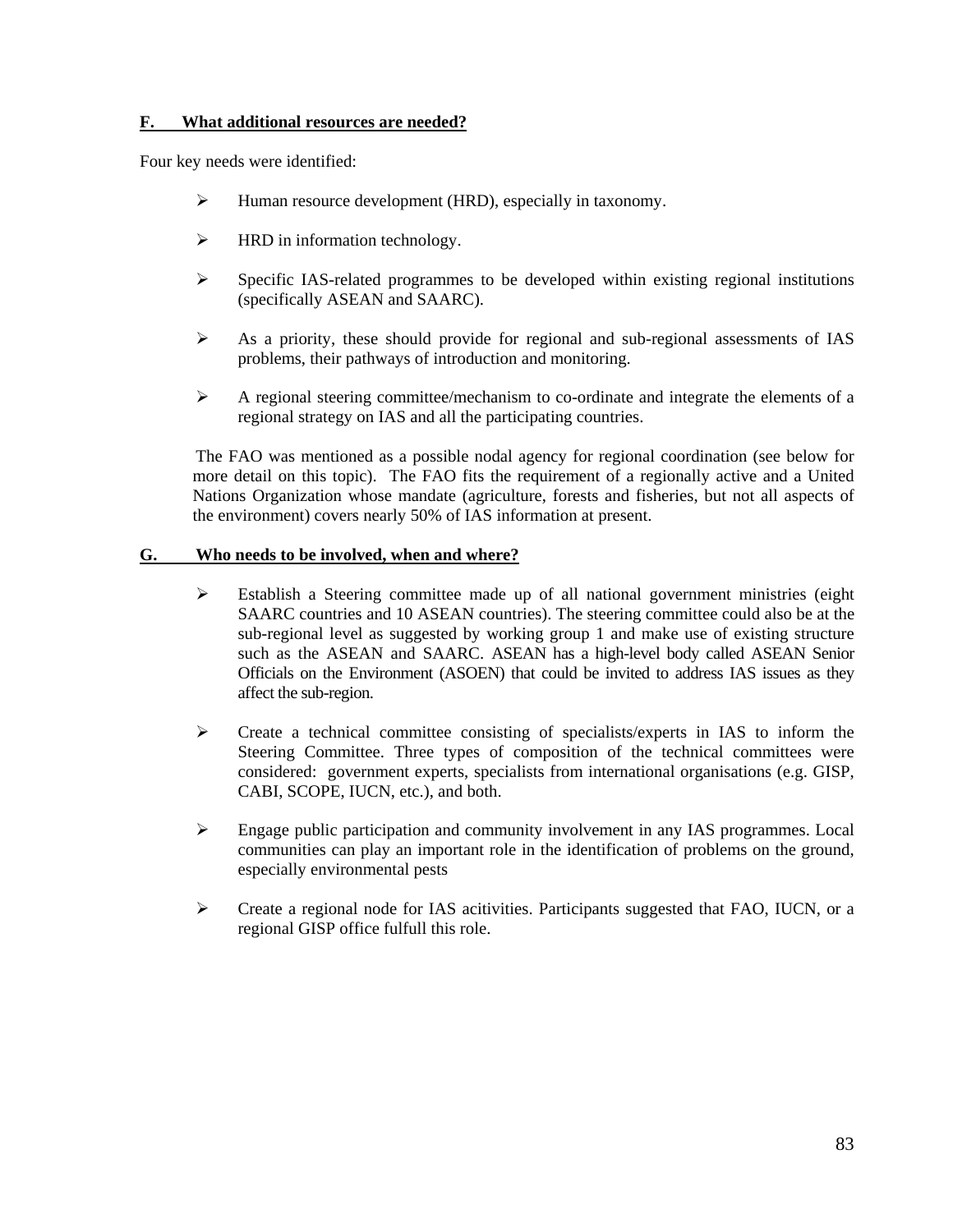# *3. Appendices*

| Organization                                        | Website                       | <b>Resources</b>                              |
|-----------------------------------------------------|-------------------------------|-----------------------------------------------|
| <b>ASEAN Regional Conservation</b>                  | http://www.arbc.org.ph        | Technical guidance, project development and   |
| <b>Biodiversity Centre (ARCBC)</b>                  |                               | implementation, policy guidance, inancial     |
|                                                     |                               | support for research and data management      |
| <b>Association of Southeast Asian</b>               | http://www.aseansec.org       | Assisting countries with IAS policy           |
| Nations (ASEAN) Secretariat                         |                               | development and implementation                |
| <b>ASEANET</b>                                      |                               | Regional loop for BioNET International,       |
|                                                     |                               | info. exchange, taxonomic capacity building   |
| Asia Development Bank (ADB)                         | http://www.adb.org            | Financing                                     |
| Asian Institute of Technology                       | http://www.ait.ac.th          | Technological assistance                      |
| (AIT)                                               |                               |                                               |
| Asia Pacific Plant Protection                       | http://www.eppo.org/WORLD     | Framework for policy development,             |
| Commission (APPPC)                                  | WIDE/PPROS/apppc.html         | networking, technical guidance                |
| AusAID                                              | http://www.ausaid.gov.au      | Financing, development of best practices for  |
|                                                     |                               | international assistance and IAS              |
| CAB International (CABI)                            | http://www.cabi.org           | Partner in GISP, information exchange,        |
|                                                     |                               | technical support for agricultural IAS issues |
|                                                     |                               | (e.g., biocontrol)                            |
| Centre for Research on                              | http://www.marine.csiro.au/C  | Technical support and research on marine      |
| <b>Introduced Marine Pests</b>                      | RIMP/                         | IAS                                           |
| (CRIMP)                                             |                               |                                               |
| Consultative Group on                               | http://www.cgiar.org          | Information sharing, technical assistance     |
| <b>International Agricultural</b>                   |                               |                                               |
| Research (CGIAR)<br>Convention on the International |                               | Legal framework                               |
| Trade of Engangered Species of                      | http://www.cites.org          |                                               |
| Wild Fauna and Flora (CITES)                        |                               |                                               |
| Conservation International (CI)                     | http://www.conservation.org   | Technical assistance, project development,    |
|                                                     |                               | funding                                       |
| Convention on Biological                            | http://www.biodiv.org         | Legal and policy framework for IAS of         |
| Diversity (CBD)                                     |                               | environmental concern, guiding principles for |
|                                                     |                               | prevention and management                     |
| European Union (EU)                                 | http://www.euruion.org        | Financing, development of best practices for  |
|                                                     |                               | international assistance and IAS              |
| Food and Agricultural                               | http://www.fao.org            | Technical support, training, and funding for  |
| Organization (FAO)                                  |                               | IAS problems in agriculture and marine        |
|                                                     |                               | sectors                                       |
| Global Environment Facility                         | http://www.gefweb.org         | Financing                                     |
| (GEF)                                               |                               |                                               |
| GloBallast Programme                                | http://www.globallast.imo.org | Technical support and training related to IAS |
|                                                     |                               | and ballast water as a pathway for invasion   |
| Global Invasive Species                             | http://www.gisp.org           | Coordination, strategy development,           |
| Programme (GISP)                                    |                               | technical information and training            |
| <b>International Epizootics</b>                     | http://www.oie.int            | Framework for policies and standard setting   |
| Organisation (IOE)                                  |                               | on IAS pathogens relevant to animal health,   |
|                                                     |                               | particularly livestock and poultry            |
| <b>International Maritime</b>                       | http://www.imo.or             | Ballast water management standards,           |
| Organization (IMO)                                  |                               | technical assistance, funding                 |
| <b>International Plant Protection</b>               | http://www.ippc.org           | International cooperation, standard setting   |
| Convention (IPPC)                                   |                               |                                               |

*Appendix 3.1. Relevant organizations*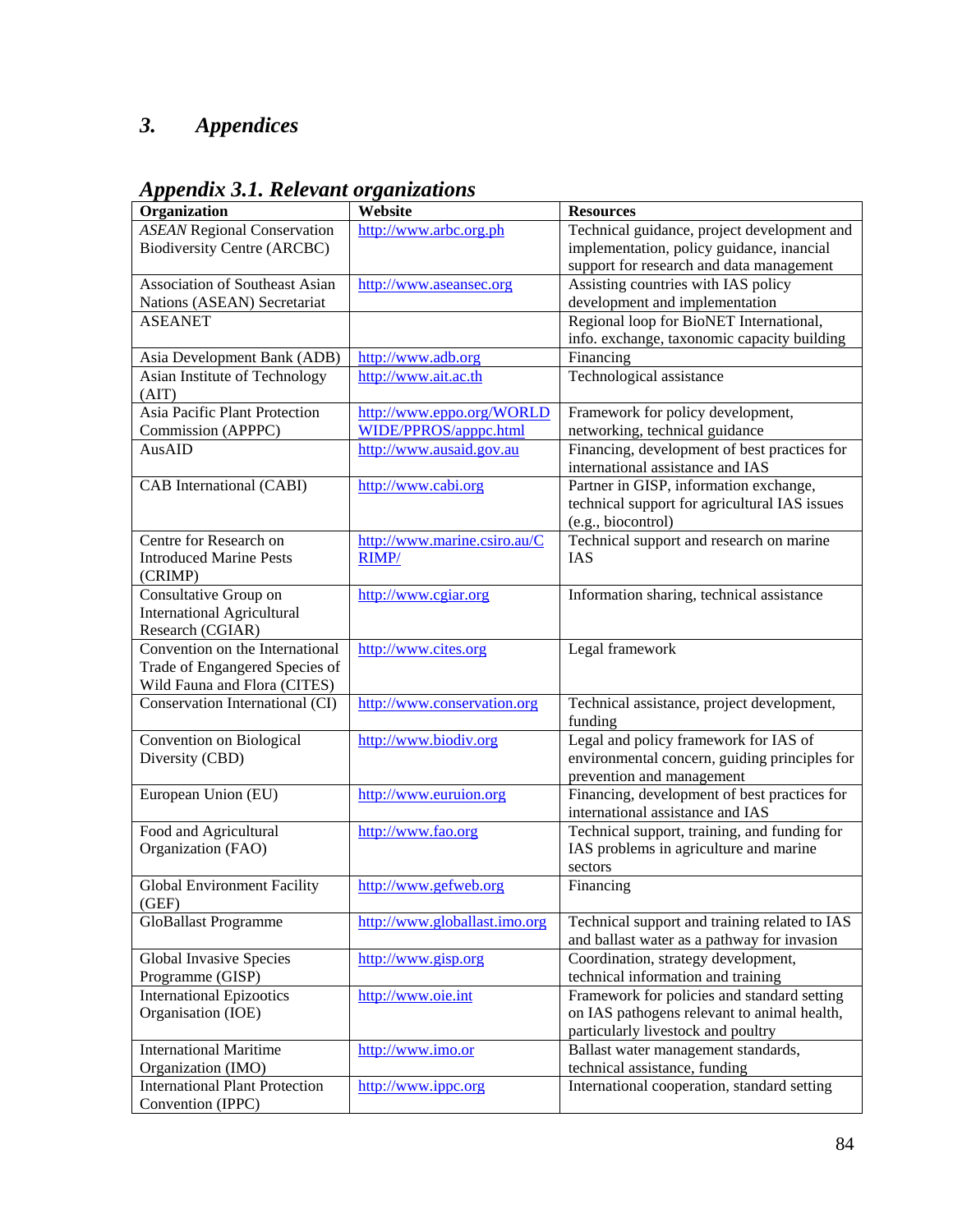| <b>Invasive Species Specialist</b><br>Group (ISSG) | http://www.issg.org          | Associated with IUCN, technical and<br>scientific information, networking |
|----------------------------------------------------|------------------------------|---------------------------------------------------------------------------|
| Japan International Cooperation                    | http://www.jica.go.jp        | Financing, development of best practices for                              |
| Agency (JICA)                                      |                              | international assistance and IAS                                          |
| <b>International Civil Aviation</b>                | http://www.icao.int          | Framework for policy setting and standards                                |
| Organization (ICAO)                                |                              | relevant to transport of IAS via aircraft                                 |
| <b>International Centre for</b>                    | http://icimod.org            | Information relevant to mountain ecosystems                               |
| <b>Integrated Mountain</b>                         |                              |                                                                           |
| Development (ICIMOD)                               |                              |                                                                           |
| <b>International Crop Research</b>                 | http://icrisat.org           | Technical assistance, see also CGIAR                                      |
| <b>Institute for Semi-Arid Tropics</b>             |                              |                                                                           |
| (ICRISAT)                                          |                              |                                                                           |
| <b>International Tropical Timber</b>               | http://www.itto.org          | Policy development and implement for IAS                                  |
| Organization (ITTO) and                            |                              | and forest ecosystems                                                     |
| <b>International Tropical Timber</b>               |                              |                                                                           |
| Authority (ITTA)                                   |                              |                                                                           |
| Mekong River Commission                            | http://www.mrcmekong.org     | Information sharing, regional policy                                      |
| (MRC)                                              |                              | development, project development and                                      |
|                                                    |                              | implementation, funding                                                   |
| <b>Ramsar Convention</b>                           | http://www.ramsar.org        | Legal and policy framework for IAS in                                     |
|                                                    |                              | wetland ecosystems                                                        |
| Scientific Committee on                            | http://www.icsu-scope.org    | Partner in GISP, scientici information,                                   |
| Problems of the Environment                        |                              | networking                                                                |
| (SCOPE)                                            |                              |                                                                           |
| South Asian Association for                        |                              |                                                                           |
|                                                    | http://www.saarc-sec.org     | Regional policy development and                                           |
| Regional Cooperation                               |                              | implementation                                                            |
| (SAARC)                                            |                              |                                                                           |
| South Asia Cooperative                             | http://www.sacep.org         | Framework for policy development and                                      |
| <b>Environment Programme</b>                       |                              | implementation in South Asia                                              |
| (SACEP)                                            |                              |                                                                           |
| The Nature Conservancy (TNC)                       | http://www.tnc.org           | Technical assistance, project development,                                |
|                                                    |                              | funding                                                                   |
| <b>United Nations Development</b>                  | http://www.undp.org          | Technical assistance and training                                         |
| Programme (UNDP)                                   |                              |                                                                           |
| <b>United Nations Environment</b>                  | http://www.unep.org          | Financing and technical assistance                                        |
| Programme (UNEP)                                   |                              |                                                                           |
| U.S. Agency for International                      | http://www.usaid.gov         | Financing and network building,                                           |
| Development (USAID)                                |                              | development of best practices for                                         |
|                                                    |                              | international assistance and IAS                                          |
| World Bank                                         | http://www.worldbank.org     | Financing, development of best practices for                              |
|                                                    |                              | international assistance and IAS                                          |
| <b>World Conservation Union</b>                    | http://www.iucn.org          | Partner in GISP, technical informationi,                                  |
| (IUCN)                                             |                              | networking                                                                |
| World Fish Center (ICLARM)                         | http://iclarm.org            | Policy development, development of best                                   |
|                                                    |                              | practices for international assistance and IAS,                           |
|                                                    |                              | project development and implementations,                                  |
|                                                    |                              | funding                                                                   |
| World Health Organization                          | http://www.who.org           | Monitoring, policy development, and                                       |
| (HWO)                                              |                              | standard setting in epideimiology                                         |
| World Wildlife Fund (WWF)                          | http://www.worldwildlife.org | Tech. assistance, proj. development, funding                              |
| World Tourism Organization                         | http://www.world-tourism.org | Framework for policy development and                                      |
| (TTO)                                              |                              | standards on spread of IAS through tourism                                |
| World Trade Organization                           | http://www.wto.org           | Framework for trade policy and standard                                   |
| (WTO)                                              |                              | setting institutions                                                      |
|                                                    |                              |                                                                           |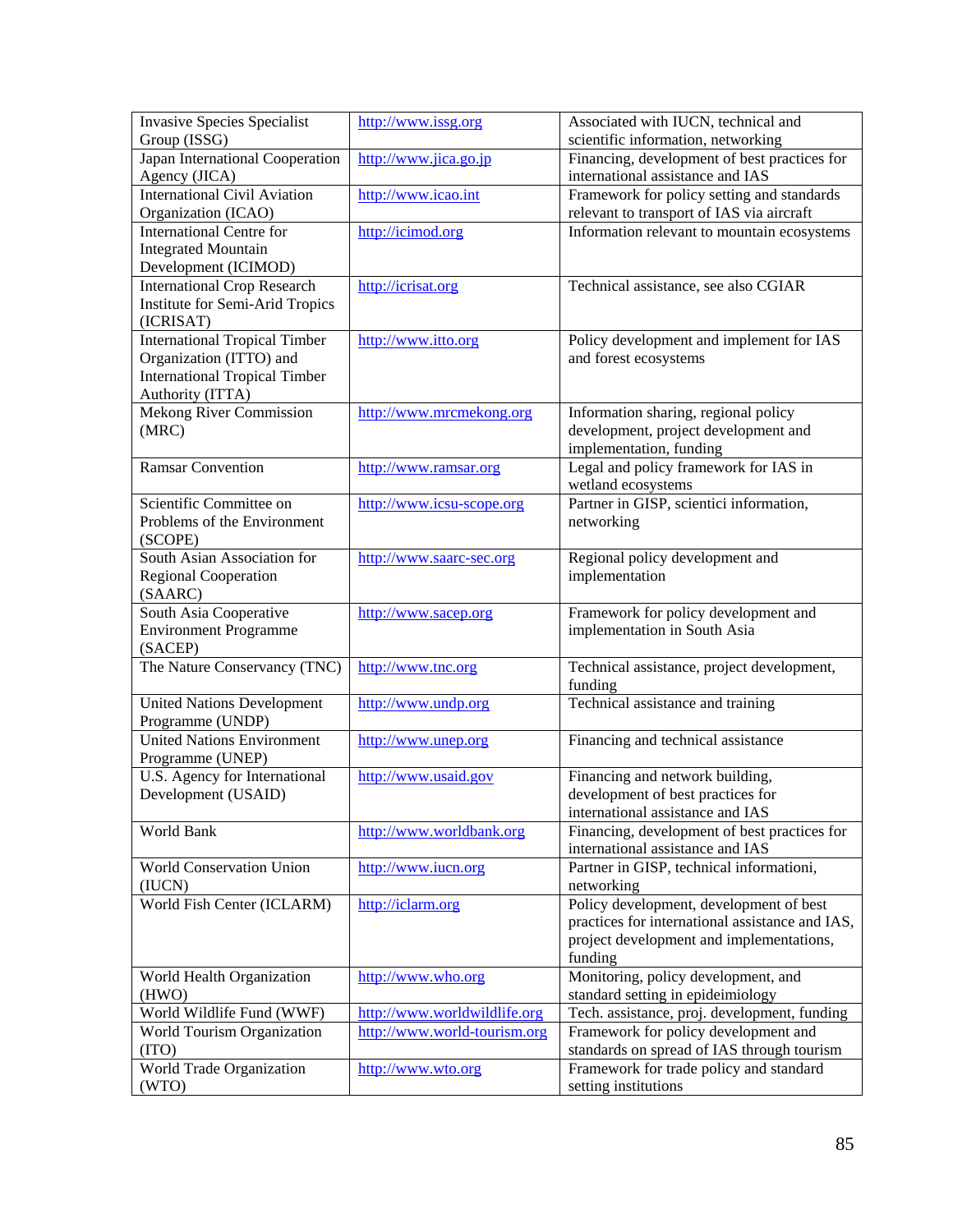# *Appendix 3.2. Workshop agenda*

## *The Prevention and Management of Invasive Alien Species: Forging Cooperation throughout South and Southeast Asia, Bangkok, Thailand, 14-16 August 2002*

| <b>Time</b> | Objective                                                                                                                    | Speaker (s)                                                                                                                                                         |
|-------------|------------------------------------------------------------------------------------------------------------------------------|---------------------------------------------------------------------------------------------------------------------------------------------------------------------|
| 08:30       | Welcome and opening ceremony                                                                                                 | Mr. Sunthad Somchevita, Permanent Secretary,<br>Ministry of Science, Technology, and<br>Environment, Thailand<br>Mr. Darryl N. Johnson, Ambassador, U.S.<br>Embassy |
| 09:00       | Welcome and overview of the workshop<br>objectives                                                                           | Dr. Jeffrey Waage, Chair Global IAS Programme<br>(GISP)- Head, Department of Agricultural<br>Sciences, Imperial College, UK                                         |
| 09:10       | Overview of the IAS issue globally – problem<br>definition, causes, and consequences                                         | Dr. Jamie K. Reaser, Vice Chair, GISP/Assistant<br>Director, U.S. National IAS Council                                                                              |
| 09:35       | Overview of international instruments addressing<br>IAS issues                                                               | Ms. Clare Shine, Legal Specialist<br><b>IUCN</b> – The World Conservation Union                                                                                     |
| 10:00       | Overview of the Global IAS Programme's<br>(GISP) Partnership Network and "best practices"<br>for preventing and managing IAS | Dr. Jeffrey K. Waage                                                                                                                                                |
| 10:30       | <b>Break</b>                                                                                                                 |                                                                                                                                                                     |
| 10:50       | The Global IAS Information Network                                                                                           | Dr. Vishwas Chavan<br>Co-Chair GISP Global Information Working<br>Group<br>National Chemical Laboratory, India                                                      |
| 11:15       | IAS: opportunities for international research<br>collaboration                                                               | Dr. Nirmalie Pallewatta, Senior Lecturer,<br>Department of Zoology, University of Colombo,<br>Sri Lanka                                                             |
| 11:40       | Environmental threats to South-Southeast Asia:<br>the role of IAS                                                            | Dr. John MacKinnon, ASEAN Regional Centre<br>for Biodiversity Conservation Headquarters,<br>Phillippines                                                            |
| 12:00       | Lunch                                                                                                                        |                                                                                                                                                                     |

**Day 1: Morning session (14 August) Plenary – Defining the issue on the global and regional scale. Moving from global perspective to regional perspective** global perspective to regional perspective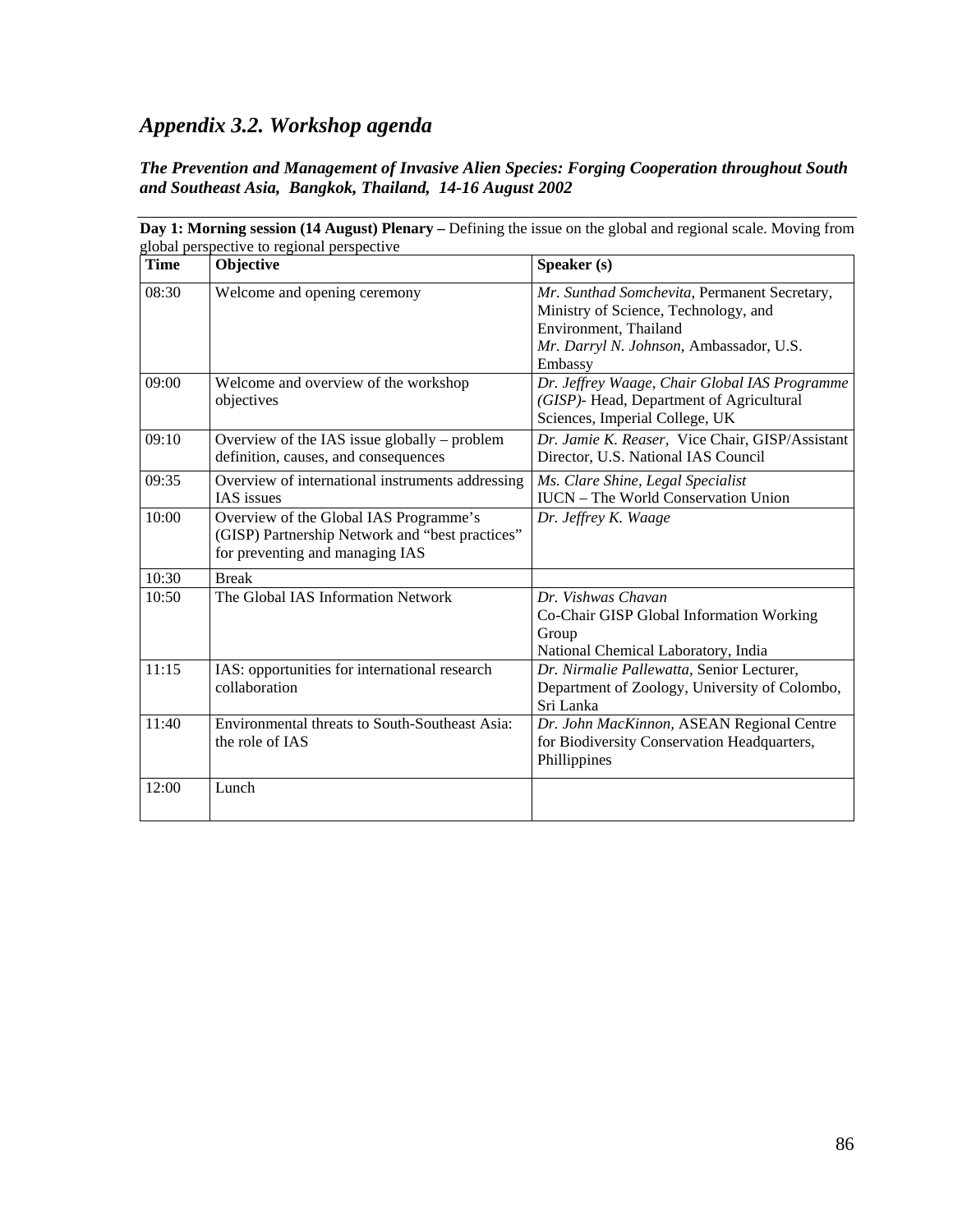| <b>Time</b> | Objective                                                                   | Speaker(s)                                                                         |
|-------------|-----------------------------------------------------------------------------|------------------------------------------------------------------------------------|
| 13:30       | Subregional overviews (15 min ea) and National                              | <b>South Asia (Continental):</b>                                                   |
|             | Reports (10 min ea)                                                         | Mr. M C Diwakar, Directorate of Plant                                              |
|             |                                                                             | Protection,                                                                        |
|             | Questions to be addressed:                                                  | Quarantine, and Storage, India                                                     |
|             | What is the status of the IAS problem?<br>$\bullet$                         |                                                                                    |
|             | What are the most significant challenges to                                 | South Asia (Insular):                                                              |
|             | addressing the problem?                                                     | Dr. Buddhi Marambe, Unviersity of Peradeniya                                       |
|             | What are the needs and opportunities for<br>$\bullet$                       | Sri Lanka                                                                          |
|             | cooperation throughout South-Southeast Asia?                                |                                                                                    |
|             |                                                                             | <b>Southeast Asia (Contintental):</b><br>Dr. Banpot Napompeth, National Biological |
|             |                                                                             | Control Research Centre (NBCRC), Thailand                                          |
|             |                                                                             |                                                                                    |
|             |                                                                             | <b>Southeast Asia (Insular):</b>                                                   |
|             |                                                                             | Ms. Faustina Hardjanti, Directorate Biodiversity                                   |
|             |                                                                             | Conservation, Indonesia                                                            |
|             |                                                                             |                                                                                    |
|             |                                                                             | <b>National Reports:</b>                                                           |
|             |                                                                             | Dr. Benito C. Tan, National University of                                          |
|             |                                                                             | Singapore                                                                          |
| 15:00       | Question and answer session                                                 | Facilitated by co-chair                                                            |
| 15:30       | <b>Break</b>                                                                |                                                                                    |
| 15:50       | Panel presentations - Opportunities for addressing                          | Mr. Bob Griffin, International Plant Protection                                    |
|             | IAS in South and Southeast Asia through existing                            | Con.                                                                               |
|             | regional instruments and programmes (10 min ea.)                            |                                                                                    |
|             | Questions to be addressed:                                                  | Ms. Piyathip Pipthvanichtham, IUCN Asia Reg.<br>Office                             |
|             | What programmes already exist for addressing                                |                                                                                    |
|             | IAS issues within the region?<br>What are the needs for programme linkages, | Mr. Mahboob Elai, South Asia Cooperative                                           |
|             | expanded programmes, +/or new programmes?                                   | <b>Environment Programme</b>                                                       |
|             |                                                                             |                                                                                    |
|             |                                                                             | Dr. Soetikno Sastroutomo, CAB International                                        |
| 16:50       | Question and answer session                                                 | Facilitated by co-chair                                                            |
| 17:10       | Summary of conclusions and recommendations                                  | Co-chair                                                                           |
| 17:30       | Announcements and adjourn                                                   | Co-chair                                                                           |

*Evening- Special reception for workshop participants*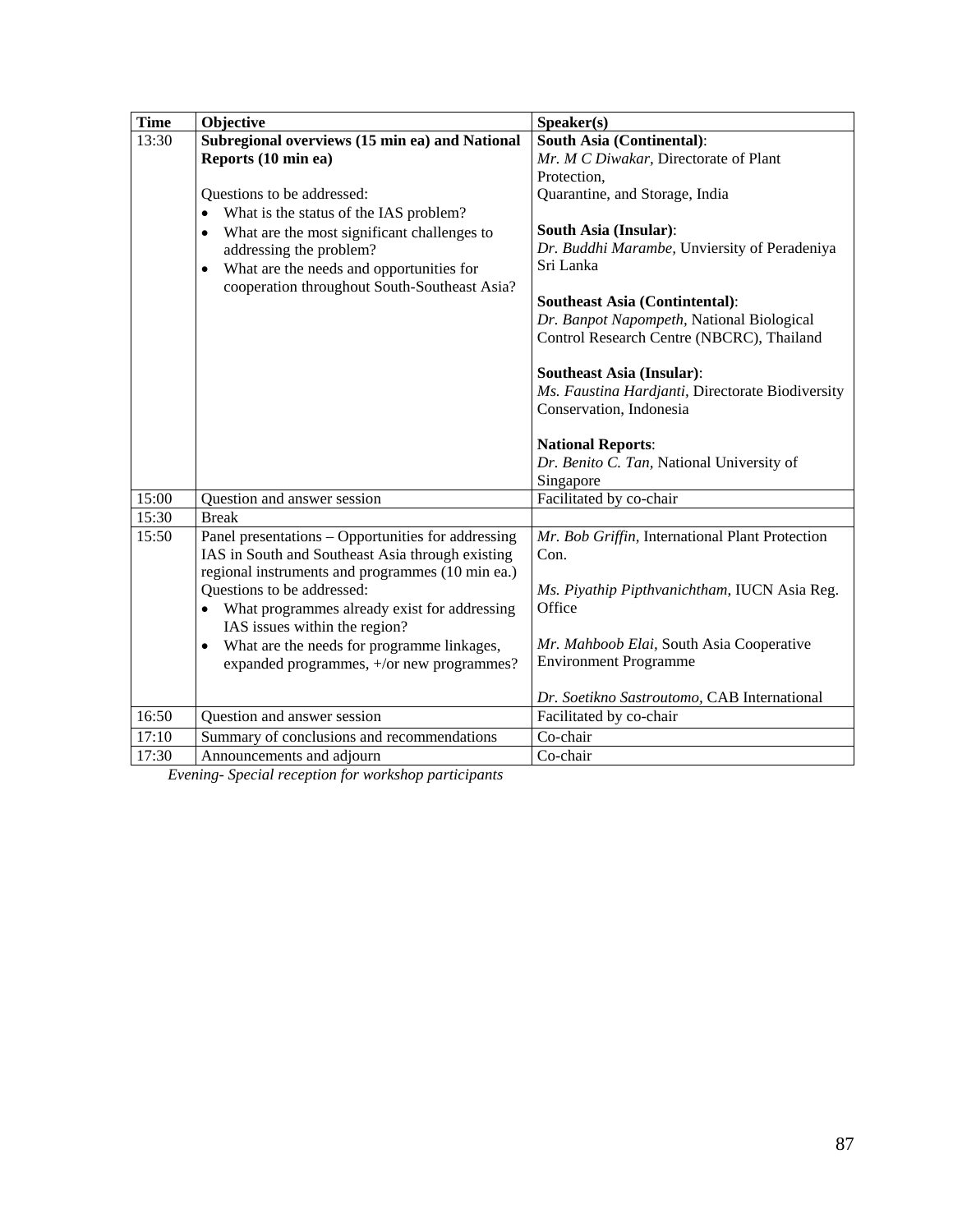*Day 2: Morning session (15 August)* 

|  |  | Working groups – begin exploring regional approach to achieving success throughout the region |
|--|--|-----------------------------------------------------------------------------------------------|
|  |  |                                                                                               |

| <b>Time</b> | $\circ$ $\circ$<br>Objective                               | Speaker (s)                              |
|-------------|------------------------------------------------------------|------------------------------------------|
| 08:00       | Overview of directives for Day 2                           | Co-chair                                 |
| 08:10       | Participant introductions                                  | Facilitated by co-chair                  |
| 09:00       | Working groups on regional cooperation                     | Each group individually facilitated with |
|             | Separate into two working groups to address the            | rapporteur and note taker                |
|             | following questions:                                       |                                          |
|             | What do we want the regional to achieve<br>$\bullet$       |                                          |
|             | collectively?                                              |                                          |
|             | What are the challenges to achieving regional<br>$\bullet$ |                                          |
|             | cooperation?                                               |                                          |
|             | What are the necessary elements for a strategy<br>٠        |                                          |
|             | to facilitate regional cooperation?                        |                                          |
| 10:45       | <b>Break</b>                                               |                                          |
| 11:00       | Plenary – presentation of group summaries                  | Chair from each working group            |
| 11:30       | Group discussion                                           | Facilitator                              |
| 12:00       | Lunch                                                      |                                          |

| Day 2: Afternoon session |                                                           |                                          |
|--------------------------|-----------------------------------------------------------|------------------------------------------|
| <b>Time</b>              | Objective                                                 | Speaker (s)                              |
| 13:30                    | Directive for afternoon sessions                          | Session chair                            |
| 13:40                    | Working groups on regional cooperation                    | Each group individually facilitated with |
|                          | Separate into two working groups to address the           | rapporteur and note taker                |
|                          | following questions:                                      |                                          |
|                          | How can we promote collaboration/cooperation<br>$\bullet$ |                                          |
|                          | within existing frameworks?                               |                                          |
|                          | What are the existing resources that can be<br>$\bullet$  |                                          |
|                          | utilized to achieve regional cooperation?                 |                                          |
|                          | What additional resources are needed?<br>$\bullet$        |                                          |
|                          | Who needs to be involved, when, and where?<br>٠           |                                          |
| 15:30                    | <b>Break</b>                                              |                                          |
| 15:50                    | Plenary – presentation of group summaries                 | Chair from each working group            |
| 16:20                    | Group discussion                                          | Facilitator                              |
| 16:40                    | Expected meeting outcomes – regional                      | Co-chair                                 |
|                          | recommendations                                           |                                          |
| 17:30                    | Announcements. Overview of Day 2 programme                | Co-chair                                 |
|                          | and objectives, adjourn.                                  |                                          |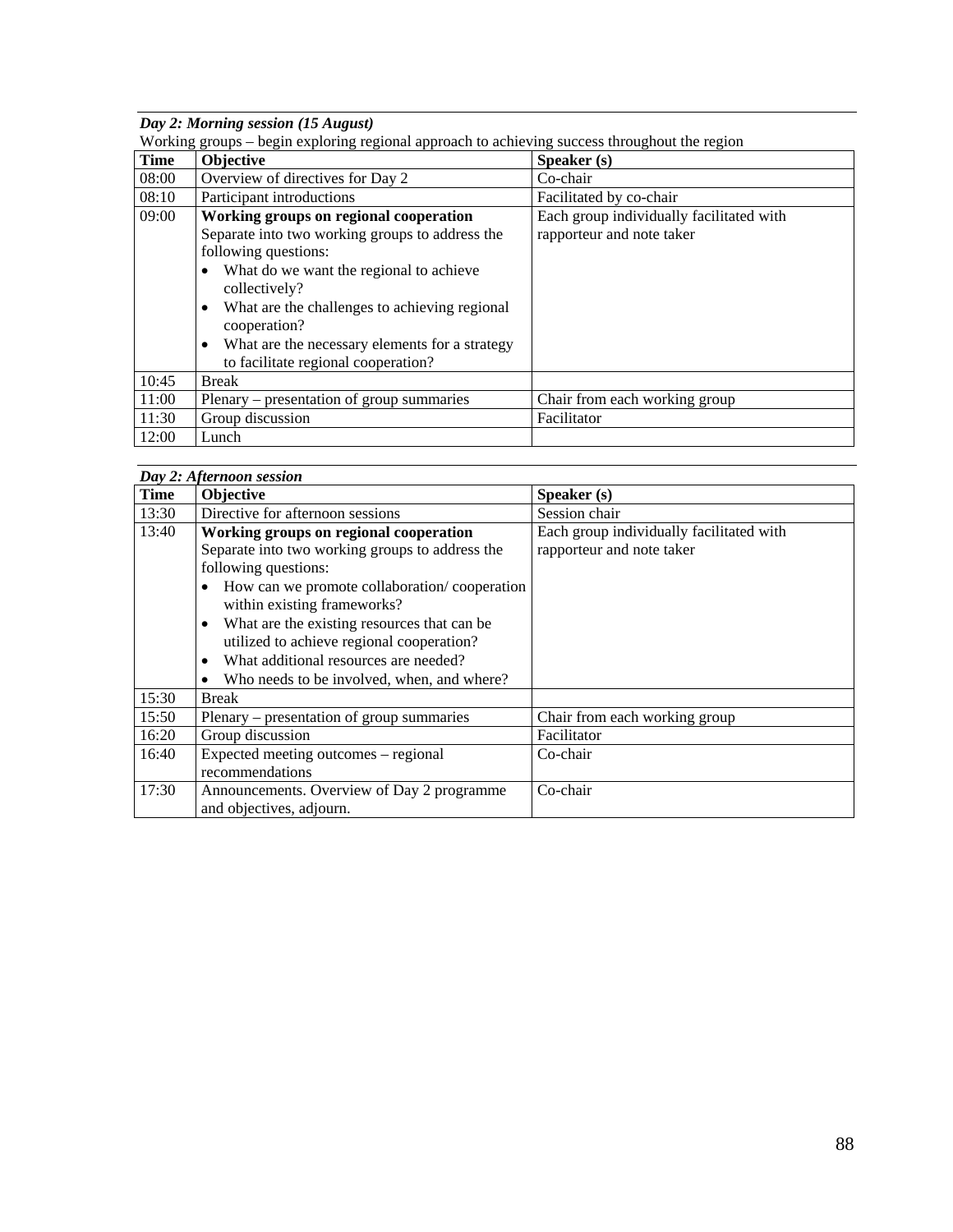### **Thursday, 15 August – Evening**

 *Three teams convene for evening work, with reports distributed to all participants the following morning:: Team 1: Writes summary of working group A's findings Team 2: Writes summary of working group B's findings* 

*Team 3: Writes first draft of regional statement* 

|       | Day 3: Morning session (16 August)                             |                                          |  |
|-------|----------------------------------------------------------------|------------------------------------------|--|
| Time  | Objective                                                      | Speaker (s)                              |  |
| 08:00 | Overview of Day 2 conclusions/recommendations                  | Co-chair                                 |  |
|       | and brief outline of the process for Day 3                     |                                          |  |
| 08:20 | Presentation of draft regional recommendations                 | Team leader                              |  |
| 08:35 | Group discussion                                               | Facilitator                              |  |
| 09:15 | Working groups on regional cooperation                         | Each group individually facilitated with |  |
|       | Separate into two working groups to address the                | rapporteur and note taker                |  |
|       | following questions:                                           |                                          |  |
|       | What are the steps to establish regional<br>$\bullet$          |                                          |  |
|       | collaboration and promoting action?                            |                                          |  |
|       | What are the steps that can be taken<br>$\bullet$              |                                          |  |
|       | immediately and who should take them?                          |                                          |  |
|       | What is at least one action that each participant<br>$\bullet$ |                                          |  |
|       | will pledge to take soon after the meeting?                    |                                          |  |
| 11:00 | <b>Break</b>                                                   |                                          |  |
| 11:20 | Plenary – presentation of group summaries                      | Chair from each working group            |  |
| 11:40 | Finalization of regional recommendations                       | Team leader                              |  |
| 12:15 | <b>Closing Remarks</b>                                         | Co-chairs                                |  |
| 12:30 | Adjourn/Field Trip                                             |                                          |  |

#### *Optional field trip 12:45 – 17:00: Royal Chitralada Projects*

The Chitralada Palace is unlike any other royal palace. Dotted with diverse agricultural projects - fish ponds, laboratories, a dairy farm - it looks more like an experimental agricultural village than a king's residence. For more than four decades, King Bhumibol has focused on agricultural research and sustainable development. Since 1992, Crown Princess Sirindhorn has conducted a Plant Genetics Conservation Project. By participating in the field trip to the Royal Projects you will come to understand the royal family's emphasis on biodiversity protection and on the development and conservation of Thailand's natural resources.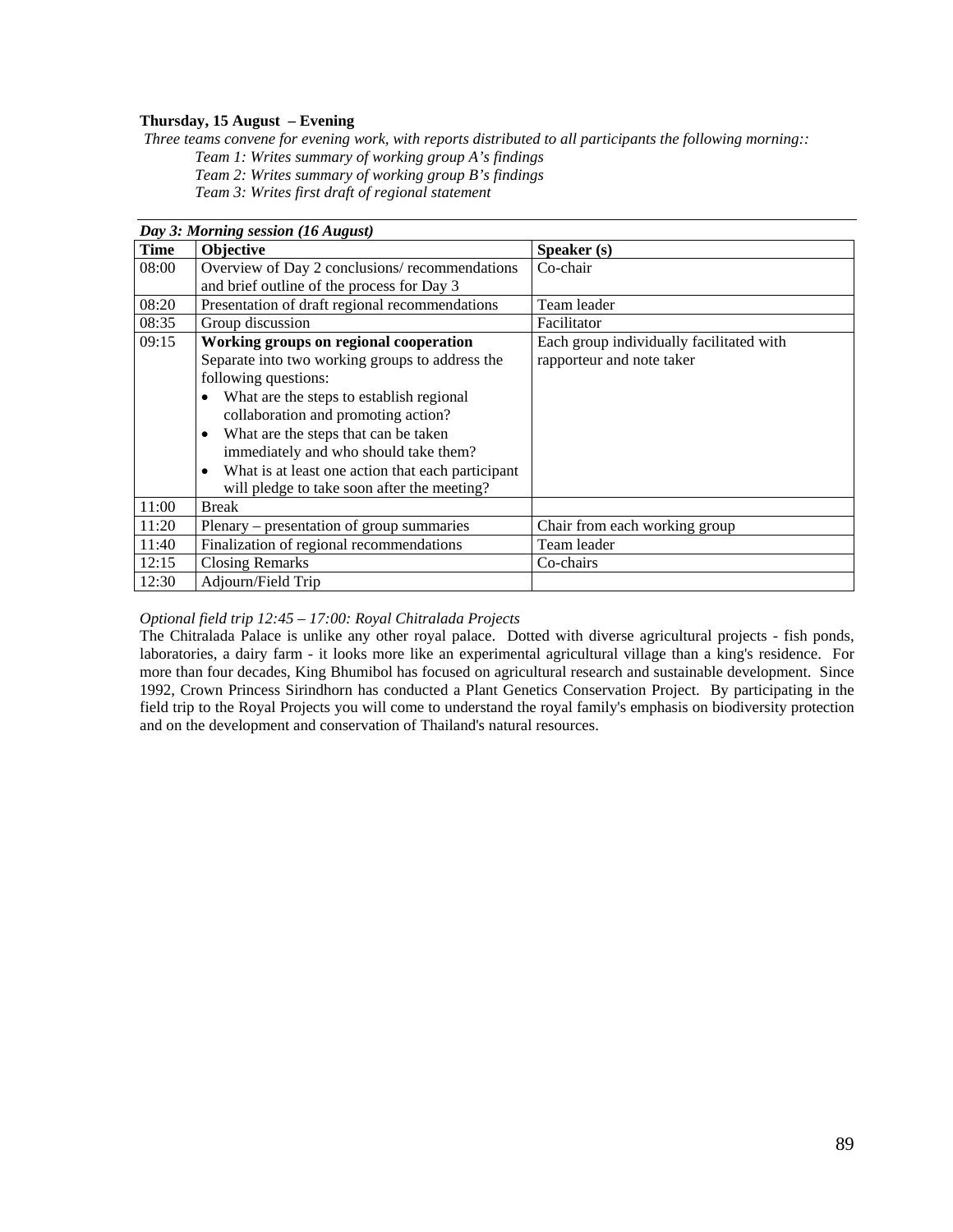## *Appendix 3.3. Participants*

## **AFGHANISTAN**

*Mr. Sayed Habiburrahman*  Director General, Plant Protection & Quarantine Government of Afghanistan

*Dr. Abdul Qadir Raufi*  Director General of Veterinary Government of Afghanistan

#### **BANGLADESH**

#### *Mr. Md. Mozaharul Islam*

Assistant Chief Conservator of Forests Department of Forests Bon Bhoban, 101 Mohakhali, Gulshan Road Dhaka-1212, Bangladesh Tel: +880-2-8810275 (Office) Fax: +880-2-8810704 E-mail: bforest@citechco.net; ccfbd@accesstel.net

#### *Mr. A. S. M. Ruhul Amin*

Director, Plant Protection Wing Department of Agricultural Extension Ministry of Agriculture Khamarbari, Farmgate Dhaka-1215, Bangladesh Tel: +880-2-9131295, Fax: +880-2-9129461 E-mail: adip@agri.com

#### **BHUTAN**

#### *Mr. Pema Namgay*

Regulatory Inspector for Plant Ministry of Agriculture Royal Government of Bhutan P O Box 1071, Thimpu, Bhutan Tel: +975-2-327031, Fax: +975-2-327032 E-mail: karma-de@moa.gov.bt

#### **BRUNEI DARUSSALAM**

#### *Mrs. Martinah Haji Tamit*

Acting Senior Environment Officer Department of Environment, Park and Recreation Ministry of Development Bandar Seri Begawan BB 3510, Brunei Darussalam Tel: +673-2-383-222, x 325 Fax: +673-2-383-644 E-mail: mht7894@hotmail.com

## **INDIA**

#### *Dr. Mahima Chandra Diwakar*

Directorate of Plant Protection, Quarantine & Storage, NH-IV, Faridabad- 121001 Government of India Tel: +91-11-3385026, Fax: +91-11-3384182 E-mail: saurabhdiwakar@hotmail.com

#### *Mr. Jagmohan Sharma*

Joint Director (wildlife) Ministry of Environment and Forests Room no. 527, Paryavaran Bhawan CGO Complex, Lodhi Road, New Delhi-110003, India Tel: +91-11-4363972, Fax- +91-11-4363918 / 4362131 E-mail: jagmohan\_gaur@yahoo.com

## **INDONESIA**

## *Dr. Delima Hasri Azahari*

Director-General, Agricultural Quarantine Agency Ministry of Agriculture Gedung E, 5th floor, Kanpus Deptan Jl. Harsono RM. No. 3, Ragunan Pasar Minggu Jakarta 12550, Indonesia Tel: +62-21-781-6482 to 4, Fax: +62-21-781-6481 E-mail: caqsps@indo.net.id

#### *Ms. Faustina Hardjanti*

CITES Section- CITES MA Indonesia Directorate Biodiversity Conservation Directorate General of Forest Protection and Nature Conservation Manggala Wanabbhakti Block 7, Lantai 7 Jl. Gatot Subroto- Jakarta Pusat, Indonesia 10270 Tel/Fax: + 62-21-5720227 E-Mail: cites@dephut.cbn.net.id

#### *Ms. Vidya Sari Nalang*

Acting Division Head of Species Conservation Assistant Deputy of Biodiversity Ministry of Environment Tel: 62-21-8517163, 859-05770 Fax 62-21-85905770 Kantor Kementrian Lingkungan Hidup, Gd. B, Lt. 4 E-mail: vnalang@yahoo.com; vidyans@hotmail.com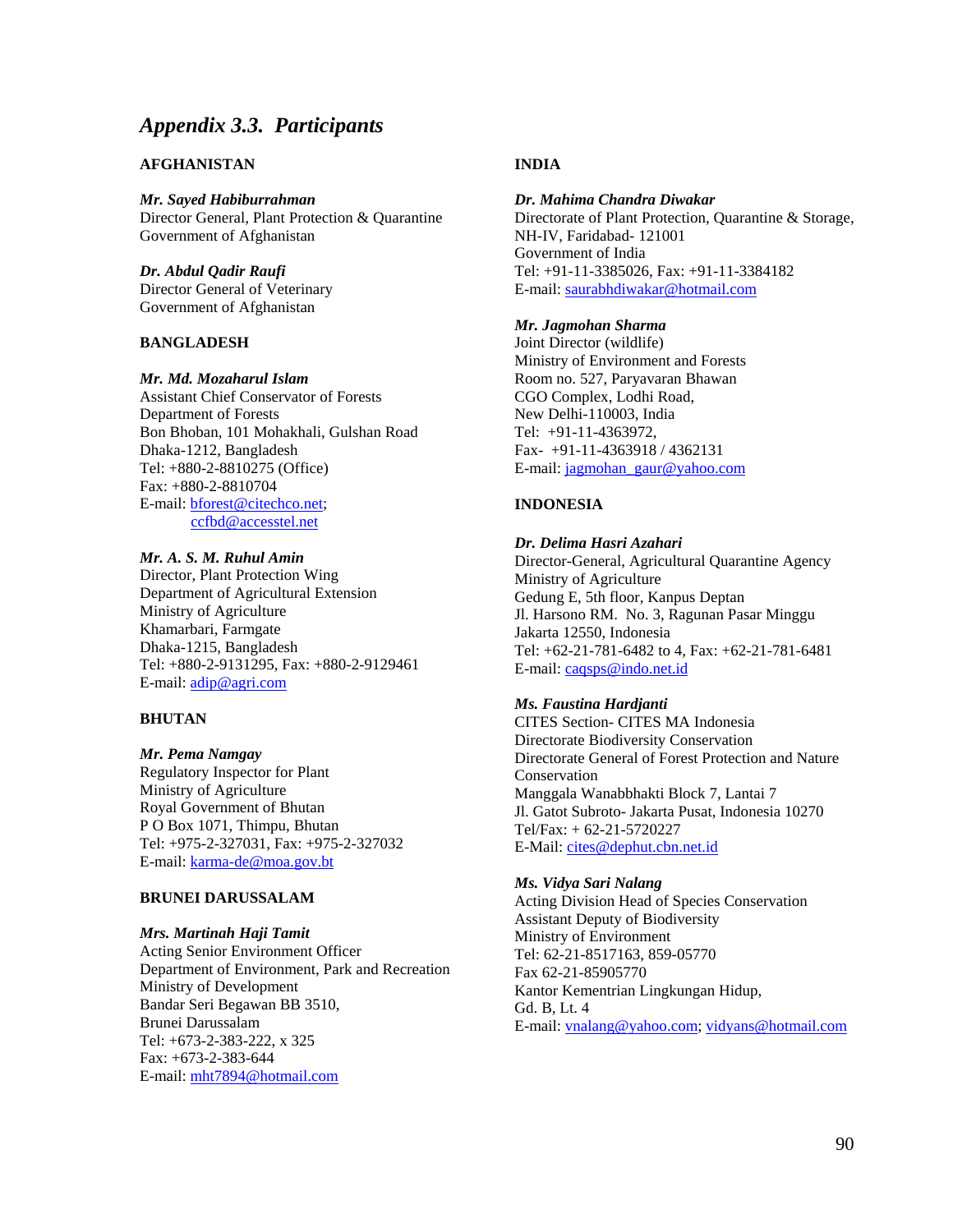## **LAOS**

#### *Ms. Monemany Nhoybouakong*

Director General, Environmental Research Institute Science, Technology & Environment Agency Prime Minister's Office P.O.Box 2279 Vientiane, Laos Tel: +856-21-218915 and 217650 Fax: +856-21-213472 Mobile : +856-20-520907 E-mail: mone\_many@yahoo.com

#### *Mr. Khamouane Khamphoukeo*

National Agricultural Research Centre, Lao-IRRI P.O. Box 4195, Vientiane, Laos Tel: +856-21-412352, Fax: +856-21-414373 Mobile: +856-20-522-340 E-mail: Khamouan@laotel.com; Khamouane@yahoo.com

#### **MALAYSIA**

#### *Mr. Mat Hassan Othman*

Assistant Director Department of Agriculture Malaysia Address: Department of Agriculture Malaysia Jalan Gallagher 50632 Kuala Lumpur, Malaysia Tel: +603-2697-7130, Fax: +603-2697-7205 E-mail: mathassan@pqdoa.moa.my; mathassanothman@hotmail.com

#### *Mr. Abdul Kadir Abu Hashim*

Research Officer Department of Wildlife and National Parks Peninsular Malaysia, KM 10 Jalan Cheras 56100 Kuala Lumpur, Malaysia Tel: +603-9075 2872, Fax: +603-9075 2873 E-mail: kadir@wildlife.gov.my

### **MALDIVES**

#### *Mr. Ahmed Saleem*

Assistant Environment Analyst Environment Research Centre Fourth Floor, Jamaaludhdhin Complex Nikagas Magu, Male Republic of Maldives Tel: +960-335949 Fax: +960-335953 E-mail: salle\_mv@yahoo.com

#### *Ms. Aminath Shafia*

Assistant Director, Ministry of Fisheries, Agriculture and Marine Resources Ghazee Building, Ameer Ahmed Magu Male' 20-05, Republic of Maldives Tel: +960-336830/ 322625 Fax: +960-326558 E-mail: agri@fishagri.gov.mv; Ashafia@hotmail.com

## **NEPAL**

## *Dr. Krishna Chandra Paudel*

Environment Section Ministry of Forest and Soil Conservation Singha Durbar, Kathmandu, Nepal Office Tel/Fax: +977-1- 230862 Home Tel: +977-1-276489 E-mail: kcpaudel@hotmail.com

#### *Mr. Bhairab Raj Kaini*

Director General Department of Agriculture Harihar Bhawan Complex Pulchowk, Lalitpur, Nepal Tel: +977-1-521323 Fax: +977-1-524093 E-mail: dept@krishi.wlink.com.np

#### **PAKISTAN**

#### *Dr. Altaf Hussian*

Assistant Forest Geneticist Pakistan Forest Institute, Peshawar, Pakistan Fax: +92-91-9216203 Tel: +92-91-9216125 E-mail: pfilib@hotmail.com; Pfilib@brain.net.pk

#### *Dr. Iqbal H. Pathan*

Deputy Director (Q) Department of Plant Protection Jinnah Avenue, Malir Halt Karachi, Pakistan Tel: +924-8670, +924-8612/15 Fax: +924-8673 E-mail: locust@khi.paknet.com.pk; plant-q@khi.paknet.com.pk; locustgp@hotmail.com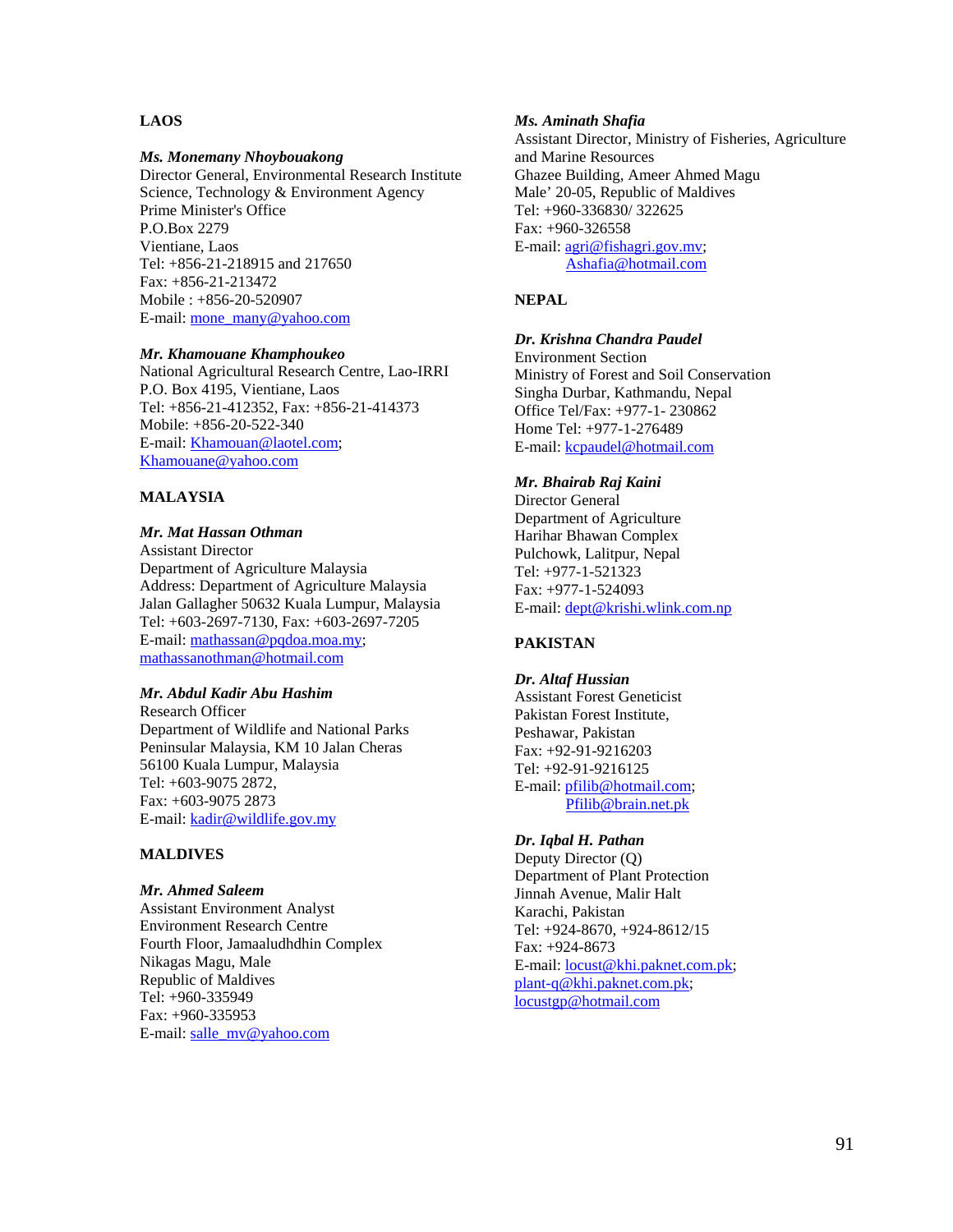#### **PHILIPPINES**

#### *Ms. Wilma Cuaterno*

Chief, Crop Protection Division Bureau of Plant Industry, 692 San Andres St. Malate, Manila 1200, Philippines Tel: +632-524-7353, 524-2812, 523- 9132, 525-7909, Fax: +632-523-2426 or +632-521-7650 E-mail: belcpd@edsamail.com.ph

#### *Ms. Veronica O. Sinohin*

Senior Science Research Specialist Ecosystems Research and Development Bureau Forestry Campus, College, Laguna, 4031, Philippines Tel. +63-049-536-2229 or +049-536-3628 Fax. +63-049-536-2850 E-mail: erdb@laguna.net; vos\_83@yahoo.com

#### **SRI LANKA**

## *Dr. A.A.L. Amarasinghe*

Head, Plant Protection Division Department of Agriculture P O Box- 22, Gannoruwa, Peradeniya, Sri Lanka Tel/Fax: +94-08-388316 Fax: +94-74-476155 E-mail: hvdberg@sltnet.lk; hecsen12@sltnet.lk

## *Mr. Gamini Gamage*

Director/Biodiversity Ministry of Environment and Natural Resources Sampathpaya, Battaramulla, Sri Lanka Tel: +94-1-887454 Fax: +94-1-877292 E-mail: envgreen@sltnet.lk

#### *Dr. Buddhi Marambe*

Senior Lecturer (Weed Science) Head, Department of Crop Science Faculty of Agriculture, University of Peradeniya, Sri Lanka 20400 Tel/Fax: +94-8-388239 E-mail: bmarambe@sltnet.lk; bmarambe@cropsci.pdn.ac.lk

#### **THAILAND**

#### *Mr. Pravit Chittachumnonk*

Director, Silviculture Research Division Royal Forest Department, 61 Paholyothin Road, Chatuchak, Bangkok 10900, Thailand Tel: +02-561-4292 to 3, ext. 404, 579-9576 Fax: +02-561-4809 *Dr. Robert Cunningham*  Advisor, Royal Forest Department

61 Paholyothin Road Chatuchak, Bangkok 10900, Thailand Tel: +02-561-4292 to 3, ext. 436 Fax: +02-579-8775

#### *Dr. Jaranthada Karnasuta*

Senior Fish Genetics Specialist Department of Fisheries, Ministry of Agriculture Kasetsart Campus, Bangkok 10900, Thailand Tel: +0-2558-0170, 01-682-1172 Fax: +0-2558-0177

#### *Dr. Utis Kutintara*

Dean, Forestry Faculty, Kasetsart University 50 Phahon Yothin, Chatuchak, Bangkok 10900, Thailand Tel: +0-2579-0170, 0-2579-0113, Ext. 1402 Fax: +0-2561-4246

#### *Ms. Nongporn Mayudee*

Director of Agriculture Regulatory Division Department of Agriculture Ministry of Agriculture and Cooperatives Kasetsart Campus, Chatuchak, Bangkok 10900, Thailand Tel: +0-2940-5673 ext 103 Tel: +02-579-8576; Fax: 02-579-8535 E-mail: Somchaic@doa.go.th

#### *Dr. Banpot Napompeth,*

Advisor, National Biological Control Research Centre (NBCRC) Kasetsart University, P.O. Box 9-52, Bangkok 10900, Thailand Tel: +0-2579-3649, 0-2942-8252, Fax: +0-2942-8252 agrban@ku.ac.th

#### *Dr. Sutat Sriwatanapongse,*

Director, Thailand Biodiversity Centre (TBC) NSTDA Building 4th floor 73/1 Rama 6 Road, Rajdhevee, Bangkok 10400, Thailand Tel: 02-644 8150 - 5 Ext. 127; Fax: 02-644-8086 E-mail: sutatsr@biotec.or.th

#### *Mr. Wichar Thitiprasert*

Director of Plant Varieties Protection Office Department Of Agriculture, MOA Kasetsart Campus, Bangkok 10900, Thailand Tel: +662-940-6670 Ext. 117, 118, 119 Fax: +662-940-5687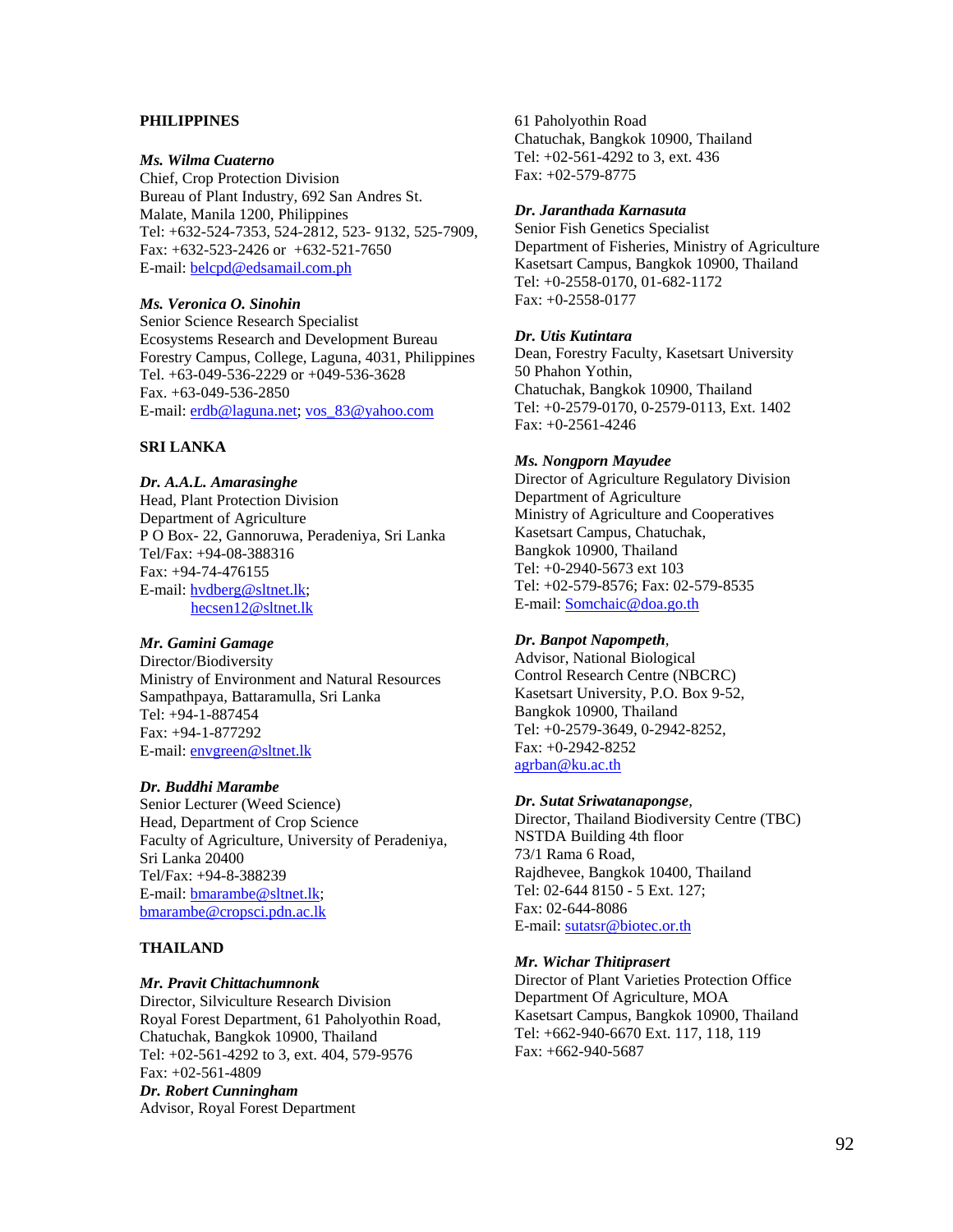#### *Dr. Sawat Thummabutr*

Director, Animal Husbandry Division Department Of Livestock, MOA 69/1 Phaya Thai Road, Bangkok 10400, Thailand Tel: +0-2653-4449 Fax: +0-2653-4922

## *Mr. Chalermsak Wanichsombat,*

Secretary General, Office of Environmental Policy and Planning (OEPP) 60/1 Soi Phibun Wattana 7, Rama VI Road, Bangkok 10400, Thailand Tel: +02-279-0129, 279-7180-9, Ext. 300 Fax: +02-270-1661, 271-4322, 271-3226 E-mail: oepp01@oepp.go.th

## **VIETNAM**

## *Ms. Viet Hong Pham Dinh*

Officer, Nature Conservation Division National Environment Agency (NEA) Ministry of Science, Technology and Environment 67 Nguyen Du, Hanoi, Vietnam Tel: +84-4-9 424 557; Fax +84-4-8 223 189 E-mail: viethong@hn.vnn.vn

### *Mr. Duong Minh Tu*

Director, Central Plant Quarantine Laboratory Department of Plant Protection Ministry of Agriculture and Rural Development 149 Dac Di, Dong Da, Hanoi, Vietnam Tel: +84-4-851-3746 Fax: +84+4+8574719 E-mail: dmtu@hn.vnn.vn

### **OBSERVERS**

### *Mr. Patrick B. Durst*

Senior Forestry Officer for Asia and the Pacific Food and Agriculture Organization 39 Phra Atit Road Bangkok 10200, Thailand Tel: +02- 697-4139 Fax: +02- 697-4445 E-mail: Patrick.Durst@fao.org

### *Mrs. Piyathip Eawpanich*

Thailand Programme Officer IUCN, Asia Regional Office 302 Outreach Building, AlT, P.O. Box 4, Klong Luang Pathumthani 12120, Thailand Tel: +02-524--6745/7 Fax: +02-524-5392 E-mail: piya\_thip@yahoo.com; peparo@ait.ac.th

## *Mr. Mahboob Elahi*

Director-General South Asian Cooperative Environment Programme 10 Anderson Road, Colombo 5, Sri Lanka Tel: +941-589-376, 589-787, Fax: +941-589-369 E-mail: melahi@eureka.lk; sacep@eureka.lk

## *Dr. Koichi Goka*

Global Environment Division, National Institute for Environmental Studies 16-2 Onogawa, Tsukuba, Ibaraki 305-0053, Japan Tel: +81 298-50-2480, Fax: +81 298-50-2582 E-mail. goka@nies.go.jp

## *Mr. Bob Griffin*

Coordinator, IPPC Secretariat, FAO, Rome Secretariat, International Plant Protection Convention, Viale delle Terme di Caracalla 00100 Rome, Italy Tel: +39-06-5705-3588, Fax: +39-06-5705-6347 E-mail: Robert.griffin@fao.org

## *Mr. Srilal Nishantha Hettiarchchi*

Programme Officer, Wildlife Trust 104 A Kithulwutha Road, Colombo 08, Sri Lanka Tel: +502271/074-516324 E-mail: wltrust@itmin.com

## *Dr Tan Koh-Siang*

Tropical Marine Science Institute National University of Singapore 10 Kent Ridge Crescent, Singapore 119260 Tel: +65 67749652 (Singapore) Tel: +65 98231776 (St John's Id) Fax: +65 67749654 (Singapore) Fax: +65 97146451 (St John's Id) E-mail: tmstanks@nus.edu.sg

## *Ms. Supaporn La-ngao*

Japan International Cooperation Agency (JICA) 1674/1 New Petchaburi Road, Bangkok 10320, Thailand Tel: +0-2- 2511655 x 30 Fax: +0-2-2553725 E-mail: supaporn@jicathai.or.th

### *Dr. John MacKinnon*

ASEAN Regional Centre for Biodiversity Conservation Headquarters (ARCBC) PO Box 35105, Los Baños, Laguna 4031, Phillippines Tel.: +63(049) 536-4042 or + 536-3989 Fax: +63(049) 536-2865 E-mail: contact.us@arcbc.org.ph; jrm@laguna.net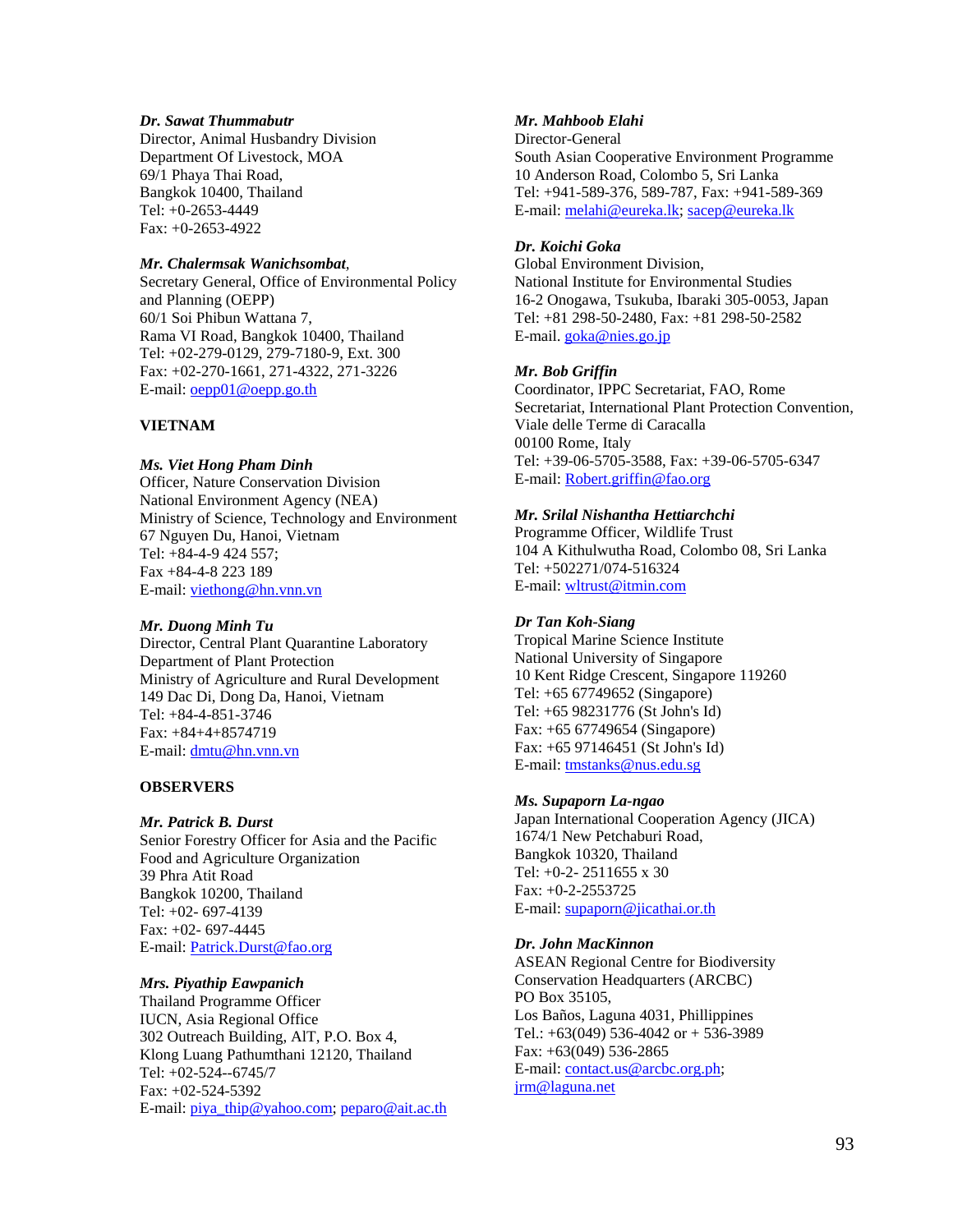## *Mr. Tim Resch*

Manager East Asia and Pacific Environmental Initiative USAID Bureau for Asia and the near East 1300 Pennsylvania Ave, NW Washington, D.C. 20523-4900, U.S.A. Tel: +202-712-4453, Fax: +202-216-3171 E-mail: tresch@usaid.gov

## *Dr. Soetikno S. Sastroutomo*

Senior Project Officer, CAB International, Southeast Asian Regional Centre Glasshouse Complex No.2, Opposite Block G, Mardi, 43400 Serdang, Selangor, Malaysia P.O. Box 210, 43400 UPM Serdang, Selangor, Malaysia Tel: +603-89432921/3641, Fax: +603-89436400 E-mail: **S.SOETIKNO@cabi.org** 

#### *Ms. Clare Shine*

Legal Consultant, Environmental Law and Policy 37 Rue Erlanger, 75016, Paris, France, (IUCN-ELC affiliate) Tel./Fax 00 33 1 46 51 90 11 E-mail: clare.shine@noos.fr

#### *Assoc. Prof. Dr. Benito C. Tan*

Department of Biological Sciences Deputy Director of RMBR National University of Singapore Singapore 119260 Tel: +65-6874-2858, Fax: +65-6779-2486 E-mail: dbsbct@nus.edu.sg

#### *Mr. Joseph Y. Yun*

Economic Counselor, U.S. Embassy-Bangkok 120-122 Wireless Road, Bangkok 10330, Thailand Tel: (662) 205-4708, 205-4995, Fax: +662-254-2839 E-mail: YunJY@state.gov

## **COORDINATION TEAM**

#### *Ms. Kanchana Aksorn-Aree*

Economic Specialist (Environmental Affairs), Economic Section, U.S. Embassy-Bangkok, 120-122 Wireless Road, Bangkok 10330, Thailand Tel: +662-205-4609, Fax: +662-205-4106, E-mail: kanchana@state.gov

## *Mr. Michael DeTar*

Regional Hub Officer, South Asia Regional Environmental Hub, Embassy of the United States of America Kathmandu, Nepal Tel: +977-1-411179, Fax: +977-1-419485, E-mail: detarmr@state.gov

#### *Ms. Alexis Gutiérrez*

US National Invasive Species Council 1951 Constitution Ave, NW, Ste 320 Washington, DC 20240, USA Tel: +202-208-6336 Fax: +202-208-1526 E-mail: Alexis\_Gutierrez@ios.doi.gov

#### *Dr. Banpot Napompeth*

Advisor, National Biological Control Research Centre (NBCRC) Kasetsart University P.O. Box 9-52 Bangkok 10900, Thailand Tel: +0-2579-3649, +0-2942-8252, Fax: +0-2942-8252 E-mail: agrban@ku.ac.th

#### *Mr. Ted Osius*

Regional Environmental Affairs Officer (Southeast Asia/Pacific), U.S. Embassy, 120-122 Wireless Road, Bangkok 10330, Thailand Tel: +662-205-4712, 205-4995, Fax: +662-254-2839 E-mail: OsiusTG@state.gov

#### *Dr. Nirmalie Pallewatta*

Senior Lecturer, University of Colombo Department of Zoology, POB 1490, Thurstan Road, Colombo 3, Sri Lanka Tel (h): +0094-1-717915 Tel (w): +0094-1-503399 Fax: +0094-1-717915 E-mail: nirmalip@sltnet.lk

#### *Dr. Jamie K. Reaser*

Assistant Director for International Policy, Science, and Cooperation U.S. National Invasive Species Council, 1951 Constitution Ave, NW, Suite 320, South Interior Building, Washington, D.C. 20240, USA Tel: +202-208-2834, Fax: +202-208-1526 E-mail: sprgpeeper@aol.com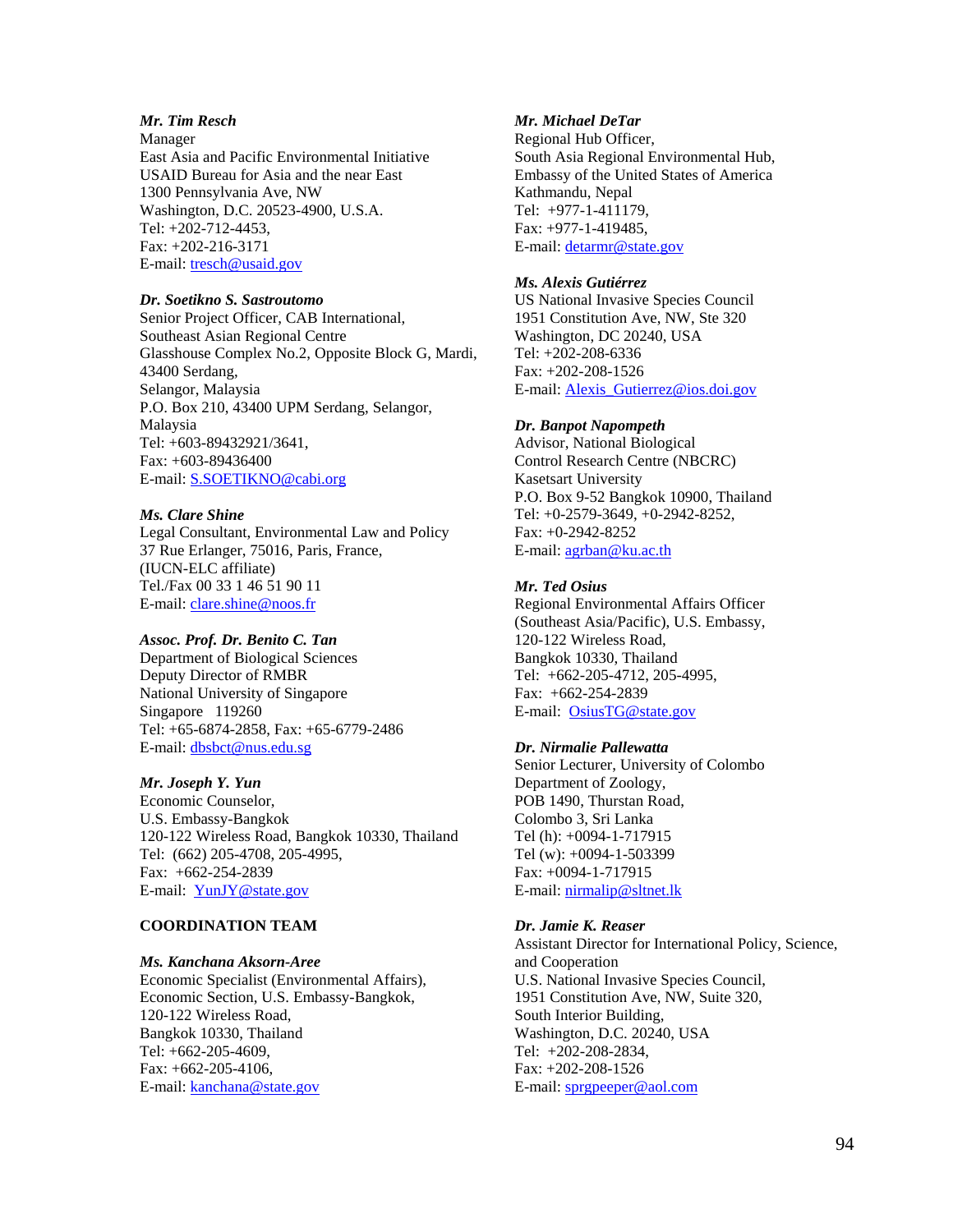## *Dr. Dana Roth*

Biodiversity and Foreign Affairs Officer US Department of State, Ecology and Terrestrial Conservation 2201 C Street, NW, Room 4333, Washington, D.C. 20250, USA Tel: +202-736-7428 Fax: +202-736-7351, E-mail: rothds@state.gov

#### *Mr. Jay Pal Shrestha*

Regional Environmental Affairs Specialist South Asia Regional Environmental Hub Embassy of the United States of America

Post Box 295, Kathmandu, Nepal Tel: +977-1-411179 ext 4673 Fax: +977-1-419485, 419963 E-mail: shresthajp@state.gov

## *Dr. Jeffrey K. Waage*

Chair, Global Invasive Species Programme, Prof of Applied Ecology, Head, Department of Agricultural Sciences, Imperial College at Wye, Wye, Ashford, Kent TN25 5AH, Tel: + 44(0) 207-5942743, Fax: + 44(0) 207-5942601, E-mail: j.waage@ic.ac.uk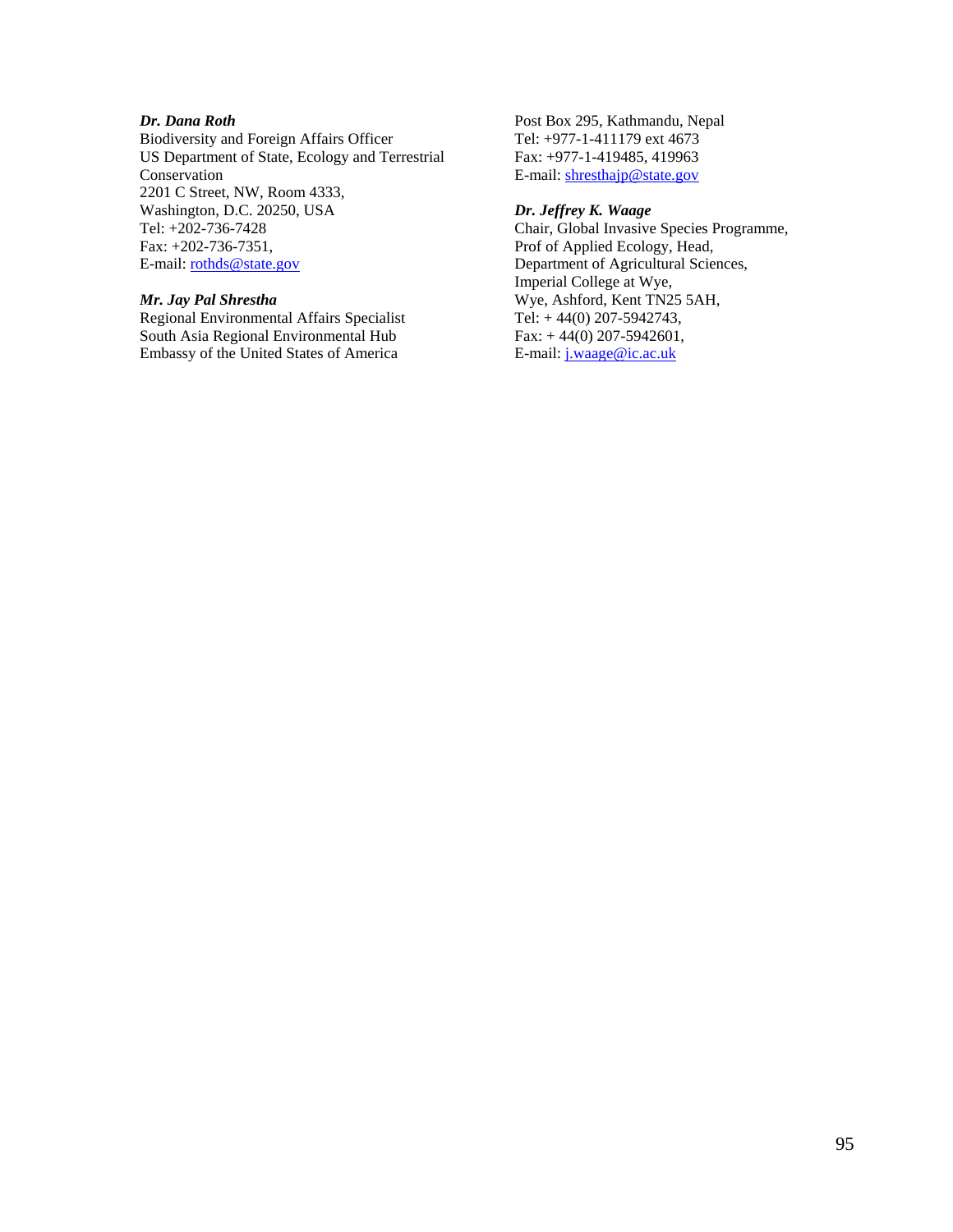# *Appendix 3.4. Membership of working groups*

#### **Working group I (Islands)**

| Facilitator | Professor Jeff Waage     |
|-------------|--------------------------|
| Rapporteur  | Dr. Soetikno Sastroutomo |
| Notetaker   | Ms. Clare Shine          |

Dr. Delima Hasri Azahari (Chair, 15/8- morning session) Mr. Gamini Gamage (Chair, 15/8 afternoon session) Mr. Pravit Chittachumnonk Ms. Veronica Sinohin Ms. Wilma Cuaterno Ms. Martinah Haji Tamit Dr. Tan Koh-Siang Ms. Vidya Sari Nalang Ms. Faustina Hardjanti Dr. Koichi Goka Ms. Aminath Safia Mr. Ahmed Saleem Mr. Abdul Kadir Abu Hashim Dr. John Mackinnon Mr. Tim Resch Dr. Buddhi Marambe Dr. Lakshman Amarasinghe Mr. Chavalit Vidthayanou

#### **Working group II (Continental)**

| Facilitator | Mr. Ted Osius           |
|-------------|-------------------------|
| Rapporteurs | Ms. Nirmalie Pallewatta |
|             | Mr. Jay Pal Shrestha    |
| Notetaker   | Ms. Alexis Gutierrez    |

Ms. Monemany Nhoyboukong (Chair 15/8 morning session) Dr. Krishna Chandra Paudel (Chair 15/8 afternoon session) Mr. Sayed Habib ur Rahman Dr. Abdul Quader Raoufi Mr. Md. Moharul Islam Mr. A.M.S. Ruhul Amin Mr. Pema Namgay Dr. Mahima Chandra Diwakar Dr. Benito C. Tan Mr. Khamouane Khampoukeo Mr. Bhairab Raj Kaini Dr. Altaf Hussain Dr. Banpot Napompeth Ms. Viet Hong Pham Dinh Mr. Duong Minh Tu Mr. Robert Griffin Mr. Patrick B. Durst Mr. Mahboob Elahi Mr. Jay Pal Shrestha Dr. Robert Cunnigham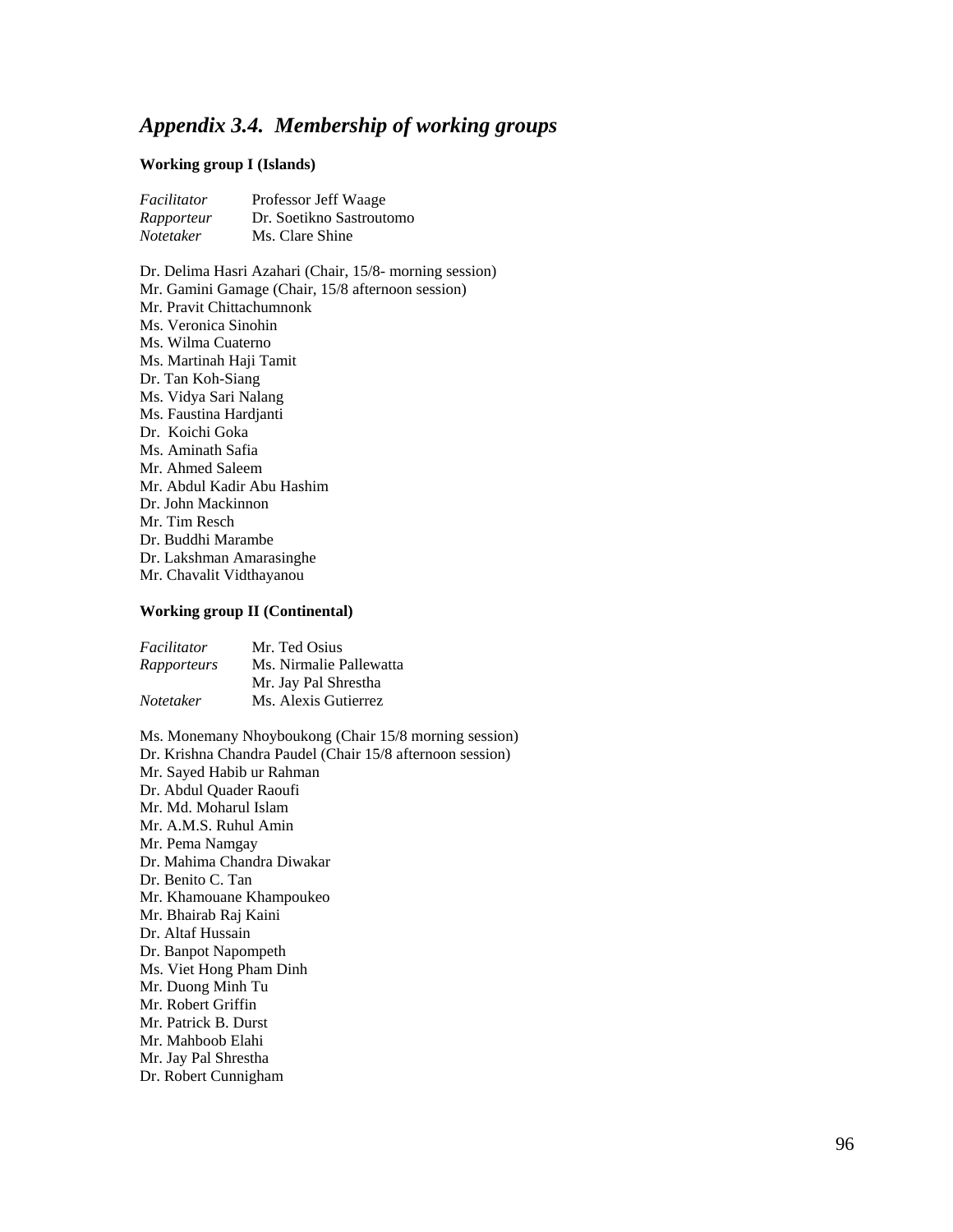## *Appendix 3.5. Poster abstracts*

## *Biological invasions nagtively impact ecology and genetic diversity of native species; the case of introduction of alien insect species in Japan*

## *Dr. Koichi Goka*

Global Environment Division, National Institute for Environmental Studies 16-2 Onogawa, Tsukuba, Ibaraki 305-0053, Japan Tel: +81 298-50-2480 Fax: +81 298-50-2582 E-mail. goka@nies.go.jp

Many alien species have been introduced to Japan as biological materials and as pets and some of them have invaded Japan's native biodiversity. This is illustrated by two examples in the posters displayed at the workshop: bumble bees introduced as pollinators and stag beetles as pets. There tends to be a misconception among the general public that increase of alien species in Japan will produce rather good results because it will increase biodiversity. The answer to this should be a clear NO, as can be illustrated from the studies carried out by Dr. Koichi Goka and others. The European bumble bee, *Bombus terrestris,* has been introduced into Japan from Europe for pollination of tomato plants since 1991 and since become naturalized. Laboratory experiments showed that *B. terrestris* and a Japanese native species, *B. hypocrita sapporoensis,* could copulate and produce hybrids which are indistinguishable by their appearance. Many stag beetle species both native and exotic are now in circulation throughout Japan as commercial pets. This has led to genetic introgression of exotic species genes into Japanese beetle populations as some individuals that have originated from exotic species *Dorcus titanus* were detected from the field. In addition, both bumble bee and stag beetles from other parts of the world harbour parasitic mites that cause diseases and even death of Japanese species in some cases.

The concept of biodiversity does not means only the number of species but the variation in each level of it: landscape, ecosystem, community, species, population and genes. The local genetic composition and the species created through evolutionary processes all ultimately support global biodiversity. However, artificial transportation of many species between widely diferent biogeographical regions within a very short time will cause homogeneity of genes and fauna, which if not reversed will cause breakdown of local, regional and finally global biodiversity.